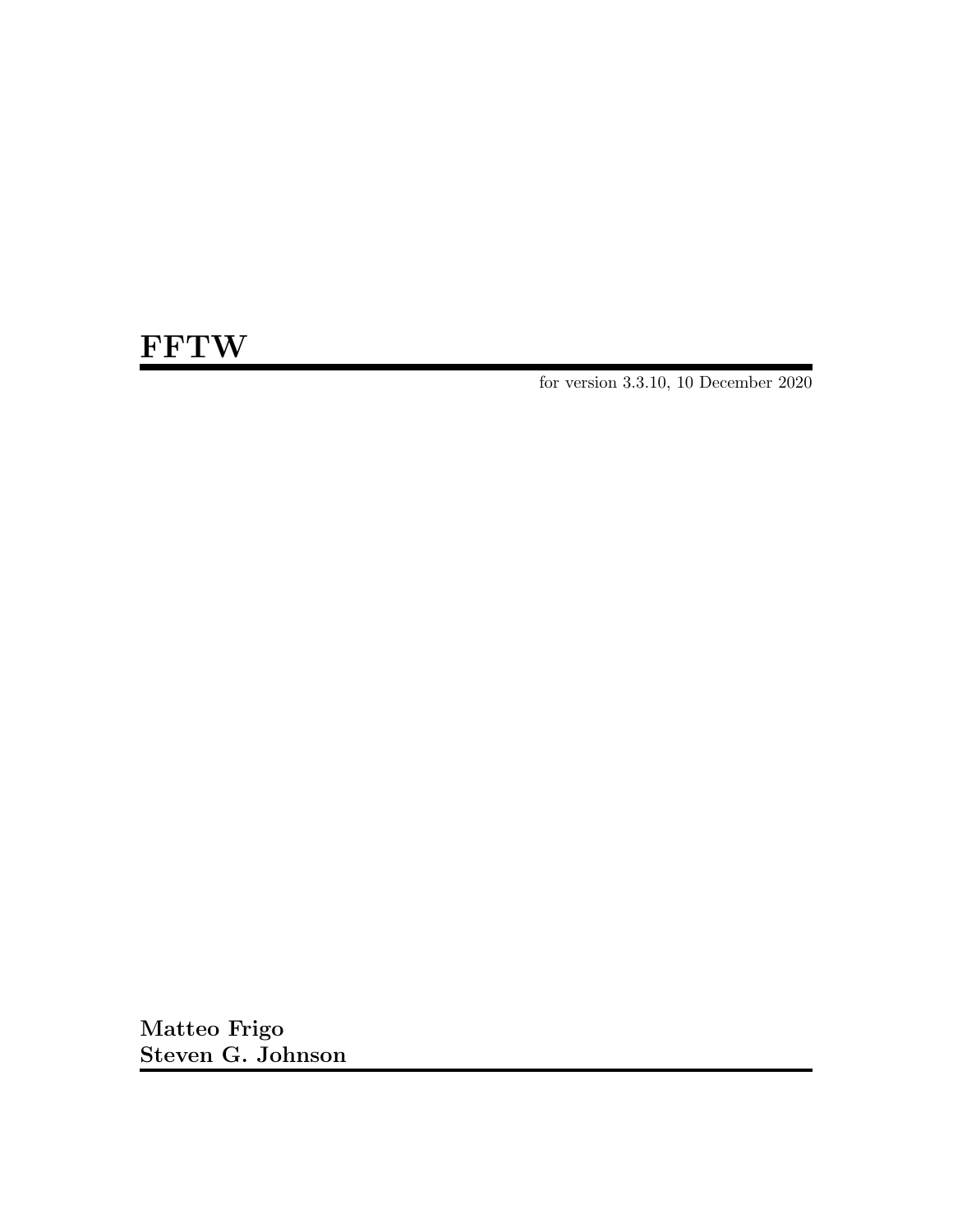This manual is for FFTW (version 3.3.10, 10 December 2020).

Copyright (c) 2003 Matteo Frigo.

Copyright  $\odot$  2003 Massachusetts Institute of Technology.

Permission is granted to make and distribute verbatim copies of this manual provided the copyright notice and this permission notice are preserved on all copies.

Permission is granted to copy and distribute modified versions of this manual under the conditions for verbatim copying, provided that the entire resulting derived work is distributed under the terms of a permission notice identical to this one.

Permission is granted to copy and distribute translations of this manual into another language, under the above conditions for modified versions, except that this permission notice may be stated in a translation approved by the Free Software Foundation.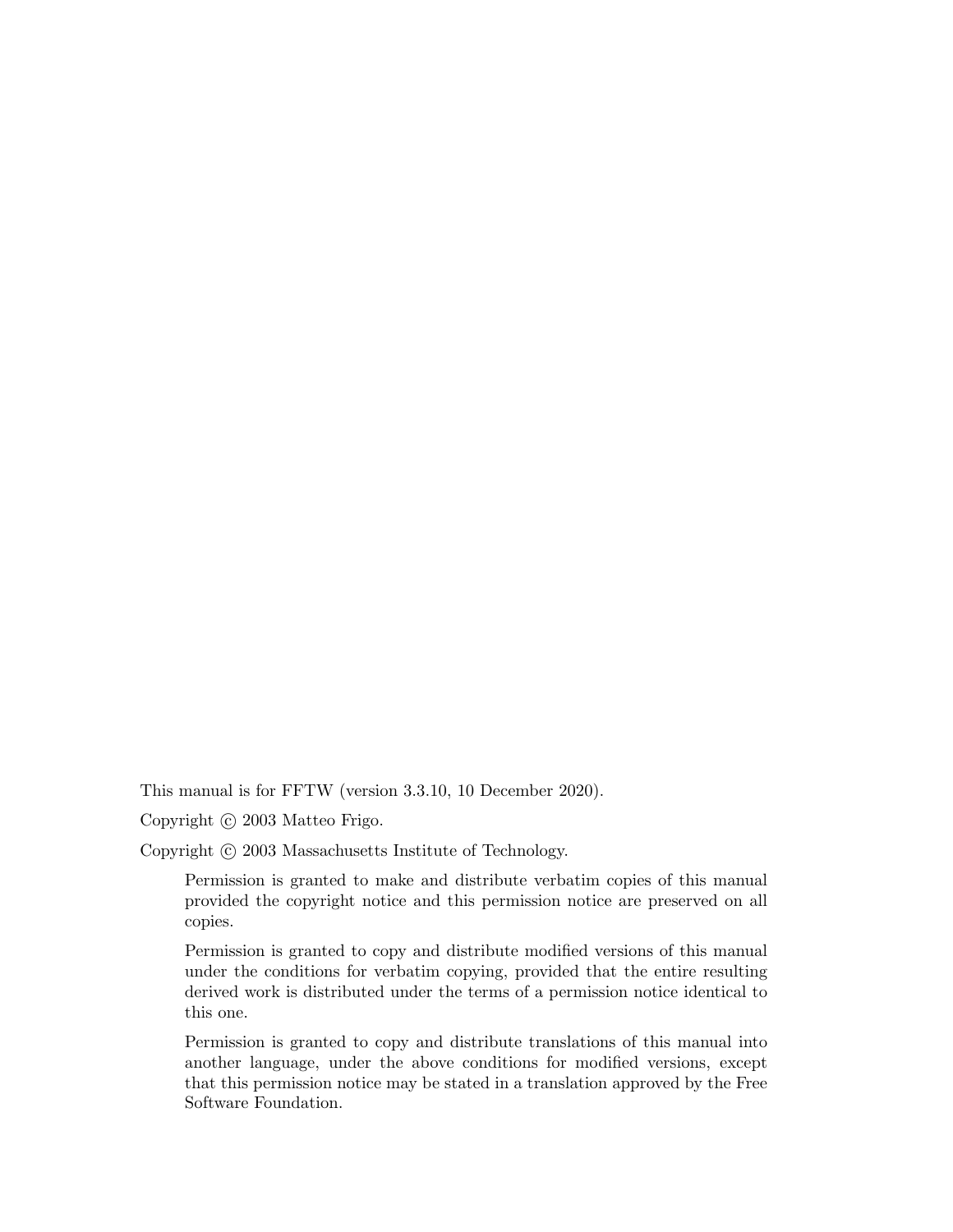# Table of Contents

| 1        |                  |    |
|----------|------------------|----|
| $\bf{2}$ |                  |    |
|          | 2.1              |    |
|          | 2.2              |    |
|          | 2.3              |    |
|          | 2.4              |    |
|          | 2.5              |    |
|          | 2.5.1            |    |
|          | 2.5.2            |    |
|          | 2.5.3            |    |
|          |                  |    |
| 3        |                  |    |
|          | 3.1              |    |
|          | 3.2              |    |
|          | 3.2.1            |    |
|          | 3.2.2            |    |
|          | 3.2.3            |    |
|          | 3.2.4            |    |
|          | 3.2.5            |    |
|          | $3.3\phantom{0}$ |    |
|          | 3.4              |    |
|          |                  |    |
| 4        |                  |    |
|          | 4.1              |    |
|          | 4.1.1            |    |
|          | 4.1.2            |    |
|          | 4.1.3            |    |
|          | 4.2              |    |
|          | 4.3              |    |
|          | 4.3.1            |    |
|          | 4.3.2            |    |
|          | 4.3.3            |    |
|          | 4.3.4            |    |
|          | 4.3.5            |    |
|          | 4.3.6            | 30 |
|          | 4.4              |    |
|          | 4.4.1            |    |
|          | 4.4.2            |    |
|          | 4.4.3            |    |
|          | 4.5              |    |
|          | 4.5.1            |    |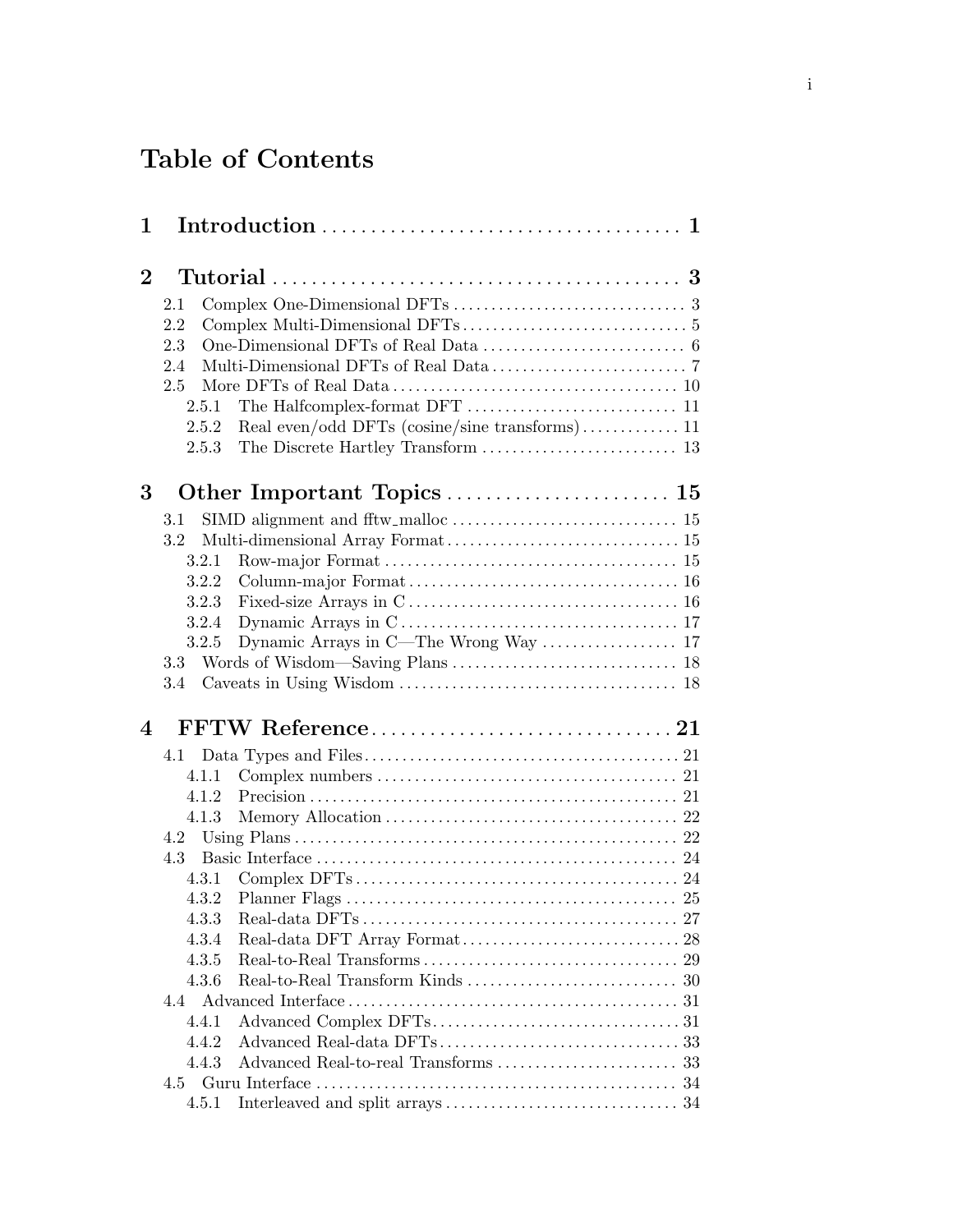|   | 4.5.2            |                                                                                   |  |
|---|------------------|-----------------------------------------------------------------------------------|--|
|   | 4.5.3            |                                                                                   |  |
|   | 4.5.4            |                                                                                   |  |
|   | 4.5.5            |                                                                                   |  |
|   | 4.5.6            |                                                                                   |  |
|   | 4.6              |                                                                                   |  |
|   |                  |                                                                                   |  |
|   | 4.7.1            |                                                                                   |  |
|   | 4.7.2            |                                                                                   |  |
|   | 4.7.3            |                                                                                   |  |
|   | 4.7.4            |                                                                                   |  |
|   |                  |                                                                                   |  |
|   | 4.8.1            |                                                                                   |  |
|   | 4.8.2            | The 1d Real-data DFT $\dots\dots\dots\dots\dots\dots\dots\dots\dots\dots\dots$ 43 |  |
|   | 4.8.3            |                                                                                   |  |
|   | 4.8.4            |                                                                                   |  |
|   | 4.8.5            |                                                                                   |  |
|   | 4.8.6            |                                                                                   |  |
|   |                  |                                                                                   |  |
| 5 |                  |                                                                                   |  |
|   | 5.1              | Installation and Supported Hardware/Software 49                                   |  |
|   | 5.2              |                                                                                   |  |
|   | 5.3              |                                                                                   |  |
|   | 5.4              |                                                                                   |  |
|   |                  |                                                                                   |  |
|   |                  |                                                                                   |  |
| 6 |                  | Distributed-memory FFTW with MPI53                                                |  |
|   | 6.1              |                                                                                   |  |
|   | 6.2              |                                                                                   |  |
|   | 6.3              |                                                                                   |  |
|   | 6.4              |                                                                                   |  |
|   | 6.4.1            |                                                                                   |  |
|   | 6.4.2            |                                                                                   |  |
|   | 6.4.3            |                                                                                   |  |
|   | 644              |                                                                                   |  |
|   | 6.5              |                                                                                   |  |
|   | 6.6              | Other multi-dimensional Real-Data MPI Transforms  62                              |  |
|   | 6.7              |                                                                                   |  |
|   | 6.7.1            |                                                                                   |  |
|   | 6.7.2            |                                                                                   |  |
|   | 6.7.3            |                                                                                   |  |
|   | 6.8              |                                                                                   |  |
|   | 6.9              |                                                                                   |  |
|   | 6.10             |                                                                                   |  |
|   | 6.11             |                                                                                   |  |
|   | 6.12             |                                                                                   |  |
|   | 6.12.1<br>6.12.2 |                                                                                   |  |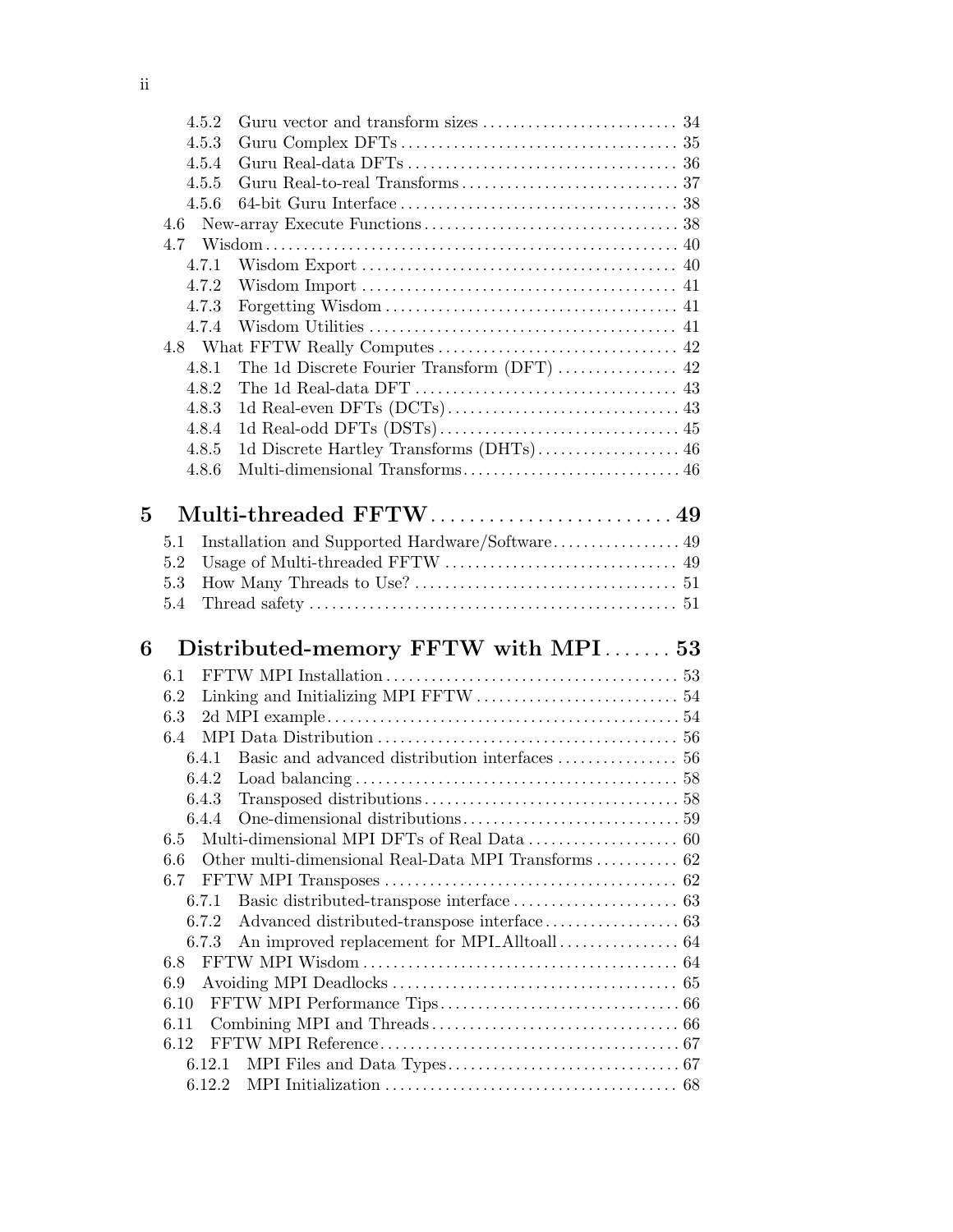| 6.12.3         |                                                                                                                                                                                           |
|----------------|-------------------------------------------------------------------------------------------------------------------------------------------------------------------------------------------|
| 6.12.4         |                                                                                                                                                                                           |
| 6.12.5         |                                                                                                                                                                                           |
| 6.12.6         |                                                                                                                                                                                           |
| 6.13           |                                                                                                                                                                                           |
|                |                                                                                                                                                                                           |
| $\overline{7}$ |                                                                                                                                                                                           |
| 7.1            |                                                                                                                                                                                           |
| 7.1.1          |                                                                                                                                                                                           |
| 7.2            |                                                                                                                                                                                           |
| 7.3            |                                                                                                                                                                                           |
| 7.4            |                                                                                                                                                                                           |
|                |                                                                                                                                                                                           |
|                |                                                                                                                                                                                           |
|                |                                                                                                                                                                                           |
|                |                                                                                                                                                                                           |
|                |                                                                                                                                                                                           |
|                |                                                                                                                                                                                           |
|                |                                                                                                                                                                                           |
|                |                                                                                                                                                                                           |
|                |                                                                                                                                                                                           |
|                |                                                                                                                                                                                           |
|                |                                                                                                                                                                                           |
| 8.5            |                                                                                                                                                                                           |
|                |                                                                                                                                                                                           |
|                |                                                                                                                                                                                           |
|                |                                                                                                                                                                                           |
| 10             |                                                                                                                                                                                           |
| 10.1           |                                                                                                                                                                                           |
|                |                                                                                                                                                                                           |
| 10.2           |                                                                                                                                                                                           |
| 10.3           |                                                                                                                                                                                           |
|                |                                                                                                                                                                                           |
|                |                                                                                                                                                                                           |
| $12\,$         |                                                                                                                                                                                           |
| 13             |                                                                                                                                                                                           |
|                | Calling FFTW from Modern Fortran77<br>Extended and quadruple precision in Fortran 78 $\,$<br>7.5<br>7.6<br>7.6.1<br>7.7<br>Calling FFTW from Legacy Fortran87<br>8.1<br>8.2<br>8.3<br>8.4 |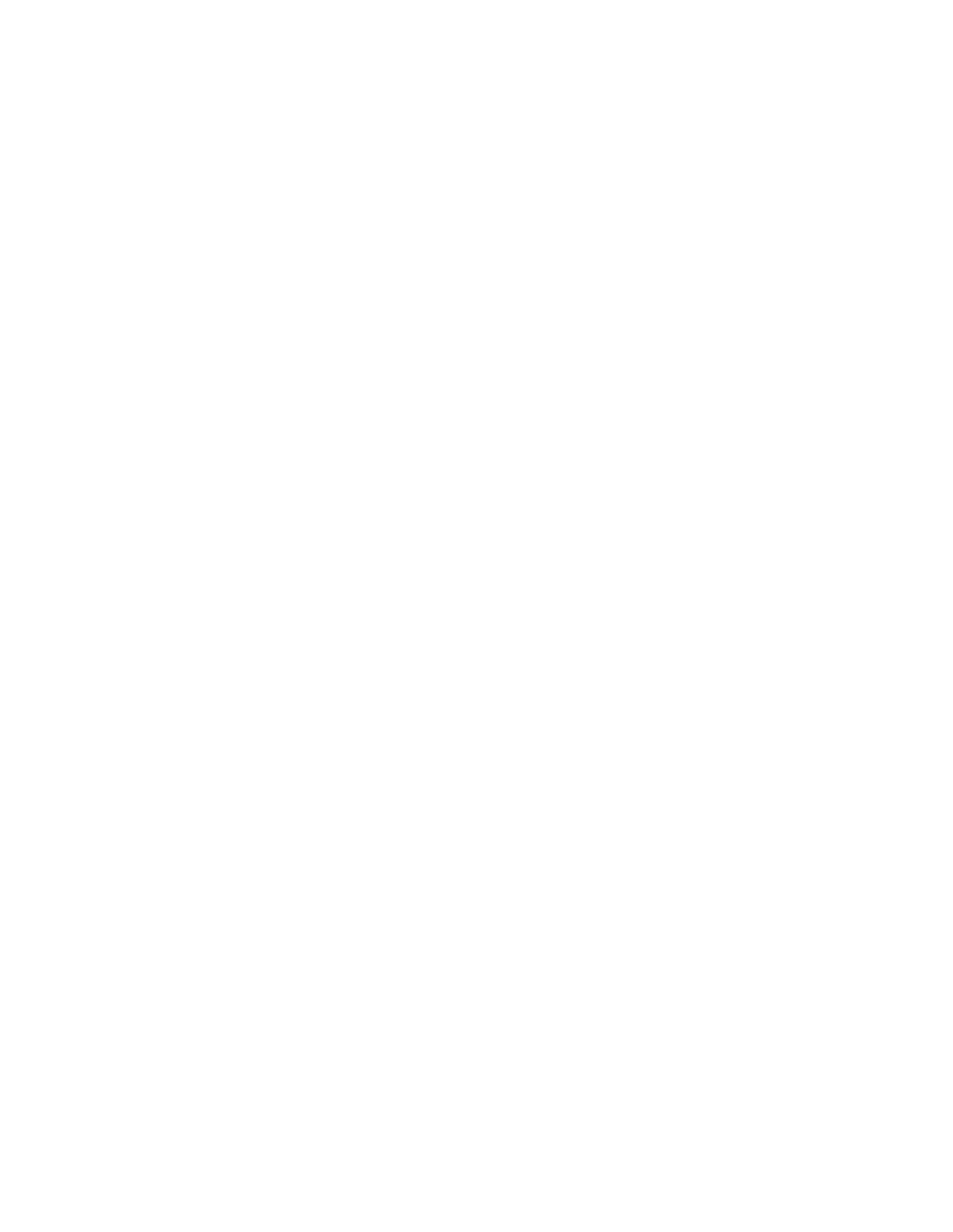# <span id="page-6-0"></span>1 Introduction

This manual documents version 3.3.10 of FFTW, the Fastest Fourier Transform in the West. FFTW is a comprehensive collection of fast C routines for computing the discrete Fourier transform (DFT) and various special cases thereof.

- FFTW computes the DFT of complex data, real data, even- or odd-symmetric real data (these symmetric transforms are usually known as the discrete cosine or sine transform, respectively), and the discrete Hartley transform (DHT) of real data.
- The input data can have arbitrary length. FFTW employs  $O(n \log n)$  algorithms for all lengths, including prime numbers.
- FFTW supports arbitrary multi-dimensional data.
- FFTW supports the SSE, SSE2, AVX, AVX2, AVX512, KCVI, Altivec, VSX, and NEON vector instruction sets.
- FFTW includes parallel (multi-threaded) transforms for shared-memory systems.
- Starting with version 3.3, FFTW includes distributed-memory parallel transforms using MPI.

We assume herein that you are familiar with the properties and uses of the DFT that are relevant to your application. Otherwise, see e.g. The Fast Fourier Transform and Its Applications by E. O. Brigham (Prentice-Hall, Englewood Cliffs, NJ, 1988). [Our web page](http://www.fftw.org) (<http://www.fftw.org>) also has links to FFT-related information online.

In order to use FFTW effectively, you need to learn one basic concept of FFTW's internal structure: FFTW does not use a fixed algorithm for computing the transform, but instead it adapts the DFT algorithm to details of the underlying hardware in order to maximize performance. Hence, the computation of the transform is split into two phases. First, FFTW's planner "learns" the fastest way to compute the transform on your machine. The planner produces a data structure called a plan that contains this information. Subsequently, the plan is executed to transform the array of input data as dictated by the plan. The plan can be reused as many times as needed. In typical high-performance applications, many transforms of the same size are computed and, consequently, a relatively expensive initialization of this sort is acceptable. On the other hand, if you need a single transform of a given size, the one-time cost of the planner becomes significant. For this case, FFTW provides fast planners based on heuristics or on previously computed plans.

FFTW supports transforms of data with arbitrary length, rank, multiplicity, and a general memory layout. In simple cases, however, this generality may be unnecessary and confusing. Consequently, we organized the interface to FFTW into three levels of increasing generality.

- The basic interface computes a single transform of contiguous data.
- The advanced interface computes transforms of multiple or strided arrays.
- The guru interface supports the most general data layouts, multiplicities, and strides.

We expect that most users will be best served by the basic interface, whereas the guru interface requires careful attention to the documentation to avoid problems.

Besides the automatic performance adaptation performed by the planner, it is also possible for advanced users to customize FFTW manually. For example, if code space is a concern, we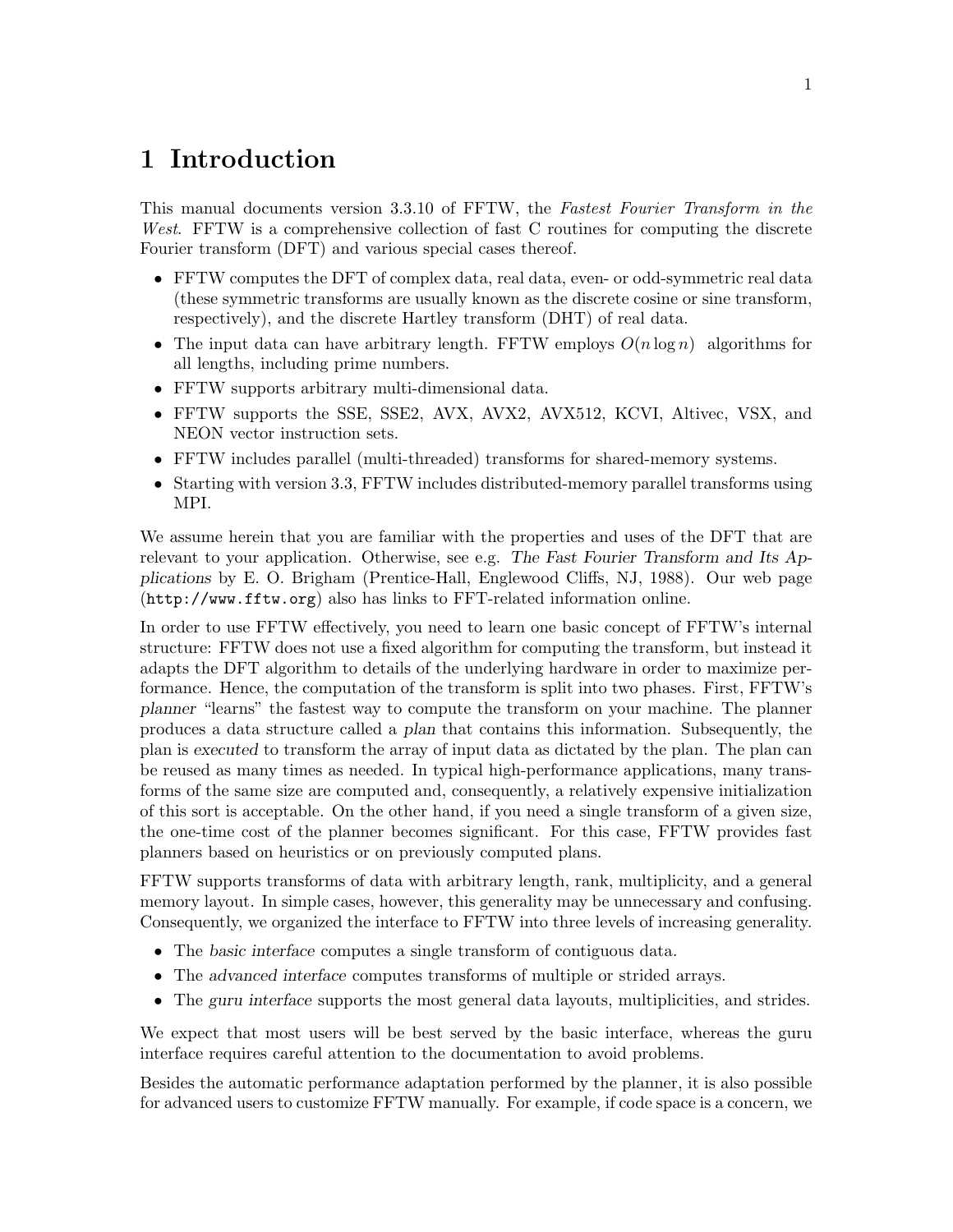provide a tool that links only the subset of FFTW needed by your application. Conversely, you may need to extend FFTW because the standard distribution is not sufficient for your needs. For example, the standard FFTW distribution works most efficiently for arrays whose size can be factored into small primes  $(2, 3, 5, \text{ and } 7)$ , and otherwise it uses a slower general-purpose routine. If you need efficient transforms of other sizes, you can use FFTW's code generator, which produces fast C programs ("codelets") for any particular array size you may care about. For example, if you need transforms of size  $513 = 19 \cdot 3^3$ , you can customize FFTW to support the factor 19 efficiently.

For more information regarding FFTW, see the paper, "The Design and Implementation of FFTW3," by M. Frigo and S. G. Johnson, which was an invited paper in Proc. IEEE 93 (2), p. 216 (2005). The code generator is described in the paper "A fast Fourier transform compiler", by M. Frigo, in the Proceedings of the 1999 ACM SIGPLAN Conference on Programming Language Design and Implementation (PLDI), Atlanta, Georgia, May 1999. These papers, along with the latest version of FFTW, the FAQ, benchmarks, and other links, are available at [the FFTW home page \(](http://www.fftw.org)http://www.fftw.org).

The current version of FFTW incorporates many good ideas from the past thirty years of FFT literature. In one way or another, FFTW uses the Cooley-Tukey algorithm, the prime factor algorithm, Rader's algorithm for prime sizes, and a split-radix algorithm (with a "conjugate-pair" variation pointed out to us by Dan Bernstein). FFTW's code generator also produces new algorithms that we do not completely understand. The reader is referred to the cited papers for the appropriate references.

The rest of this manual is organized as follows. We first discuss the sequential (singleprocessor) implementation. We start by describing the basic interface/features of FFTW in [Chapter 2 \[Tutorial\], page 3](#page-8-0). Next, [Chapter 3 \[Other Important Topics\], page 15,](#page-20-0) discusses data alignment (see [Section 3.1 \[SIMD alignment and fftw](#page-20-1) malloc], page 15), the storage scheme of multi-dimensional arrays (see [Section 3.2 \[Multi-dimensional Array For](#page-20-2)[mat\], page 15](#page-20-2)), and FFTW's mechanism for storing plans on disk (see [Section 3.3 \[Words](#page-23-1) [of Wisdom-Saving Plans\], page 18\)](#page-23-1). Next, [Chapter 4 \[FFTW Reference\], page 21,](#page-26-0) provides comprehensive documentation of all FFTW's features. Parallel transforms are discussed in their own chapters: [Chapter 5 \[Multi-threaded FFTW\], page 49,](#page-54-0) and [Chapter 6](#page-58-0) [\[Distributed-memory FFTW with MPI\], page 53](#page-58-0). Fortran programmers can also use FFTW, as described in [Chapter 8 \[Calling FFTW from Legacy Fortran\], page 87,](#page-92-0) and [Chapter 7](#page-82-0) [\[Calling FFTW from Modern Fortran\], page 77](#page-82-0). [Chapter 10 \[Installation and Customiza](#page-102-0)[tion\], page 97,](#page-102-0) explains how to install FFTW in your computer system and how to adapt FFTW to your needs. License and copyright information is given in [Chapter 12 \[License](#page-110-0) [and Copyright\], page 105](#page-110-0). Finally, we thank all the people who helped us in [Chapter 11](#page-108-0) [\[Acknowledgments\], page 103.](#page-108-0)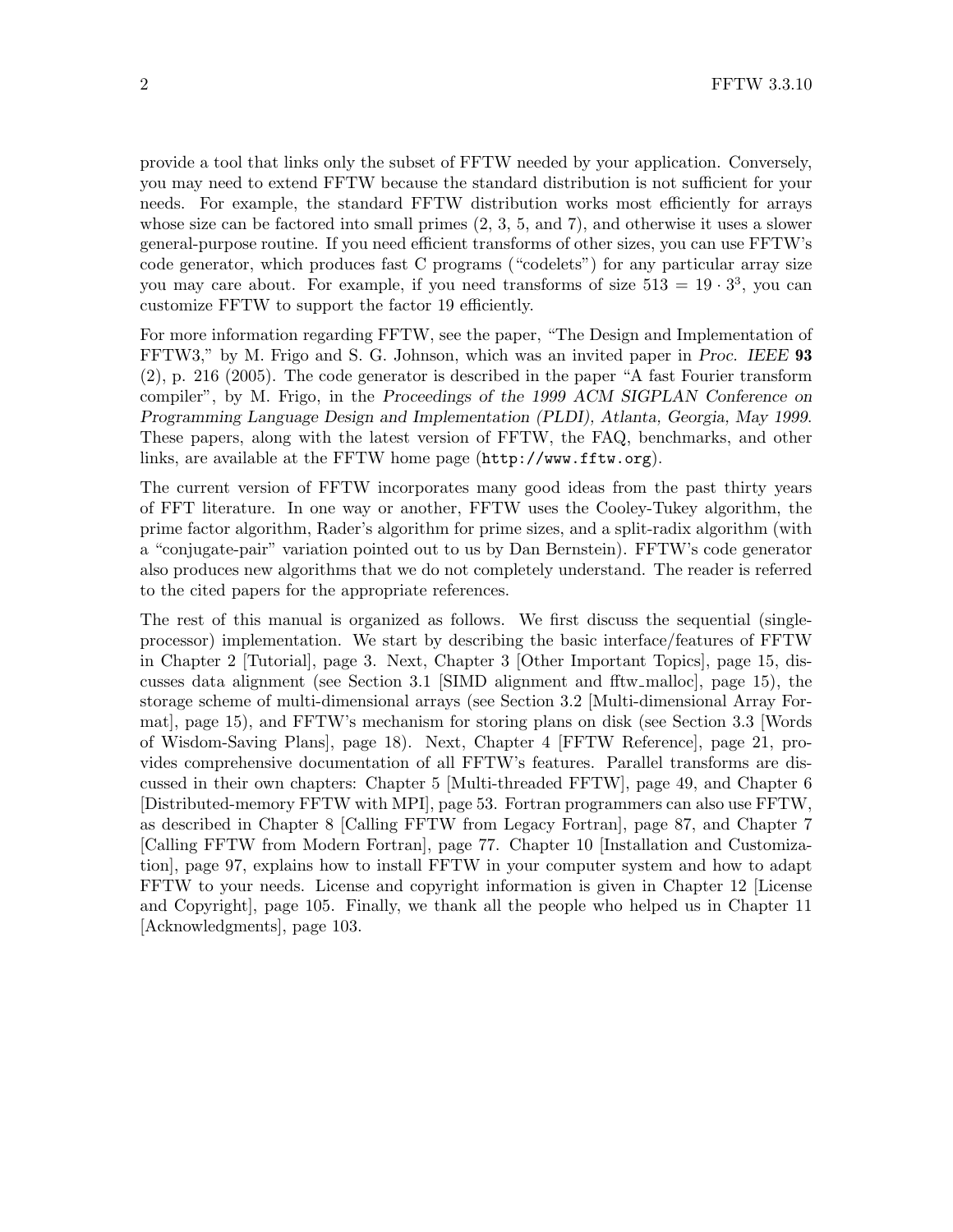# <span id="page-8-0"></span>2 Tutorial

This chapter describes the basic usage of FFTW, i.e., how to compute the Fourier transform of a single array. This chapter tells the truth, but not the whole truth. Specifically, FFTW implements additional routines and flags that are not documented here, although in many cases we try to indicate where added capabilities exist. For more complete information, see [Chapter 4 \[FFTW Reference\], page 21](#page-26-0). (Note that you need to compile and install FFTW before you can use it in a program. For the details of the installation, see [Chapter 10](#page-102-0) [\[Installation and Customization\], page 97](#page-102-0).)

We recommend that you read this tutorial in order.<sup>1</sup> At the least, read the first section (see [Section 2.1 \[Complex One-Dimensional DFTs\], page 3](#page-8-1)) before reading any of the others, even if your main interest lies in one of the other transform types.

Users of FFTW version 2 and earlier may also want to read [Chapter 9 \[Upgrading from](#page-98-0) [FFTW version 2\], page 93.](#page-98-0)

## <span id="page-8-1"></span>2.1 Complex One-Dimensional DFTs

Plan: To bother about the best method of accomplishing an accidental result. [Ambrose Bierce, The Enlarged Devil's Dictionary.]

The basic usage of FFTW to compute a one-dimensional DFT of size N is simple, and it typically looks something like this code:

```
#include <fftw3.h>
...
{
    fftw_complex *in, *out;
    fftw_plan p;
    ...
    in = (fftw\_complex*) fftw_malloc(sizeof(fftw_complex) * N);
    out = (fftw_complex*) fftw_malloc(sizeof(fftw_complex) * N);
    p = fftw_plan_dft_1d(N, in, out, FFTW_FORWARD, FFTW_ESTIMATE);
    ...
    fftw_execute(p); /* repeat as needed */...
    fftw_destroy_plan(p);
    fftw_free(in); fftw_free(out);
}
```
You must link this code with the fftw3 library. On Unix systems, link with  $-I$ fftw3 -lm.

The example code first allocates the input and output arrays. You can allocate them in any way that you like, but we recommend using fftw\_malloc, which behaves like malloc except that it properly aligns the array when SIMD instructions (such as SSE and Altivec) are available (see [Section 3.1 \[SIMD alignment and fftw](#page-20-1) malloc], page 15). [Alternatively,

<sup>1</sup> You can read the tutorial in bit-reversed order after computing your first transform.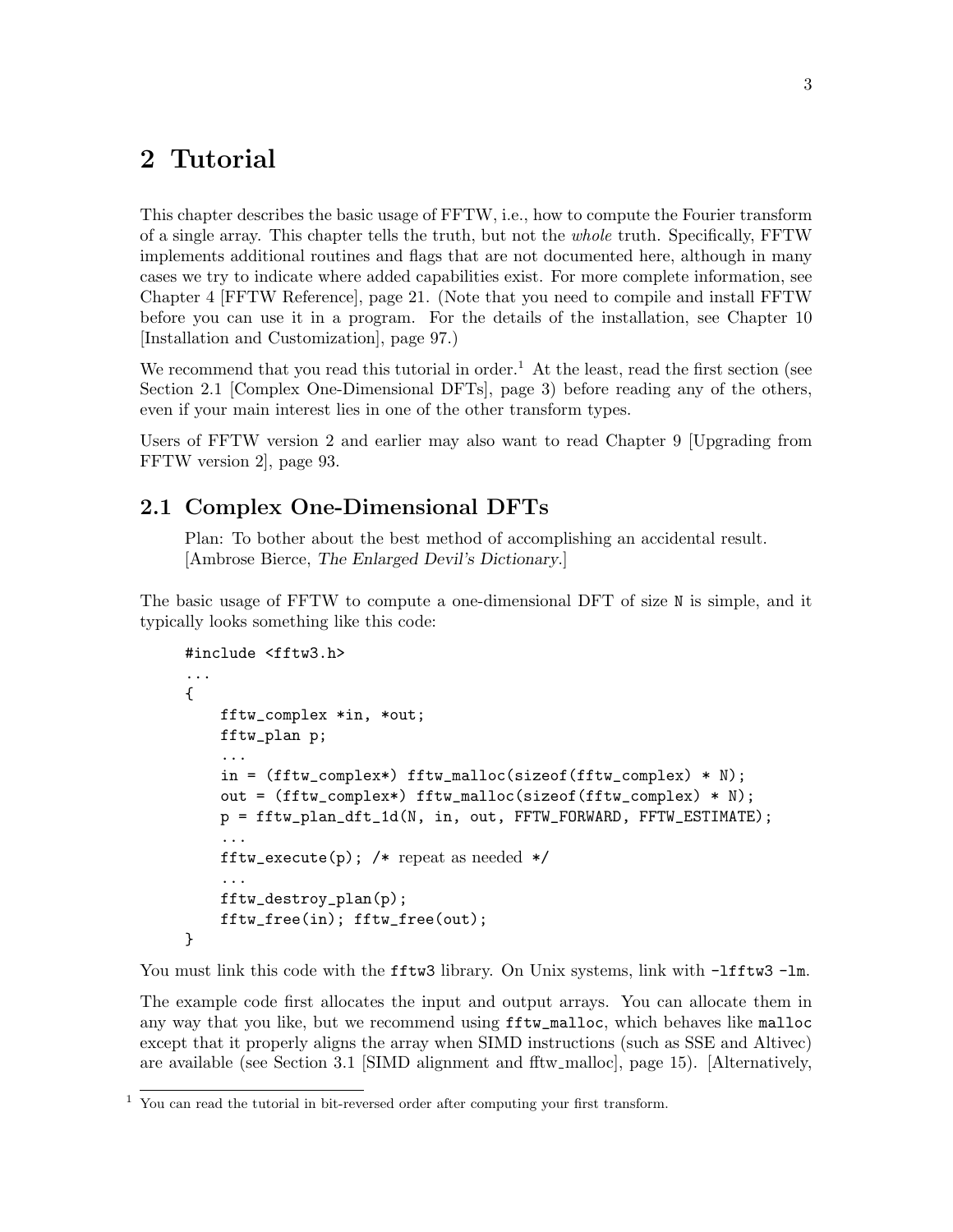we provide a convenient wrapper function fftw\_alloc\_complex(N) which has the same effect.]

The data is an array of type fftw\_complex, which is by default a double[2] composed of the real  $(in[i][0])$  and imaginary  $(in[i][1])$  parts of a complex number.

The next step is to create a plan, which is an object that contains all the data that FFTW needs to compute the FFT. This function creates the plan:

```
fftw_plan fftw_plan_dft_1d(int n, fftw_complex *in, fftw_complex *out,
                           int sign, unsigned flags);
```
The first argument, n, is the size of the transform you are trying to compute. The size n can be any positive integer, but sizes that are products of small factors are transformed most efficiently (although prime sizes still use an  $O(n \log n)$  algorithm).

The next two arguments are pointers to the input and output arrays of the transform. These pointers can be equal, indicating an in-place transform.

The fourth argument, sign, can be either  $FFTW_FORWARD (-1)$  or  $FFTW_BACKWARD (+1)$ , and indicates the direction of the transform you are interested in; technically, it is the sign of the exponent in the transform.

The flags argument is usually either FFTW\_MEASURE or FFTW\_ESTIMATE. FFTW\_MEASURE instructs FFTW to run and measure the execution time of several FFTs in order to find the best way to compute the transform of size n. This process takes some time (usually a few seconds), depending on your machine and on the size of the transform. FFTW\_ESTIMATE, on the contrary, does not run any computation and just builds a reasonable plan that is probably sub-optimal. In short, if your program performs many transforms of the same size and initialization time is not important, use FFTW\_MEASURE; otherwise use the estimate.

You must create the plan before initializing the input, because FFTW\_MEASURE overwrites the in/out arrays. (Technically, FFTW\_ESTIMATE does not touch your arrays, but you should always create plans first just to be sure.)

Once the plan has been created, you can use it as many times as you like for transforms on the specified  $in/out$  arrays, computing the actual transforms via  $fitw$ <sub>-execute</sub>(plan):

#### void fftw\_execute(const fftw\_plan plan);

The DFT results are stored in-order in the array out, with the zero-frequency (DC) component in out[0]. If in != out, the transform is out-of-place and the input array in is not modified. Otherwise, the input array is overwritten with the transform.

If you want to transform a different array of the same size, you can create a new plan with fftw\_plan\_dft\_1d and FFTW automatically reuses the information from the previous plan, if possible. Alternatively, with the "guru" interface you can apply a given plan to a different array, if you are careful. See [Chapter 4 \[FFTW Reference\], page 21](#page-26-0).

When you are done with the plan, you deallocate it by calling  $fftw$  destroy\_plan(plan):

```
void fftw_destroy_plan(fftw_plan plan);
```
If you allocate an array with fftw\_malloc() you must deallocate it with fftw\_free(). Do not use free() or, heaven forbid, delete.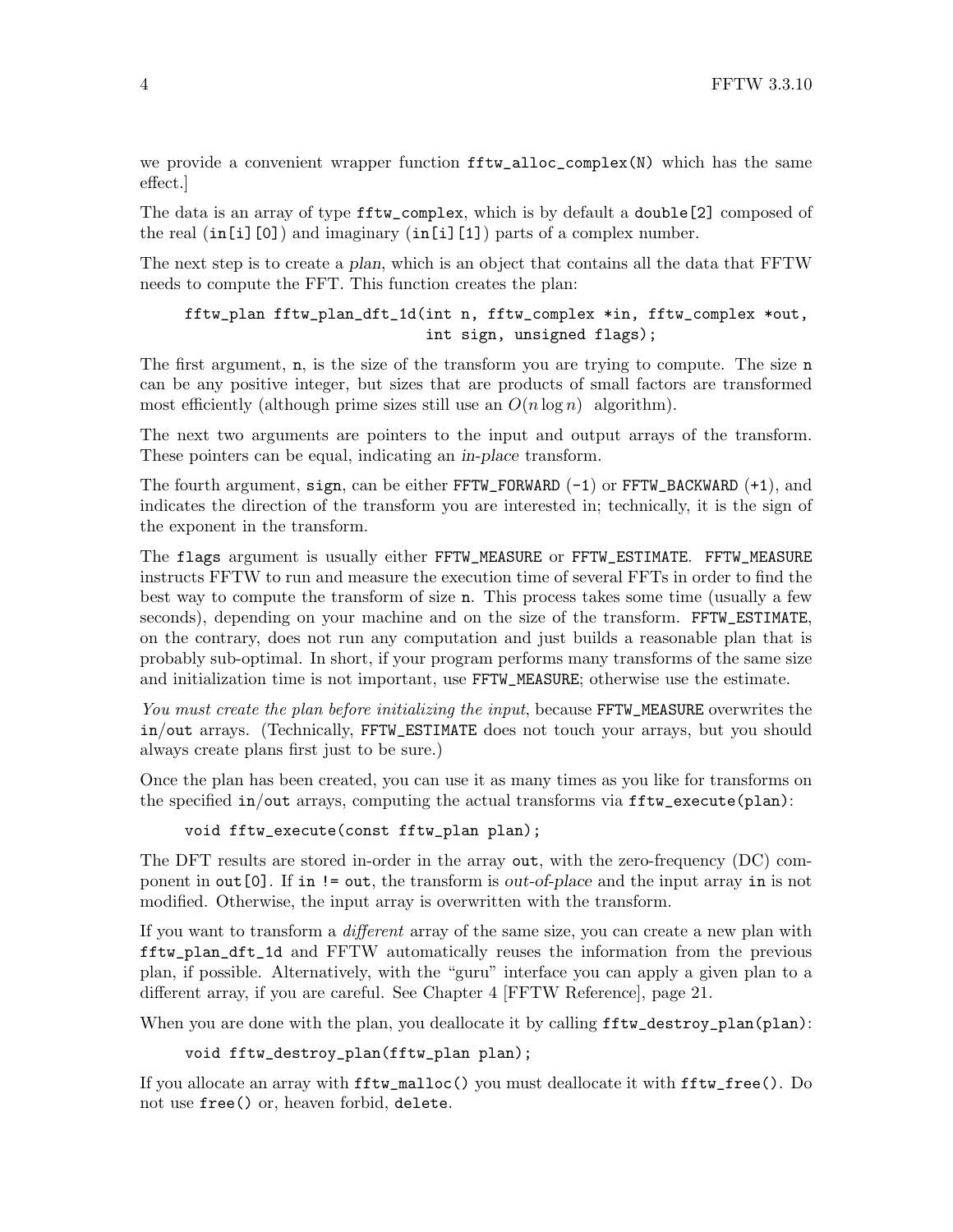<span id="page-10-0"></span>FFTW computes an unnormalized DFT. Thus, computing a forward followed by a backward transform (or vice versa) results in the original array scaled by n. For the definition of the DFT, see [Section 4.8 \[What FFTW Really Computes\], page 42.](#page-47-1)

If you have a C compiler, such as gcc, that supports the C99 standard, and you #include  $\{\text{complex.h}\}$  before  $\{\text{fftw3.h}\}$ , then  $\text{fftw\_complex}$  is the native double-precision complex type and you can manipulate it with ordinary arithmetic. Otherwise, FFTW defines its own complex type, which is bit-compatible with the C99 complex type. See [Section 4.1.1](#page-26-1) [\[Complex numbers\], page 21](#page-26-1). (The C++ <complex> template class may also be usable via a typecast.)

To use single or long-double precision versions of FFTW, replace the fftw\_ prefix by fftwf\_ or fftwl\_ and link with -lfftw3f or -lfftw3l, but use the same <fftw3.h> header file.

Many more flags exist besides FFTW\_MEASURE and FFTW\_ESTIMATE. For example, use FFTW\_ PATIENT if you're willing to wait even longer for a possibly even faster plan (see [Chapter 4](#page-26-0)) [\[FFTW Reference\], page 21](#page-26-0)). You can also save plans for future use, as described by [Section 3.3 \[Words of Wisdom-Saving Plans\], page 18.](#page-23-1)

## <span id="page-10-1"></span>2.2 Complex Multi-Dimensional DFTs

Multi-dimensional transforms work much the same way as one-dimensional transforms: you allocate arrays of fftw\_complex (preferably using fftw\_malloc), create an fftw\_plan, execute it as many times as you want with fftw\_execute(plan), and clean up with fftw\_ destroy\_plan(plan) (and fftw\_free).

FFTW provides two routines for creating plans for 2d and 3d transforms, and one routine for creating plans of arbitrary dimensionality. The 2d and 3d routines have the following signature:

```
fftw_plan fftw_plan_dft_2d(int n0, int n1,
                           fftw_complex *in, fftw_complex *out,
                           int sign, unsigned flags);
fftw_plan fftw_plan_dft_3d(int n0, int n1, int n2,
                           fftw_complex *in, fftw_complex *out,
                           int sign, unsigned flags);
```
These routines create plans for **n0** by **n1** two-dimensional (2d) transforms and **n0** by **n1** by n2 3d transforms, respectively. All of these transforms operate on contiguous arrays in the C-standard row-major order, so that the last dimension has the fastest-varying index in the array. This layout is described further in [Section 3.2 \[Multi-dimensional Array Format\],](#page-20-2) [page 15](#page-20-2).

FFTW can also compute transforms of higher dimensionality. In order to avoid confusion between the various meanings of the the word "dimension", we use the term rank to denote the number of independent indices in an array.<sup>2</sup> For example, we say that a 2d transform has rank 2, a 3d transform has rank 3, and so on. You can plan transforms of arbitrary rank by means of the following function:

fftw\_plan fftw\_plan\_dft(int rank, const int \*n,

<sup>2</sup> The term "rank" is commonly used in the APL, FORTRAN, and Common Lisp traditions, although it is not so common in the C world.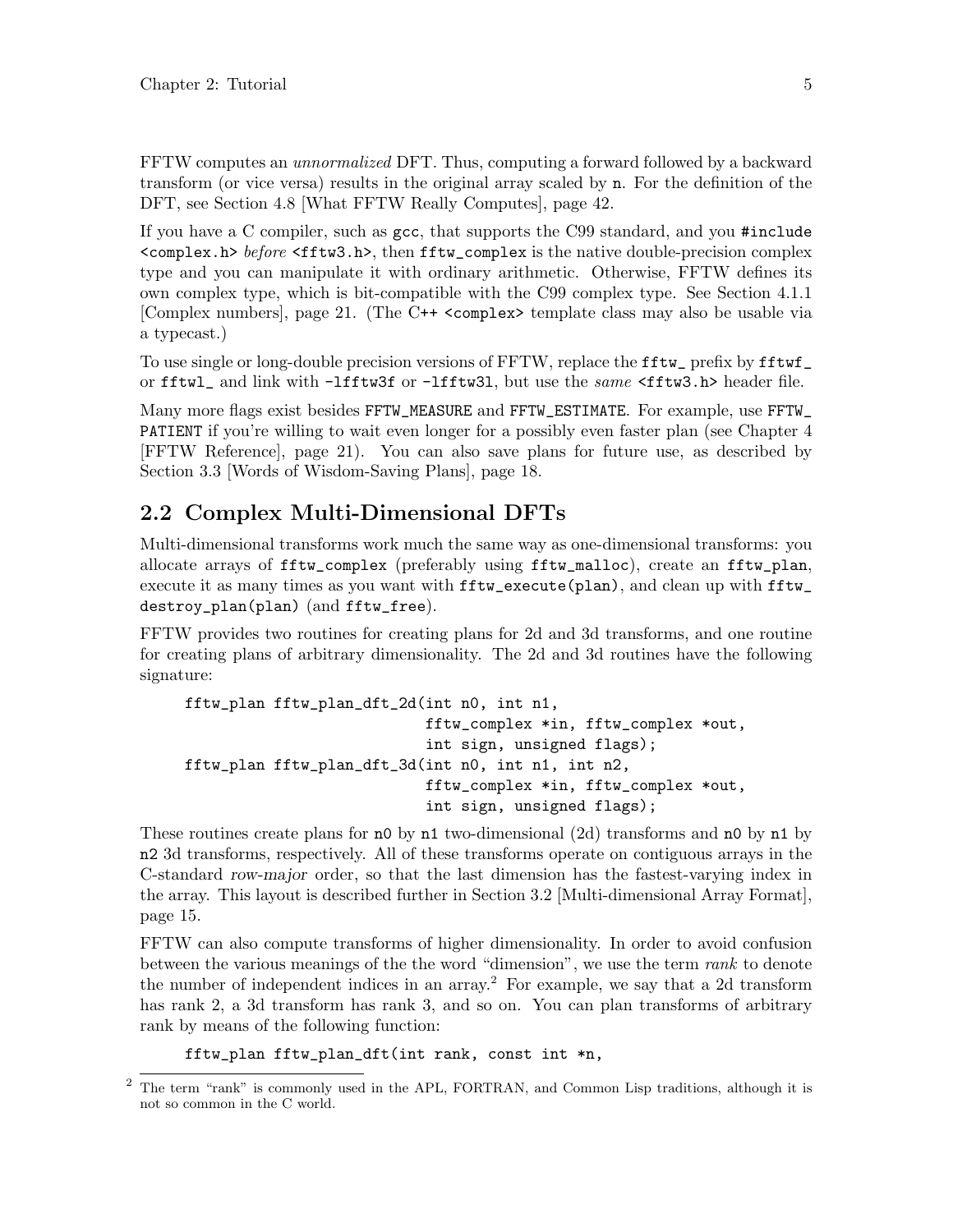```
fftw_complex *in, fftw_complex *out,
int sign, unsigned flags);
```
<span id="page-11-0"></span>Here, **n** is a pointer to an array  $n$ [rank] denoting an  $n$ [0] by  $n$ [1] by ... by  $n$ [rank-1] transform. Thus, for example, the call

fftw\_plan\_dft\_2d(n0, n1, in, out, sign, flags);

is equivalent to the following code fragment:

```
int n[2];
n[0] = n0;n[1] = n1;fftw_plan_dft(2, n, in, out, sign, flags);
```
fftw\_plan\_dft is not restricted to 2d and 3d transforms, however, but it can plan transforms of arbitrary rank.

You may have noticed that all the planner routines described so far have overlapping functionality. For example, you can plan a 1d or 2d transform by using fftw\_plan\_dft with a rank of 1 or 2, or even by calling fftw\_plan\_dft\_3d with n0 and/or n1 equal to 1 (with no loss in efficiency). This pattern continues, and FFTW's planning routines in general form a "partial order," sequences of interfaces with strictly increasing generality but correspondingly greater complexity.

fftw\_plan\_dft is the most general complex-DFT routine that we describe in this tutorial, but there are also the advanced and guru interfaces, which allow one to efficiently combine multiple/strided transforms into a single FFTW plan, transform a subset of a larger multidimensional array, and/or to handle more general complex-number formats. For more information, see [Chapter 4 \[FFTW Reference\], page 21](#page-26-0).

## <span id="page-11-1"></span>2.3 One-Dimensional DFTs of Real Data

In many practical applications, the input data in[i] are purely real numbers, in which case the DFT output satisfies the "Hermitian" redundancy: out [i] is the conjugate of out  $[n-i]$ . It is possible to take advantage of these circumstances in order to achieve roughly a factor of two improvement in both speed and memory usage.

In exchange for these speed and space advantages, the user sacrifices some of the simplicity of FFTW's complex transforms. First of all, the input and output arrays are of different sizes and types: the input is **n** real numbers, while the output is  $n/2+1$  complex numbers (the non-redundant outputs); this also requires slight "padding" of the input array for in-place transforms. Second, the inverse transform (complex to real) has the side-effect of overwriting its input array, by default. Neither of these inconveniences should pose a serious problem for users, but it is important to be aware of them.

The routines to perform real-data transforms are almost the same as those for complex transforms: you allocate arrays of double and/or fftw\_complex (preferably using fftw\_ malloc or fftw\_alloc\_complex), create an fftw\_plan, execute it as many times as you want with fftw\_execute(plan), and clean up with fftw\_destroy\_plan(plan) (and fftw\_ free). The only differences are that the input (or output) is of type double and there are new routines to create the plan. In one dimension:

fftw\_plan fftw\_plan\_dft\_r2c\_1d(int n, double \*in, fftw\_complex \*out,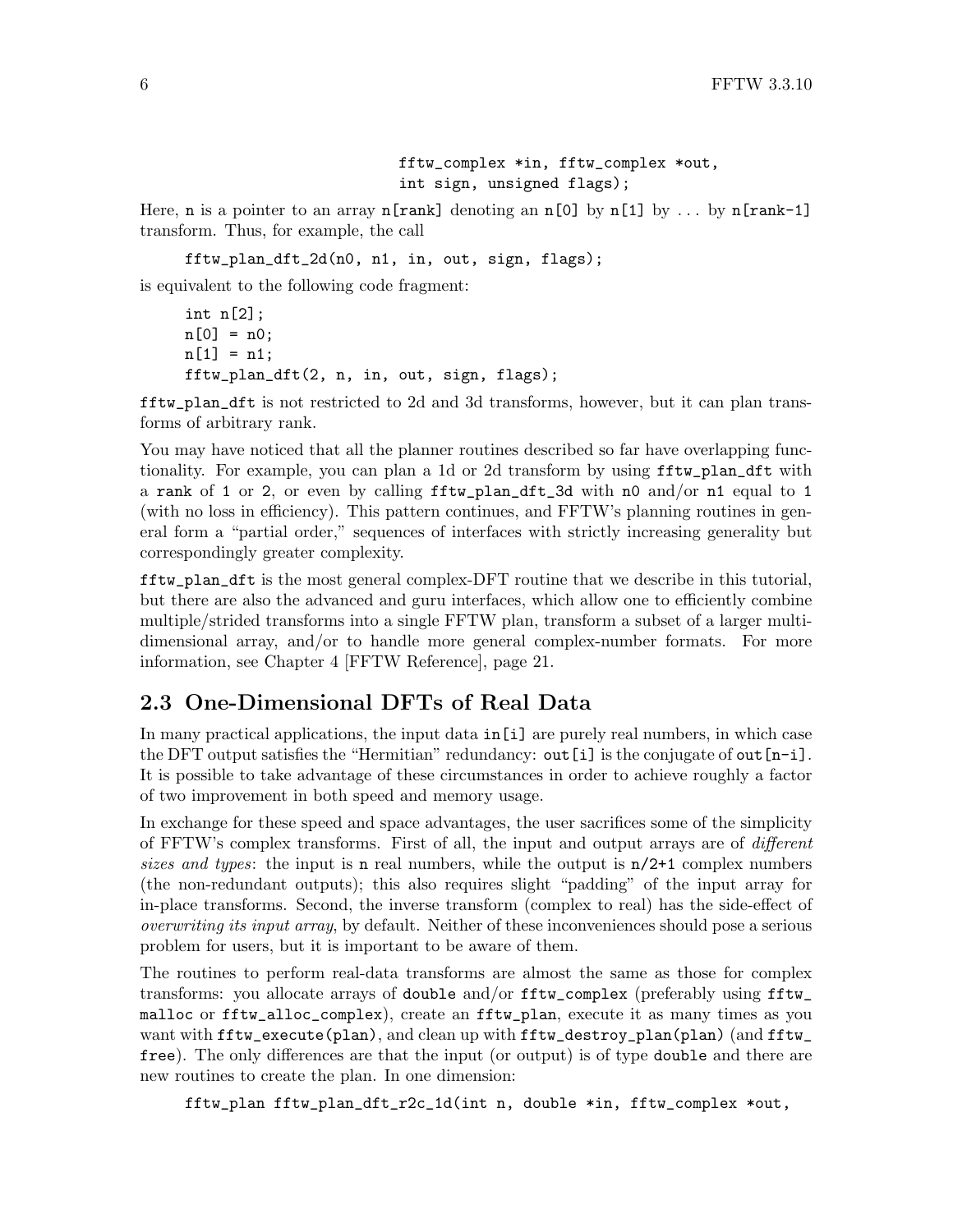#### <span id="page-12-0"></span>unsigned flags); fftw\_plan fftw\_plan\_dft\_c2r\_1d(int n, fftw\_complex \*in, double \*out, unsigned flags);

for the real input to complex-Hermitian output  $(r2c)$  and complex-Hermitian input to real output  $(c2r)$  transforms. Unlike the complex DFT planner, there is no sign argument. Instead, r2c DFTs are always FFTW\_FORWARD and c2r DFTs are always FFTW\_BACKWARD. (For single/long-double precision fftwf and fftwl, double should be replaced by float and long double, respectively.)

Here, n is the "logical" size of the DFT, not necessarily the physical size of the array. In particular, the real (double) array has n elements, while the complex (fftw\_complex) array has  $n/2+1$  elements (where the division is rounded down). For an in-place transform, in and out are aliased to the same array, which must be big enough to hold both; so, the real array would actually have  $2*(n/2+1)$  elements, where the elements beyond the first n are unused padding. (Note that this is very different from the concept of "zero-padding" a transform to a larger length, which changes the logical size of the DFT by actually adding new input data.) The kth element of the complex array is exactly the same as the kth element of the corresponding complex DFT. All positive n are supported; products of small factors are most efficient, but an  $O(n \log n)$  algorithm is used even for prime sizes.

As noted above, the c2r transform destroys its input array even for out-of-place transforms. This can be prevented, if necessary, by including FFTW\_PRESERVE\_INPUT in the flags, with unfortunately some sacrifice in performance. This flag is also not currently supported for multi-dimensional real DFTs (next section).

Readers familiar with DFTs of real data will recall that the 0th (the "DC") and n/2-th (the "Nyquist" frequency, when n is even) elements of the complex output are purely real. Some implementations therefore store the Nyquist element where the DC imaginary part would go, in order to make the input and output arrays the same size. Such packing, however, does not generalize well to multi-dimensional transforms, and the space savings are miniscule in any case; FFTW does not support it.

An alternative interface for one-dimensional r2c and c2r DFTs can be found in the ' $r2r'$ ' interface (see [Section 2.5.1 \[The Halfcomplex-format DFT\], page 11](#page-16-0)), with "halfcomplex" format output that is the same size (and type) as the input array. That interface, although it is not very useful for multi-dimensional transforms, may sometimes yield better performance.

## <span id="page-12-1"></span>2.4 Multi-Dimensional DFTs of Real Data

Multi-dimensional DFTs of real data use the following planner routines:

```
fftw_plan fftw_plan_dft_r2c_2d(int n0, int n1,
                               double *in, fftw_complex *out,
                               unsigned flags);
fftw_plan fftw_plan_dft_r2c_3d(int n0, int n1, int n2,
                               double *in, fftw_complex *out,
                               unsigned flags);
fftw_plan fftw_plan_dft_r2c(int rank, const int *n,
                            double *in, fftw_complex *out,
```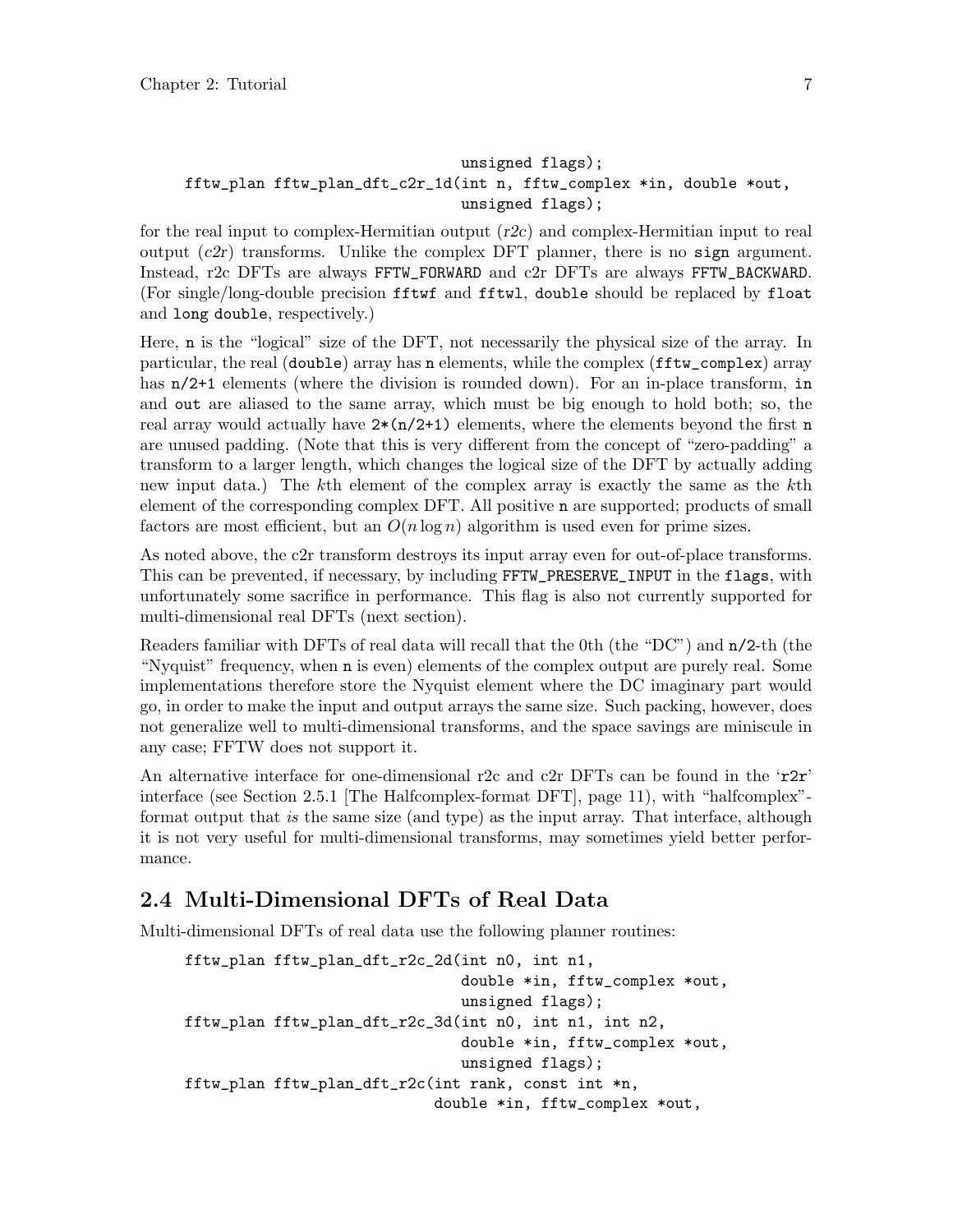#### unsigned flags);

as well as the corresponding c2r routines with the input/output types swapped. These routines work similarly to their complex analogues, except for the fact that here the complex output array is cut roughly in half and the real array requires padding for in-place transforms (as in 1d, above).

As before, n is the logical size of the array, and the consequences of this on the the format of the complex arrays deserve careful attention. Suppose that the real data has dimensions  $n_0 \times n_1 \times n_2 \times \cdots \times n_{d-1}$  (in row-major order). Then, after an r2c transform, the output is an  $n_0 \times n_1 \times n_2 \times \cdots \times (n_{d-1}/2+1)$  array of fity\_complex values in row-major order, corresponding to slightly over half of the output of the corresponding complex DFT. (The division is rounded down.) The ordering of the data is otherwise exactly the same as in the complex-DFT case.

For out-of-place transforms, this is the end of the story: the real data is stored as a rowmajor array of size  $n_0 \times n_1 \times n_2 \times \cdots \times n_{d-1}$  and the complex data is stored as a row-major array of size  $n_0 \times n_1 \times n_2 \times \cdots \times (n_{d-1}/2+1)$ .

For in-place transforms, however, extra padding of the real-data array is necessary because the complex array is larger than the real array, and the two arrays share the same memory locations. Thus, for in-place transforms, the final dimension of the real-data array must be padded with extra values to accommodate the size of the complex data—two values if the last dimension is even and one if it is odd. That is, the last dimension of the real data must physically contain  $2(n_{d-1}/2 + 1)$  double values (exactly enough to hold the complex data). This physical array size does not, however, change the *logical* array size—only  $n_{d-1}$ values are actually stored in the last dimension, and  $n_{d-1}$  is the last dimension passed to the plan-creation routine.

For example, consider the transform of a two-dimensional real array of size no by n1. The output of the r2c transform is a two-dimensional complex array of size  $n0$  by  $n1/2+1$ , where the y dimension has been cut nearly in half because of redundancies in the output. Because fftw\_complex is twice the size of double, the output array is slightly bigger than the input array. Thus, if we want to compute the transform in place, we must pad the input array so that it is of size n0 by  $2*(n1/2+1)$ . If n1 is even, then there are two padding elements at the end of each row (which need not be initialized, as they are only used for output).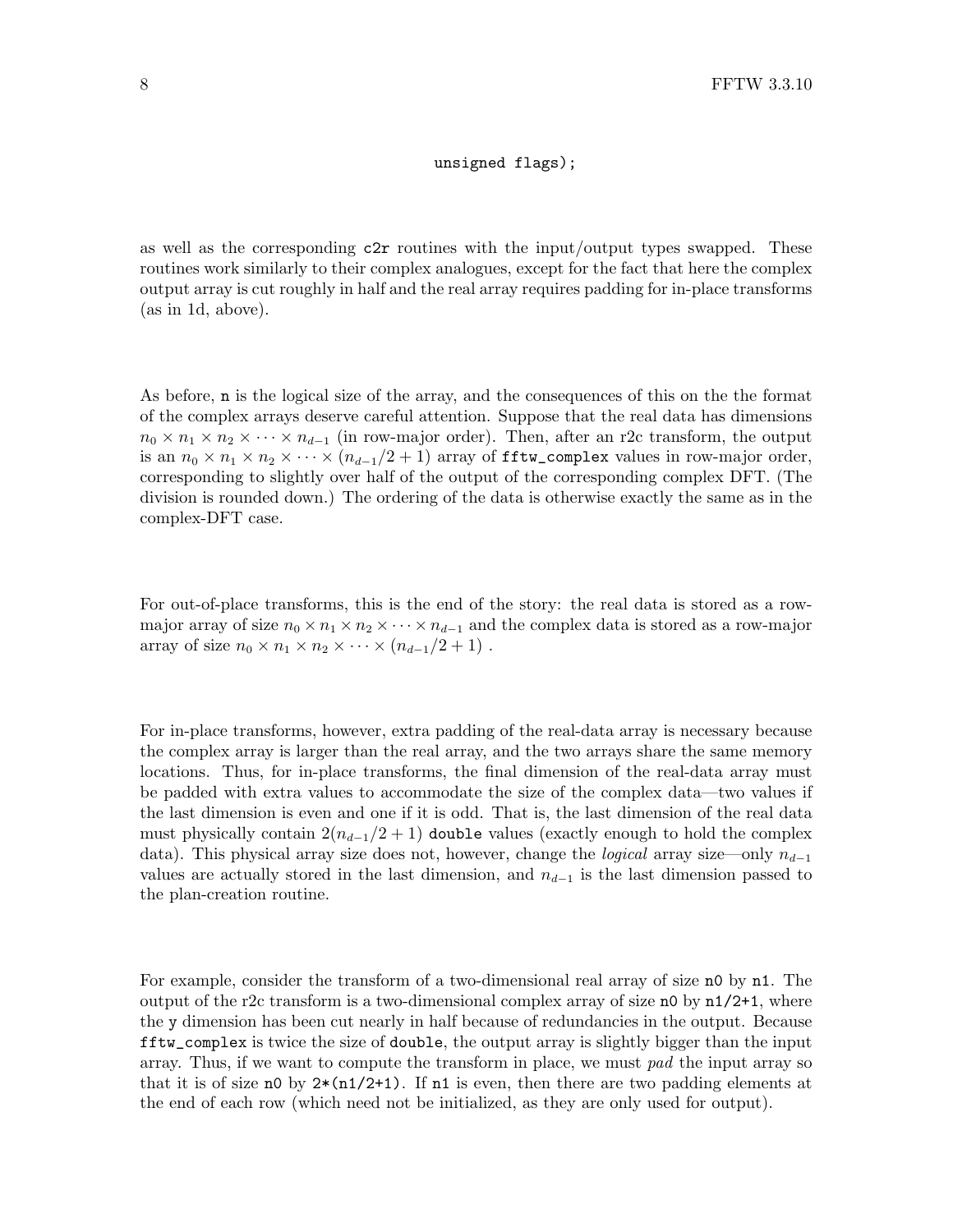<span id="page-14-0"></span>

Figure 2.1: Illustration of the data layout for a 2d nx by ny real-to-complex transform.

[Figure 2.1](#page-14-0) depicts the input and output arrays just described, for both the out-of-place and in-place transforms (with the arrows indicating consecutive memory locations):

These transforms are unnormalized, so an r2c followed by a c2r transform (or vice versa) will result in the original data scaled by the number of real data elements—that is, the product of the (logical) dimensions of the real data.

(Because the last dimension is treated specially, if it is equal to 1 the transform is not equivalent to a lower-dimensional  $r2c/c2r$  transform. In that case, the last complex dimension also has size  $1$  (=1/2+1), and no advantage is gained over the complex transforms.)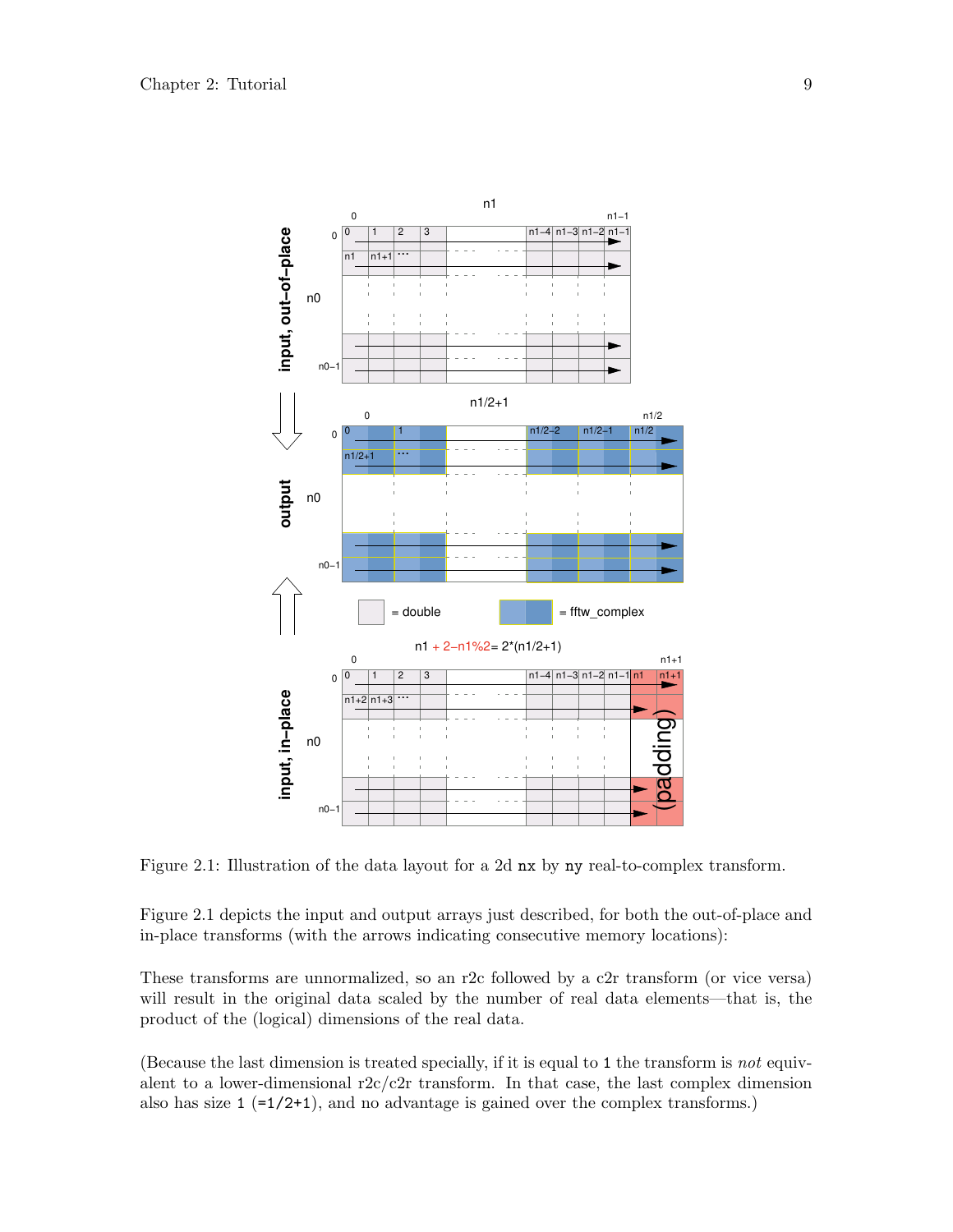## <span id="page-15-0"></span>2.5 More DFTs of Real Data

FFTW supports several other transform types via a unified  $r2r$  (real-to-real) interface, so called because it takes a real (double) array and outputs a real array of the same size. These r2r transforms currently fall into three categories: DFTs of real input and complex-Hermitian output in halfcomplex format, DFTs of real input with even/odd symmetry (a.k.a. discrete cosine/sine transforms, DCTs/DSTs), and discrete Hartley transforms (DHTs), all described in more detail by the following sections.

The r2r transforms follow the by now familiar interface of creating an **fftw\_plan**, executing it with fftw\_execute(plan), and destroying it with fftw\_destroy\_plan(plan). Furthermore, all r2r transforms share the same planner interface:

```
fftw_plan fftw_plan_r2r_1d(int n, double *in, double *out,
                           fftw_r2r_kind kind, unsigned flags);
fftw_plan fftw_plan_r2r_2d(int n0, int n1, double *in, double *out,
                           fftw_r2r_kind kind0, fftw_r2r_kind kind1,
                           unsigned flags);
fftw_plan fftw_plan_r2r_3d(int n0, int n1, int n2,
                           double *in, double *out,
                           fftw_r2r_kind kind0,
                           fftw_r2r_kind kind1,
                           fftw_r2r_kind kind2,
                           unsigned flags);
fftw_plan fftw_plan_r2r(int rank, const int *n, double *in, double *out,
                        const fftw_r2r_kind *kind, unsigned flags);
```
Just as for the complex DFT, these plan 1d/2d/3d/multi-dimensional transforms for contiguous arrays in row-major order, transforming (real) input to output of the same size, where **n** specifies the *physical* dimensions of the arrays. All positive **n** are supported (with the exception of n=1 for the FFTW\_REDFT00 kind, noted in the real-even subsection below); products of small factors are most efficient (factorizing n-1 and n+1 for FFTW\_REDFT00 and FFTW\_RODFT00 kinds, described below), but an  $O(n \log n)$  algorithm is used even for prime sizes.

Each dimension has a kind parameter, of type  $\texttt{fftw\_r2r\_kind}$ , specifying the kind of r2r transform to be used for that dimension. (In the case of fftw\_plan\_r2r, this is an array kind  $[\text{rank}]$  where kind  $[i]$  is the transform kind for the dimension  $n[i]$ . The kind can be one of a set of predefined constants, defined in the following subsections.

In other words, FFTW computes the separable product of the specified r2r transforms over each dimension, which can be used e.g. for partial differential equations with mixed boundary conditions. (For some r2r kinds, notably the halfcomplex DFT and the DHT, such a separable product is somewhat problematic in more than one dimension, however, as is described below.)

In the current version of FFTW, all r2r transforms except for the halfcomplex type are computed via pre- or post-processing of halfcomplex transforms, and they are therefore not as fast as they could be. Since most other general DCT/DST codes employ a similar algorithm, however, FFTW's implementation should provide at least competitive performance.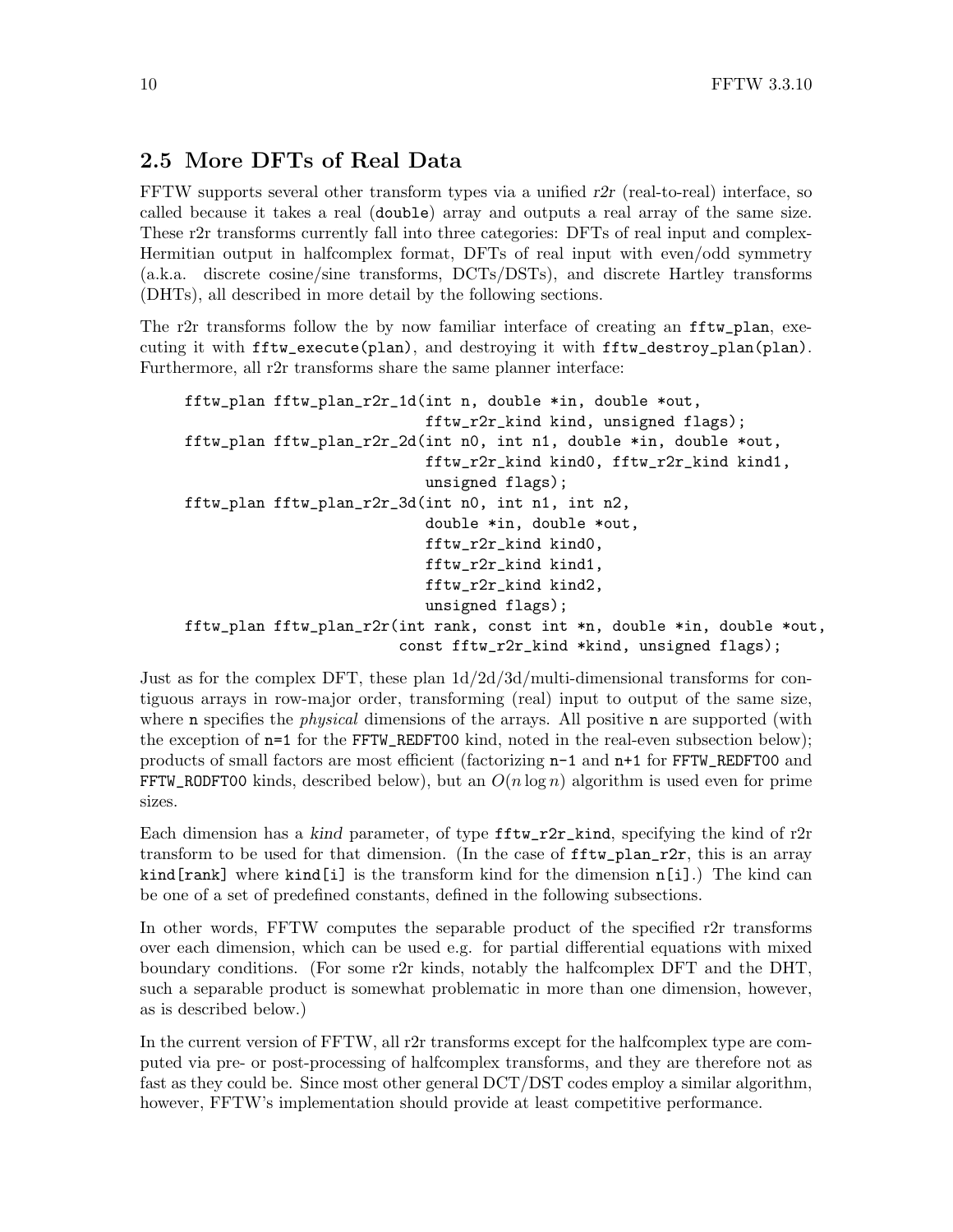#### <span id="page-16-0"></span>2.5.1 The Halfcomplex-format DFT

An r2r kind of FFTW\_R2HC (r2hc) corresponds to an r2c DFT (see [Section 2.3](#page-11-1) [\[One-Dimensional DFTs of Real Data\], page 6](#page-11-1)) but with "halfcomplex" format output, and may sometimes be faster and/or more convenient than the latter. The inverse  $hc2r$ transform is of kind FFTW\_HC2R. This consists of the non-redundant half of the complex output for a 1d real-input DFT of size n, stored as a sequence of n real numbers (double) in the format:

$$
r_0, r_1, r_2, \ldots, r_{n/2}, i_{(n+1)/2-1}, \ldots, i_2, i_1
$$

Here,  $r_k$  is the real part of the kth output, and  $i_k$  is the imaginary part. (Division by 2 is rounded down.) For a halfcomplex array  $hc[n]$ , the kth component thus has its real part in hc[k] and its imaginary part in hc[n-k], with the exception of  $k == 0$  or  $n/2$  (the latter only if n is even)—in these two cases, the imaginary part is zero due to symmetries of the real-input DFT, and is not stored. Thus, the r2hc transform of n real values is a halfcomplex array of length **n**, and vice versa for hc2r.

Aside from the differing format, the output of FFTW\_R2HC/FFTW\_HC2R is otherwise exactly the same as for the corresponding  $1d$  r2c/c2r transform (i.e. FFTW\_FORWARD/FFTW\_BACKWARD transforms, respectively). Recall that these transforms are unnormalized, so r2hc followed by hc2r will result in the original data multiplied by n. Furthermore, like the c2r transform, an out-of-place hc2r transform will destroy its input array.

Although these halfcomplex transforms can be used with the multi-dimensional r2r interface, the interpretation of such a separable product of transforms along each dimension is problematic. For example, consider a two-dimensional n0 by n1, r2hc by r2hc transform planned by fftw\_plan\_r2r\_2d(n0, n1, in, out, FFTW\_R2HC, FFTW\_R2HC, FFTW\_MEASURE). Conceptually, FFTW first transforms the rows (of size n1) to produce halfcomplex rows, and then transforms the columns (of size n0). Half of these column transforms, however, are of imaginary parts, and should therefore be multiplied by  $i$  and combined with the r2hc transforms of the real columns to produce the 2d DFT amplitudes; FFTW's r2r transform does not perform this combination for you. Thus, if a multi-dimensional real-input/output DFT is required, we recommend using the ordinary  $r2c/c2r$  interface (see [Section 2.4 \[Multi-](#page-12-1)[Dimensional DFTs of Real Data\], page 7](#page-12-1)).

### 2.5.2 Real even/odd DFTs (cosine/sine transforms)

The Fourier transform of a real-even function  $f(-x) = f(x)$  is real-even, and i times the Fourier transform of a real-odd function  $f(-x) = -f(x)$  is real-odd. Similar results hold for a discrete Fourier transform, and thus for these symmetries the need for complex inputs/outputs is entirely eliminated. Moreover, one gains a factor of two in speed/space from the fact that the data are real, and an additional factor of two from the even/odd symmetry: only the non-redundant (first) half of the array need be stored. The result is the real-even DFT ( $REDFT$ ) and the real-odd DFT ( $RODFT$ ), also known as the discrete cosine and sine transforms (DCT and DST), respectively.

(In this section, we describe the 1d transforms; multi-dimensional transforms are just a separable product of these transforms operating along each dimension.)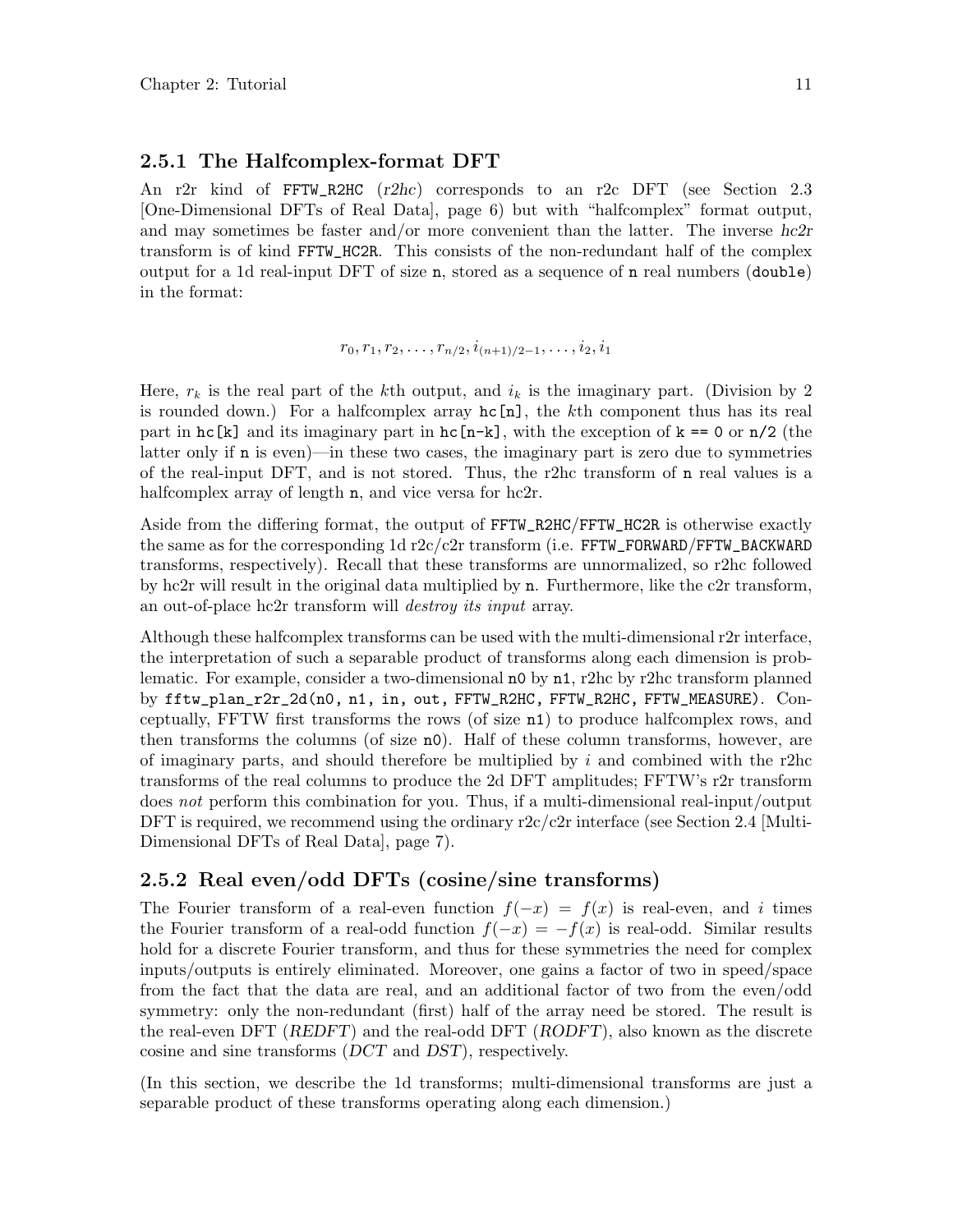Because of the discrete sampling, one has an additional choice: is the data even/odd around a sampling point, or around the point halfway between two samples? The latter corresponds to shifting the samples by half an interval, and gives rise to several transform variants denoted by REDFTab and RODFTab: a and b are 0 or 1, and indicate whether the input (a) and/or output (b) are shifted by half a sample  $(1 \text{ means it is shifted})$ . These are also known as types I-IV of the DCT and DST, and all four types are supported by FFTW's r<sub>2</sub>r interface.<sup>3</sup>

The r2r kinds for the various REDFT and RODFT types supported by FFTW, along with the boundary conditions at both ends of the *input* array (n real numbers  $in[i=0..n-1]$ ), are:

- FFTW\_REDFT00 (DCT-I): even around  $j = 0$  and even around  $j = n 1$ .
- FFTW\_REDFT10 (DCT-II, "the" DCT): even around  $j = -0.5$  and even around  $j =$  $n - 0.5$ .
- FFTW\_REDFT01 (DCT-III, "the" IDCT): even around  $j = 0$  and odd around  $j = n$ .
- FFTW\_REDFT11 (DCT-IV): even around  $j = -0.5$  and odd around  $j = n 0.5$ .
- FFTW\_RODFT00 (DST-I): odd around  $j = -1$  and odd around  $j = n$ .
- FFTW\_RODFT10 (DST-II): odd around  $j = -0.5$  and odd around  $j = n 0.5$ .
- FFTW\_RODFT01 (DST-III): odd around  $j = -1$  and even around  $j = n 1$ .
- FFTW\_RODFT11 (DST-IV): odd around  $j = -0.5$  and even around  $j = n 0.5$ .

Note that these symmetries apply to the "logical" array being transformed; there are no constraints on your physical input data. So, for example, if you specify a size-5 REDFT00 (DCT-I) of the data abcde, it corresponds to the DFT of the logical even array abcdedcb of size 8. A size-4 REDFT10 (DCT-II) of the data abcd corresponds to the size-8 logical DFT of the even array abcddcba, shifted by half a sample.

All of these transforms are invertible. The inverse of  $R^*DFT00$  is  $R^*DFT00$ ; of  $R^*DFT10$  is R\*DFT01 and vice versa (these are often called simply "the" DCT and IDCT, respectively); and of  $R^*DFT11$  is  $R^*DFT11$ . However, the transforms computed by  $FFTW$  are unnormalized, exactly like the corresponding real and complex DFTs, so computing a transform followed by its inverse yields the original array scaled by  $N$ , where  $N$  is the *logical* DFT size. For REDFT00,  $N = 2(n-1)$ ; for RODFT00,  $N = 2(n+1)$ ; otherwise,  $N = 2n$ .

Note that the boundary conditions of the transform output array are given by the input boundary conditions of the inverse transform. Thus, the above transforms are all inequivalent in terms of input/output boundary conditions, even neglecting the 0.5 shift difference.

FFTW is most efficient when N is a product of small factors; note that this  $differs$  from the factorization of the physical size n for REDFT00 and RODFT00! There is another oddity:  $n=1$  REDFT00 transforms correspond to  $N = 0$ , and so are not defined (the planner will return NULL). Otherwise, any positive n is supported.

For the precise mathematical definitions of these transforms as used by FFTW, see [Section 4.8 \[What FFTW Really Computes\], page 42.](#page-47-1) (For people accustomed to the

There are also type V-VIII transforms, which correspond to a logical DFT of odd size  $N$ , independent of whether the physical size n is odd, but we do not support these variants.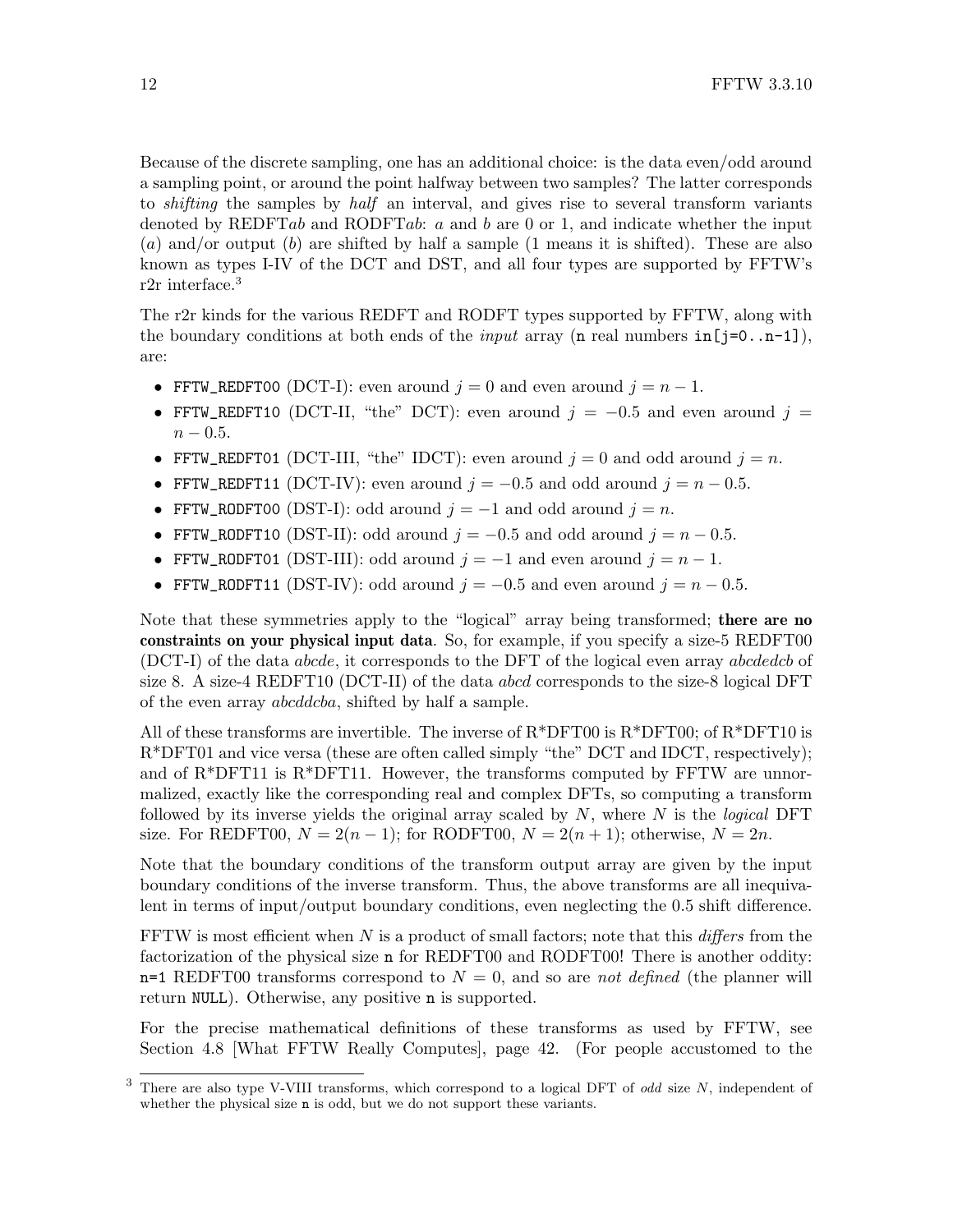<span id="page-18-0"></span>DCT/DST, FFTW's definitions have a coefficient of 2 in front of the cos/sin functions so that they correspond precisely to an even/odd DFT of size  $N$ . Some authors also include that they correspond precisely to an even/odd DFT of size N. Some authors also include additional multiplicative factors of  $\sqrt{2}$  for selected inputs and outputs; this makes the transform orthogonal, but sacrifices the direct equivalence to a symmetric DFT.)

## Which type do you need?

Since the required flavor of even/odd DFT depends upon your problem, you are the best judge of this choice, but we can make a few comments on relative efficiency to help you in your selection. In particular, R\*DFT01 and R\*DFT10 tend to be slightly faster than  $R^*$ DFT11 (especially for odd sizes), while the  $R^*$ DFT00 transforms are sometimes significantly slower (especially for even sizes).<sup>4</sup>

Thus, if only the boundary conditions on the transform inputs are specified, we generally recommend  $R^*DFT10$  over  $R^*DFT00$  and  $R^*DFT01$  over  $R^*DFT11$  (unless the half-sample shift or the self-inverse property is significant for your problem).

If performance is important to you and you are using only small sizes (say  $n < 200$ ), e.g. for multi-dimensional transforms, then you might consider generating hard-coded transforms of those sizes and types that you are interested in (see [Section 10.4 \[Generating your own](#page-105-1) [code\], page 100](#page-105-1)).

We are interested in hearing what types of symmetric transforms you find most useful.

#### 2.5.3 The Discrete Hartley Transform

If you are planning to use the DHT because you've heard that it is "faster" than the DFT (FFT), stop here. The DHT is not faster than the DFT. That story is an old but enduring misconception that was debunked in 1987.

The discrete Hartley transform (DHT) is an invertible linear transform closely related to the DFT. In the DFT, one multiplies each input by  $\cos - i * \sin$  (a complex exponential), whereas in the DHT each input is multiplied by simply  $cos+sin$ . Thus, the DHT transforms n real numbers to n real numbers, and has the convenient property of being its own inverse. In FFTW, a DHT (of any positive n) can be specified by an r2r kind of FFTW\_DHT.

Like the DFT, in FFTW the DHT is unnormalized, so computing a DHT of size n followed by another DHT of the same size will result in the original array multiplied by n.

The DHT was originally proposed as a more efficient alternative to the DFT for real data, but it was subsequently shown that a specialized DFT (such as FFTW's r2hc or r2c transforms) could be just as fast. In FFTW, the DHT is actually computed by post-processing an r2hc transform, so there is ordinarily no reason to prefer it from a performance per-

 $4 \text{ R*DFT00}$  is sometimes slower in FFTW because we discovered that the standard algorithm for computing this by a pre/post-processed real DFT—the algorithm used in FFTPACK, Numerical Recipes, and other sources for decades now—has serious numerical problems: it already loses several decimal places of accuracy for 16k sizes. There seem to be only two alternatives in the literature that do not suffer similarly: a recursive decomposition into smaller DCTs, which would require a large set of codelets for efficiency and generality, or sacrificing a factor of ∼ 2 in speed to use a real DFT of twice the size. We currently employ the latter technique for general  $n$ , as well as a limited form of the former method: a split-radix decomposition when  $n$  is odd (N a multiple of 4). For N containing many factors of 2, the split-radix method seems to recover most of the speed of the standard algorithm without the accuracy tradeoff.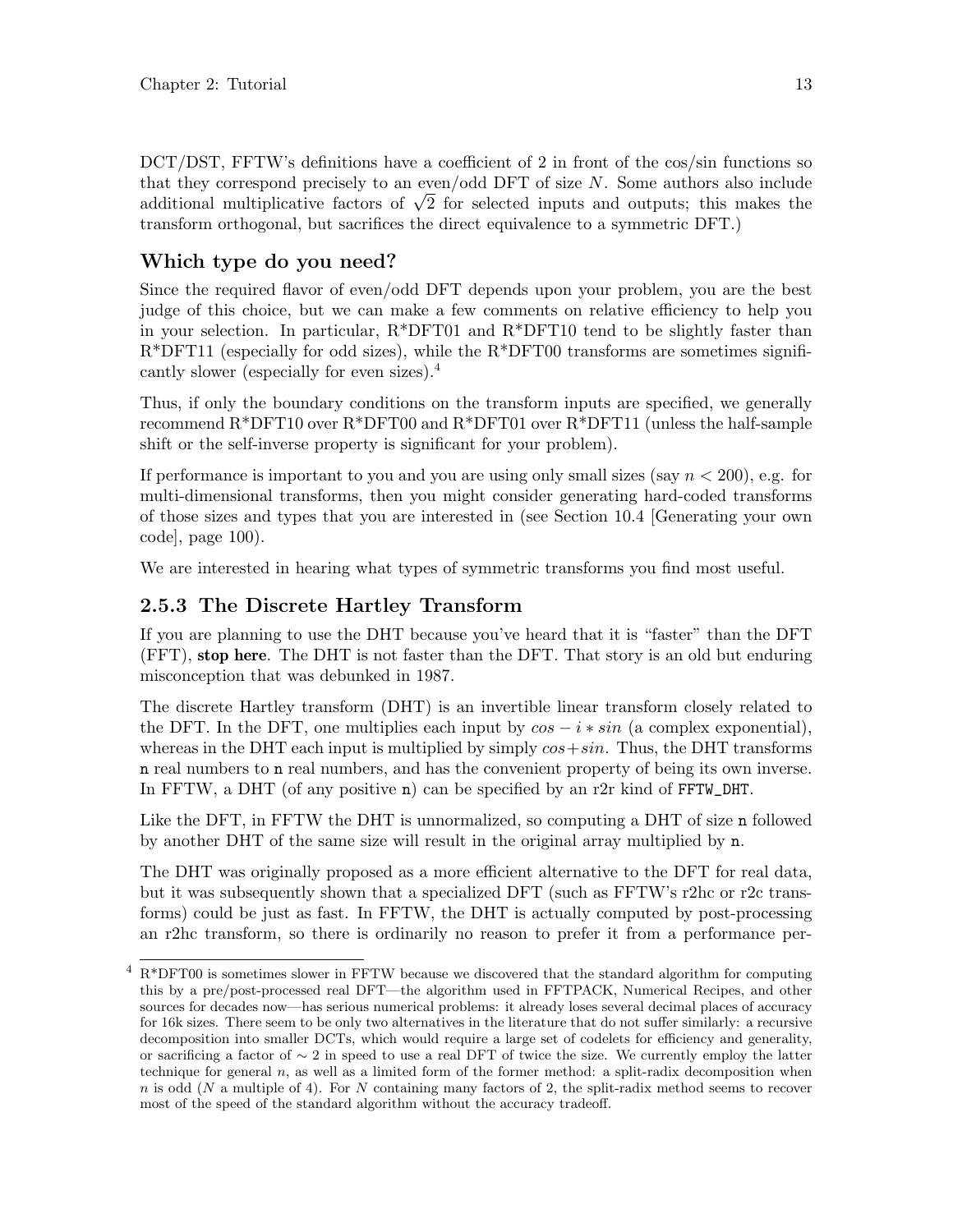spective.<sup>5</sup> However, we have heard rumors that the DHT might be the most appropriate transform in its own right for certain applications, and we would be very interested to hear from anyone who finds it useful.

If FFTW\_DHT is specified for multiple dimensions of a multi-dimensional transform, FFTW computes the separable product of 1d DHTs along each dimension. Unfortunately, this is not quite the same thing as a true multi-dimensional DHT; you can compute the latter, if necessary, with at most rank-1 post-processing passes [see e.g. H. Hao and R. N. Bracewell, Proc. IEEE 75, 264–266 (1987)].

For the precise mathematical definition of the DHT as used by FFTW, see [Section 4.8](#page-47-1) [\[What FFTW Really Computes\], page 42](#page-47-1).

<sup>5</sup> We provide the DHT mainly as a byproduct of some internal algorithms. FFTW computes a real input/output DFT of prime size by re-expressing it as a DHT plus post/pre-processing and then using Rader's prime-DFT algorithm adapted to the DHT.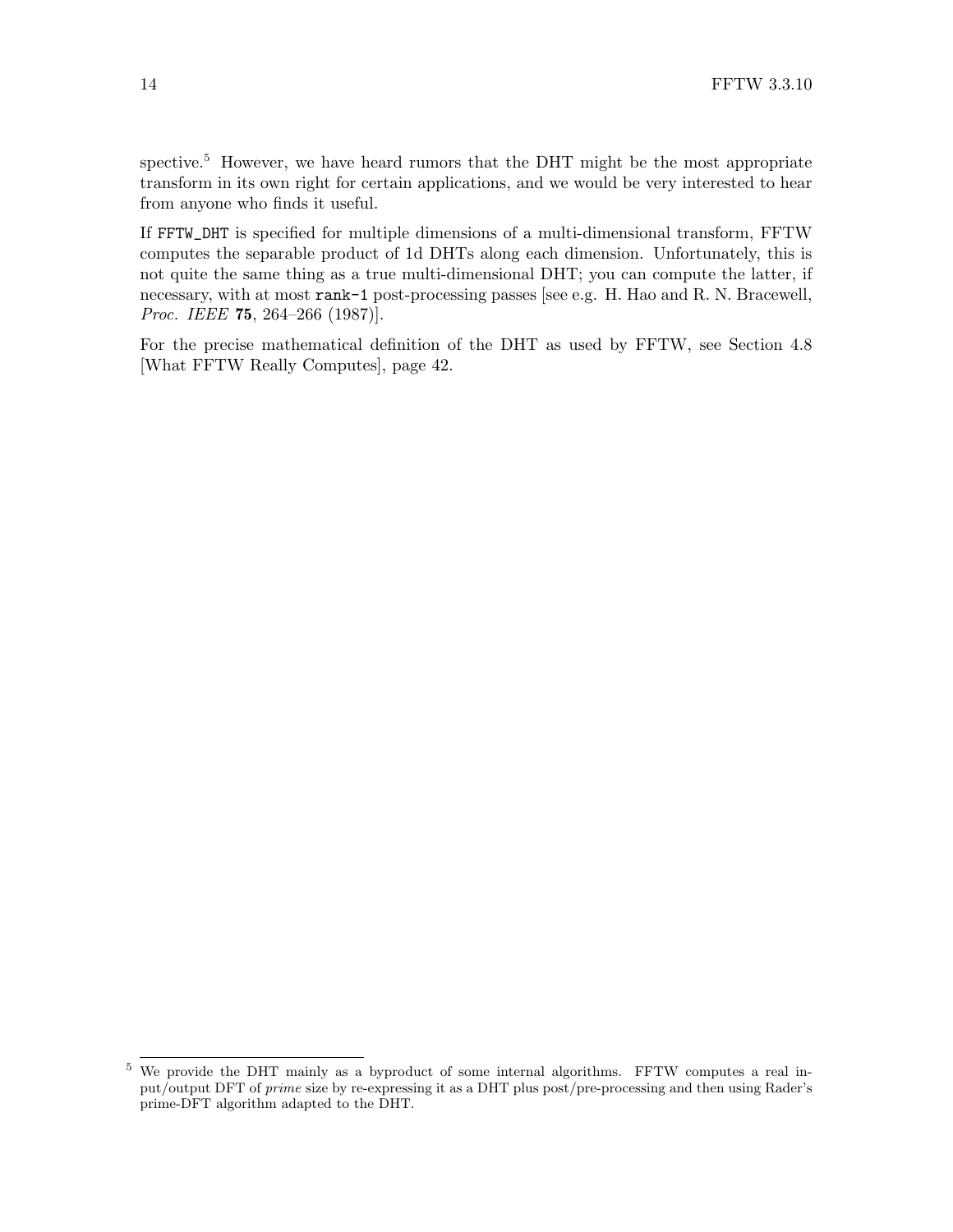# <span id="page-20-0"></span>3 Other Important Topics

## <span id="page-20-1"></span>3.1 SIMD alignment and fitw\_malloc

SIMD, which stands for "Single Instruction Multiple Data," is a set of special operations supported by some processors to perform a single operation on several numbers (usually 2 or 4) simultaneously. SIMD floating-point instructions are available on several popular CPUs: SSE/SSE2/AVX/AVX2/AVX512/KCVI on some x86/x86-64 processors, AltiVec and VSX on some POWER/PowerPCs, NEON on some ARM models. FFTW can be compiled to support the SIMD instructions on any of these systems.

A program linking to an FFTW library compiled with SIMD support can obtain a nonnegligible speedup for most complex and  $r2c/c2r$  transforms. In order to obtain this speedup, however, the arrays of complex (or real) data passed to FFTW must be specially aligned in memory (typically 16-byte aligned), and often this alignment is more stringent than that provided by the usual malloc (etc.) allocation routines.

In order to guarantee proper alignment for SIMD, therefore, in case your program is ever linked against a SIMD-using FFTW, we recommend allocating your transform data with fftw\_malloc and de-allocating it with fftw\_free. These have exactly the same interface and behavior as malloc/free, except that for a SIMD FFTW they ensure that the returned pointer has the necessary alignment (by calling memalign or its equivalent on your OS).

You are not required to use fitu\_malloc. You can allocate your data in any way that you like, from malloc to new (in  $C^{++}$ ) to a fixed-size array declaration. If the array happens not to be properly aligned, FFTW will not use the SIMD extensions.

Since fftw\_malloc only ever needs to be used for real and complex arrays, we provide two convenient wrapper routines fftw\_alloc\_real(N) and fftw\_alloc\_complex(N) that are equivalent to (double\*)fftw\_malloc(sizeof(double) \* N) and (fftw\_complex\*)fftw\_ malloc(sizeof(fftw\_complex) \* N), respectively (or their equivalents in other precisions).

## <span id="page-20-2"></span>3.2 Multi-dimensional Array Format

This section describes the format in which multi-dimensional arrays are stored in FFTW. We felt that a detailed discussion of this topic was necessary. Since several different formats are common, this topic is often a source of confusion.

## 3.2.1 Row-major Format

The multi-dimensional arrays passed to fftw\_plan\_dft etcetera are expected to be stored as a single contiguous block in row-major order (sometimes called "C order"). Basically, this means that as you step through adjacent memory locations, the first dimension's index varies most slowly and the last dimension's index varies most quickly.

To be more explicit, let us consider an array of rank d whose dimensions are  $n_0 \times n_1 \times n_2 \times$  $\cdots \times n_{d-1}$ . Now, we specify a location in the array by a sequence of d (zero-based) indices, one for each dimension:  $(i_0, i_1, i_2, \ldots, i_{d-1})$ . If the array is stored in row-major order, then this element is located at the position  $i_{d-1} + n_{d-1}(i_{d-2} + n_{d-2}(\ldots + n_1 i_0)).$ 

Note that, for the ordinary complex DFT, each element of the array must be of type fftw complex; i.e. a (real, imaginary) pair of (double-precision) numbers.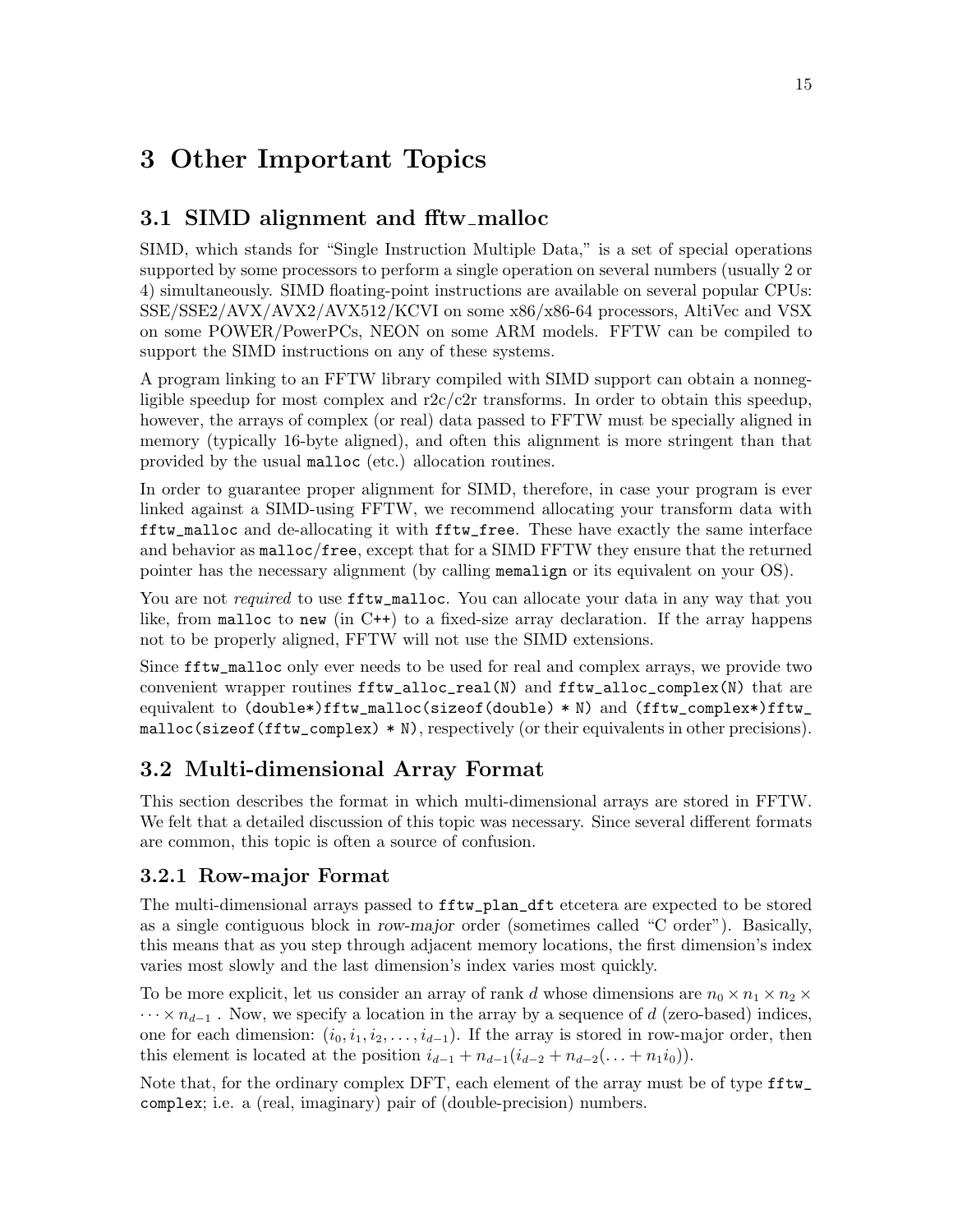<span id="page-21-0"></span>In the advanced FFTW interface, the physical dimensions  $n$  from which the indices are computed can be different from (larger than) the logical dimensions of the transform to be computed, in order to transform a subset of a larger array. Note also that, in the advanced interface, the expression above is multiplied by a stride to get the actual array index—this is useful in situations where each element of the multi-dimensional array is actually a data structure (or another array), and you just want to transform a single field. In the basic interface, however, the stride is 1.

### 3.2.2 Column-major Format

Readers from the Fortran world are used to arrays stored in column-major order (sometimes called "Fortran order"). This is essentially the exact opposite of row-major order in that, here, the *first* dimension's index varies most quickly.

If you have an array stored in column-major order and wish to transform it using FFTW, it is quite easy to do. When creating the plan, simply pass the dimensions of the array to the planner in *reverse order*. For example, if your array is a rank three  $N \times N \times L$  matrix in column-major order, you should pass the dimensions of the array as if it were an  $L \times M \times N$ matrix (which it is, from the perspective of FFTW). This is done for you *automatically* by the FFTW legacy-Fortran interface (see [Chapter 8 \[Calling FFTW from Legacy Fortran\],](#page-92-0) [page 87\)](#page-92-0), but you must do it manually with the modern Fortran interface (see [Section 7.2](#page-83-1) [\[Reversing array dimensions\], page 78\)](#page-83-1).

#### 3.2.3 Fixed-size Arrays in C

A multi-dimensional array whose size is declared at compile time in C is already in rowmajor order. You don't have to do anything special to transform it. For example:

```
{
     fftw_complex data[N0][N1][N2];
     fftw_plan plan;
     ...
     plan = fftw_plan_dft_3d(N0, N1, N2, \&data[0][0][0], \&data[0][0][0],FFTW_FORWARD, FFTW_ESTIMATE);
     ...
}
```
This will plan a 3d in-place transform of size N0 x N1 x N2. Notice how we took the address of the zero-th element to pass to the planner (we could also have used a typecast).

However, we tend to *discourage* users from declaring their arrays in this way, for two reasons. First, this allocates the array on the stack ("automatic" storage), which has a very limited size on most operating systems (declaring an array with more than a few thousand elements will often cause a crash). (You can get around this limitation on many systems by declaring the array as static and/or global, but that has its own drawbacks.) Second, it may not optimally align the array for use with a SIMD FFTW (see [Section 3.1 \[SIMD alignment and](#page-20-1) fftw [malloc\], page 15](#page-20-1)). Instead, we recommend using fftw\_malloc, as described below.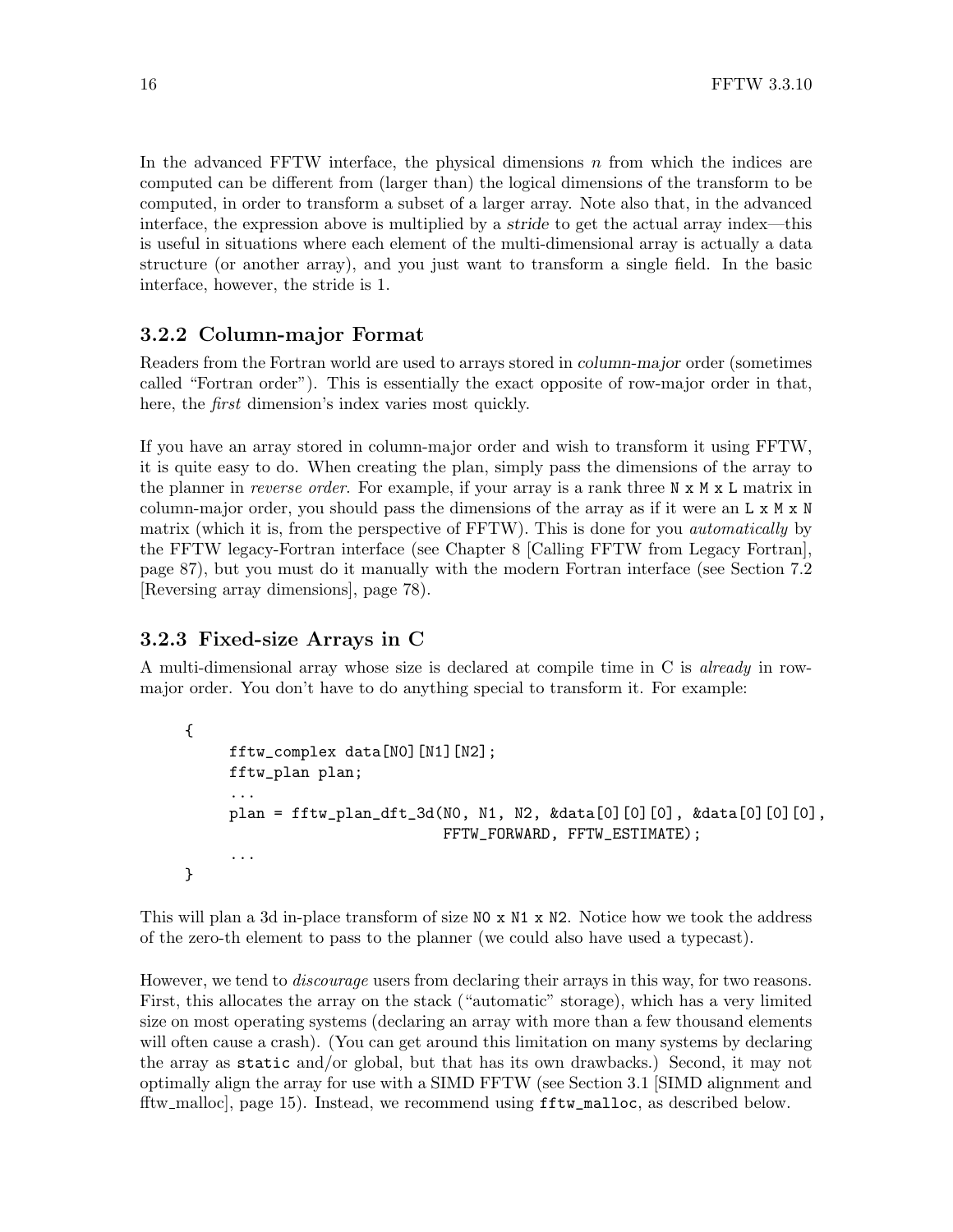#### <span id="page-22-0"></span>3.2.4 Dynamic Arrays in C

We recommend allocating most arrays dynamically, with **fftw\_malloc**. This isn't too hard to do, although it is not as straightforward for multi-dimensional arrays as it is for onedimensional arrays.

Creating the array is simple: using a dynamic-allocation routine like fftw\_malloc, allocate an array big enough to store N fftw\_complex values (for a complex DFT), where N is the product of the sizes of the array dimensions (i.e. the total number of complex values in the array). For example, here is code to allocate a  $5 \times 12 \times 27$  rank-3 array:

```
fftw_complex *an_array;
an_array = (fftw_complex*) fftw_malloc(5*12*27 * sizeof(fftw_complex));
```
Accessing the array elements, however, is more tricky—you can't simply use multiple applications of the '[]' operator like you could for fixed-size arrays. Instead, you have to explicitly compute the offset into the array using the formula given earlier for row-major arrays. For example, to reference the  $(i, j, k)$ -th element of the array allocated above, you would use the expression  $an_array[k + 27 * (j + 12 * i)].$ 

This pain can be alleviated somewhat by defining appropriate macros, or, in C++, creating a class and overloading the '()' operator. The recent C99 standard provides a way to reinterpret the dynamic array as a "variable-length" multi-dimensional array amenable to '[]', but this feature is not yet widely supported by compilers.

#### 3.2.5 Dynamic Arrays in C—The Wrong Way

A different method for allocating multi-dimensional arrays in C is often suggested that is incompatible with FFTW: using it will cause FFTW to die a painful death. We discuss the technique here, however, because it is so commonly known and used. This method is to create arrays of pointers of arrays of pointers of . . . etcetera. For example, the analogue in this method to the example above is:

```
int i,j;
fftw_complex ***a_bad_array; /* another way to make a 5x12x27 array */
a_bad_array = (fftw_complex ***) malloc(5 * sizeof(fftw_complex **));
for (i = 0; i < 5; ++i) {
    a_bad_array[i] =(fftw_complex **) malloc(12 * sizeof(fftw_complex *));
     for (j = 0; j < 12; ++j)a_bad_array[i][j] =(fftw_complex *) malloc(27 * sizeof(fftw_complex));
}
```
As you can see, this sort of array is inconvenient to allocate (and deallocate). On the other hand, it has the advantage that the  $(i, j, k)$ -th element can be referenced simply by  $a$ \_bad\_array $[i][j][k]$ .

If you like this technique and want to maximize convenience in accessing the array, but still want to pass the array to FFTW, you can use a hybrid method. Allocate the array as one contiguous block, but also declare an array of arrays of pointers that point to appropriate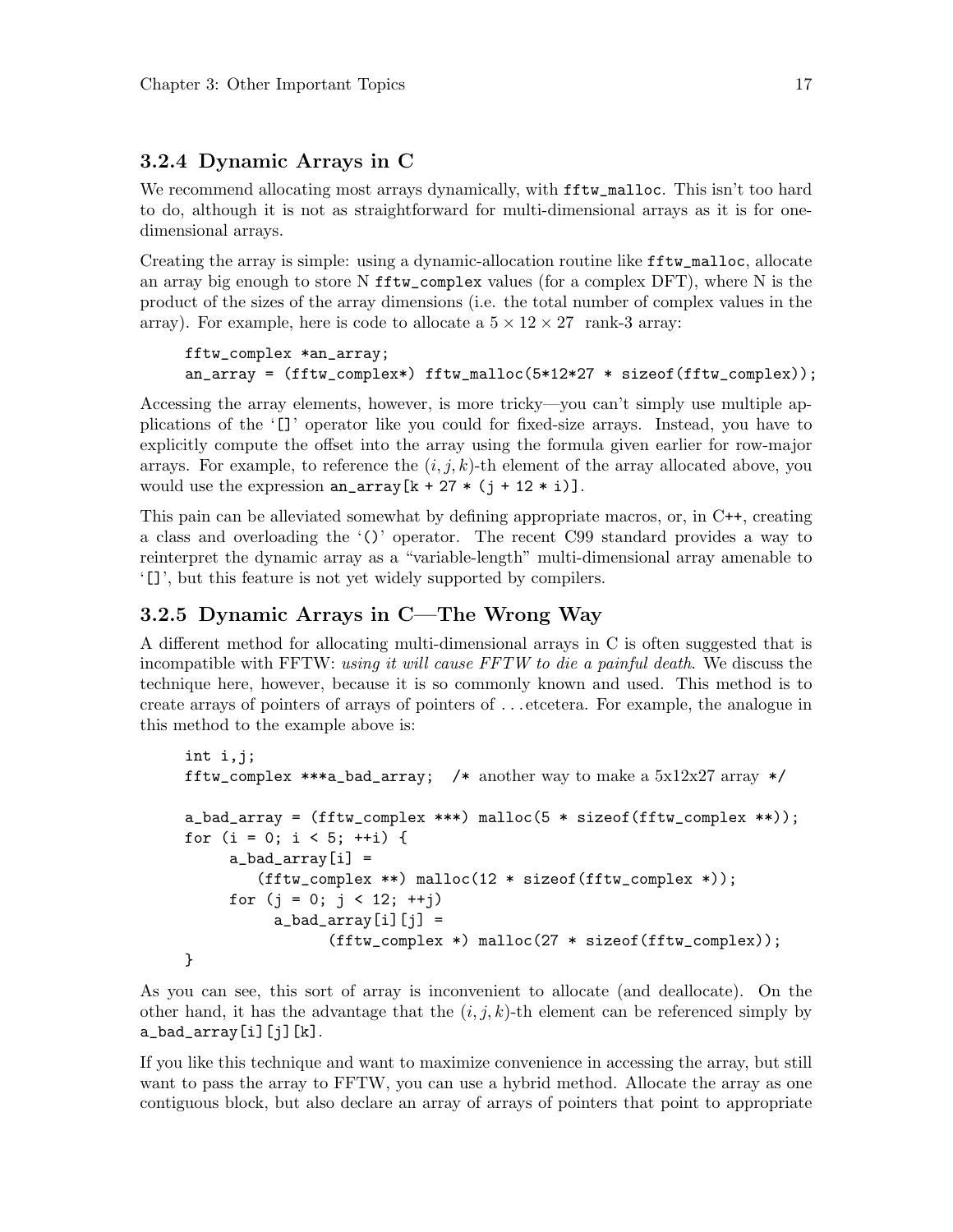<span id="page-23-0"></span>places in the block. That sort of trick is beyond the scope of this documentation; for more information on multi-dimensional arrays in C, see the comp.lang.c FAQ ([http://c-faq.](http://c-faq.com/aryptr/dynmuldimary.html) [com/aryptr/dynmuldimary.html](http://c-faq.com/aryptr/dynmuldimary.html)).

## <span id="page-23-1"></span>3.3 Words of Wisdom—Saving Plans

FFTW implements a method for saving plans to disk and restoring them. In fact, what FFTW does is more general than just saving and loading plans. The mechanism is called wisdom. Here, we describe this feature at a high level. See [Chapter 4 \[FFTW Reference\],](#page-26-0) [page 21](#page-26-0), for a less casual but more complete discussion of how to use wisdom in FFTW.

Plans created with the FFTW\_MEASURE, FFTW\_PATIENT, or FFTW\_EXHAUSTIVE options produce near-optimal FFT performance, but may require a long time to compute because FFTW must measure the runtime of many possible plans and select the best one. This setup is designed for the situations where so many transforms of the same size must be computed that the start-up time is irrelevant. For short initialization times, but slower transforms, we have provided FFTW\_ESTIMATE. The wisdom mechanism is a way to get the best of both worlds: you compute a good plan once, save it to disk, and later reload it as many times as necessary. The wisdom mechanism can actually save and reload many plans at once, not just one.

Whenever you create a plan, the FFTW planner accumulates wisdom, which is information sufficient to reconstruct the plan. After planning, you can save this information to disk by means of the function:

```
int fftw_export_wisdom_to_filename(const char *filename);
```
(This function returns non-zero on success.)

The next time you run the program, you can restore the wisdom with fftw\_import\_wisdom\_ from\_filename (which also returns non-zero on success), and then recreate the plan using the same flags as before.

int fftw\_import\_wisdom\_from\_filename(const char \*filename);

Wisdom is automatically used for any size to which it is applicable, as long as the planner flags are not more "patient" than those with which the wisdom was created. For example, wisdom created with FFTW\_MEASURE can be used if you later plan with FFTW\_ESTIMATE or FFTW\_MEASURE, but not with FFTW\_PATIENT.

The wisdom is cumulative, and is stored in a global, private data structure managed internally by FFTW. The storage space required is minimal, proportional to the logarithm of the sizes the wisdom was generated from. If memory usage is a concern, however, the wisdom can be forgotten and its associated memory freed by calling:

```
void fftw_forget_wisdom(void);
```
Wisdom can be exported to a file, a string, or any other medium. For details, see [Section 4.7](#page-45-1) [\[Wisdom\], page 40](#page-45-1).

## 3.4 Caveats in Using Wisdom

For in much wisdom is much grief, and he that increaseth knowledge increaseth sorrow. [Ecclesiastes 1:18]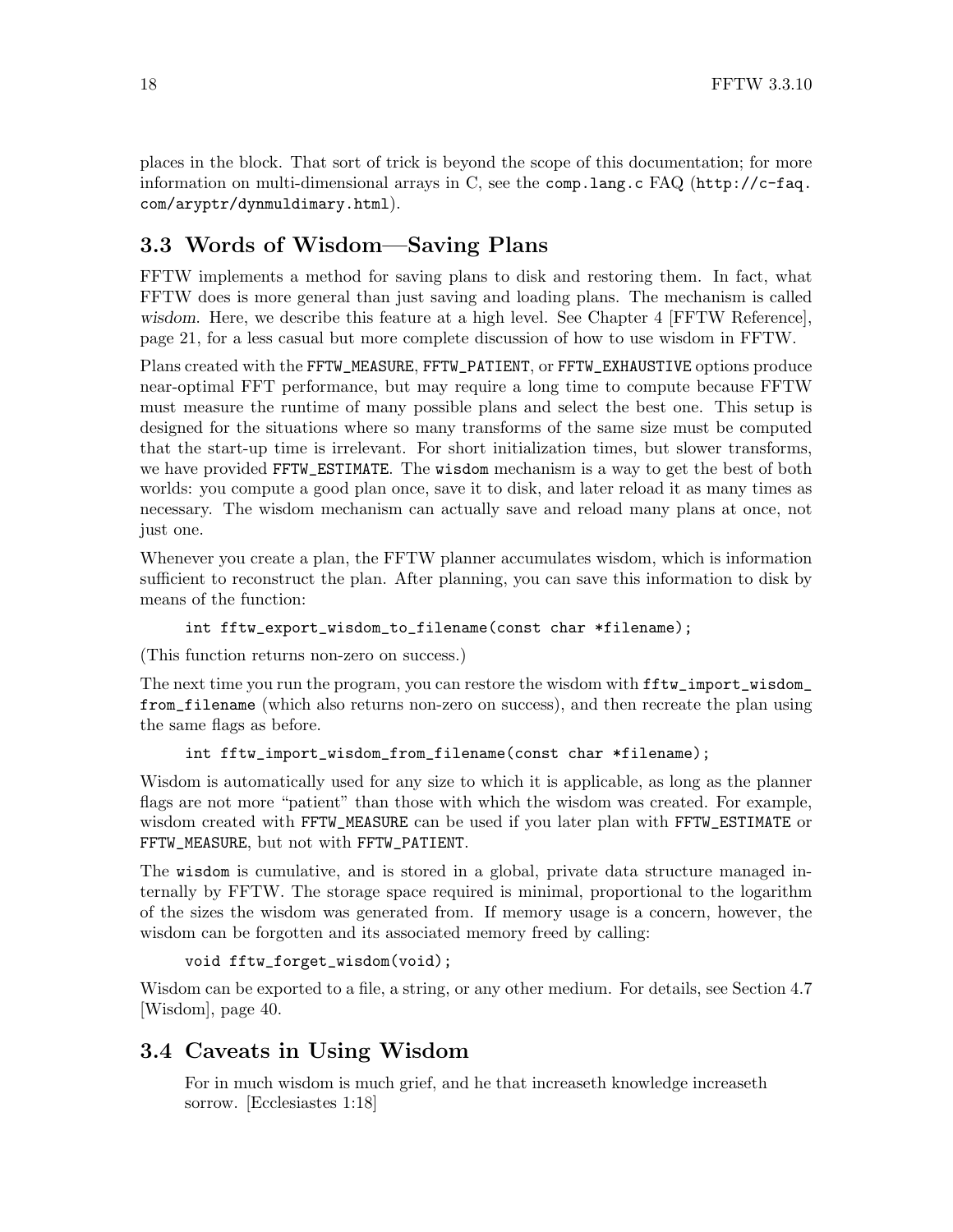There are pitfalls to using wisdom, in that it can negate FFTW's ability to adapt to changing hardware and other conditions. For example, it would be perfectly possible to export wisdom from a program running on one processor and import it into a program running on another processor. Doing so, however, would mean that the second program would use plans optimized for the first processor, instead of the one it is running on.

It should be safe to reuse wisdom as long as the hardware and program binaries remain unchanged. (Actually, the optimal plan may change even between runs of the same binary on identical hardware, due to differences in the virtual memory environment, etcetera. Users seriously interested in performance should worry about this problem, too.) It is likely that, if the same wisdom is used for two different program binaries, even running on the same machine, the plans may be sub-optimal because of differing code alignments. It is therefore wise to recreate wisdom every time an application is recompiled. The more the underlying hardware and software changes between the creation of wisdom and its use, the greater grows the risk of sub-optimal plans.

Nevertheless, if the choice is between using FFTW\_ESTIMATE or using possibly-suboptimal wisdom (created on the same machine, but for a different binary), the wisdom is likely to be better. For this reason, we provide a function to import wisdom from a standard system-wide location (/etc/fftw/wisdom on Unix):

#### int fftw\_import\_system\_wisdom(void);

FFTW also provides a standalone program, fftw-wisdom (described by its own man page on Unix) with which users can create wisdom, e.g. for a canonical set of sizes to store in the system wisdom file. See [Section 4.7.4 \[Wisdom Utilities\], page 41.](#page-46-1)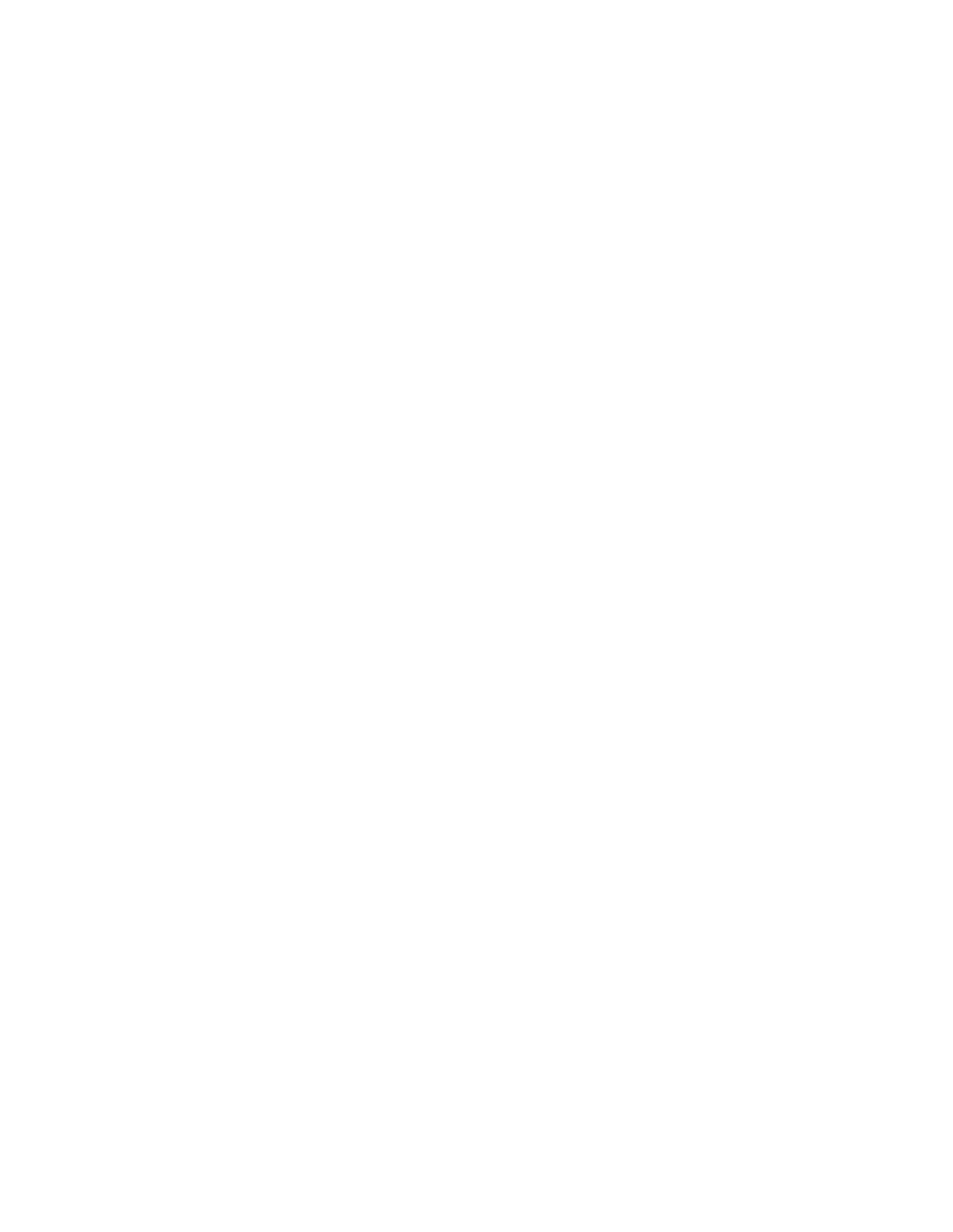# <span id="page-26-0"></span>4 FFTW Reference

This chapter provides a complete reference for all sequential (i.e., one-processor) FFTW functions. Parallel transforms are described in later chapters.

## 4.1 Data Types and Files

All programs using FFTW should include its header file:

```
#include <fftw3.h>
```
You must also link to the FFTW library. On Unix, this means adding  $-I$ **fftw3**  $-I$ m at the end of the link command.

## <span id="page-26-1"></span>4.1.1 Complex numbers

The default FFTW interface uses double precision for all floating-point numbers, and defines a fftw\_complex type to hold complex numbers as:

```
typedef double fftw_complex[2];
```
Here, the [0] element holds the real part and the [1] element holds the imaginary part.

Alternatively, if you have a C compiler (such as gcc) that supports the C99 revision of the ANSI C standard, you can use C's new native complex type (which is binary-compatible with the typedef above). In particular, if you  $\#$ include <complex.h> before <fftw3.h>, then fftw\_complex is defined to be the native complex type and you can manipulate it with ordinary arithmetic (e.g.  $x = y * (3+4*1)$ , where x and y are fftw\_complex and I is the standard symbol for the imaginary unit);

C++ has its own complex<T> template class, defined in the standard <complex> header file. Reportedly, the C++ standards committee has recently agreed to mandate that the storage format used for this type be binary-compatible with the C99 type, i.e. an array T[2] with consecutive real [0] and imaginary [1] parts. (See report [http://www.open-std.org/](http://www.open-std.org/jtc1/sc22/WG21/docs/papers/2002/n1388.pdf WG21/N1388) [jtc1/sc22/WG21/docs/papers/2002/n1388.pdf WG21/N1388](http://www.open-std.org/jtc1/sc22/WG21/docs/papers/2002/n1388.pdf WG21/N1388).) Although not part of the official standard as of this writing, the proposal stated that: "This solution has been tested with all current major implementations of the standard library and shown to be working." To the extent that this is true, if you have a variable complex  $\alpha$  double  $\alpha$  \*x, you can pass it directly to FFTW via reinterpret\_cast<fftw\_complex\*>(x).

## 4.1.2 Precision

You can install single and long-double precision versions of FFTW, which replace double with float and long double, respectively (see [Chapter 10 \[Installation and Customization\],](#page-102-0) [page 97](#page-102-0)). To use these interfaces, you:

- Link to the single/long-double libraries; on Unix,  $-Ifftw3f$  or  $-Ifftw31$  instead of (or in addition to) -lfftw3. (You can link to the different-precision libraries simultaneously.)
- Include the same <fftw3.h> header file.
- Replace all lowercase instances of 'fftw\_' with 'fftwf\_' or 'fftwl\_' for single or long-double precision, respectively. (fftw\_complex becomes fftwf\_complex, fftw\_ execute becomes fftwf\_execute, etcetera.)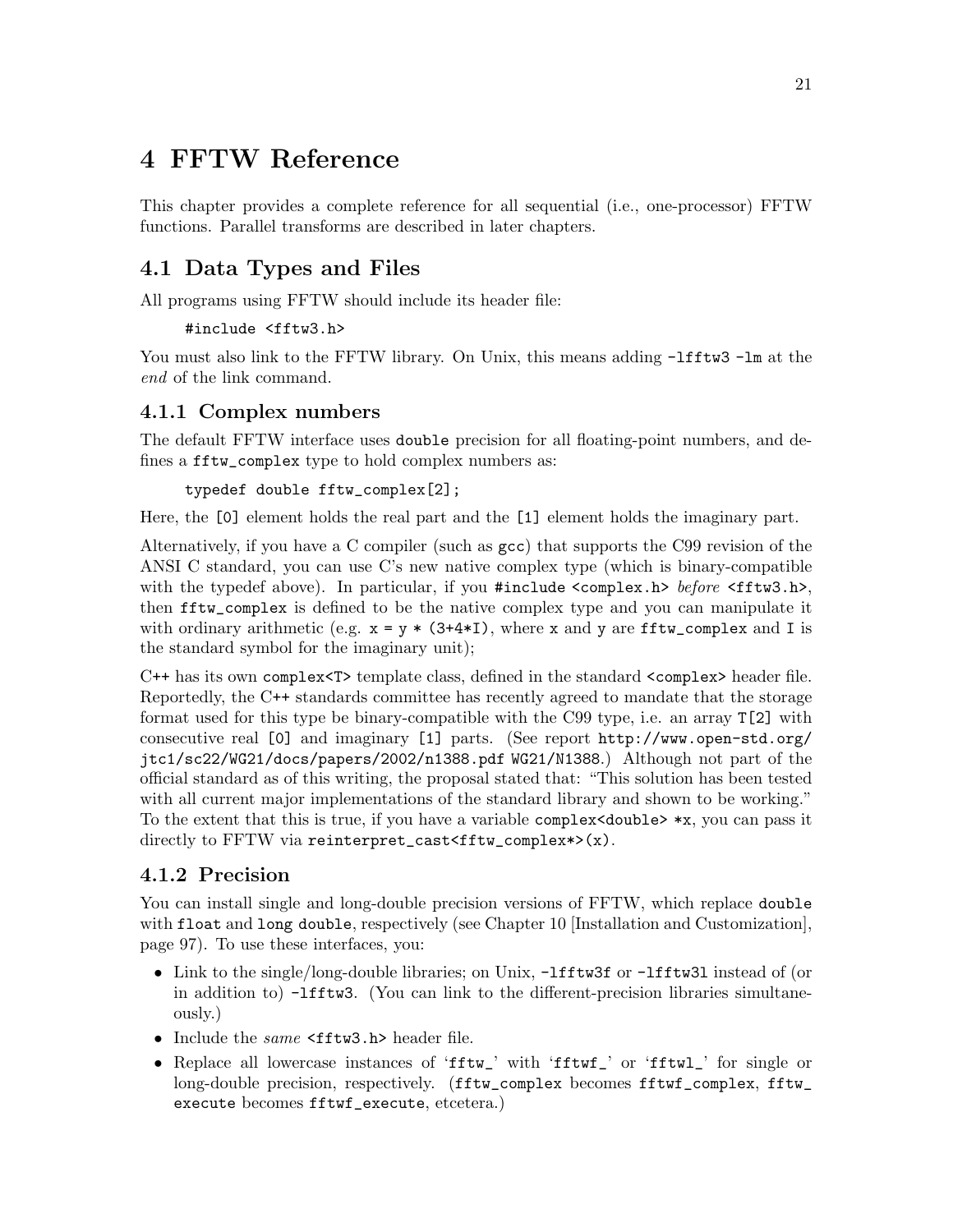- <span id="page-27-0"></span>• Uppercase names, i.e. names beginning with 'FFTW\_', remain the same.
- Replace double with float or long double for subroutine parameters.

Depending upon your compiler and/or hardware, long double may not be any more precise than double (or may not be supported at all, although it is standard in C99).

We also support using the nonstandard  $_{-}$ float128 quadruple-precision type provided by recent versions of gcc on 32- and 64-bit x86 hardware (see [Chapter 10 \[Installation and](#page-102-0) [Customization\], page 97\)](#page-102-0). To use this type, link with -lfftw3q -lquadmath -lm (the libquadmath library provided by gcc is needed for quadruple-precision trigonometric functions) and use 'fftwq\_' identifiers.

#### 4.1.3 Memory Allocation

```
void *fftw_malloc(size_t n);
void fftw_free(void *p);
```
These are functions that behave identically to malloc and free, except that they guarantee that the returned pointer obeys any special alignment restrictions imposed by any algorithm in FFTW (e.g. for SIMD acceleration). See [Section 3.1 \[SIMD alignment and fftw](#page-20-1) malloc], [page 15](#page-20-1).

Data allocated by fftw\_malloc must be deallocated by fftw\_free and not by the ordinary free.

These routines simply call through to your operating system's malloc or, if necessary, its aligned equivalent (e.g. memalign), so you normally need not worry about any significant time or space overhead. You are *not required* to use them to allocate your data, but we strongly recommend it.

Note: in C++, just as with ordinary malloc, you must typecast the output of  $\texttt{fftw\_malloc}$ to whatever pointer type you are allocating.

We also provide the following two convenience functions to allocate real and complex arrays with n elements, which are equivalent to  $(double \ast)$  fftw\_malloc(sizeof(double)  $*$  n) and (fftw\_complex \*) fftw\_malloc(sizeof(fftw\_complex) \* n), respectively:

```
double *fftw_alloc_real(size_t n);
fftw_complex *fftw_alloc_complex(size_t n);
```
The equivalent functions in other precisions allocate arrays of n elements in that precision. e.g. fftwf\_alloc\_real(n) is equivalent to (float \*) fftwf\_malloc(sizeof(float) \* n).

## <span id="page-27-1"></span>4.2 Using Plans

Plans for all transform types in FFTW are stored as type fftw\_plan (an opaque pointer type), and are created by one of the various planning routines described in the following sections. An fftw\_plan contains all information necessary to compute the transform, including the pointers to the input and output arrays.

```
void fftw_execute(const fftw_plan plan);
```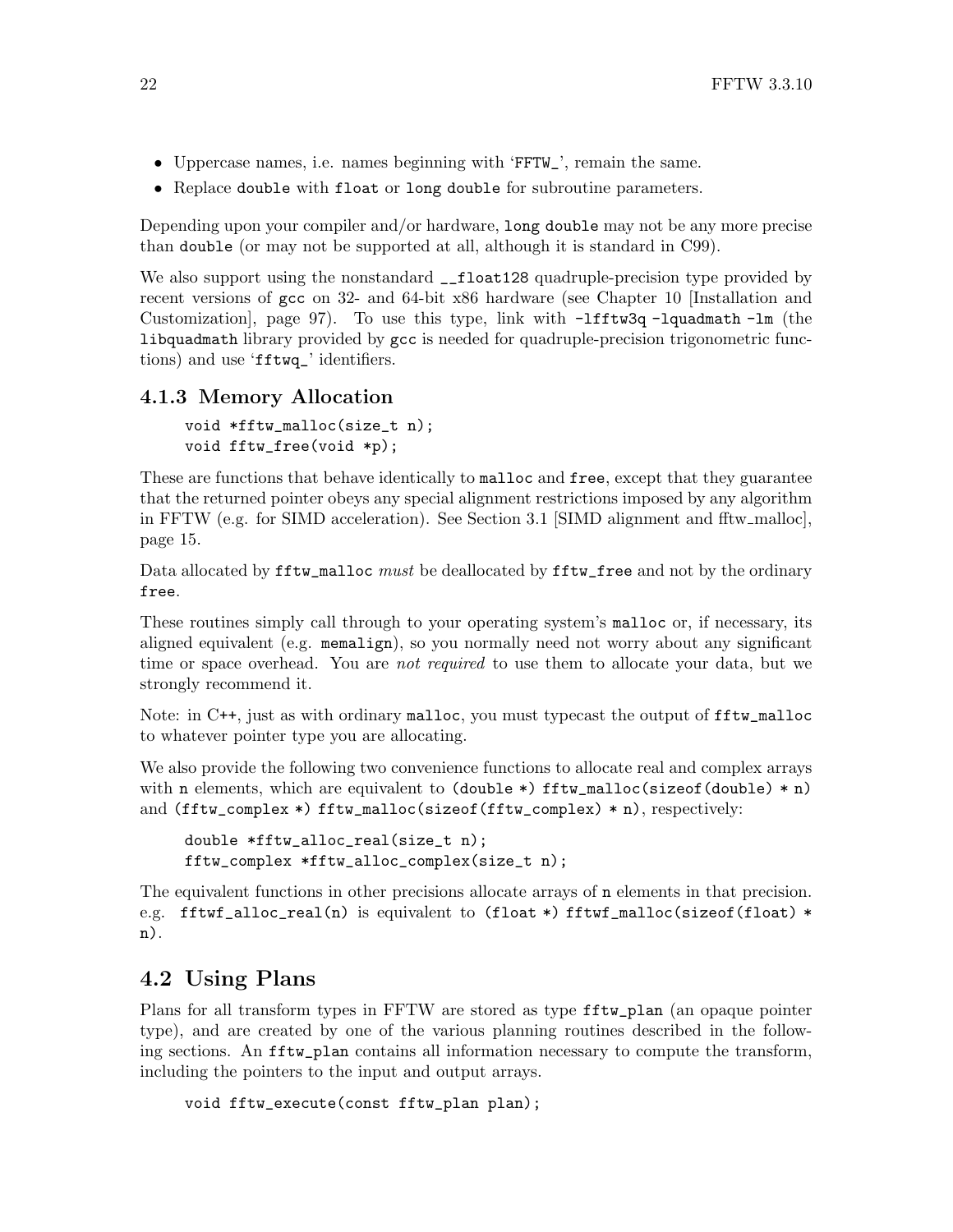This executes the plan, to compute the corresponding transform on the arrays for which it was planned (which must still exist). The plan is not modified, and  $\texttt{fftw\_execute}$  can be called as many times as desired.

To apply a given plan to a different array, you can use the new-array execute interface. See [Section 4.6 \[New-array Execute Functions\], page 38.](#page-43-1)

fftw\_execute (and equivalents) is the only function in FFTW guaranteed to be thread-safe; see [Section 5.4 \[Thread safety\], page 51](#page-56-1).

This function:

```
void fftw_destroy_plan(fftw_plan plan);
```
deallocates the plan and all its associated data.

FFTW's planner saves some other persistent data, such as the accumulated wisdom and a list of algorithms available in the current configuration. If you want to deallocate all of that and reset FFTW to the pristine state it was in when you started your program, you can call:

```
void fftw_cleanup(void);
```
After calling fftw\_cleanup, all existing plans become undefined, and you should not attempt to execute them nor to destroy them. You can however create and execute/destroy new plans, in which case FFTW starts accumulating wisdom information again.

fftw\_cleanup does not deallocate your plans, however. To prevent memory leaks, you must still call fftw\_destroy\_plan before executing fftw\_cleanup.

Occasionally, it may useful to know FFTW's internal "cost" metric that it uses to compare plans to one another; this cost is proportional to an execution time of the plan, in undocumented units, if the plan was created with the FFTW\_MEASURE or other timing-based options, or alternatively is a heuristic cost function for FFTW\_ESTIMATE plans. (The cost values of measured and estimated plans are not comparable, being in different units. Also, costs from different FFTW versions or the same version compiled differently may not be in the same units. Plans created from wisdom have a cost of 0 since no timing measurement is performed for them. Finally, certain problems for which only one top-level algorithm was possible may have required no measurements of the cost of the whole plan, in which case fftw\_cost will also return 0.) The cost metric for a given plan is returned by:

double fftw\_cost(const fftw\_plan plan);

The following two routines are provided purely for academic purposes (that is, for entertainment).

```
void fftw_flops(const fftw_plan plan,
                double *add, double *mul, double *fma);
```
Given a plan, set add, mul, and fma to an exact count of the number of floating-point additions, multiplications, and fused multiply-add operations involved in the plan's execution. The total number of floating-point operations (flops) is add  $+$  mul  $+$  2 $*$ fma, or add  $+$  mul  $+$ fma if the hardware supports fused multiply-add instructions (although the number of FMA operations is only approximate because of compiler voodoo). (The number of operations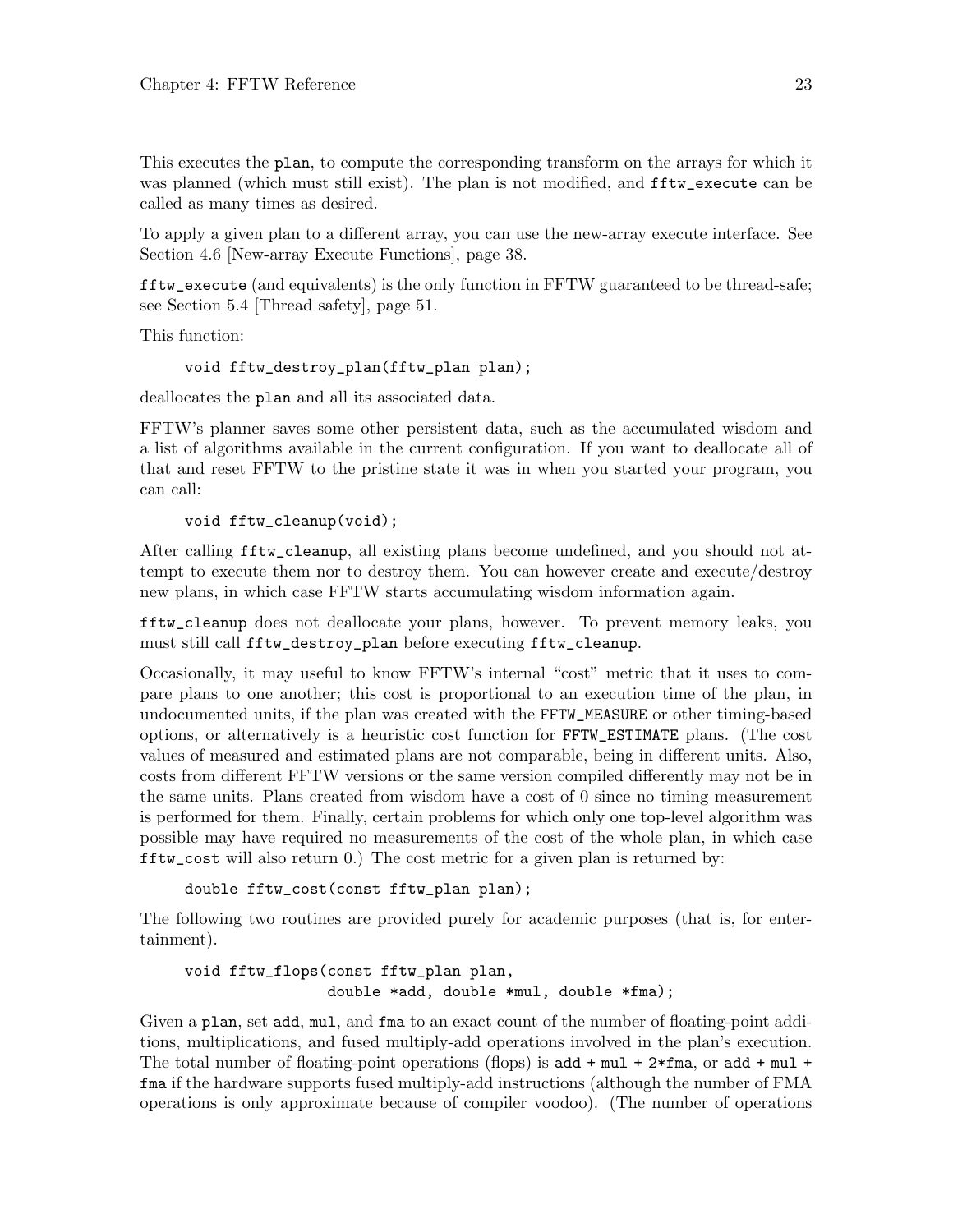<span id="page-29-0"></span>should be an integer, but we use double to avoid overflowing int for large transforms; the arguments are of type double even for single and long-double precision versions of FFTW.)

```
void fftw_fprint_plan(const fftw_plan plan, FILE *output_file);
void fftw_print_plan(const fftw_plan plan);
char *fftw_sprint_plan(const fftw_plan plan);
```
This outputs a "nerd-readable" representation of the plan to the given file, to stdout, or two a newly allocated NUL-terminated string (which the caller is responsible for deallocating with free), respectively.

## 4.3 Basic Interface

Recall that the FFTW API is divided into three parts<sup>1</sup>: the basic interface computes a single transform of contiguous data, the advanced interface computes transforms of multiple or strided arrays, and the *guru interface* supports the most general data layouts, multiplicities, and strides. This section describes the basic interface, which we expect to satisfy the needs of most users.

#### 4.3.1 Complex DFTs

```
fftw_plan fftw_plan_dft_1d(int n0,
                           fftw_complex *in, fftw_complex *out,
                           int sign, unsigned flags);
fftw_plan fftw_plan_dft_2d(int n0, int n1,
                           fftw_complex *in, fftw_complex *out,
                           int sign, unsigned flags);
fftw_plan fftw_plan_dft_3d(int n0, int n1, int n2,
                           fftw_complex *in, fftw_complex *out,
                           int sign, unsigned flags);
fftw_plan fftw_plan_dft(int rank, const int *n,
                        fftw_complex *in, fftw_complex *out,
                        int sign, unsigned flags);
```
Plan a complex input/output discrete Fourier transform (DFT) in zero or more dimensions, returning an fftw\_plan (see [Section 4.2 \[Using Plans\], page 22\)](#page-27-1).

Once you have created a plan for a certain transform type and parameters, then creating another plan of the same type and parameters, but for different arrays, is fast and shares constant data with the first plan (if it still exists).

The planner returns NULL if the plan cannot be created. In the standard FFTW distribution, the basic interface is guaranteed to return a non-NULL plan. A plan may be NULL, however, if you are using a customized FFTW configuration supporting a restricted set of transforms.

#### Arguments

• rank is the rank of the transform (it should be the size of the array  $\ast n$ ), and can be any non-negative integer. (See [Section 2.2 \[Complex Multi-Dimensional DFTs\], page 5,](#page-10-1) for the definition of "rank".) The '\_1d', '\_2d', and '\_3d' planners correspond to a rank

 $\frac{1}{1}$  Gallia est omnis divisa in partes tres (Julius Caesar).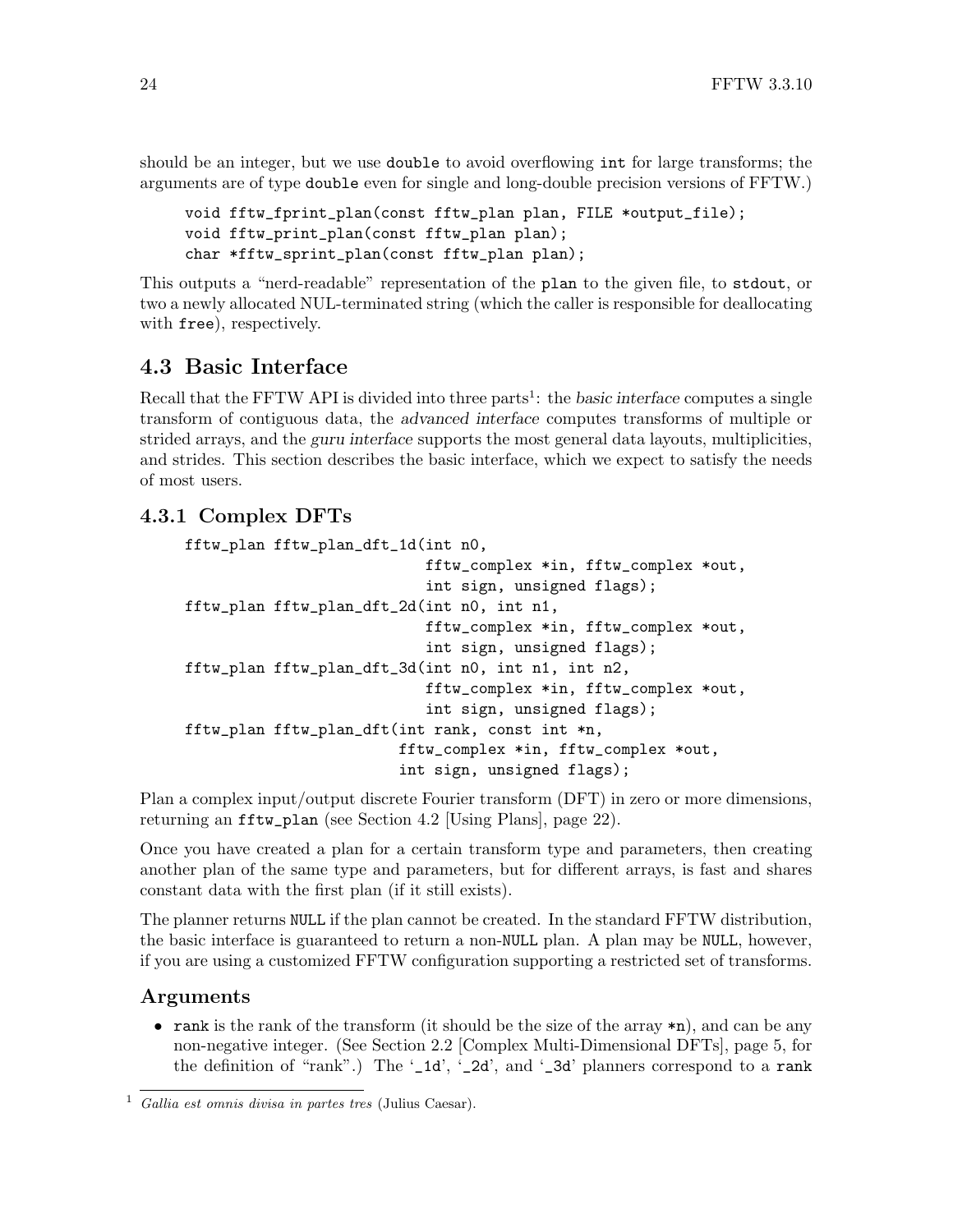<span id="page-30-0"></span>of 1, 2, and 3, respectively. The rank may be zero, which is equivalent to a rank-1 transform of size 1, i.e. a copy of one number from input to output.

- n0, n1, n2, or  $n[0..rank-1]$  (as appropriate for each routine) specify the size of the transform dimensions. They can be any positive integer.
	- − Multi-dimensional arrays are stored in row-major order with dimensions: n0 x n1; or n0 x n1 x n2; or n[0] x n[1] x ... x n[rank-1]. See [Section 3.2 \[Multi](#page-20-2)[dimensional Array Format\], page 15](#page-20-2).
	- − FFTW is best at handling sizes of the form  $2^a 3^b 5^c 7^d 11^e 13^f$ , where  $e+f$  is either 0 or 1, and the other exponents are arbitrary. Other sizes are computed by means of a slow, general-purpose algorithm (which nevertheless retains  $O(n \log n)$ ) performance even for prime sizes). It is possible to customize FFTW for different array sizes; see [Chapter 10 \[Installation and Customization\], page 97](#page-102-0). Transforms whose sizes are powers of 2 are especially fast.
- in and out point to the input and output arrays of the transform, which may be the same (yielding an in-place transform). These arrays are overwritten during planning, unless FFTW\_ESTIMATE is used in the flags. (The arrays need not be initialized, but they must be allocated.)

If in  $==$  out, the transform is in-place and the input array is overwritten. If in  $!=$  out, the two arrays must not overlap (but FFTW does not check for this condition).

- sign is the sign of the exponent in the formula that defines the Fourier transform. It can be  $-1$  (= FFTW\_FORWARD) or  $+1$  (= FFTW\_BACKWARD).
- flags is a bitwise OR  $('')$  of zero or more planner flags, as defined in [Section 4.3.2](#page-30-1) [\[Planner Flags\], page 25.](#page-30-1)

FFTW computes an unnormalized transform: computing a forward followed by a backward transform (or vice versa) will result in the original data multiplied by the size of the transform (the product of the dimensions). For more information, see [Section 4.8 \[What FFTW](#page-47-1) [Really Computes\], page 42.](#page-47-1)

### <span id="page-30-1"></span>4.3.2 Planner Flags

All of the planner routines in FFTW accept an integer flags argument, which is a bitwise OR ('|') of zero or more of the flag constants defined below. These flags control the rigor (and time) of the planning process, and can also impose (or lift) restrictions on the type of transform algorithm that is employed.

Important: the planner overwrites the input array during planning unless a saved plan (see [Section 4.7 \[Wisdom\], page 40](#page-45-1)) is available for that problem, so you should initialize your input data after creating the plan. The only exceptions to this are the FFTW\_ESTIMATE and FFTW\_WISDOM\_ONLY flags, as mentioned below.

In all cases, if wisdom is available for the given problem that was created with equal-orgreater planning rigor, then the more rigorous wisdom is used. For example, in FFTW\_ ESTIMATE mode any available wisdom is used, whereas in FFTW\_PATIENT mode only wisdom created in patient or exhaustive mode can be used. See [Section 3.3 \[Words of Wisdom-](#page-23-1)[Saving Plans\], page 18](#page-23-1).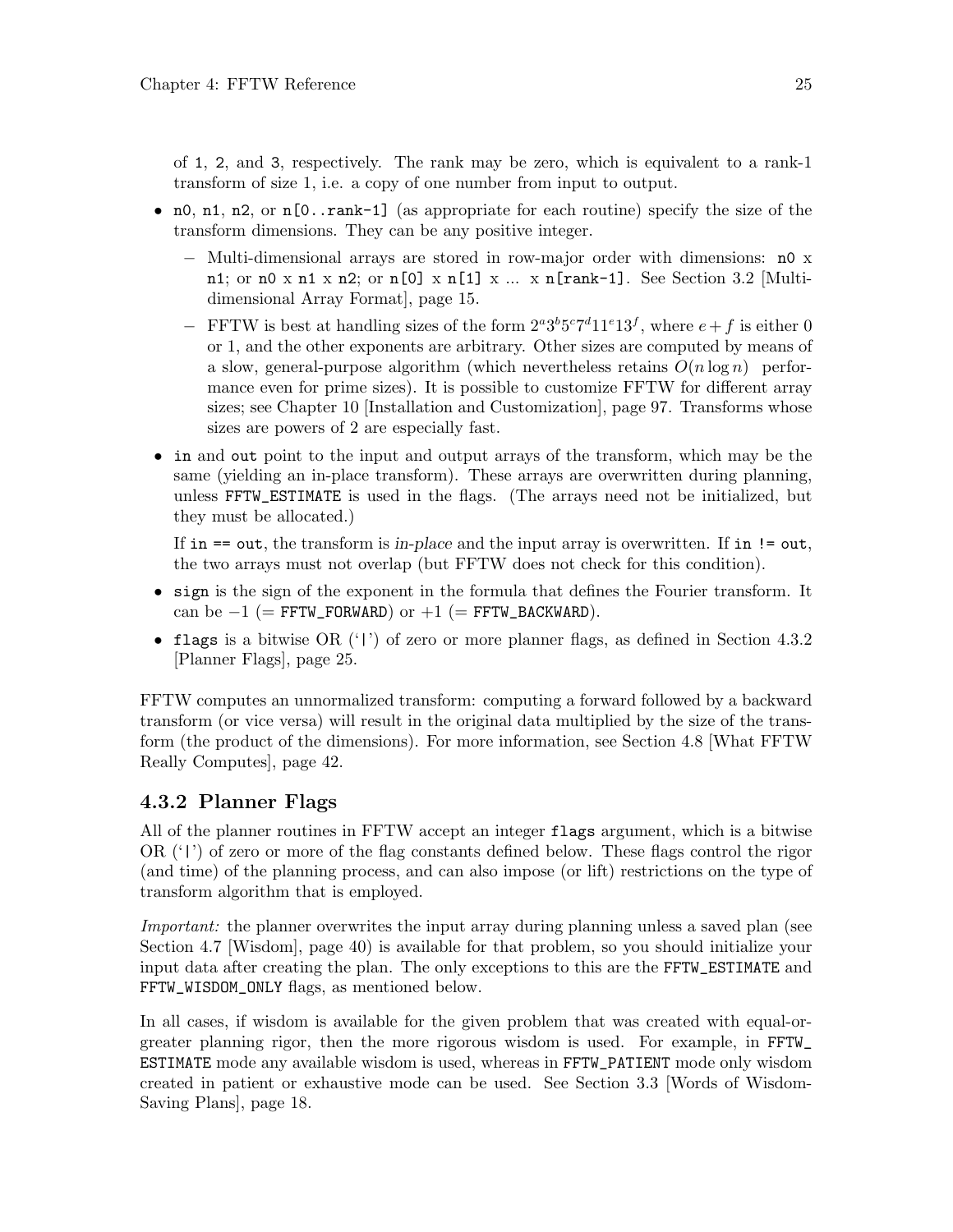#### Planning-rigor flags

- FFTW\_ESTIMATE specifies that, instead of actual measurements of different algorithms, a simple heuristic is used to pick a (probably sub-optimal) plan quickly. With this flag, the input/output arrays are not overwritten during planning.
- FFTW\_MEASURE tells FFTW to find an optimized plan by actually computing several FFTs and measuring their execution time. Depending on your machine, this can take some time (often a few seconds). FFTW\_MEASURE is the default planning option.
- FFTW\_PATIENT is like FFTW\_MEASURE, but considers a wider range of algorithms and often produces a "more optimal" plan (especially for large transforms), but at the expense of several times longer planning time (especially for large transforms).
- FFTW\_EXHAUSTIVE is like FFTW\_PATIENT, but considers an even wider range of algorithms, including many that we think are unlikely to be fast, to produce the most optimal plan but with a substantially increased planning time.
- FFTW\_WISDOM\_ONLY is a special planning mode in which the plan is only created if wisdom is available for the given problem, and otherwise a NULL plan is returned. This can be combined with other flags, e.g. 'FFTW\_WISDOM\_ONLY | FFTW\_PATIENT' creates a plan only if wisdom is available that was created in FFTW\_PATIENT or FFTW\_EXHAUSTIVE mode. The FFTW\_WISDOM\_ONLY flag is intended for users who need to detect whether wisdom is available; for example, if wisdom is not available one may wish to allocate new arrays for planning so that user data is not overwritten.

#### Algorithm-restriction flags

- FFTW\_DESTROY\_INPUT specifies that an out-of-place transform is allowed to *overwrite* its input array with arbitrary data; this can sometimes allow more efficient algorithms to be employed.
- FFTW\_PRESERVE\_INPUT specifies that an out-of-place transform must not change its *input* array. This is ordinarily the *default*, except for  $c2r$  and  $hc2r$  (i.e. complex-to-real) transforms for which FFTW\_DESTROY\_INPUT is the default. In the latter cases, passing FFTW\_PRESERVE\_INPUT will attempt to use algorithms that do not destroy the input, at the expense of worse performance; for multi-dimensional c2r transforms, however, no input-preserving algorithms are implemented and the planner will return NULL if one is requested.
- FFTW\_UNALIGNED specifies that the algorithm may not impose any unusual alignment requirements on the input/output arrays (i.e. no SIMD may be used). This flag is normally not necessary, since the planner automatically detects misaligned arrays. The only use for this flag is if you want to use the new-array execute interface to execute a given plan on a different array that may not be aligned like the original. (Using fftw\_ malloc makes this flag unnecessary even then. You can also use fftw\_alignment\_of to detect whether two arrays are equivalently aligned.)

#### Limiting planning time

#### extern void fftw\_set\_timelimit(double seconds);

This function instructs FFTW to spend at most seconds seconds (approximately) in the planner. If seconds == FFTW\_NO\_TIMELIMIT (the default value, which is negative), then planning time is unbounded. Otherwise, FFTW plans with a progressively wider range of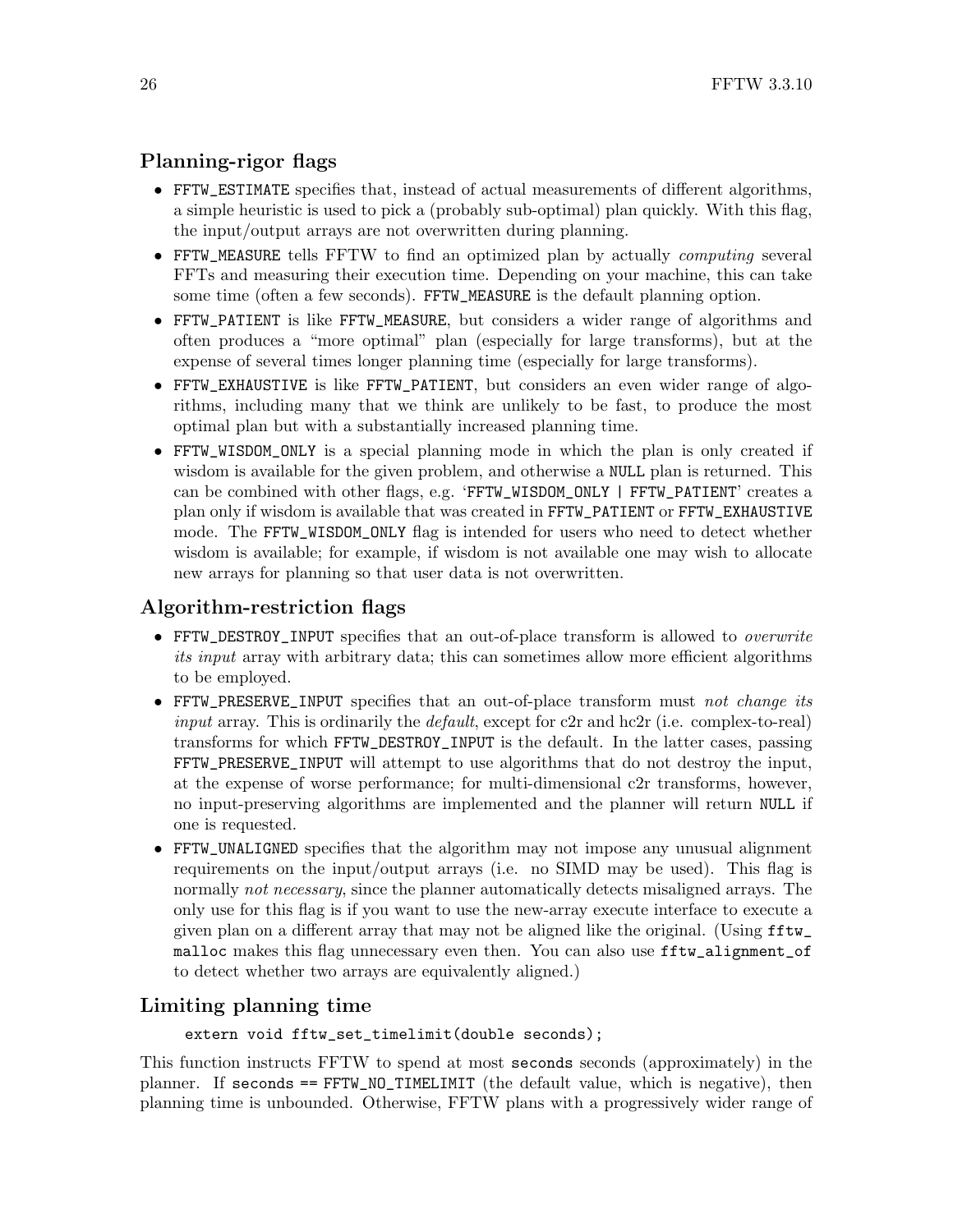<span id="page-32-0"></span>algorithms until the given time limit is reached or the given range of algorithms is explored, returning the best available plan.

For example, specifying FFTW\_PATIENT first plans in FFTW\_ESTIMATE mode, then in FFTW\_ MEASURE mode, then finally (time permitting) in FFTW\_PATIENT. If FFTW\_EXHAUSTIVE is specified instead, the planner will further progress to FFTW\_EXHAUSTIVE mode.

Note that the seconds argument specifies only a rough limit; in practice, the planner may use somewhat more time if the time limit is reached when the planner is in the middle of an operation that cannot be interrupted. At the very least, the planner will complete planning in FFTW\_ESTIMATE mode (which is thus equivalent to a time limit of 0).

#### 4.3.3 Real-data DFTs

```
fftw_plan fftw_plan_dft_r2c_1d(int n0,
                               double *in, fftw_complex *out,
                               unsigned flags);
fftw_plan fftw_plan_dft_r2c_2d(int n0, int n1,
                               double *in, fftw_complex *out,
                               unsigned flags);
fftw_plan fftw_plan_dft_r2c_3d(int n0, int n1, int n2,
                               double *in, fftw_complex *out,
                               unsigned flags);
fftw_plan fftw_plan_dft_r2c(int rank, const int *n,
                            double *in, fftw_complex *out,
                            unsigned flags);
```
Plan a real-input/complex-output discrete Fourier transform (DFT) in zero or more dimensions, returning an fftw\_plan (see [Section 4.2 \[Using Plans\], page 22\)](#page-27-1).

Once you have created a plan for a certain transform type and parameters, then creating another plan of the same type and parameters, but for different arrays, is fast and shares constant data with the first plan (if it still exists).

The planner returns NULL if the plan cannot be created. A non-NULL plan is always returned by the basic interface unless you are using a customized FFTW configuration supporting a restricted set of transforms, or if you use the FFTW\_PRESERVE\_INPUT flag with a multidimensional out-of-place c2r transform (see below).

#### Arguments

- rank is the rank of the transform (it should be the size of the array  $\ast n$ ), and can be any non-negative integer. (See [Section 2.2 \[Complex Multi-Dimensional DFTs\], page 5,](#page-10-1) for the definition of "rank".) The '\_1d', '\_2d', and '\_3d' planners correspond to a rank of 1, 2, and 3, respectively. The rank may be zero, which is equivalent to a rank-1 transform of size 1, i.e. a copy of one real number (with zero imaginary part) from input to output.
- n0, n1, n2, or  $n[0..\text{rank}-1]$ , (as appropriate for each routine) specify the size of the transform dimensions. They can be any positive integer. This is different in general from the physical array dimensions, which are described in [Section 4.3.4 \[Real-data](#page-33-1) [DFT Array Format\], page 28.](#page-33-1)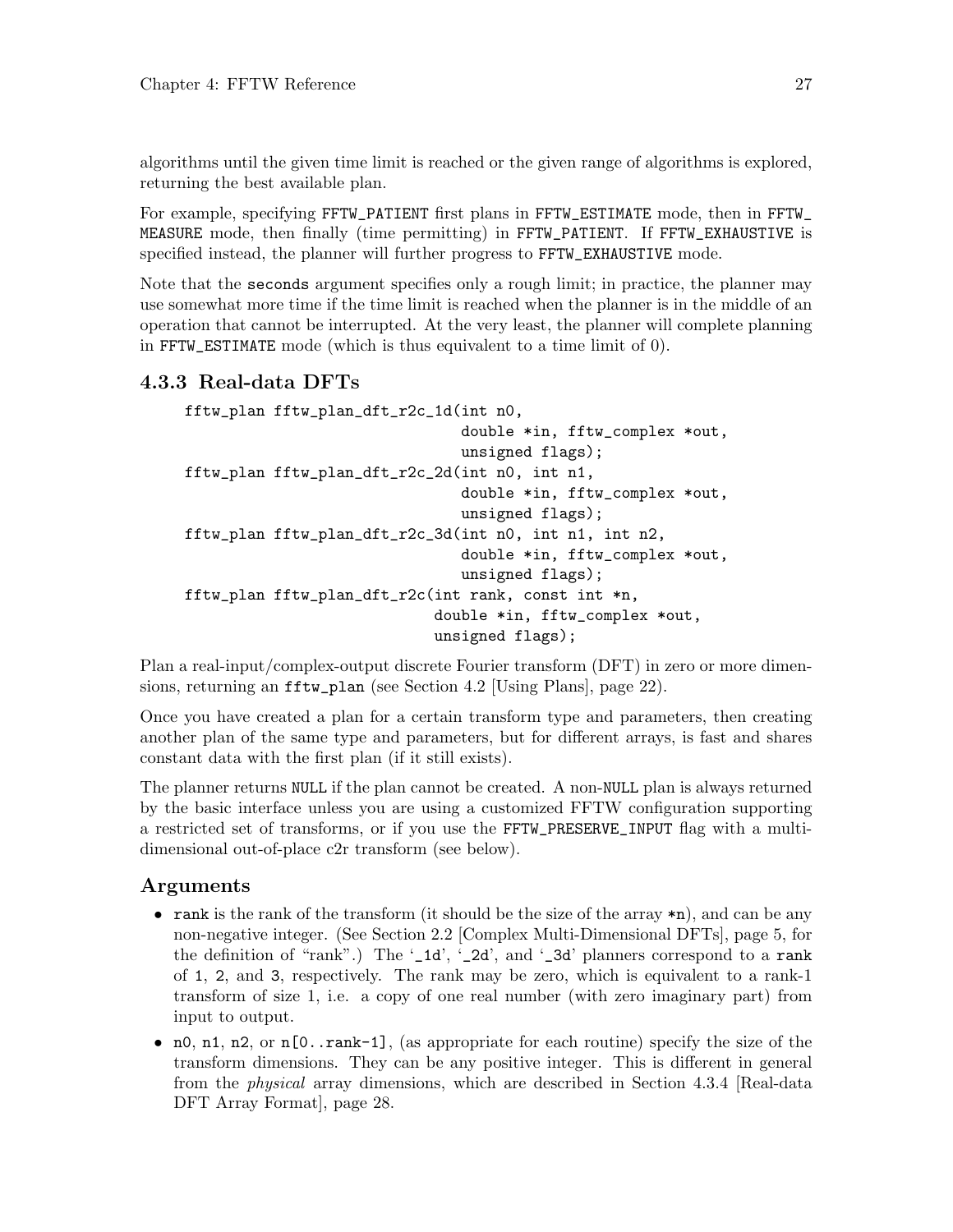- <span id="page-33-0"></span>− FFTW is best at handling sizes of the form  $2^a 3^b 5^c 7^d 11^e 13^f$ , where  $e + f$  is either 0 or 1, and the other exponents are arbitrary. Other sizes are computed by means of a slow, general-purpose algorithm (which nevertheless retains  $O(n \log n)$ ) performance even for prime sizes). (It is possible to customize FFTW for different array sizes; see [Chapter 10 \[Installation and Customization\], page 97.](#page-102-0)) Transforms whose sizes are powers of 2 are especially fast, and it is generally beneficial for the *last* dimension of an  $r2c/c2r$  transform to be *even*.
- in and out point to the input and output arrays of the transform, which may be the same (yielding an in-place transform). These arrays are overwritten during planning, unless FFTW\_ESTIMATE is used in the flags. (The arrays need not be initialized, but they must be allocated.) For an in-place transform, it is important to remember that the real array will require padding, described in [Section 4.3.4 \[Real-data DFT Array](#page-33-1) [Format\], page 28](#page-33-1).
- flags is a bitwise OR ('|') of zero or more planner flags, as defined in [Section 4.3.2](#page-30-1) [\[Planner Flags\], page 25.](#page-30-1)

The inverse transforms, taking complex input (storing the non-redundant half of a logically Hermitian array) to real output, are given by:

```
fftw_plan fftw_plan_dft_c2r_1d(int n0,
                               fftw_complex *in, double *out,
                               unsigned flags);
fftw_plan fftw_plan_dft_c2r_2d(int n0, int n1,
                               fftw_complex *in, double *out,
                               unsigned flags);
fftw_plan fftw_plan_dft_c2r_3d(int n0, int n1, int n2,
                               fftw_complex *in, double *out,
                               unsigned flags);
fftw_plan fftw_plan_dft_c2r(int rank, const int *n,
                            fftw_complex *in, double *out,
                            unsigned flags);
```
The arguments are the same as for the r2c transforms, except that the input and output data formats are reversed.

FFTW computes an unnormalized transform: computing an r2c followed by a c2r transform (or vice versa) will result in the original data multiplied by the size of the transform (the product of the logical dimensions). An r2c transform produces the same output as a FFTW\_ FORWARD complex DFT of the same input, and a c2r transform is correspondingly equivalent to FFTW\_BACKWARD. For more information, see [Section 4.8 \[What FFTW Really Computes\],](#page-47-1) [page 42](#page-47-1).

#### <span id="page-33-1"></span>4.3.4 Real-data DFT Array Format

The output of a DFT of real data (r2c) contains symmetries that, in principle, make half of the outputs redundant (see [Section 4.8 \[What FFTW Really Computes\], page 42](#page-47-1)). (Similarly for the input of an inverse c2r transform.) In practice, it is not possible to entirely realize these savings in an efficient and understandable format that generalizes to multidimensional transforms. Instead, the output of the r2c transforms is *slightly* over half of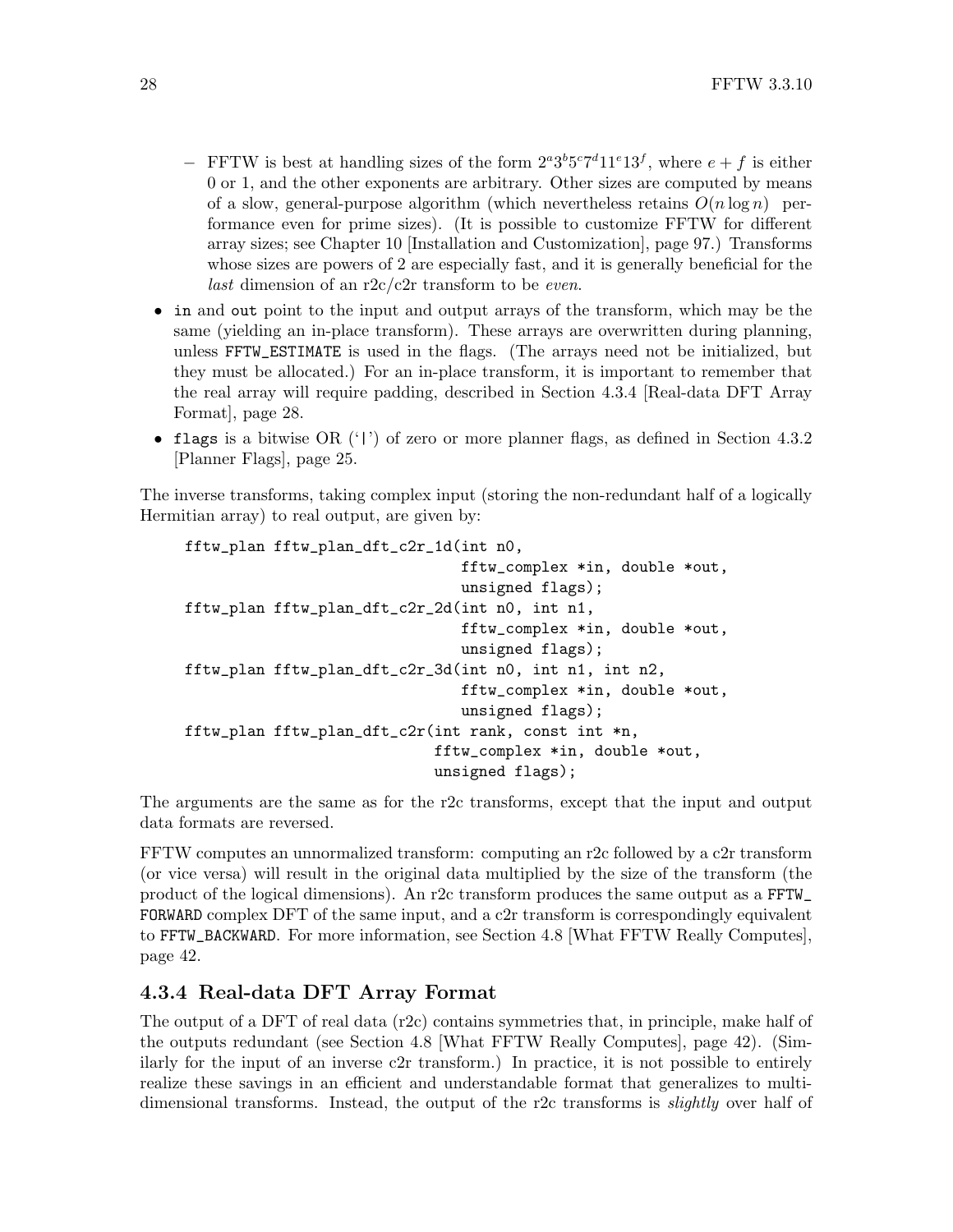<span id="page-34-0"></span>the output of the corresponding complex transform. We do not "pack" the data in any way, but store it as an ordinary array of fftw\_complex values. In fact, this data is simply a subsection of what would be the array in the corresponding complex transform.

Specifically, for a real transform of  $d$  (= rank) dimensions  $n_0 \times n_1 \times n_2 \times \cdots \times n_{d-1}$ , the complex data is an  $n_0 \times n_1 \times n_2 \times \cdots \times (n_{d-1}/2 + 1)$  array of fitu\_complex values in row-major order (with the division rounded down). That is, we only store the *lower* half (non-negative frequencies), plus one element, of the last dimension of the data from the ordinary complex transform. (We could have instead taken half of any other dimension, but implementation turns out to be simpler if the last, contiguous, dimension is used.)

For an out-of-place transform, the real data is simply an array with physical dimensions  $n_0 \times n_1 \times n_2 \times \cdots \times n_{d-1}$  in row-major order.

For an in-place transform, some complications arise since the complex data is slightly larger than the real data. In this case, the final dimension of the real data must be padded with extra values to accommodate the size of the complex data—two extra if the last dimension is even and one if it is odd. That is, the last dimension of the real data must physically contain  $2(n_{d-1}/2 + 1)$  double values (exactly enough to hold the complex data). This physical array size does not, however, change the *logical* array size—only  $n_{d-1}$  values are actually stored in the last dimension, and  $n_{d-1}$  is the last dimension passed to the planner.

#### 4.3.5 Real-to-Real Transforms

```
fftw_plan fftw_plan_r2r_1d(int n, double *in, double *out,
                           fftw_r2r_kind kind, unsigned flags);
fftw_plan fftw_plan_r2r_2d(int n0, int n1, double *in, double *out,
                           fftw_r2r_kind kind0, fftw_r2r_kind kind1,
                           unsigned flags);
fftw_plan fftw_plan_r2r_3d(int n0, int n1, int n2,
                           double *in, double *out,
                           fftw_r2r_kind kind0,
                           fftw_r2r_kind kind1,
                           fftw_r2r_kind kind2,
                           unsigned flags);
fftw_plan fftw_plan_r2r(int rank, const int *n, double *in, double *out,
                        const fftw_r2r_kind *kind, unsigned flags);
```
Plan a real input/output (r2r) transform of various kinds in zero or more dimensions, returning an fftw\_plan (see [Section 4.2 \[Using Plans\], page 22\)](#page-27-1).

Once you have created a plan for a certain transform type and parameters, then creating another plan of the same type and parameters, but for different arrays, is fast and shares constant data with the first plan (if it still exists).

The planner returns NULL if the plan cannot be created. A non-NULL plan is always returned by the basic interface unless you are using a customized FFTW configuration supporting a restricted set of transforms, or for size-1 FFTW\_REDFT00 kinds (which are not defined).

#### Arguments

• rank is the dimensionality of the transform (it should be the size of the arrays  $\ast$ n and \*kind), and can be any non-negative integer. The  $\angle$ 1d',  $\angle$ 2d', and  $\angle$ 3d' planners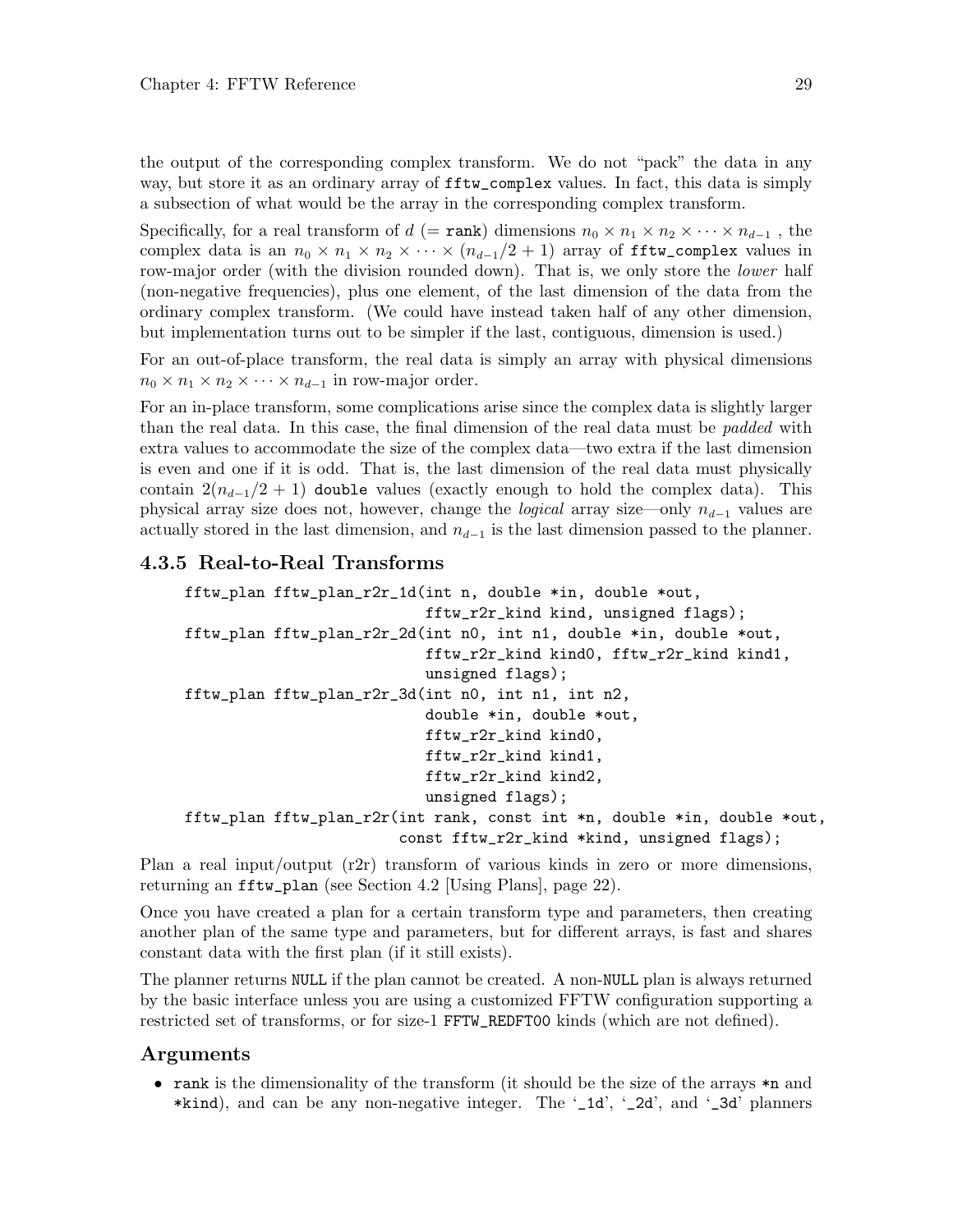<span id="page-35-0"></span>correspond to a rank of 1, 2, and 3, respectively. A rank of zero is equivalent to a copy of one number from input to output.

- n, or  $n0/n1/n2$ , or  $n[rank]$ , respectively, gives the (physical) size of the transform dimensions. They can be any positive integer.
	- − Multi-dimensional arrays are stored in row-major order with dimensions: n0 x n1; or n0 x n1 x n2; or n[0] x n[1] x ... x n[rank-1]. See [Section 3.2 \[Multi](#page-20-2)[dimensional Array Format\], page 15](#page-20-2).
	- − FFTW is generally best at handling sizes of the form  $2^a 3^b 5^c 7^d 11^e 13^f$ , where  $e+f$  is either 0 or 1, and the other exponents are arbitrary. Other sizes are computed by means of a slow, general-purpose algorithm (which nevertheless retains  $O(n \log n)$ ) performance even for prime sizes). (It is possible to customize FFTW for different array sizes; see [Chapter 10 \[Installation and Customization\], page 97.](#page-102-0)) Transforms whose sizes are powers of 2 are especially fast.
	- $-$  For a REDFT00 or RODFT00 transform kind in a dimension of size n, it is  $n 1$  or  $n + 1$ , respectively, that should be factorizable in the above form.
- in and out point to the input and output arrays of the transform, which may be the same (yielding an in-place transform). These arrays are overwritten during planning, unless FFTW\_ESTIMATE is used in the flags. (The arrays need not be initialized, but they must be allocated.)
- kind, or kind $0/k$ ind $1/k$ ind2, or kind $[rank]$ , is the kind of r2r transform used for the corresponding dimension. The valid kind constants are described in [Section 4.3.6](#page-35-1) [\[Real-to-Real Transform Kinds\], page 30](#page-35-1). In a multi-dimensional transform, what is computed is the separable product formed by taking each transform kind along the corresponding dimension, one dimension after another.
- flags is a bitwise OR  $('')$  of zero or more planner flags, as defined in [Section 4.3.2](#page-30-1) [\[Planner Flags\], page 25.](#page-30-1)

## <span id="page-35-1"></span>4.3.6 Real-to-Real Transform Kinds

FFTW currently supports 11 different r2r transform kinds, specified by one of the constants below. For the precise definitions of these transforms, see [Section 4.8 \[What FFTW Really](#page-47-1) [Computes\], page 42.](#page-47-1) For a more colloquial introduction to these transform kinds, see [Section 2.5 \[More DFTs of Real Data\], page 10](#page-15-0).

For dimension of size **n**, there is a corresponding "logical" dimension N that determines the normalization (and the optimal factorization); the formula for N is given for each kind below. Also, with each transform kind is listed its corrsponding inverse transform. FFTW computes unnormalized transforms: a transform followed by its inverse will result in the original data multiplied by N (or the product of the N's for each dimension, in multi-dimensions).

• FFTW\_R2HC computes a real-input DFT with output in "halfcomplex" format, i.e. real and imaginary parts for a transform of size n stored as:

 $r_0, r_1, r_2, \ldots, r_{n/2}, i_{(n+1)/2-1}, \ldots, i_2, i_1$ 

(Logical N=n, inverse is FFTW\_HC2R.)

• FFTW\_HC2R computes the reverse of FFTW\_R2HC, above. (Logical N=n, inverse is FFTW\_ R2HC.)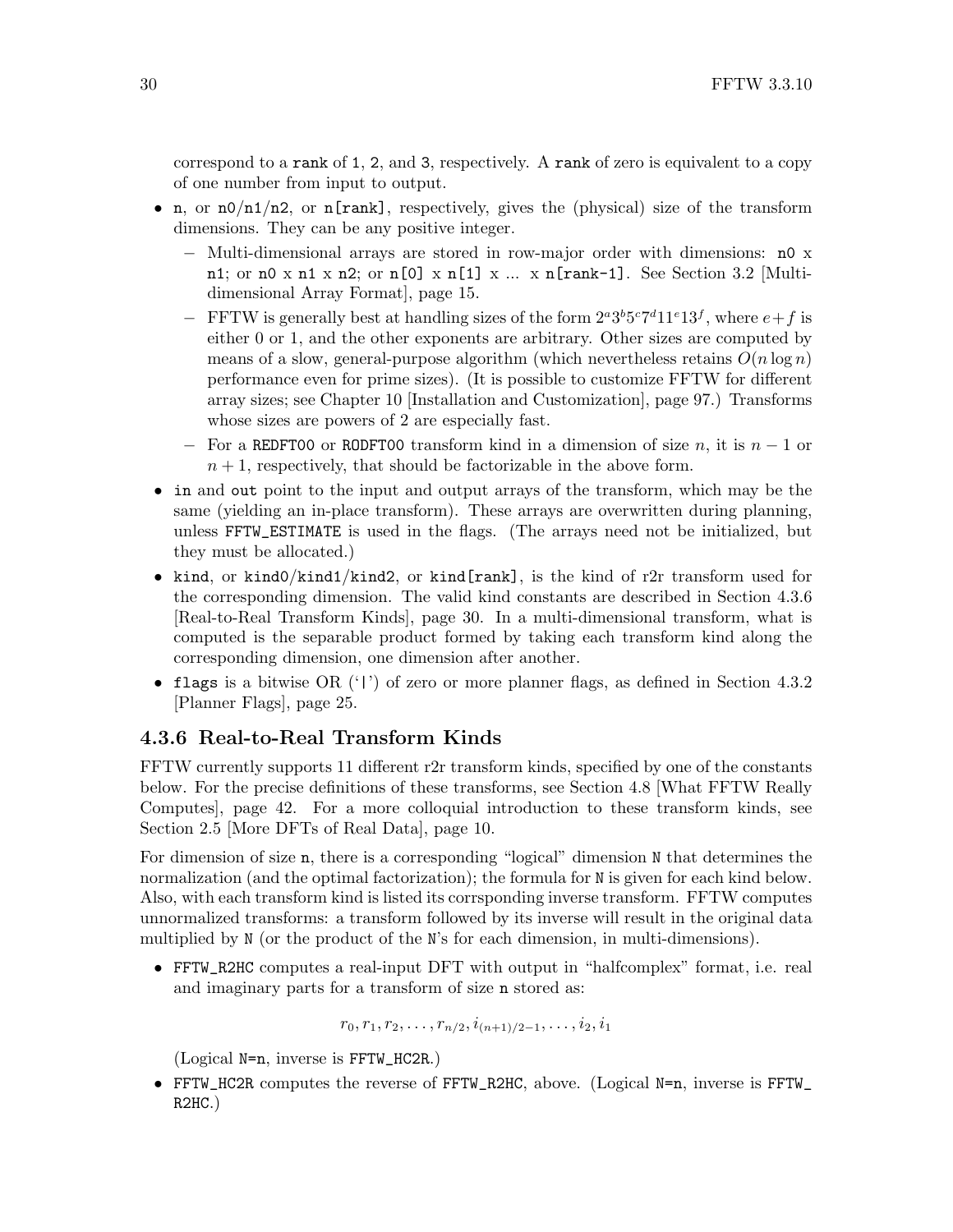- FFTW\_DHT computes a discrete Hartley transform. (Logical N=n, inverse is FFTW\_DHT.)
- FFTW\_REDFT00 computes an REDFT00 transform, i.e. a DCT-I. (Logical N=2 $*(n-1)$ , inverse is FFTW\_REDFT00.)
- FFTW\_REDFT10 computes an REDFT10 transform, i.e. a DCT-II (sometimes called "the" DCT). (Logical  $N=2*n$ , inverse is FFTW\_REDFT01.)
- FFTW\_REDFT01 computes an REDFT01 transform, i.e. a DCT-III (sometimes called "the" IDCT, being the inverse of DCT-II). (Logical  $N=2*n$ , inverse is FFTW\_REDFT=10.)
- FFTW\_REDFT11 computes an REDFT11 transform, i.e. a DCT-IV. (Logical N=2\*n, inverse is FFTW\_REDFT11.)
- FFTW\_RODFT00 computes an RODFT00 transform, i.e. a DST-I. (Logical  $N=2*(n+1)$ , inverse is FFTW\_RODFT00.)
- FFTW\_RODFT10 computes an RODFT10 transform, i.e. a DST-II. (Logical N=2\*n, inverse is FFTW\_RODFT01.)
- FFTW\_RODFT01 computes an RODFT01 transform, i.e. a DST-III. (Logical N=2\*n, inverse is FFTW\_RODFT=10.)
- FFTW\_RODFT11 computes an RODFT11 transform, i.e. a DST-IV. (Logical N=2\*n, inverse is FFTW\_RODFT11.)

## <span id="page-36-0"></span>4.4 Advanced Interface

FFTW's "advanced" interface supplements the basic interface with four new planner routines, providing a new level of flexibility: you can plan a transform of multiple arrays simultaneously, operate on non-contiguous (strided) data, and transform a subset of a larger multi-dimensional array. Other than these additional features, the planner operates in the same fashion as in the basic interface, and the resulting  $f f t w$ -plan is used in the same way (see [Section 4.2 \[Using Plans\], page 22\)](#page-27-0).

### 4.4.1 Advanced Complex DFTs

```
fftw_plan fftw_plan_many_dft(int rank, const int *n, int howmany,
                             fftw_complex *in, const int *inembed,
                             int istride, int idist,
                             fftw_complex *out, const int *onembed,
                             int ostride, int odist,
                             int sign, unsigned flags);
```
This routine plans multiple multidimensional complex DFTs, and it extends the **fftw\_plan** dft routine (see [Section 4.3.1 \[Complex DFTs\], page 24](#page-29-0)) to compute howmany transforms, each having rank rank and size n. In addition, the transform data need not be contiguous, but it may be laid out in memory with an arbitrary stride. To account for these possibilities, fftw\_plan\_many\_dft adds the new parameters howmany,  $\{i,o\}$ nembed,  $\{i,o\}$ stride, and {i,o}dist. The FFTW basic interface (see [Section 4.3.1 \[Complex DFTs\], page 24\)](#page-29-0) provides routines specialized for ranks 1, 2, and 3, but the advanced interface handles only the general-rank case.

howmany is the (nonnegative) number of transforms to compute. The resulting plan computes howmany transforms, where the input of the k-th transform is at location in+k\*idist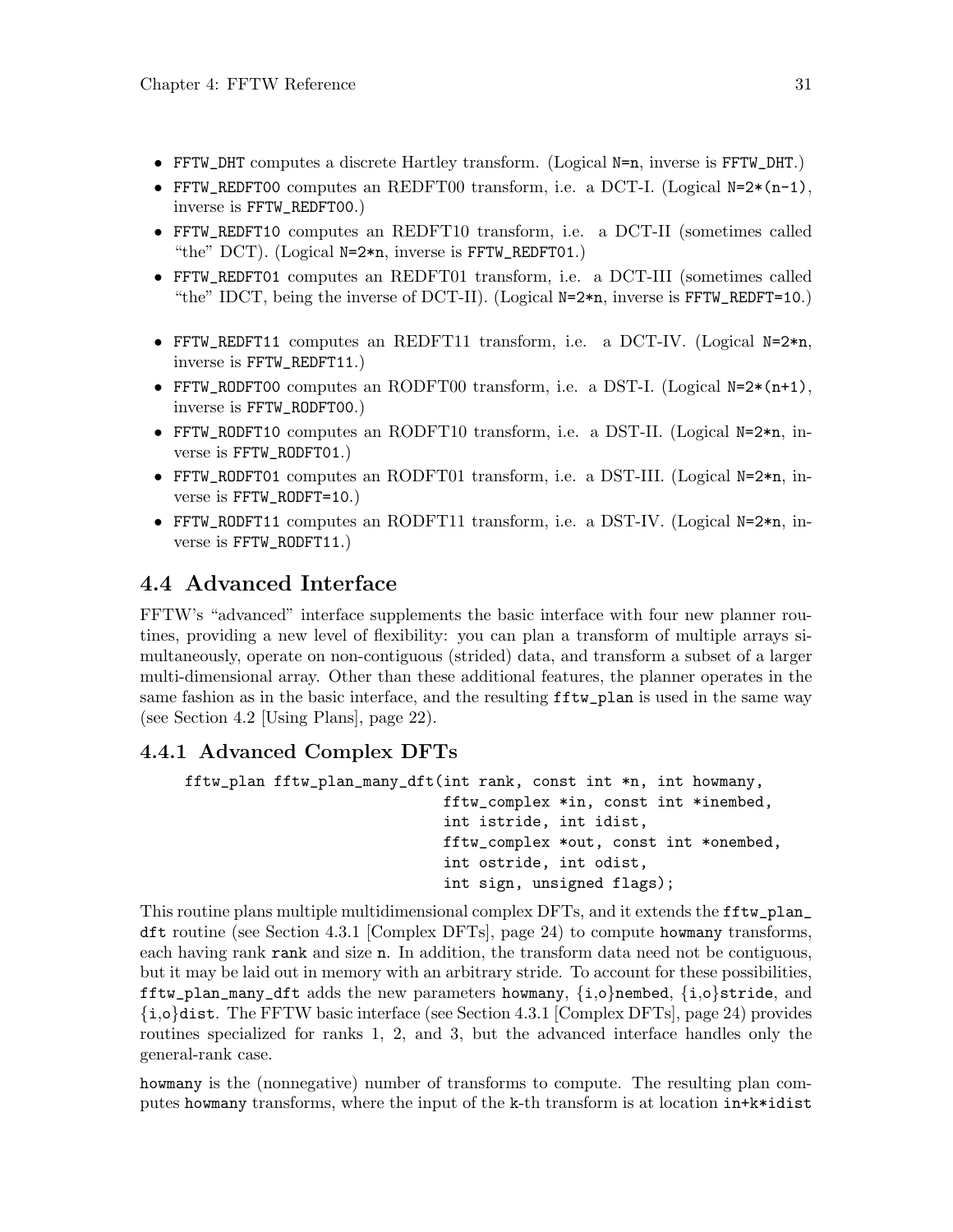(in C pointer arithmetic), and its output is at location out+k\*odist. Plans obtained in this way can often be faster than calling FFTW multiple times for the individual transforms. The basic fftw\_plan\_dft interface corresponds to howmany=1 (in which case the dist parameters are ignored).

Each of the howmany transforms has rank rank and size n, as in the basic interface. In addition, the advanced interface allows the input and output arrays of each transform to be row-major subarrays of larger rank-rank arrays, described by inembed and onembed parameters, respectively.  $\{i,o\}$  nembed must be arrays of length rank, and n should be elementwise less than or equal to  $\{i,o\}$  nembed. Passing NULL for an nembed parameter is equivalent to passing n (i.e. same physical and logical dimensions, as in the basic interface.)

The stride parameters indicate that the j-th element of the input or output arrays is located at j\*istride or j\*ostride, respectively. (For a multi-dimensional array, j is the ordinary row-major index.) When combined with the k-th transform in a howmany loop, from above, this means that the  $(j,k)$ -th element is at j\*stride+k\*dist. (The basic fftw\_ plan\_dft interface corresponds to a stride of 1.)

For in-place transforms, the input and output stride and dist parameters should be the same; otherwise, the planner may return NULL.

Arrays n, inembed, and onembed are not used after this function returns. You can safely free or reuse them.

Examples: One transform of one 5 by 6 array contiguous in memory:

```
int rank = 2;
int n[] = \{5, 6\};
int howmany = 1;
int idist = odist = 0; /* unused because howmany = 1 */
int istride = ostride = 1; /* array is contiguous in memory */int *inembed = n, *onembed = n;
```
Transform of three 5 by 6 arrays, each contiguous in memory, stored in memory one after another:

```
int rank = 2;
int n[] = {5, 6};int howmany = 3;
int idist = odist = n[0]*n[1]; /* = 30, the distance in memory
                                 between the first element
                                 of the first array and the
                                 first element of the second array */
int istride = ostride = 1; /* array is contiguous in memory */int *inembed = n, *onembed = n;
```
Transform each column of a 2d array with 10 rows and 3 columns:

```
int rank = 1; /* not 2: we are computing 1d transforms */int n[] = \{10\}; /* 1d transforms of length 10 */
int howmany = 3;
int idist = odist = 1;
```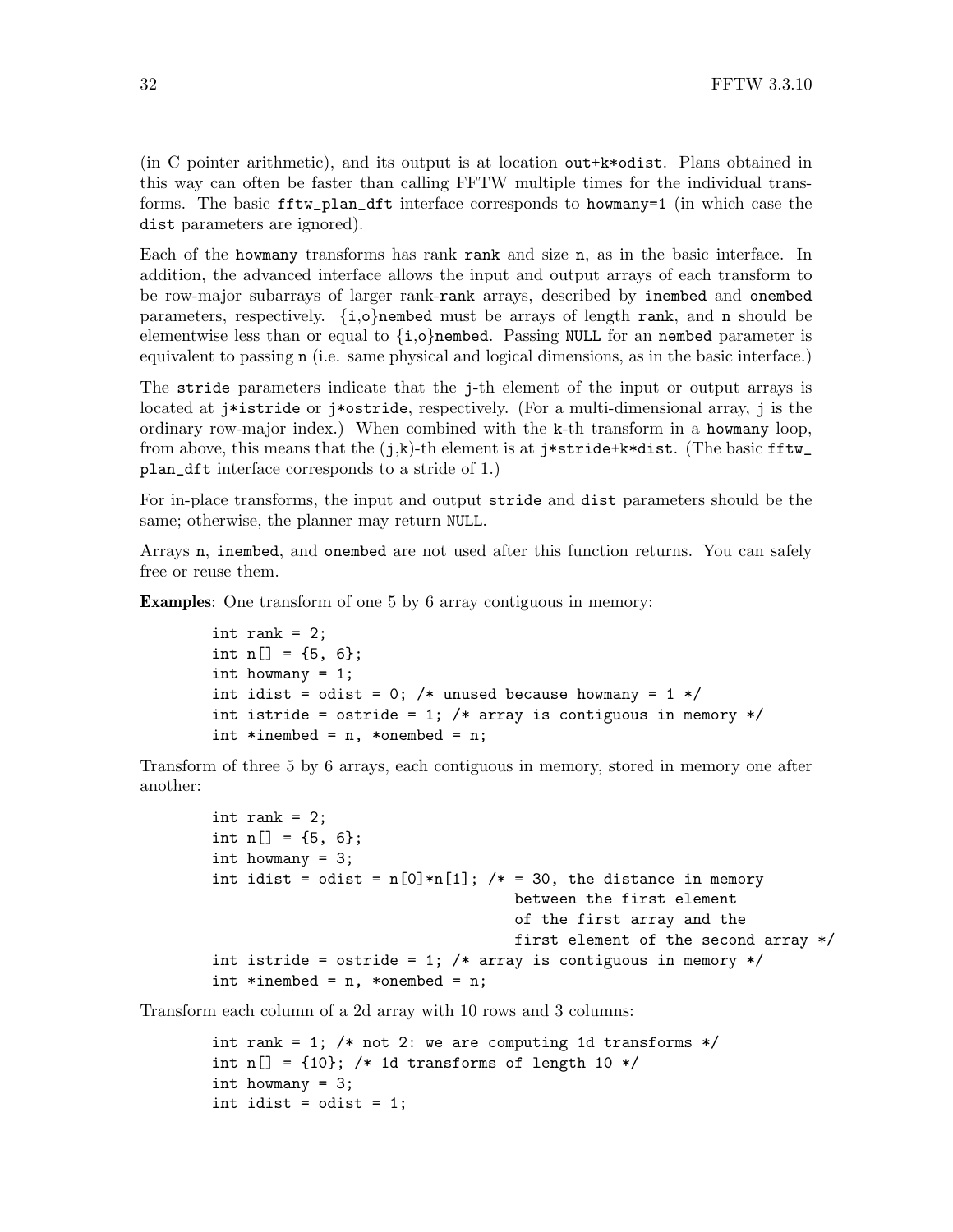```
int istride = ostride = 3; /* distance between two elements in
                              the same column */
int *inembed = n, *onembed = n;
```
### <span id="page-38-0"></span>4.4.2 Advanced Real-data DFTs

| fftw_plan fftw_plan_many_dft_r2c(int rank, const int *n, int howmany, |                                        |
|-----------------------------------------------------------------------|----------------------------------------|
|                                                                       | double *in, const int *inembed,        |
|                                                                       | int istride, int idist,                |
|                                                                       | fftw_complex *out, const int *onembed, |
|                                                                       | int ostride, int odist,                |
|                                                                       | unsigned flags);                       |
| fftw_plan fftw_plan_many_dft_c2r(int rank, const int *n, int howmany, |                                        |
|                                                                       | fftw_complex *in, const int *inembed,  |
|                                                                       | int istride, int idist,                |
|                                                                       | double *out, const int *onembed,       |
|                                                                       | int ostride, int odist,                |
|                                                                       | unsigned flags);                       |

Like fftw\_plan\_many\_dft, these two functions add howmany, nembed, stride, and dist parameters to the fftw\_plan\_dft\_r2c and fftw\_plan\_dft\_c2r functions, but otherwise behave the same as the basic interface.

The interpretation of howmany, stride, and dist are the same as for fitu\_plan\_many\_dft, above. Note that the stride and dist for the real array are in units of double, and for the complex array are in units of fftw\_complex.

If an nembed parameter is NULL, it is interpreted as what it would be in the basic interface, as described in [Section 4.3.4 \[Real-data DFT Array Format\], page 28](#page-33-0). That is, for the complex array the size is assumed to be the same as n, but with the last dimension cut roughly in half. For the real array, the size is assumed to be **n** if the transform is out-of-place, or **n** with the last dimension "padded" if the transform is in-place.

If an nembed parameter is non-NULL, it is interpreted as the physical size of the corresponding array, in row-major order, just as for fftw\_plan\_many\_dft. In this case, each dimension of nembed should be >= what it would be in the basic interface (e.g. the halved or padded n).

Arrays n, inembed, and onembed are not used after this function returns. You can safely free or reuse them.

#### 4.4.3 Advanced Real-to-real Transforms

```
fftw_plan fftw_plan_many_r2r(int rank, const int *n, int howmany,
                             double *in, const int *inembed,
                             int istride, int idist,
                             double *out, const int *onembed,
                             int ostride, int odist,
                             const fftw_r2r_kind *kind, unsigned flags);
```
Like fftw\_plan\_many\_dft, this functions adds howmany, nembed, stride, and dist parameters to the fftw\_plan\_r2r function, but otherwise behave the same as the basic interface.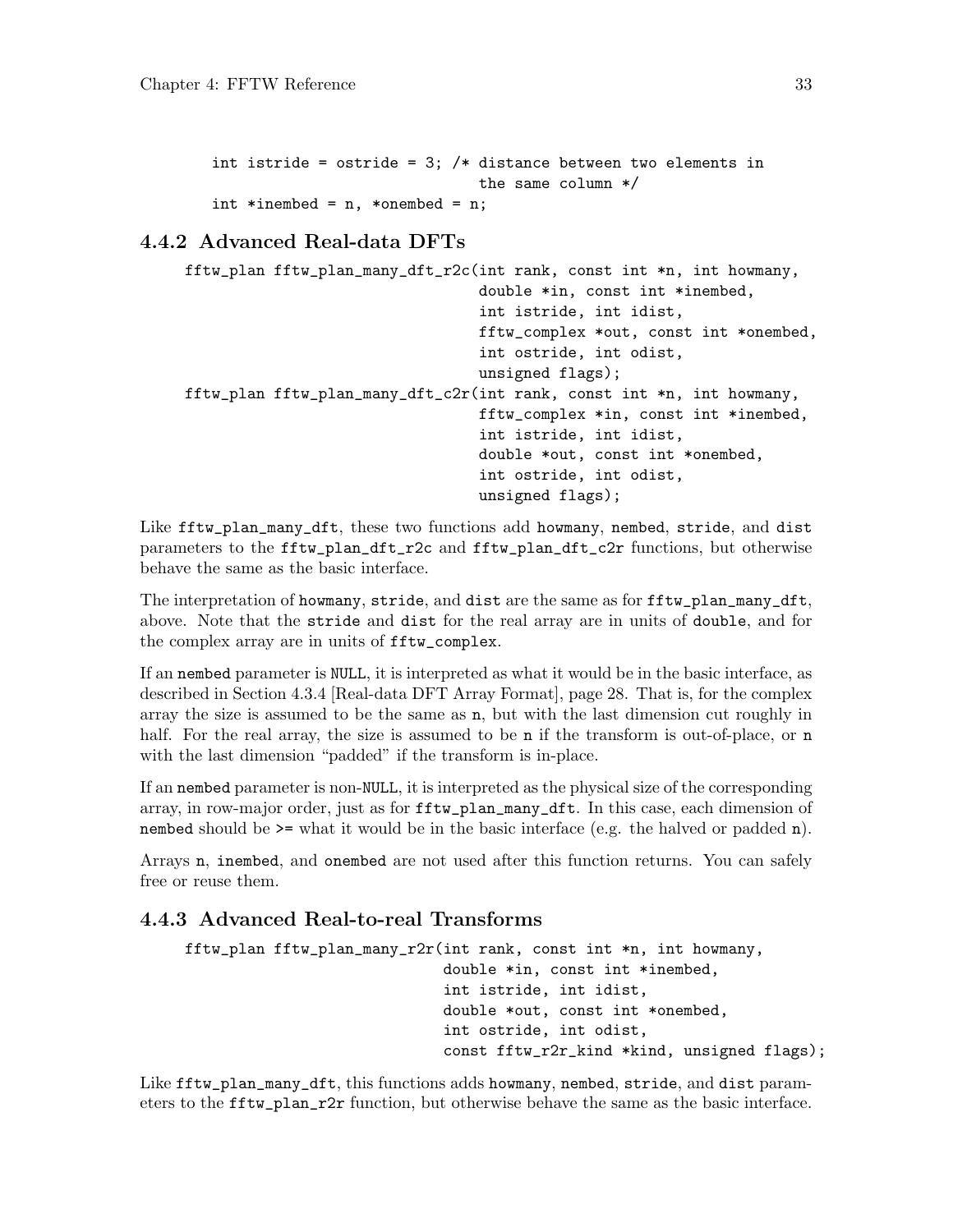The interpretation of those additional parameters are the same as for  $\texttt{fftw}$ -plan\_many\_dft. (Of course, the stride and dist parameters are now in units of double, not fftw\_complex.)

Arrays n, inembed, onembed, and kind are not used after this function returns. You can safely free or reuse them.

## 4.5 Guru Interface

The "guru" interface to FFTW is intended to expose as much as possible of the flexibility in the underlying FFTW architecture. It allows one to compute multi-dimensional "vectors" (loops) of multi-dimensional transforms, where each vector/transform dimension has an independent size and stride. One can also use more general complex-number formats, e.g. separate real and imaginary arrays.

For those users who require the flexibility of the guru interface, it is important that they pay special attention to the documentation lest they shoot themselves in the foot.

#### 4.5.1 Interleaved and split arrays

The guru interface supports two representations of complex numbers, which we call the interleaved and the split format.

The interleaved format is the same one used by the basic and advanced interfaces, and it is documented in [Section 4.1.1 \[Complex numbers\], page 21](#page-26-0). In the interleaved format, you provide pointers to the real part of a complex number, and the imaginary part understood to be stored in the next memory location.

The split format allows separate pointers to the real and imaginary parts of a complex array.

Technically, the interleaved format is redundant, because you can always express an interleaved array in terms of a split array with appropriate pointers and strides. On the other hand, the interleaved format is simpler to use, and it is common in practice. Hence, FFTW supports it as a special case.

#### <span id="page-39-0"></span>4.5.2 Guru vector and transform sizes

The guru interface introduces one basic new data structure, fftw\_iodim, that is used to specify sizes and strides for multi-dimensional transforms and vectors:

```
typedef struct {
     int n;
     int is;
     int os;
} fftw_iodim;
```
Here, n is the size of the dimension, and is and os are the strides of that dimension for the input and output arrays. (The stride is the separation of consecutive elements along this dimension.)

The meaning of the stride parameter depends on the type of the array that the stride refers to. If the array is interleaved complex, strides are expressed in units of complex numbers (fftw\_complex). If the array is split complex or real, strides are expressed in units of real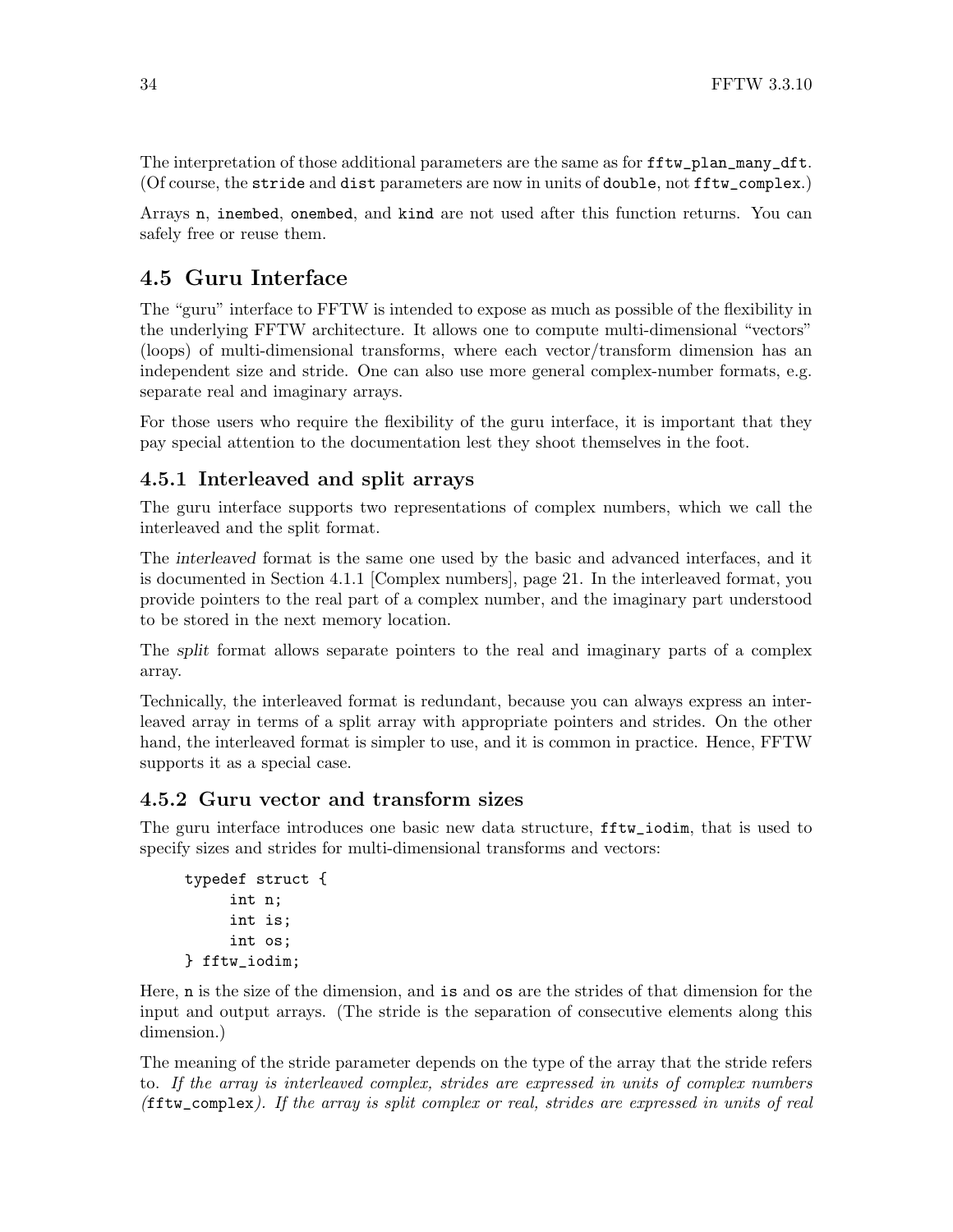numbers (double). This convention is consistent with the usual pointer arithmetic in the C language. An interleaved array is denoted by a pointer p to fftw\_complex, so that p+1 points to the next complex number. Split arrays are denoted by pointers to double, in which case pointer arithmetic operates in units of sizeof (double).

The guru planner interfaces all take a (rank, dims [rank]) pair describing the transform size, and a (howmany\_rank, howmany\_dims[howmany\_rank]) pair describing the "vector" size (a multi-dimensional loop of transforms to perform), where dims and howmany\_dims are arrays of fftw\_iodim. Each n field must be positive for dims and nonnegative for howmany\_dims, while both rank and howmany\_rank must be nonnegative.

For example, the howmany parameter in the advanced complex-DFT interface corresponds to howmany\_rank = 1, howmany\_dims[0].n = howmany, howmany\_dims[0].is = idist, and howmany\_dims[0].os = odist. (To compute a single transform, you can just use howmany\_rank  $= 0.$ )

A row-major multidimensional array with dimensions n[rank] (see [Section 3.2.1 \[Row](#page-20-0)major Format, page 15) corresponds to  $\dim$  [i].n = n[i] and the recurrence dims[i].is  $= n[i+1] * dim [i+1]$ . is (similarly for os). The stride of the last (i=rank-1) dimension is the overall stride of the array. e.g. to be equivalent to the advanced complex-DFT interface, you would have dims[rank-1].is = istride and dims[rank-1].os = ostride.

In general, we only guarantee FFTW to return a non-NULL plan if the vector and transform dimensions correspond to a set of distinct indices, and for in-place transforms the input/output strides should be the same.

### 4.5.3 Guru Complex DFTs

```
fftw_plan fftw_plan_guru_dft(
     int rank, const fftw_iodim *dims,
     int howmany_rank, const fftw_iodim *howmany_dims,
     fftw_complex *in, fftw_complex *out,
     int sign, unsigned flags);
```
#### fftw\_plan fftw\_plan\_guru\_split\_dft( int rank, const fftw\_iodim \*dims, int howmany\_rank, const fftw\_iodim \*howmany\_dims, double \*ri, double \*ii, double \*ro, double \*io, unsigned flags);

These two functions plan a complex-data, multi-dimensional DFT for the interleaved and split format, respectively. Transform dimensions are given by (rank, dims) over a multi-dimensional vector (loop) of dimensions (howmany\_rank, howmany\_dims). dims and howmany\_dims should point to fftw\_iodim arrays of length rank and howmany\_rank, respectively.

flags is a bitwise OR  $('')$  of zero or more planner flags, as defined in [Section 4.3.2 \[Planner](#page-30-0)] [Flags\], page 25](#page-30-0).

In the fftw\_plan\_guru\_dft function, the pointers in and out point to the interleaved input and output arrays, respectively. The sign can be either  $-1$  (= FFTW\_FORWARD) or  $+1$  $(= FFTW_BACKWARD)$ . If the pointers are equal, the transform is in-place.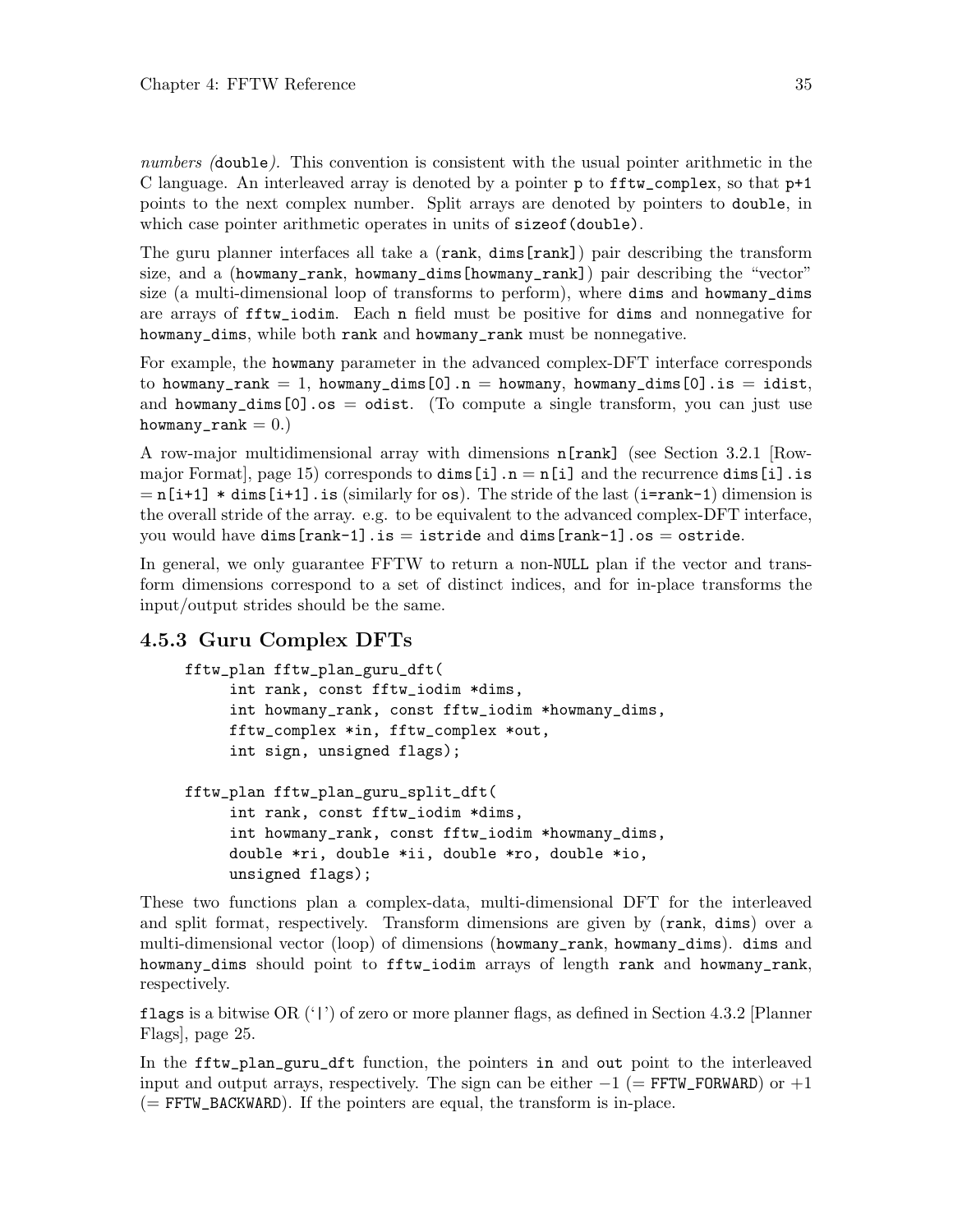In the fftw\_plan\_guru\_split\_dft function, ri and ii point to the real and imaginary input arrays, and ro and io point to the real and imaginary output arrays. The input and output pointers may be the same, indicating an in-place transform. For example, for fftw\_complex pointers in and out, the corresponding parameters are:

 $ri = (double *) in;$ ii =  $(double *)$  in + 1;  $ro = (double *) out;$ io =  $(double *) out + 1;$ 

Because fftw\_plan\_guru\_split\_dft accepts split arrays, strides are expressed in units of double. For a contiguous fftw\_complex array, the overall stride of the transform should be 2, the distance between consecutive real parts or between consecutive imaginary parts; see [Section 4.5.2 \[Guru vector and transform sizes\], page 34](#page-39-0). Note that the dimension strides are applied equally to the real and imaginary parts; real and imaginary arrays with different strides are not supported.

There is no sign parameter in fftw\_plan\_guru\_split\_dft. This function always plans for an FFTW\_FORWARD transform. To plan for an FFTW\_BACKWARD transform, you can exploit the identity that the backwards DFT is equal to the forwards DFT with the real and imaginary parts swapped. For example, in the case of the fftw\_complex arrays above, the FFTW\_BACKWARD transform is computed by the parameters:

```
ri = (double *) in + 1;ii = (double *) in;ro = (double *) out + 1;io = (double *) out;
```
#### 4.5.4 Guru Real-data DFTs

```
fftw_plan fftw_plan_guru_dft_r2c(
     int rank, const fftw_iodim *dims,
     int howmany_rank, const fftw_iodim *howmany_dims,
     double *in, fftw_complex *out,
     unsigned flags);
fftw_plan fftw_plan_guru_split_dft_r2c(
     int rank, const fftw_iodim *dims,
     int howmany_rank, const fftw_iodim *howmany_dims,
     double *in, double *ro, double *io,
     unsigned flags);
fftw_plan fftw_plan_guru_dft_c2r(
     int rank, const fftw_iodim *dims,
     int howmany_rank, const fftw_iodim *howmany_dims,
     fftw_complex *in, double *out,
    unsigned flags);
fftw_plan fftw_plan_guru_split_dft_c2r(
     int rank, const fftw_iodim *dims,
```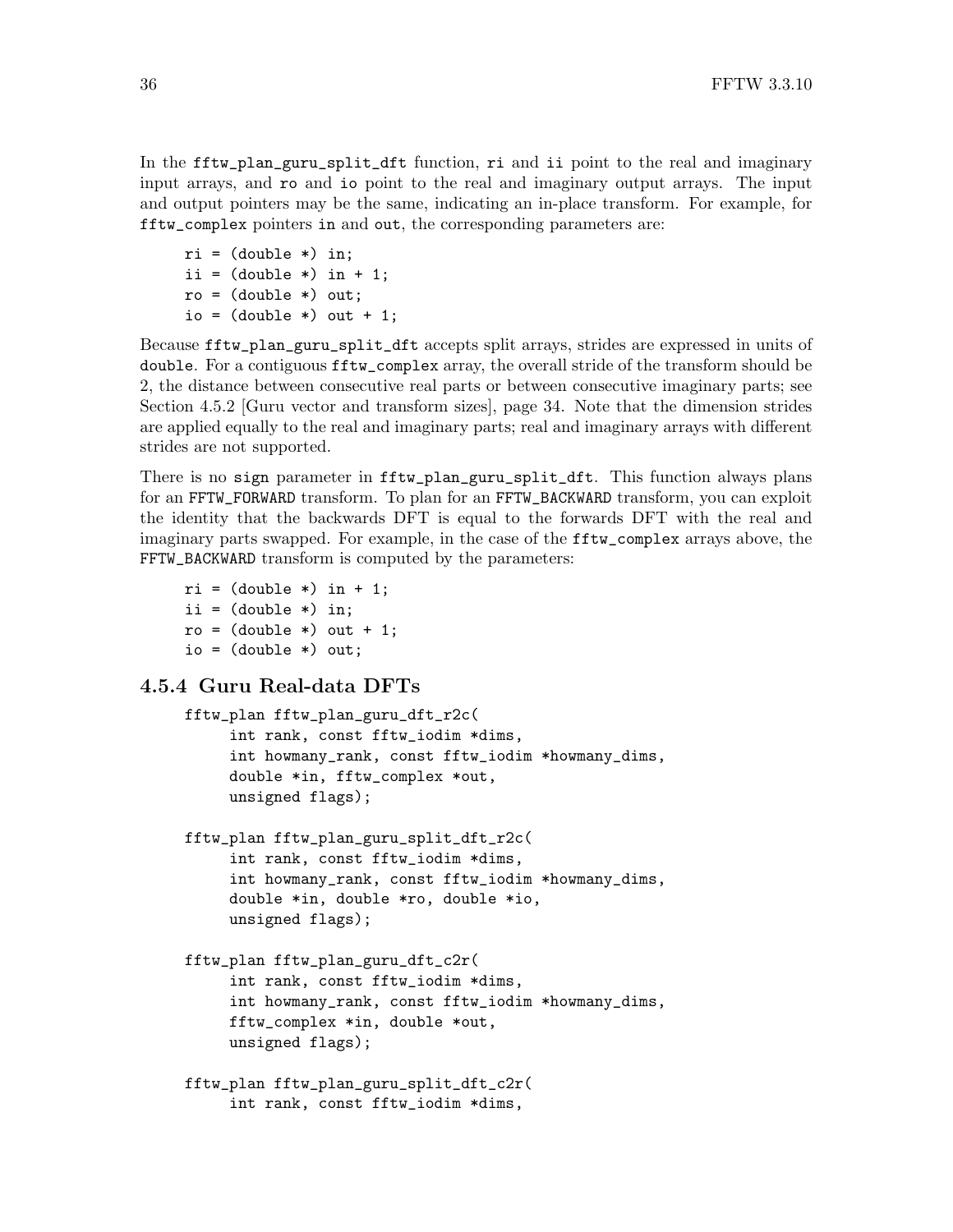```
int howmany_rank, const fftw_iodim *howmany_dims,
double *ri, double *ii, double *out,
unsigned flags);
```
Plan a real-input  $(r2c)$  or real-output  $(c2r)$ , multi-dimensional DFT with transform dimensions given by (rank, dims) over a multi-dimensional vector (loop) of dimensions (howmany\_ rank, howmany\_dims). dims and howmany\_dims should point to fftw\_iodim arrays of length rank and howmany\_rank, respectively. As for the basic and advanced interfaces, an r2c transform is FFTW\_FORWARD and a c2r transform is FFTW\_BACKWARD.

The *last* dimension of **dims** is interpreted specially: that dimension of the real array has size dims[rank-1].n, but that dimension of the complex array has size dims[rank-1].n/2+1 (division rounded down). The strides, on the other hand, are taken to be exactly as specified. It is up to the user to specify the strides appropriately for the peculiar dimensions of the data, and we do not guarantee that the planner will succeed (return non-NULL) for any dimensions other than those described in [Section 4.3.4 \[Real-data DFT Array Format\],](#page-33-0) [page 28,](#page-33-0) and generalized in [Section 4.4.2 \[Advanced Real-data DFTs\], page 33](#page-38-0). (That is, for an in-place transform, each individual dimension should be able to operate in place.)

in and out point to the input and output arrays for r2c and c2r transforms, respectively. For split arrays,  $\tau i$  and  $i i$  point to the real and imaginary input arrays for a c2r transform, and ro and io point to the real and imaginary output arrays for an r2c transform. in and ro or ri and out may be the same, indicating an in-place transform. (In-place transforms where in and io or ii and out are the same are not currently supported.)

flags is a bitwise OR ('|') of zero or more planner flags, as defined in [Section 4.3.2 \[Planner](#page-30-0) [Flags\], page 25](#page-30-0).

In-place transforms of rank greater than 1 are currently only supported for interleaved arrays. For split arrays, the planner will return NULL.

#### 4.5.5 Guru Real-to-real Transforms

```
fftw_plan fftw_plan_guru_r2r(int rank, const fftw_iodim *dims,
                             int howmany_rank,
                             const fftw_iodim *howmany_dims,
                             double *in, double *out,
                             const fftw_r2r_kind *kind,
                             unsigned flags);
```
Plan a real-to-real (r2r) multi-dimensional FFTW\_FORWARD transform with transform dimensions given by (rank, dims) over a multi-dimensional vector (loop) of dimensions (howmany\_ rank, howmany\_dims). dims and howmany\_dims should point to fftw\_iodim arrays of length rank and howmany\_rank, respectively.

The transform kind of each dimension is given by the kind parameter, which should point to an array of length rank. Valid fftw\_r2r\_kind constants are given in [Section 4.3.6](#page-35-0) [\[Real-to-Real Transform Kinds\], page 30](#page-35-0).

in and out point to the real input and output arrays; they may be the same, indicating an in-place transform.

flags is a bitwise OR ('|') of zero or more planner flags, as defined in [Section 4.3.2 \[Planner](#page-30-0) [Flags\], page 25](#page-30-0).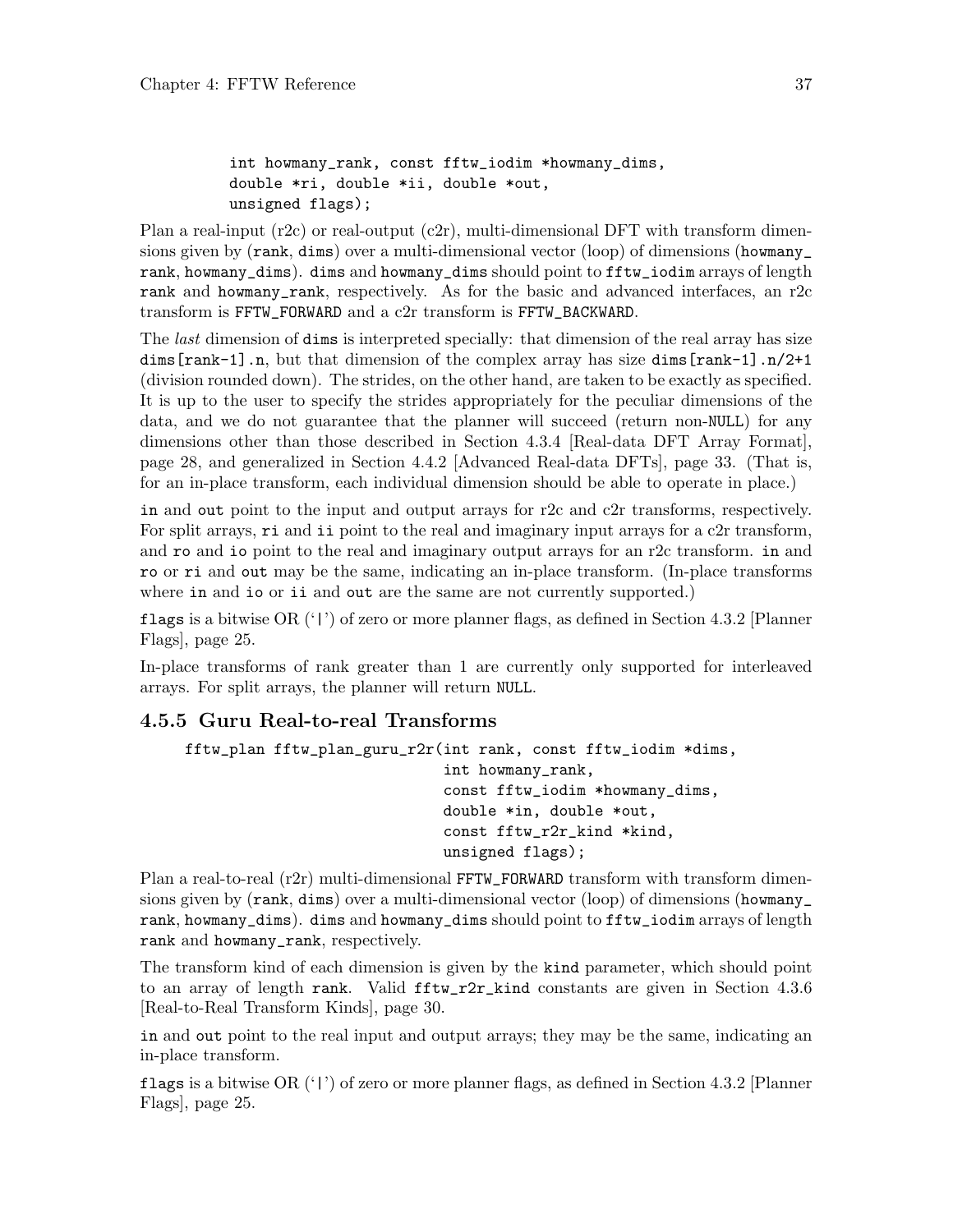#### <span id="page-43-1"></span>4.5.6 64-bit Guru Interface

When compiled in 64-bit mode on a 64-bit architecture (where addresses are 64 bits wide), FFTW uses 64-bit quantities internally for all transform sizes, strides, and so on—you don't have to do anything special to exploit this. However, in the ordinary FFTW interfaces, you specify the transform size by an int quantity, which is normally only 32 bits wide. This means that, even though FFTW is using 64-bit sizes internally, you cannot specify a single transform dimension larger than  $2^{31} - 1$  numbers.

We expect that few users will require transforms larger than this, but, for those who do, we provide a 64-bit version of the guru interface in which all sizes are specified as integers of type ptrdiff\_t instead of int. (ptrdiff\_t is a signed integer type defined by the C standard to be wide enough to represent address differences, and thus must be at least 64 bits wide on a 64-bit machine.) We stress that there is no performance advantage to using this interface—the same internal FFTW code is employed regardless—and it is only necessary if you want to specify very large transform sizes.

In particular, the 64-bit guru interface is a set of planner routines that are exactly the same as the guru planner routines, except that they are named with 'guru64' instead of 'guru' and they take arguments of type fftw\_iodim64 instead of fftw\_iodim. For example, instead of fftw\_plan\_guru\_dft, we have fftw\_plan\_guru64\_dft.

```
fftw_plan fftw_plan_guru64_dft(
     int rank, const fftw_iodim64 *dims,
     int howmany_rank, const fftw_iodim64 *howmany_dims,
     fftw_complex *in, fftw_complex *out,
     int sign, unsigned flags);
```
The fftw\_iodim64 type is similar to fftw\_iodim, with the same interpretation, except that it uses type ptrdiff\_t instead of type int.

```
typedef struct {
     ptrdiff_t n;
     ptrdiff_t is;
     ptrdiff_t os;
} fftw_iodim64;
```
Every other 'fftw\_plan\_guru' function also has a 'fftw\_plan\_guru64' equivalent, but we do not repeat their documentation here since they are identical to the 32-bit versions except as noted above.

### <span id="page-43-0"></span>4.6 New-array Execute Functions

Normally, one executes a plan for the arrays with which the plan was created, by calling fftw\_execute(plan) as described in [Section 4.2 \[Using Plans\], page 22](#page-27-0). However, it is possible for sophisticated users to apply a given plan to a different array using the "newarray execute" functions detailed below, provided that the following conditions are met:

- The array size, strides, etcetera are the same (since those are set by the plan).
- The input and output arrays are the same (in-place) or different (out-of-place) if the plan was originally created to be in-place or out-of-place, respectively.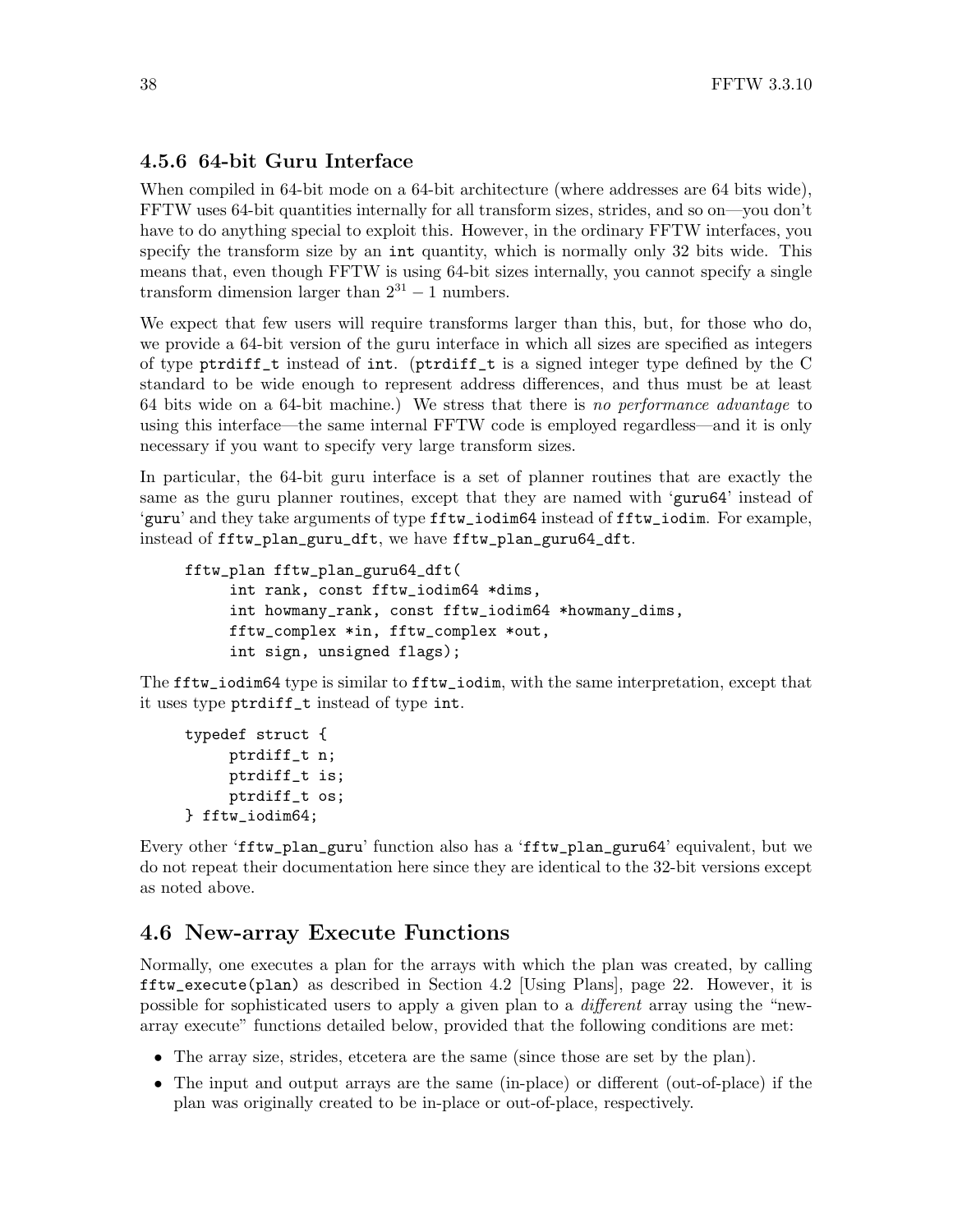- For split arrays, the separations between the real and imaginary parts, ii-ri and io-ro, are the same as they were for the input and output arrays when the plan was created. (This condition is automatically satisfied for interleaved arrays.)
- The alignment of the new input/output arrays is the same as that of the input/output arrays when the plan was created, unless the plan was created with the FFTW\_UNALIGNED flag. Here, the alignment is a platform-dependent quantity (for example, it is the address modulo 16 if SSE SIMD instructions are used, but the address modulo 4 for non-SIMD single-precision FFTW on the same machine). In general, only arrays allocated with fftw\_malloc are guaranteed to be equally aligned (see [Section 3.1 \[SIMD](#page-20-1) alignment and fitw\_malloc, page 15).

The alignment issue is especially critical, because if you don't use fftw\_malloc then you may have little control over the alignment of arrays in memory. For example, neither the C++ new function nor the Fortran allocate statement provide strong enough guarantees about data alignment. If you don't use fftw\_malloc, therefore, you probably have to use FFTW\_UNALIGNED (which disables most SIMD support). If possible, it is probably better for you to simply create multiple plans (creating a new plan is quick once one exists for a given size), or better yet re-use the same array for your transforms.

For rare circumstances in which you cannot control the alignment of allocated memory, but wish to determine where a given array is aligned like the original array for which a plan was created, you can use the fftw\_alignment\_of function:

```
int fftw_alignment_of(double *p);
```
Two arrays have equivalent alignment (for the purposes of applying a plan) if and only if fftw\_alignment\_of returns the same value for the corresponding pointers to their data (typecast to double\* if necessary).

If you are tempted to use the new-array execute interface because you want to transform a known bunch of arrays of the same size, you should probably go use the advanced interface instead (see [Section 4.4 \[Advanced Interface\], page 31](#page-36-0))).

The new-array execute functions are:

```
void fftw_execute_dft(
     const fftw_plan p,
     fftw_complex *in, fftw_complex *out);
void fftw_execute_split_dft(
     const fftw_plan p,
     double *ri, double *ii, double *ro, double *io);
void fftw_execute_dft_r2c(
     const fftw_plan p,
     double *in, fftw_complex *out);
void fftw_execute_split_dft_r2c(
     const fftw_plan p,
     double *in, double *ro, double *io);
```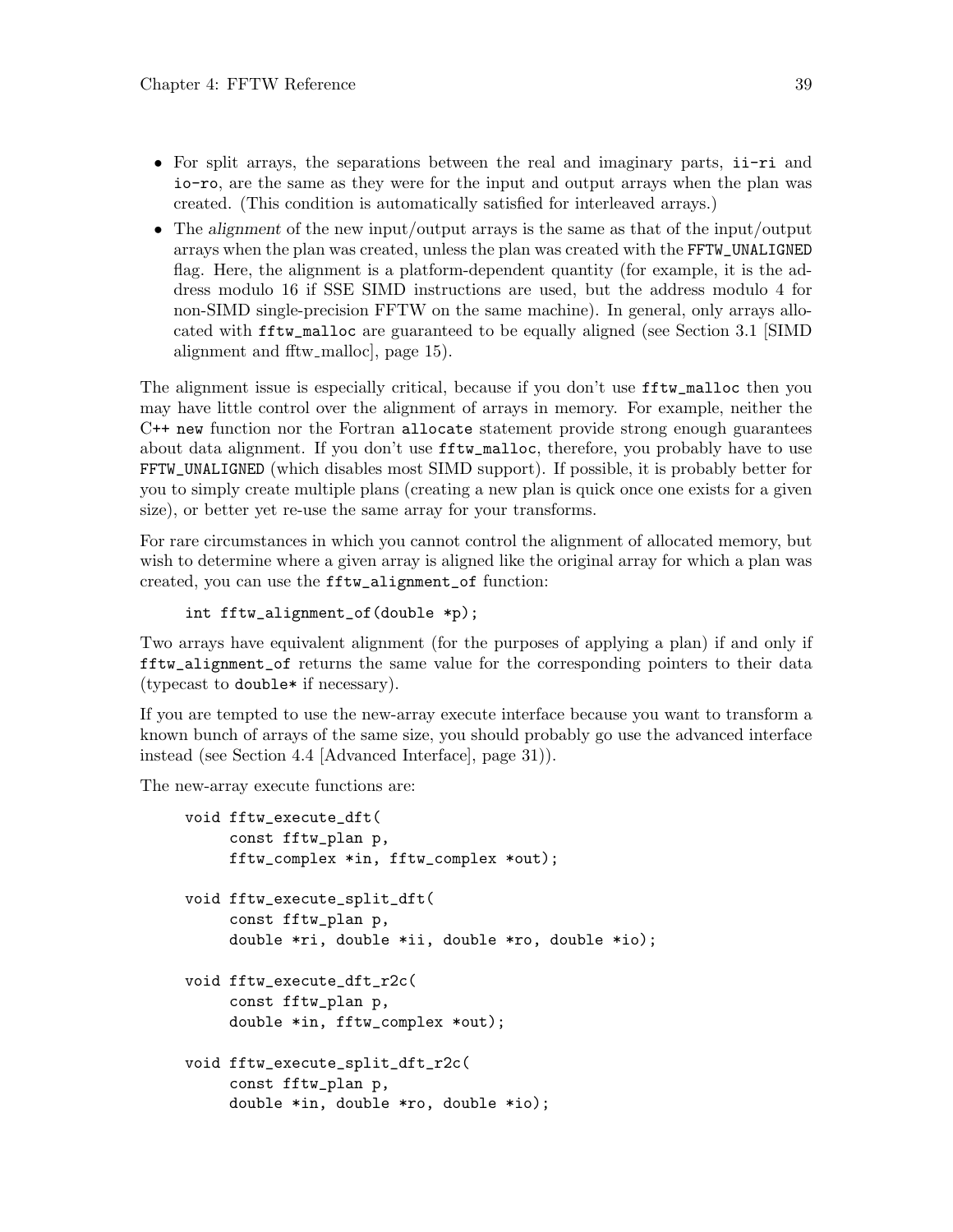```
void fftw_execute_dft_c2r(
     const fftw_plan p,
     fftw_complex *in, double *out);
void fftw_execute_split_dft_c2r(
     const fftw_plan p,
     double *ri, double *ii, double *out);
void fftw_execute_r2r(
    const fftw_plan p,
     double *in, double *out);
```
These execute the plan to compute the corresponding transform on the input/output arrays specified by the subsequent arguments. The input/output array arguments have the same meanings as the ones passed to the guru planner routines in the preceding sections. The plan is not modified, and these routines can be called as many times as desired, or intermixed with calls to the ordinary fftw\_execute.

The plan *must* have been created for the transform type corresponding to the execute function, e.g. it must be a complex-DFT plan for  $\texttt{fftw\_execute\_dft}$ . Any of the planner routines for that transform type, from the basic to the guru interface, could have been used to create the plan, however.

## 4.7 Wisdom

This section documents the FFTW mechanism for saving and restoring plans from disk. This mechanism is called wisdom.

#### 4.7.1 Wisdom Export

```
int fftw_export_wisdom_to_filename(const char *filename);
void fftw_export_wisdom_to_file(FILE *output_file);
char *fftw_export_wisdom_to_string(void);
void fftw_export_wisdom(void (*write_char)(char c, void *), void *data);
```
These functions allow you to export all currently accumulated wisdom in a form from which it can be later imported and restored, even during a separate run of the program. (See [Section 3.3 \[Words of Wisdom-Saving Plans\], page 18](#page-23-0).) The current store of wisdom is not affected by calling any of these routines.

fftw\_export\_wisdom exports the wisdom to any output medium, as specified by the callback function write\_char. write\_char is a putc-like function that writes the character c to some output; its second parameter is the data pointer passed to fftw\_export\_wisdom. For convenience, the following three "wrapper" routines are provided:

fftw\_export\_wisdom\_to\_filename writes wisdom to a file named filename (which is created or overwritten), returning 1 on success and 0 on failure. A lower-level function, which requires you to open and close the file yourself (e.g. if you want to write wisdom to a portion of a larger file) is fftw\_export\_wisdom\_to\_file. This writes the wisdom to the current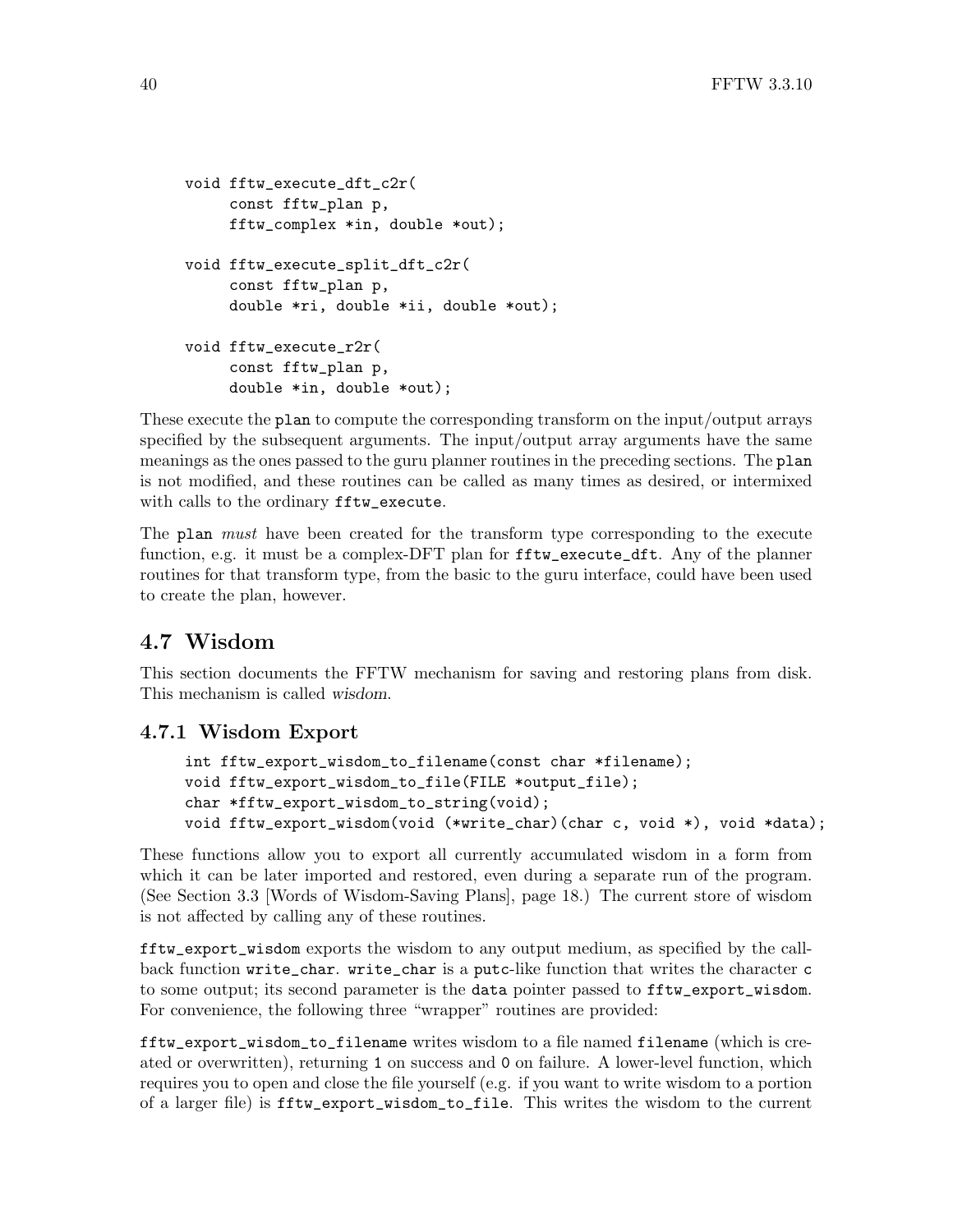position in output\_file, which should be open with write permission; upon exit, the file remains open and is positioned at the end of the wisdom data.

fftw\_export\_wisdom\_to\_string returns a pointer to a NULL-terminated string holding the wisdom data. This string is dynamically allocated, and it is the responsibility of the caller to deallocate it with free when it is no longer needed.

All of these routines export the wisdom in the same format, which we will not document here except to say that it is LISP-like ASCII text that is insensitive to white space.

### 4.7.2 Wisdom Import

```
int fftw_import_system_wisdom(void);
int fftw_import_wisdom_from_filename(const char *filename);
int fftw_import_wisdom_from_string(const char *input_string);
int fftw_import_wisdom(int (*read_char)(void *), void *data);
```
These functions import wisdom into a program from data stored by the fftw\_export\_ wisdom functions above. (See [Section 3.3 \[Words of Wisdom-Saving Plans\], page 18.](#page-23-0)) The imported wisdom replaces any wisdom already accumulated by the running program.

fftw\_import\_wisdom imports wisdom from any input medium, as specified by the callback function read\_char. read\_char is a getc-like function that returns the next character in the input; its parameter is the data pointer passed to fftw\_import\_wisdom. If the end of the input data is reached (which should never happen for valid data), read\_char should return EOF (as defined in  $\textless$  stdio.h>). For convenience, the following three "wrapper" routines are provided:

fftw\_import\_wisdom\_from\_filename reads wisdom from a file named filename. A lowerlevel function, which requires you to open and close the file yourself (e.g. if you want to read wisdom from a portion of a larger file) is  $\texttt{fftw\_import\_wisdom\_from_file}$ . This reads wisdom from the current position in input\_file (which should be open with read permission); upon exit, the file remains open, but the position of the read pointer is unspecified.

fftw\_import\_wisdom\_from\_string reads wisdom from the NULL-terminated string input\_ string.

fftw\_import\_system\_wisdom reads wisdom from an implementation-defined standard file (/etc/fftw/wisdom on Unix and GNU systems).

The return value of these import routines is 1 if the wisdom was read successfully and 0 otherwise. Note that, in all of these functions, any data in the input stream past the end of the wisdom data is simply ignored.

## 4.7.3 Forgetting Wisdom

void fftw\_forget\_wisdom(void);

Calling fftw\_forget\_wisdom causes all accumulated wisdom to be discarded and its associated memory to be freed. (New wisdom can still be gathered subsequently, however.)

## 4.7.4 Wisdom Utilities

FFTW includes two standalone utility programs that deal with wisdom. We merely summarize them here, since they come with their own man pages for Unix and GNU systems (with HTML versions on our web site).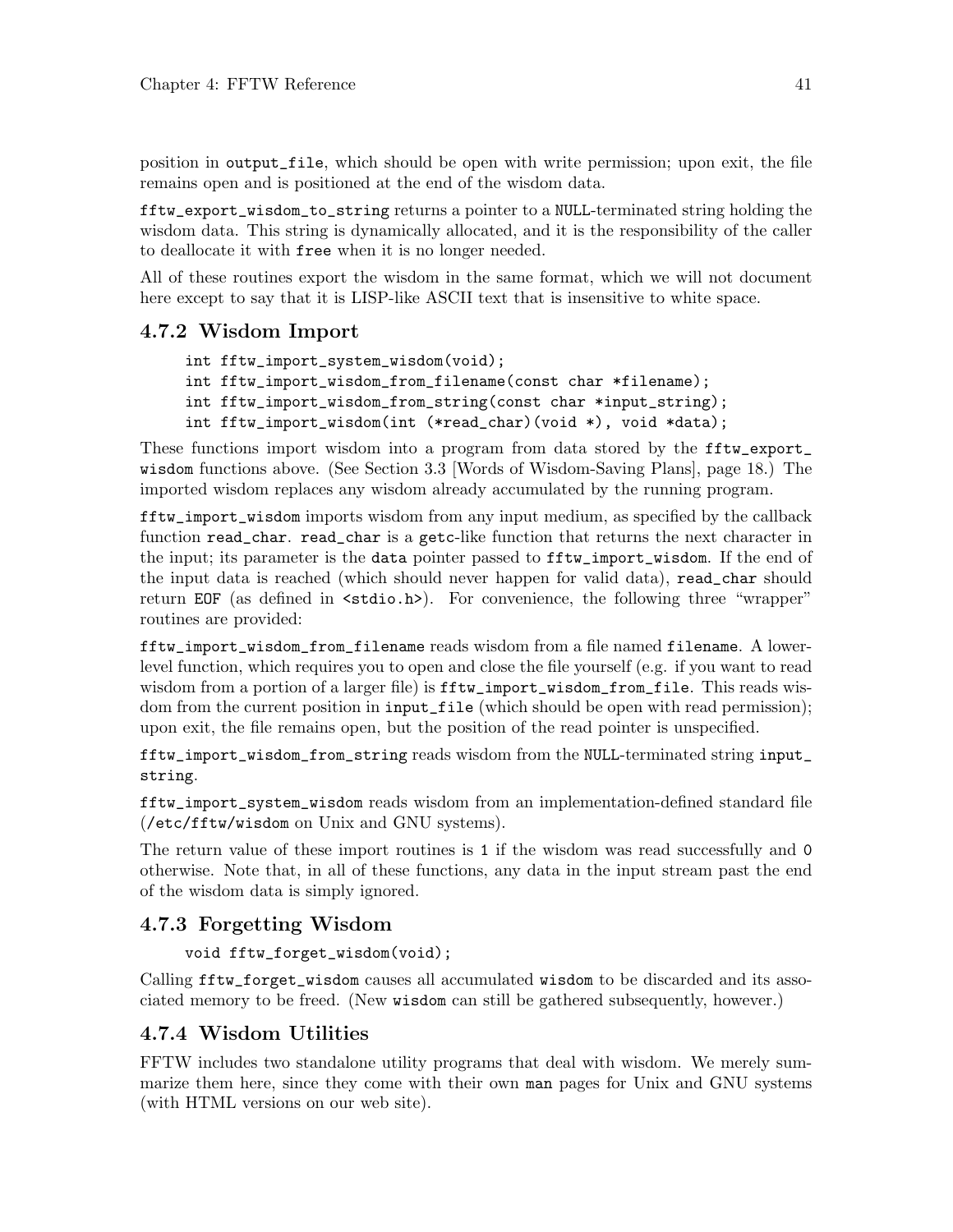The first program is fftw-wisdom (or fftwf-wisdom in single precision, etcetera), which can be used to create a wisdom file containing plans for any of the transform sizes and types supported by FFTW. It is preferable to create wisdom directly from your executable (see [Section 3.4 \[Caveats in Using Wisdom\], page 18\)](#page-23-1), but this program is useful for creating global wisdom files for fftw\_import\_system\_wisdom.

The second program is fftw-wisdom-to-conf, which takes a wisdom file as input and produces a configuration routine as output. The latter is a C subroutine that you can compile and link into your program, replacing a routine of the same name in the FFTW library, that determines which parts of FFTW are callable by your program. fftw-wisdomto-conf produces a configuration routine that links to only those parts of FFTW needed by the saved plans in the wisdom, greatly reducing the size of statically linked executables (which should only attempt to create plans corresponding to those in the wisdom, however).

## 4.8 What FFTW Really Computes

In this section, we provide precise mathematical definitions for the transforms that FFTW computes. These transform definitions are fairly standard, but some authors follow slightly different conventions for the normalization of the transform (the constant factor in front) and the sign of the complex exponent. We begin by presenting the one-dimensional (1d) transform definitions, and then give the straightforward extension to multi-dimensional transforms.

#### 4.8.1 The 1d Discrete Fourier Transform (DFT)

The forward (FFTW\_FORWARD) discrete Fourier transform (DFT) of a 1d complex array X of size  $n$  computes an array  $Y$ , where:

$$
Y_k = \sum_{j=0}^{n-1} X_j e^{-2\pi j k \sqrt{-1}/n} .
$$

The backward (FFTW\_BACKWARD) DFT computes:

$$
Y_k = \sum_{j=0}^{n-1} X_j e^{2\pi j k \sqrt{-1}/n} .
$$

FFTW computes an unnormalized transform, in that there is no coefficient in front of the summation in the DFT. In other words, applying the forward and then the backward transform will multiply the input by n.

From above, an FFTW\_FORWARD transform corresponds to a sign of −1 in the exponent of the DFT. Note also that we use the standard "in-order" output ordering—the k-th output corresponds to the frequency  $k/n$  (or  $k/T$ , where T is your total sampling period). For those who like to think in terms of positive and negative frequencies, this means that the positive frequencies are stored in the first half of the output and the negative frequencies are stored in backwards order in the second half of the output. (The frequency  $-k/n$  is the same as the frequency  $(n-k)/n$ .)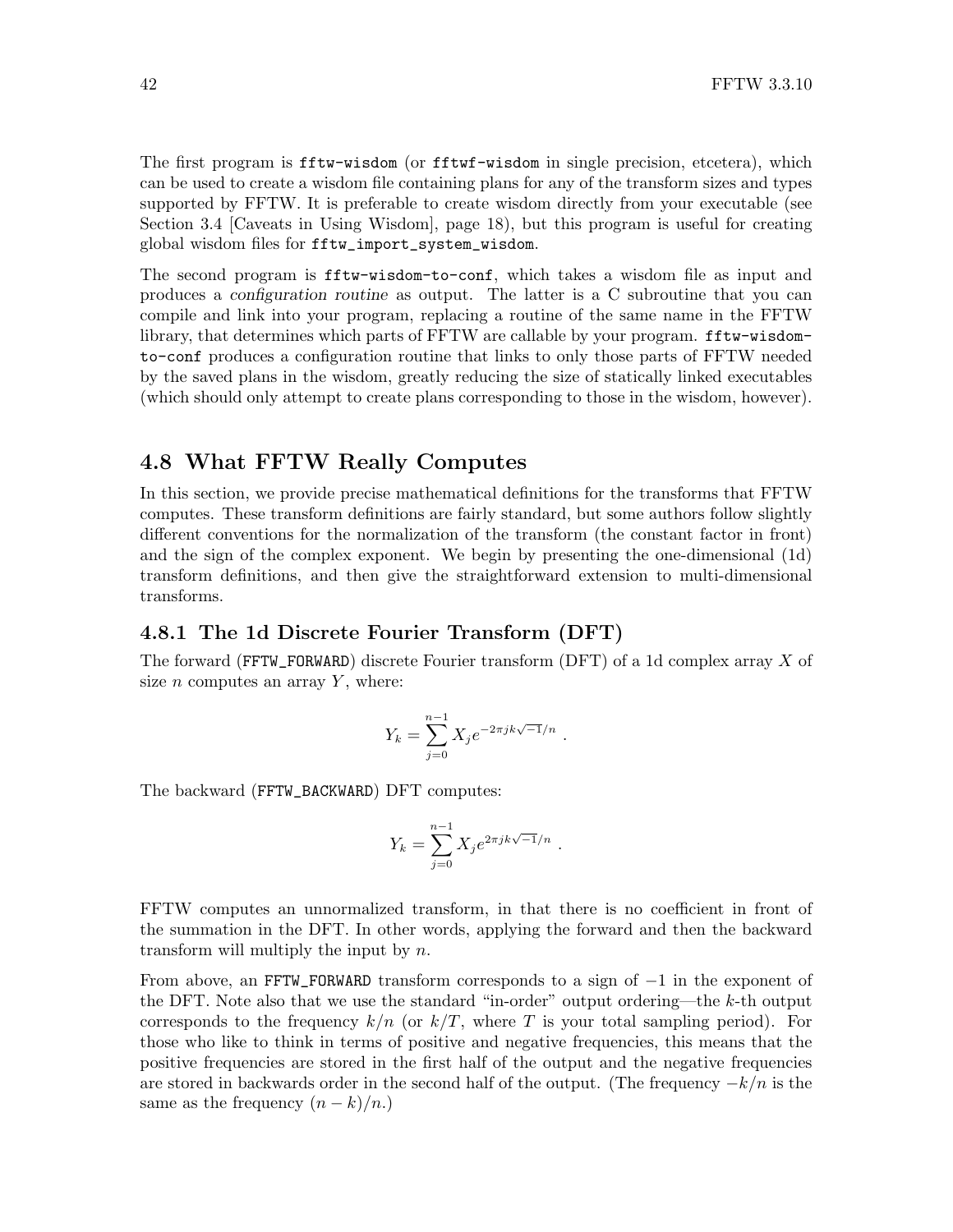#### 4.8.2 The 1d Real-data DFT

The real-input (r2c) DFT in FFTW computes the *forward* transform Y of the size n real array X, exactly as defined above, i.e.

$$
Y_k = \sum_{j=0}^{n-1} X_j e^{-2\pi j k \sqrt{-1}/n} .
$$

This output array Y can easily be shown to possess the "Hermitian" symmetry  $Y_k = Y_{n-k}^*$ , where we take Y to be periodic so that  $Y_n = Y_0$ .

As a result of this symmetry, half of the output  $Y$  is redundant (being the complex conjugate of the other half), and so the 1d r2c transforms only output elements  $0 \dots n/2$  of  $Y(n/2+1)$ complex numbers), where the division by 2 is rounded down.

Moreover, the Hermitian symmetry implies that  $Y_0$  and, if n is even, the  $Y_{n/2}$  element, are purely real. So, for the R2HC r2r transform, the halfcomplex format does not store the imaginary parts of these elements.

The c2r and H2RC r2r transforms compute the backward DFT of the *complex* array  $X$ with Hermitian symmetry, stored in the r2c/R2HC output formats, respectively, where the backward transform is defined exactly as for the complex case:

$$
Y_k = \sum_{j=0}^{n-1} X_j e^{2\pi j k \sqrt{-1}/n}.
$$

The outputs Y of this transform can easily be seen to be purely real, and are stored as an array of real numbers.

Like FFTW's complex DFT, these transforms are unnormalized. In other words, applying the real-to-complex (forward) and then the complex-to-real (backward) transform will multiply the input by  $n$ .

#### 4.8.3 1d Real-even DFTs (DCTs)

The Real-even symmetry DFTs in FFTW are exactly equivalent to the unnormalized forward (and backward) DFTs as defined above, where the input array  $X$  of length  $N$  is purely real and is also even symmetry. In this case, the output array is likewise real and even symmetry.

For the case of REDFT00, this even symmetry means that  $X_j = X_{N-j}$ , where we take X to be periodic so that  $X_N = X_0$ . Because of this redundancy, only the first n real numbers are actually stored, where  $N = 2(n - 1)$ .

The proper definition of even symmetry for REDFT10, REDFT01, and REDFT11 transforms is somewhat more intricate because of the shifts by  $1/2$  of the input and/or output, although the corresponding boundary conditions are given in [Section 2.5.2 \[Real even/odd DFTs](#page-16-0) [\(cosine/sine transforms\)\], page 11](#page-16-0). Because of the even symmetry, however, the sine terms in the DFT all cancel and the remaining cosine terms are written explicitly below. This formulation often leads people to call such a transform a discrete cosine transform (DCT), although it is really just a special case of the DFT.

In each of the definitions below, we transform a real array X of length n to a real array Y of length  $n$ :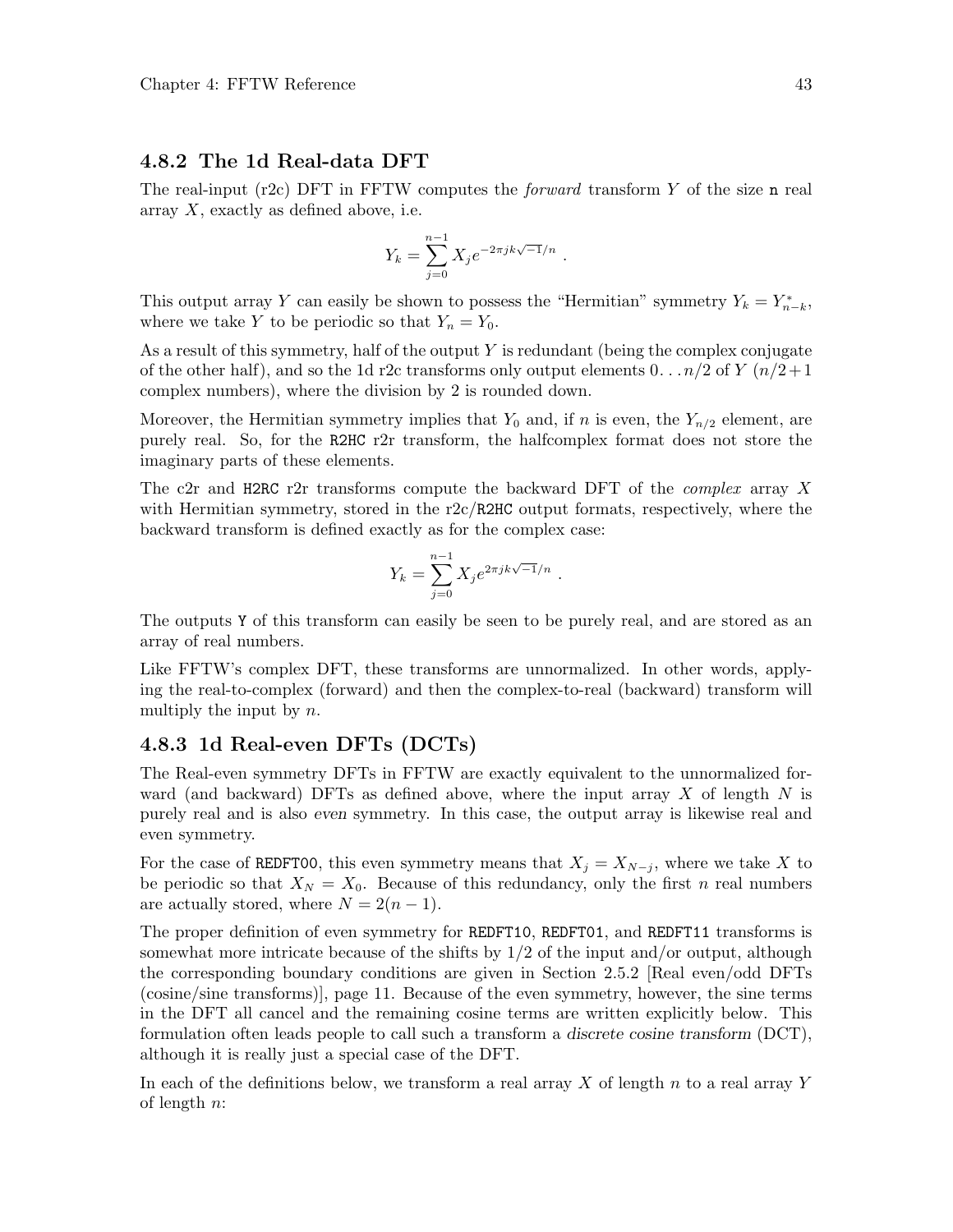#### REDFT00 (DCT-I)

An REDFT00 transform (type-I DCT) in FFTW is defined by:

$$
Y_k = X_0 + (-1)^k X_{n-1} + 2 \sum_{j=1}^{n-2} X_j \cos[\pi j k/(n-1)].
$$

Note that this transform is not defined for  $n = 1$ . For  $n = 2$ , the summation term above is dropped as you might expect.

#### REDFT10 (DCT-II)

An REDFT10 transform (type-II DCT, sometimes called "the" DCT) in FFTW is defined by:

$$
Y_k = 2\sum_{j=0}^{n-1} X_j \cos[\pi(j+1/2)k/n].
$$

#### REDFT01 (DCT-III)

An REDFT01 transform (type-III DCT) in FFTW is defined by:

$$
Y_k = X_0 + 2\sum_{j=1}^{n-1} X_j \cos[\pi j(k+1/2)/n].
$$

In the case of  $n = 1$ , this reduces to  $Y_0 = X_0$ . Up to a scale factor (see below), this is the inverse of REDFT10 ("the" DCT), and so the REDFT01 (DCT-III) is sometimes called the "IDCT".

#### REDFT11 (DCT-IV)

An REDFT11 transform (type-IV DCT) in FFTW is defined by:

$$
Y_k = 2\sum_{j=0}^{n-1} X_j \cos[\pi(j+1/2)(k+1/2)/n].
$$

#### Inverses and Normalization

These definitions correspond directly to the unnormalized DFTs used elsewhere in FFTW (hence the factors of 2 in front of the summations). The unnormalized inverse of REDFT00 is REDFT00, of REDFT10 is REDFT01 and vice versa, and of REDFT11 is REDFT11. Each unnormalized inverse results in the original array multiplied by  $N$ , where  $N$  is the *logical* DFT size. For REDFT00,  $N = 2(n-1)$  (note that  $n = 1$  is not defined); otherwise,  $N = 2n$ .

In defining the discrete cosine transform, some authors also include additional factors of  $\sqrt{2}$ (or its inverse) multiplying selected inputs and/or outputs. This is a mostly cosmetic change that makes the transform orthogonal, but sacrifices the direct equivalence to a symmetric DFT.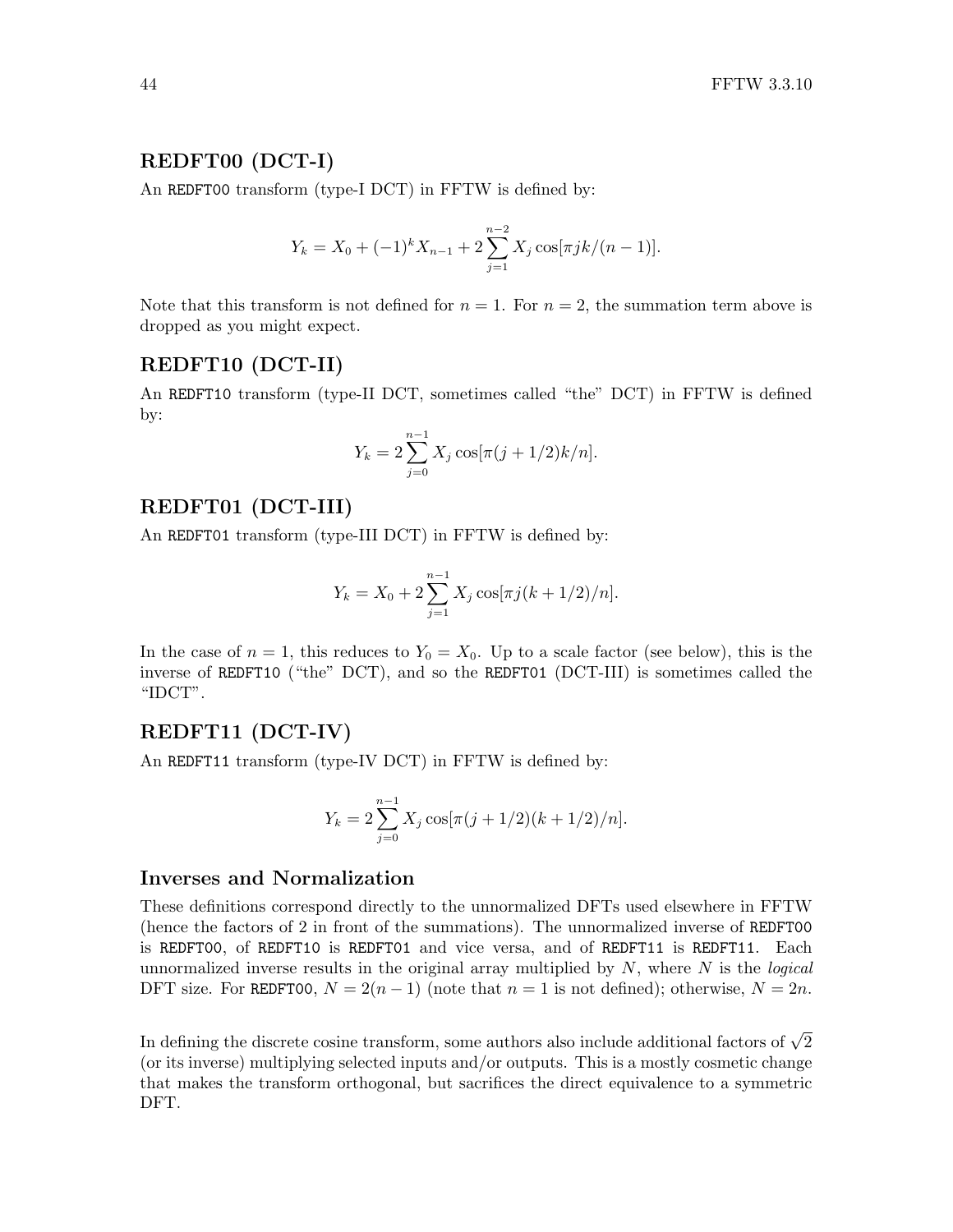### 4.8.4 1d Real-odd DFTs (DSTs)

The Real-odd symmetry DFTs in FFTW are exactly equivalent to the unnormalized forward (and backward) DFTs as defined above, where the input array  $X$  of length  $N$  is purely real and is also odd symmetry. In this case, the output is odd symmetry and purely imaginary.

For the case of RODFT00, this odd symmetry means that  $X_j = -X_{N-j}$ , where we take X to be periodic so that  $X_N = X_0$ . Because of this redundancy, only the first n real numbers starting at  $j = 1$  are actually stored (the  $j = 0$  element is zero), where  $N = 2(n + 1)$ .

The proper definition of odd symmetry for RODFT10, RODFT01, and RODFT11 transforms is somewhat more intricate because of the shifts by  $1/2$  of the input and/or output, although the corresponding boundary conditions are given in [Section 2.5.2 \[Real even/odd DFTs](#page-16-0) [\(cosine/sine transforms\)\], page 11.](#page-16-0) Because of the odd symmetry, however, the cosine terms in the DFT all cancel and the remaining sine terms are written explicitly below. This formulation often leads people to call such a transform a discrete sine transform (DST), although it is really just a special case of the DFT.

In each of the definitions below, we transform a real array  $X$  of length  $n$  to a real array Y of length  $n$ :

#### RODFT00 (DST-I)

An RODFT00 transform (type-I DST) in FFTW is defined by:

$$
Y_k = 2\sum_{j=0}^{n-1} X_j \sin[\pi(j+1)(k+1)/(n+1)].
$$

#### RODFT10 (DST-II)

An RODFT10 transform (type-II DST) in FFTW is defined by:

$$
Y_k = 2\sum_{j=0}^{n-1} X_j \sin[\pi(j+1/2)(k+1)/n].
$$

#### RODFT01 (DST-III)

An RODFT01 transform (type-III DST) in FFTW is defined by:

$$
Y_k = (-1)^k X_{n-1} + 2 \sum_{j=0}^{n-2} X_j \sin[\pi(j+1)(k+1/2)/n].
$$

In the case of  $n = 1$ , this reduces to  $Y_0 = X_0$ .

#### RODFT11 (DST-IV)

An RODFT11 transform (type-IV DST) in FFTW is defined by:

$$
Y_k = 2\sum_{j=0}^{n-1} X_j \sin[\pi(j+1/2)(k+1/2)/n].
$$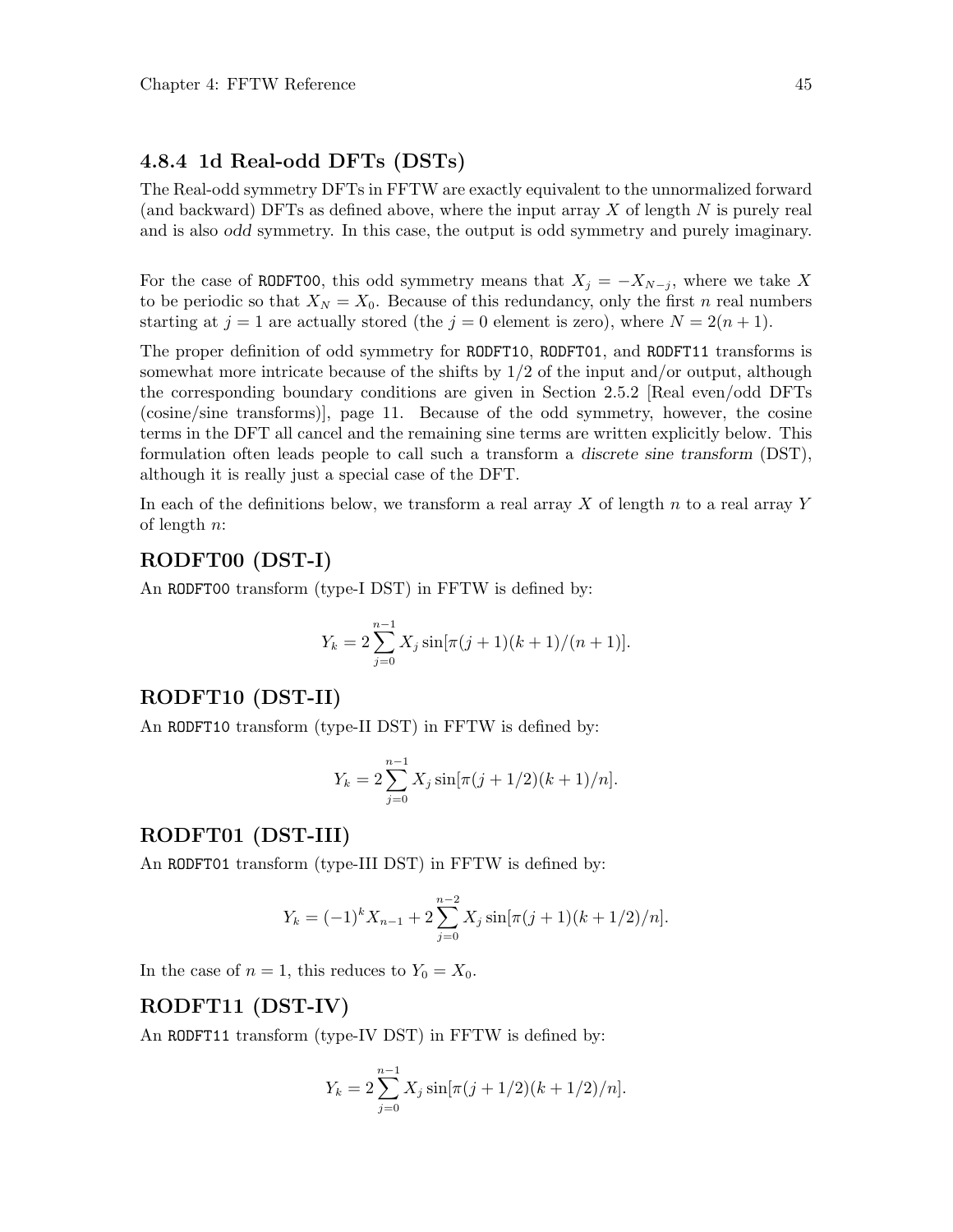#### Inverses and Normalization

These definitions correspond directly to the unnormalized DFTs used elsewhere in FFTW (hence the factors of 2 in front of the summations). The unnormalized inverse of RODFT00 is RODFT00, of RODFT10 is RODFT01 and vice versa, and of RODFT11 is RODFT11. Each unnormalized inverse results in the original array multiplied by  $N$ , where  $N$  is the *logical* DFT size. For RODFT00,  $N = 2(n + 1)$ ; otherwise,  $N = 2n$ .

In defining the discrete sine transform, some authors also include additional factors of √  $\sqrt{2}$  (or its inverse) multiplying selected inputs and/or outputs. This is a mostly cosmetic change that makes the transform orthogonal, but sacrifices the direct equivalence to an antisymmetric DFT.

#### 4.8.5 1d Discrete Hartley Transforms (DHTs)

The discrete Hartley transform (DHT) of a 1d real array  $X$  of size  $n$  computes a real array Y of the same size, where:

$$
Y_k = \sum_{j=0}^{n-1} X_j [\cos(2\pi jk/n) + \sin(2\pi jk/n)].
$$

FFTW computes an unnormalized transform, in that there is no coefficient in front of the summation in the DHT. In other words, applying the transform twice (the DHT is its own inverse) will multiply the input by n.

#### 4.8.6 Multi-dimensional Transforms

The multi-dimensional transforms of FFTW, in general, compute simply the separable product of the given 1d transform along each dimension of the array. Since each of these transforms is unnormalized, computing the forward followed by the backward/inverse multidimensional transform will result in the original array scaled by the product of the normalization factors for each dimension (e.g. the product of the dimension sizes, for a multidimensional DFT).

As an explicit example, consider the following exact mathematical definition of our multi-dimensional DFT. Let X be a d-dimensional complex array whose elements are  $X[j_1, j_2, \ldots, j_d]$ , where  $0 \le j_s < n_s$  for all  $s \in \{1, 2, \ldots, d\}$ . Let also  $\omega_s = e^{2\pi\sqrt{-1}/n_s}$ , for all  $s \in \{1, 2, \ldots, d\}.$ 

The forward transform computes a complex array  $Y$ , whose structure is the same as that of  $X$ , defined by

$$
Y[k_1, k_2, \ldots, k_d] = \sum_{j_1=0}^{n_1-1} \sum_{j_2=0}^{n_2-1} \cdots \sum_{j_d=0}^{n_d-1} X[j_1, j_2, \ldots, j_d] \omega_1^{-j_1 k_1} \omega_2^{-j_2 k_2} \cdots \omega_d^{-j_d k_d}.
$$

The backward transform computes

$$
Y[k_1, k_2, \ldots, k_d] = \sum_{j_1=0}^{n_1-1} \sum_{j_2=0}^{n_2-1} \cdots \sum_{j_d=0}^{n_d-1} X[j_1, j_2, \ldots, j_d] \omega_1^{j_1 k_1} \omega_2^{j_2 k_2} \cdots \omega_d^{j_d k_d}.
$$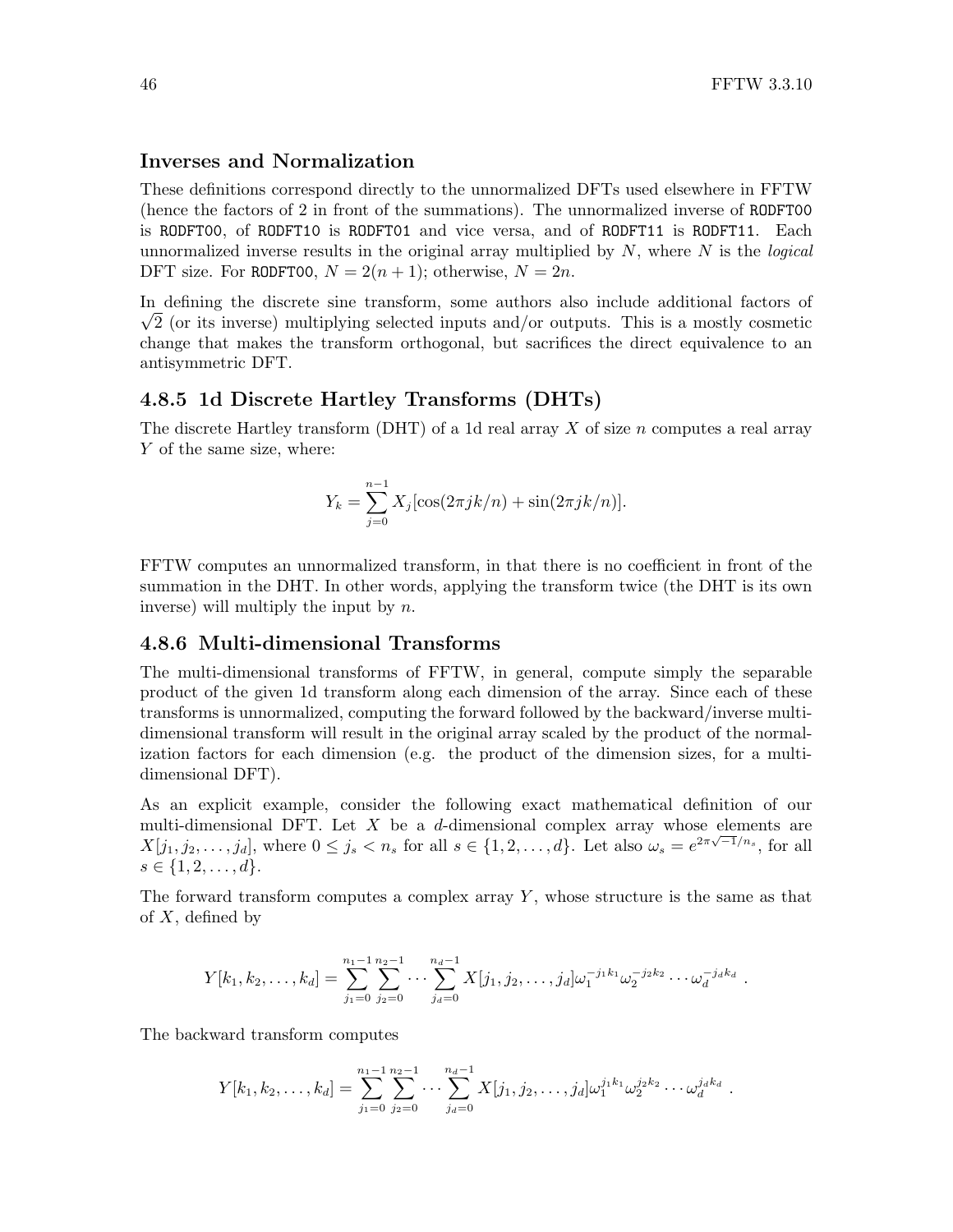Computing the forward transform followed by the backward transform will multiply the array by  $\prod_{s=1}^{d} n_d$ .

The definition of FFTW's multi-dimensional DFT of real data (r2c) deserves special attention. In this case, we logically compute the full multi-dimensional DFT of the input data; since the input data are purely real, the output data have the Hermitian symmetry and therefore only one non-redundant half need be stored. More specifically, for an  $n_0 \times n_1 \times n_2 \times \cdots \times n_{d-1}$  multi-dimensional real-input DFT, the full (logical) complex output array  $Y[k_0, k_1, \ldots, k_{d-1}]$  has the symmetry:

$$
Y[k_0, k_1, \ldots, k_{d-1}] = Y[n_0 - k_0, n_1 - k_1, \ldots, n_{d-1} - k_{d-1}]^*
$$

(where each dimension is periodic). Because of this symmetry, we only store the  $k_{d-1}$  =  $0 \cdots n_{d-1}/2$  elements of the *last* dimension (division by 2 is rounded down). (We could instead have cut any other dimension in half, but the last dimension proved computationally convenient.) This results in the peculiar array format described in more detail by [Section 4.3.4 \[Real-data DFT Array Format\], page 28](#page-33-0).

The multi-dimensional c2r transform is simply the unnormalized inverse of the r2c transform. i.e. it is the same as FFTW's complex backward multi-dimensional DFT, operating on a Hermitian input array in the peculiar format mentioned above and outputting a real array (since the DFT output is purely real).

We should remind the user that the separable product of 1d transforms along each dimension, as computed by FFTW, is not always the same thing as the usual multi-dimensional transform. A multi-dimensional R2HC (or HC2R) transform is not identical to the multidimensional DFT, requiring some post-processing to combine the requisite real and imaginary parts, as was described in [Section 2.5.1 \[The Halfcomplex-format DFT\], page 11.](#page-16-1) Likewise, FFTW's multidimensional FFTW\_DHT r2r transform is not the same thing as the logical multi-dimensional discrete Hartley transform defined in the literature, as discussed in [Section 2.5.3 \[The Discrete Hartley Transform\], page 13](#page-18-0).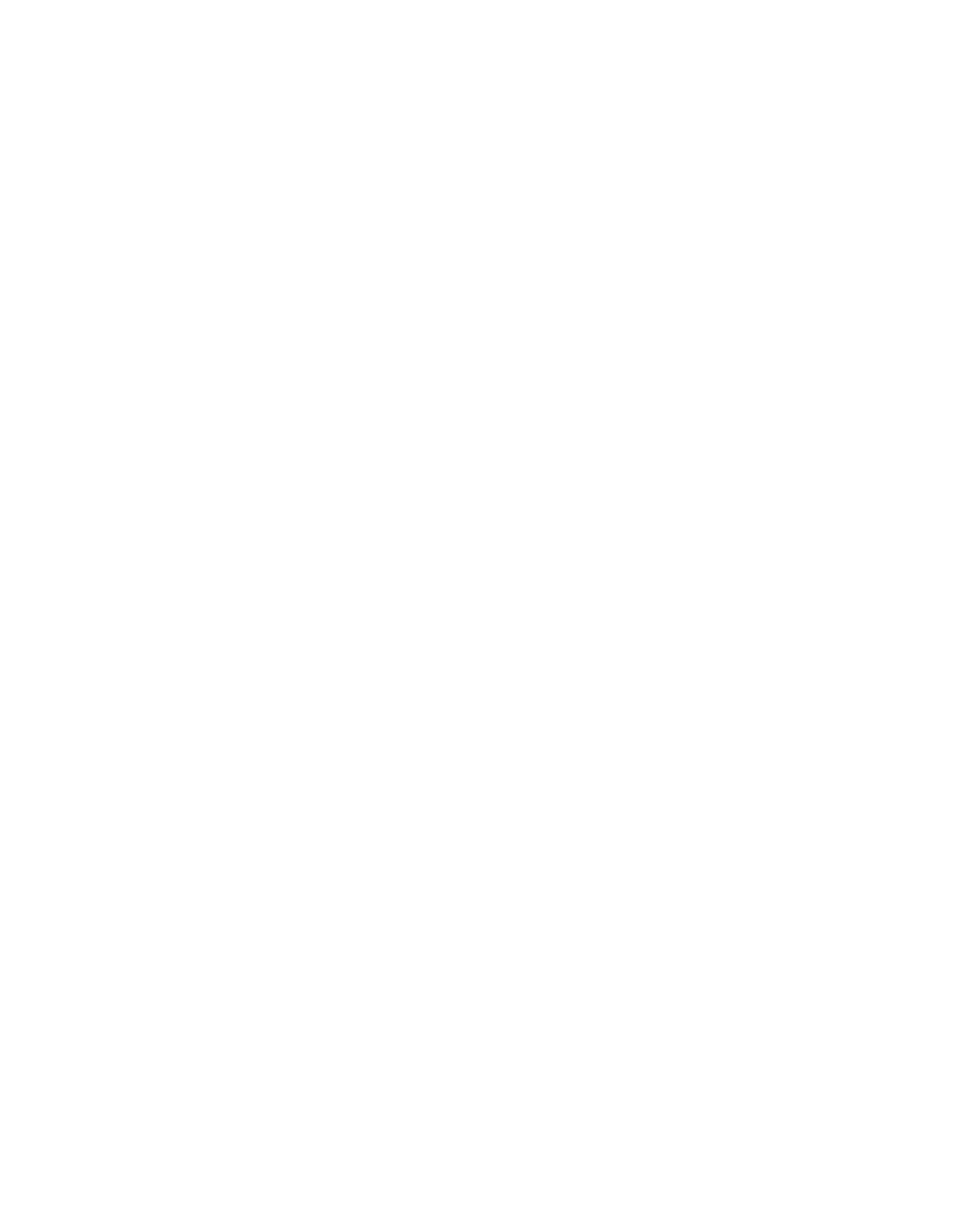# <span id="page-54-0"></span>5 Multi-threaded FFTW

In this chapter we document the parallel FFTW routines for shared-memory parallel hardware. These routines, which support parallel one- and multi-dimensional transforms of both real and complex data, are the easiest way to take advantage of multiple processors with FFTW. They work just like the corresponding uniprocessor transform routines, except that you have an extra initialization routine to call, and there is a routine to set the number of threads to employ. Any program that uses the uniprocessor FFTW can therefore be trivially modified to use the multi-threaded FFTW.

A shared-memory machine is one in which all CPUs can directly access the same main memory, and such machines are now common due to the ubiquity of multi-core CPUs. FFTW's multi-threading support allows you to utilize these additional CPUs transparently from a single program. However, this does not necessarily translate into performance gains—when multiple threads/CPUs are employed, there is an overhead required for synchronization that may outweigh the computatational parallelism. Therefore, you can only benefit from threads if your problem is sufficiently large.

## 5.1 Installation and Supported Hardware/Software

All of the FFTW threads code is located in the threads subdirectory of the FFTW package. On Unix systems, the FFTW threads libraries and header files can be automatically configured, compiled, and installed along with the uniprocessor FFTW libraries simply by including --enable-threads in the flags to the configure script (see [Section 10.1 \[Instal](#page-102-0)[lation on Unix\], page 97](#page-102-0)), or --enable-openmp to use OpenMP (<http://www.openmp.org>) threads.

The threads routines require your operating system to have some sort of shared-memory threads support. Specifically, the FFTW threads package works with POSIX threads (available on most Unix variants, from GNU/Linux to MacOS X) and Win32 threads. OpenMP threads, which are supported in many common compilers (e.g. gcc) are also supported, and may give better performance on some systems. (OpenMP threads are also useful if you are employing OpenMP in your own code, in order to minimize conflicts between threading models.) If you have a shared-memory machine that uses a different threads API, it should be a simple matter of programming to include support for it; see the file threads/threads.c for more detail.

You can compile FFTW with *both* --enable-threads and --enable-openmp at the same time, since they install libraries with different names ('fftw3\_threads' and 'fftw3\_omp', as described below). However, your programs may only link to one of these two libraries at a time.

Ideally, of course, you should also have multiple processors in order to get any benefit from the threaded transforms.

## 5.2 Usage of Multi-threaded FFTW

Here, it is assumed that the reader is already familiar with the usage of the uniprocessor FFTW routines, described elsewhere in this manual. We only describe what one has to change in order to use the multi-threaded routines.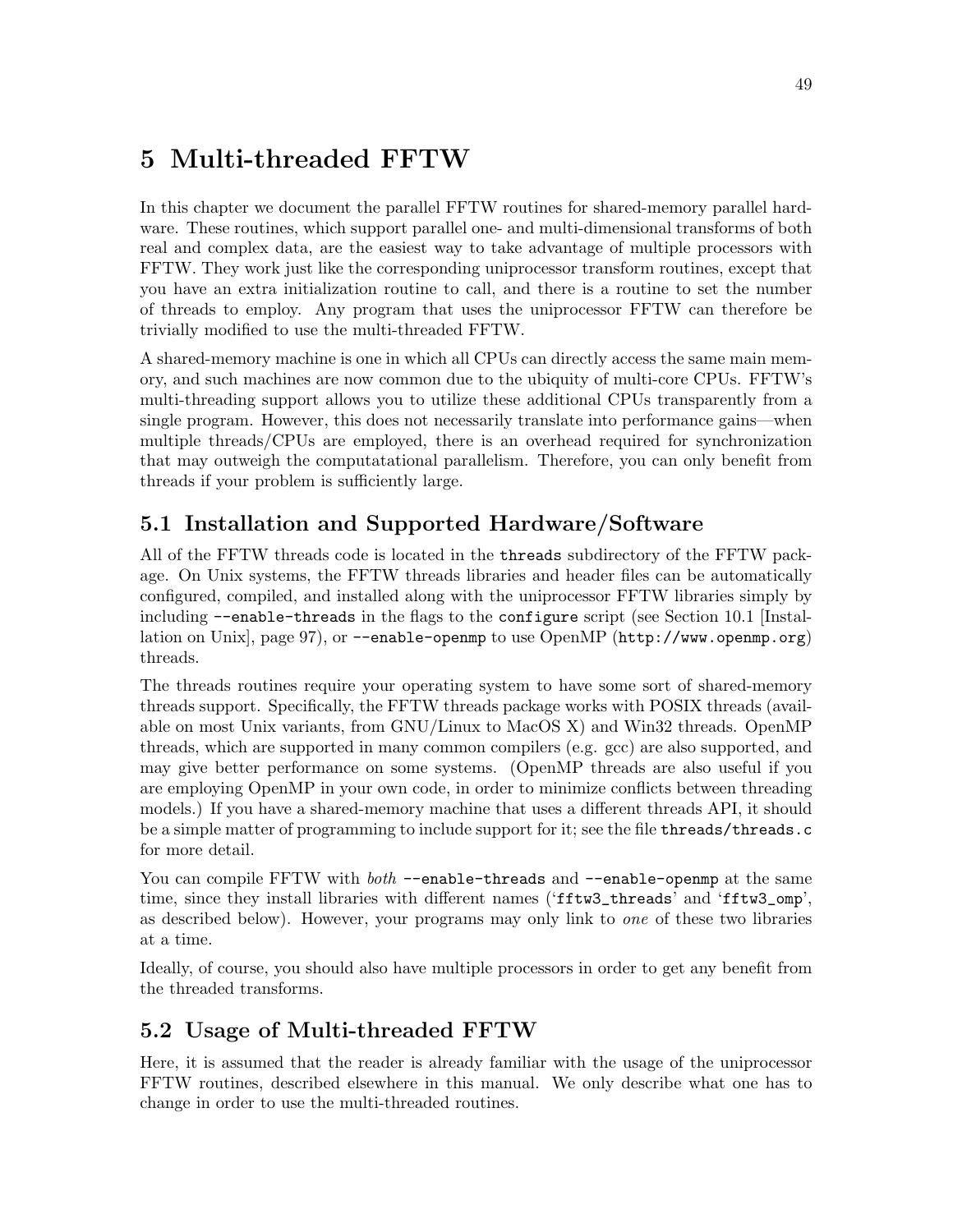```
First, programs using the parallel complex transforms should be linked with -Ifftw3threads -lfftw3 -lm on Unix, or -lfftw3_omp -lfftw3 -lm if you compiled with
OpenMP. You will also need to link with whatever library is responsible for threads on
your system (e.g. -lpthread on GNU/Linux) or include whatever compiler flag enables
OpenMP (e.g. -fopenmp with gcc).
```
Second, before calling *any* FFTW routines, you should call the function:

```
int fftw_init_threads(void);
```
This function, which need only be called once, performs any one-time initialization required to use threads on your system. It returns zero if there was some error (which should not happen under normal circumstances) and a non-zero value otherwise.

Third, before creating a plan that you want to parallelize, you should call:

```
void fftw_plan_with_nthreads(int nthreads);
```
The nthreads argument indicates the number of threads you want FFTW to use (or actually, the maximum number). All plans subsequently created with any planner routine will use that many threads. You can call fftw\_plan\_with\_nthreads, create some plans, call fftw\_plan\_with\_nthreads again with a different argument, and create some more plans for a new number of threads. Plans already created before a call to fftw\_plan\_with\_nthreads are unaffected. If you pass an nthreads argument of 1 (the default), threads are disabled for subsequent plans.

You can determine the current number of threads that the planner can use by calling:

```
int fftw_planner_nthreads(void);
```
With OpenMP, to configure FFTW to use all of the currently running OpenMP threads (set by omp\_set\_num\_threads(nthreads) or by the OMP\_NUM\_THREADS environment variable), you can do: fftw\_plan\_with\_nthreads(omp\_get\_max\_threads()). (The 'omp\_' OpenMP functions are declared via #include <omp.h>.)

Given a plan, you then execute it as usual with  $fftw$  execute(plan), and the execution will use the number of threads specified when the plan was created. When done, you destroy it as usual with fftw\_destroy\_plan. As described in [Section 5.4 \[Thread safety\],](#page-56-0) [page 51,](#page-56-0) plan execution is thread-safe, but plan creation and destruction are not: you should create/destroy plans only from a single thread, but can safely execute multiple plans in parallel.

There is one additional routine: if you want to get rid of all memory and other resources allocated internally by FFTW, you can call:

```
void fftw_cleanup_threads(void);
```
which is much like the fftw\_cleanup() function except that it also gets rid of threadsrelated data. You must *not* execute any previously created plans after calling this function.

We should also mention one other restriction: if you save wisdom from a program using the multi-threaded FFTW, that wisdom *cannot be used* by a program using only the singlethreaded FFTW (i.e. not calling fftw\_init\_threads). See [Section 3.3 \[Words of Wisdom-](#page-23-0)[Saving Plans\], page 18](#page-23-0).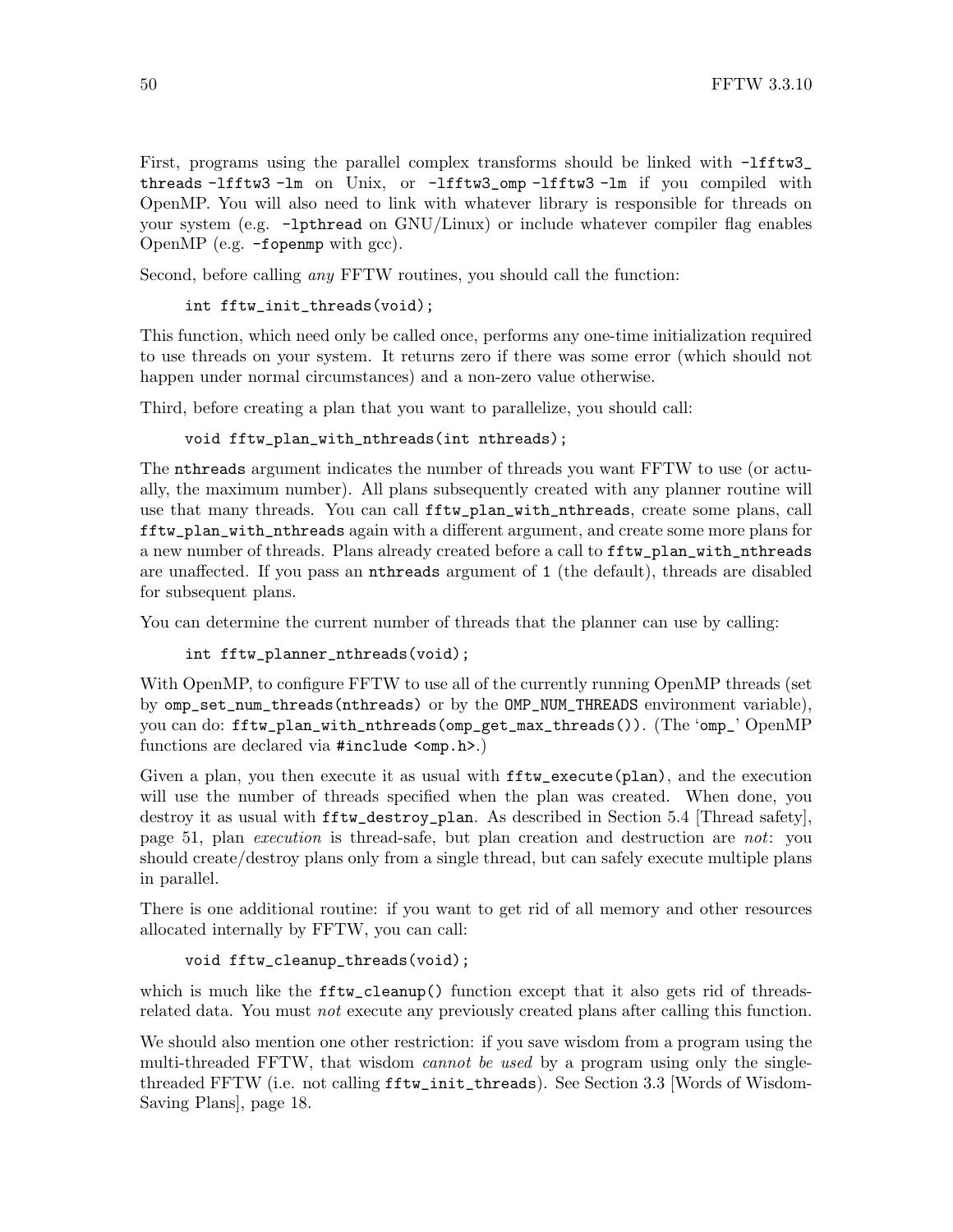Finally, FFTW provides a optional callback interface that allows you to replace its parallel threading backend at runtime:

```
void fftw_threads_set_callback(
   void (*parallel_loop)(void *(*work)(void *), char *jobdata, size_t elsize, int njo
   void *data);
```
This routine (which is *not* threadsafe and should generally be called before creating any FFTW plans) allows you to provide a function parallel\_loop that executes parallel work for FFTW: it should call the function work(jobdata + elsize\*i) for i from 0 to njobs-1, possibly in parallel. (The 'data' pointer supplied to fftw\_threads\_set\_callback is passed through to your parallel\_loop function.) For example, if you link to an FFTW threads library built to use POSIX threads, but you want it to use OpenMP instead (because you are using OpenMP elsewhere in your program and want to avoid competing threads), you can call fftw\_threads\_set\_callback with the callback function:

```
void parallel_loop(void *(*work)(char *), char *jobdata, size_t elsize, int njobs, voi
{
#pragma omp parallel for
    for (int i = 0; i < njobs; ++i)
        work(jobdata + elsize * i);}
```
The same mechanism could be used in order to make FFTW use a threading backend implemented via Intel TBB, Apple GCD, or Cilk, for example.

## 5.3 How Many Threads to Use?

There is a fair amount of overhead involved in synchronizing threads, so the optimal number of threads to use depends upon the size of the transform as well as on the number of processors you have.

As a general rule, you don't want to use more threads than you have processors. (Using more threads will work, but there will be extra overhead with no benefit.) In fact, if the problem size is too small, you may want to use fewer threads than you have processors.

You will have to experiment with your system to see what level of parallelization is best for your problem size. Typically, the problem will have to involve at least a few thousand data points before threads become beneficial. If you plan with FFTW\_PATIENT, it will automatically disable threads for sizes that don't benefit from parallelization.

## <span id="page-56-0"></span>5.4 Thread safety

Users writing multi-threaded programs (including OpenMP) must concern themselves with the thread safety of the libraries they use—that is, whether it is safe to call routines in parallel from multiple threads. FFTW can be used in such an environment, but some care must be taken because the planner routines share data (e.g. wisdom and trigonometric tables) between calls and plans.

The upshot is that the only thread-safe routine in FFTW is fftw\_execute (and the newarray variants thereof). All other routines (e.g. the planner) should only be called from one thread at a time. So, for example, you can wrap a semaphore lock around any calls to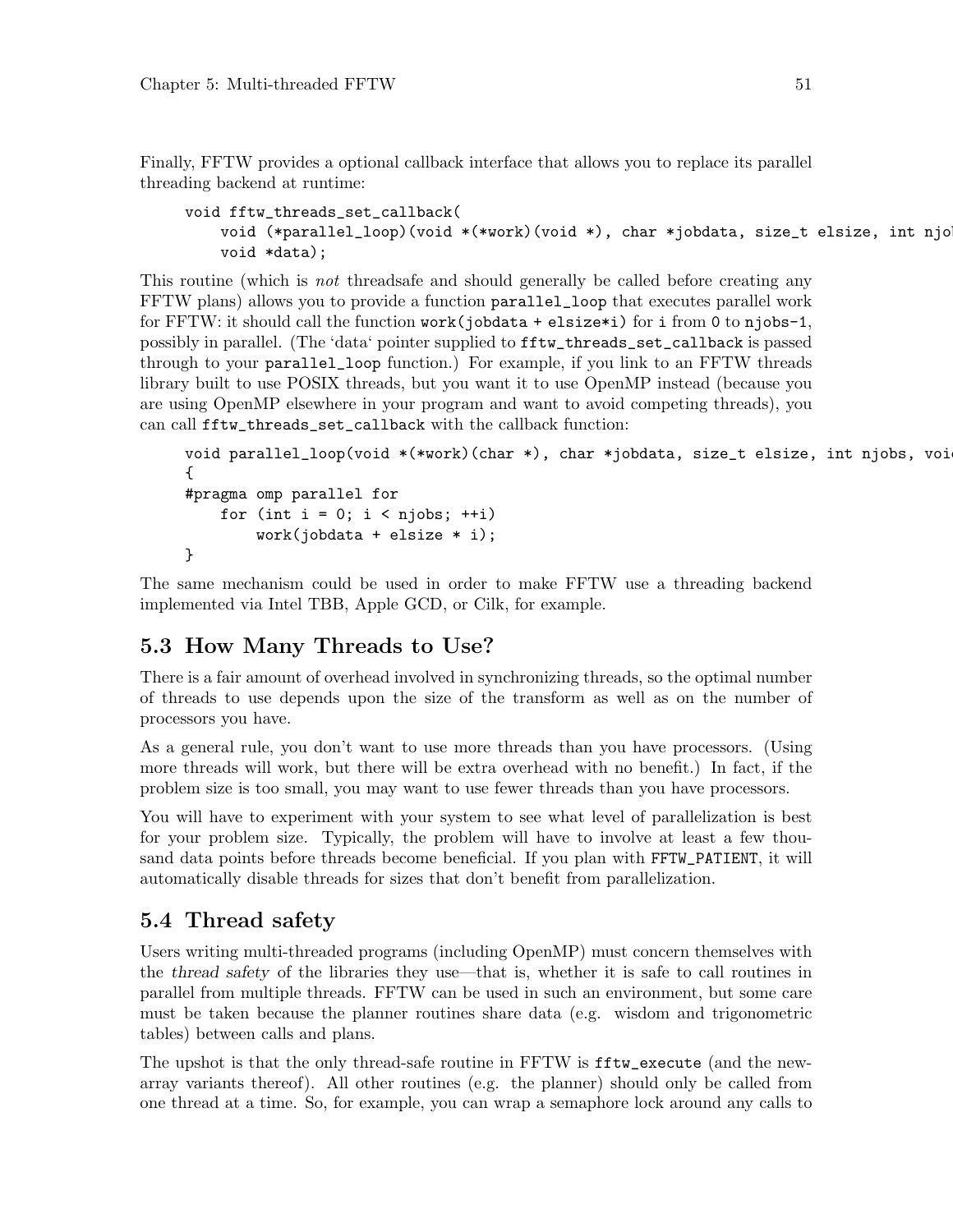the planner; even more simply, you can just create all of your plans from one thread. We do not think this should be an important restriction (FFTW is designed for the situation where the only performance-sensitive code is the actual execution of the transform), and the benefits of shared data between plans are great.

Note also that, since the plan is not modified by fftw\_execute, it is safe to execute the same plan in parallel by multiple threads. However, since a given plan operates by default on a fixed array, you need to use one of the new-array execute functions (see [Section 4.6](#page-43-0) [\[New-array Execute Functions\], page 38](#page-43-0)) so that different threads compute the transform of different data.

(Users should note that these comments only apply to programs using shared-memory threads or OpenMP. Parallelism using MPI or forked processes involves a separate addressspace and global variables for each process, and is not susceptible to problems of this sort.)

The FFTW planner is intended to be called from a single thread. If you really must call it from multiple threads, you are expected to grab whatever lock makes sense for your application, with the understanding that you may be holding that lock for a long time, which is undesirable.

Neither strategy works, however, in the following situation. The "application" is structured as a set of "plugins" which are unaware of each other, and for whatever reason the "plugins" cannot coordinate on grabbing the lock. (This is not a technical problem, but an organizational one. The "plugins" are written by independent agents, and from the perspective of each plugin's author, each plugin is using FFTW correctly from a single thread.) To cope with this situation, starting from FFTW-3.3.5, FFTW supports an API to make the planner thread-safe:

```
void fftw_make_planner_thread_safe(void);
```
This call operates by brute force: It just installs a hook that wraps a lock (chosen by us) around all planner calls. So there is no magic and you get the worst of all worlds. The planner is still single-threaded, but you cannot choose which lock to use. The planner still holds the lock for a long time, but you cannot impose a timeout on lock acquisition. As of FFTW-3.3.5 and FFTW-3.3.6, this call does not work when using OpenMP as threading substrate. (Suggestions on what to do about this bug are welcome.) Do not use  $\texttt{fftw\_make\_}$ planner\_thread\_safe unless there is no other choice, such as in the application/plugin situation.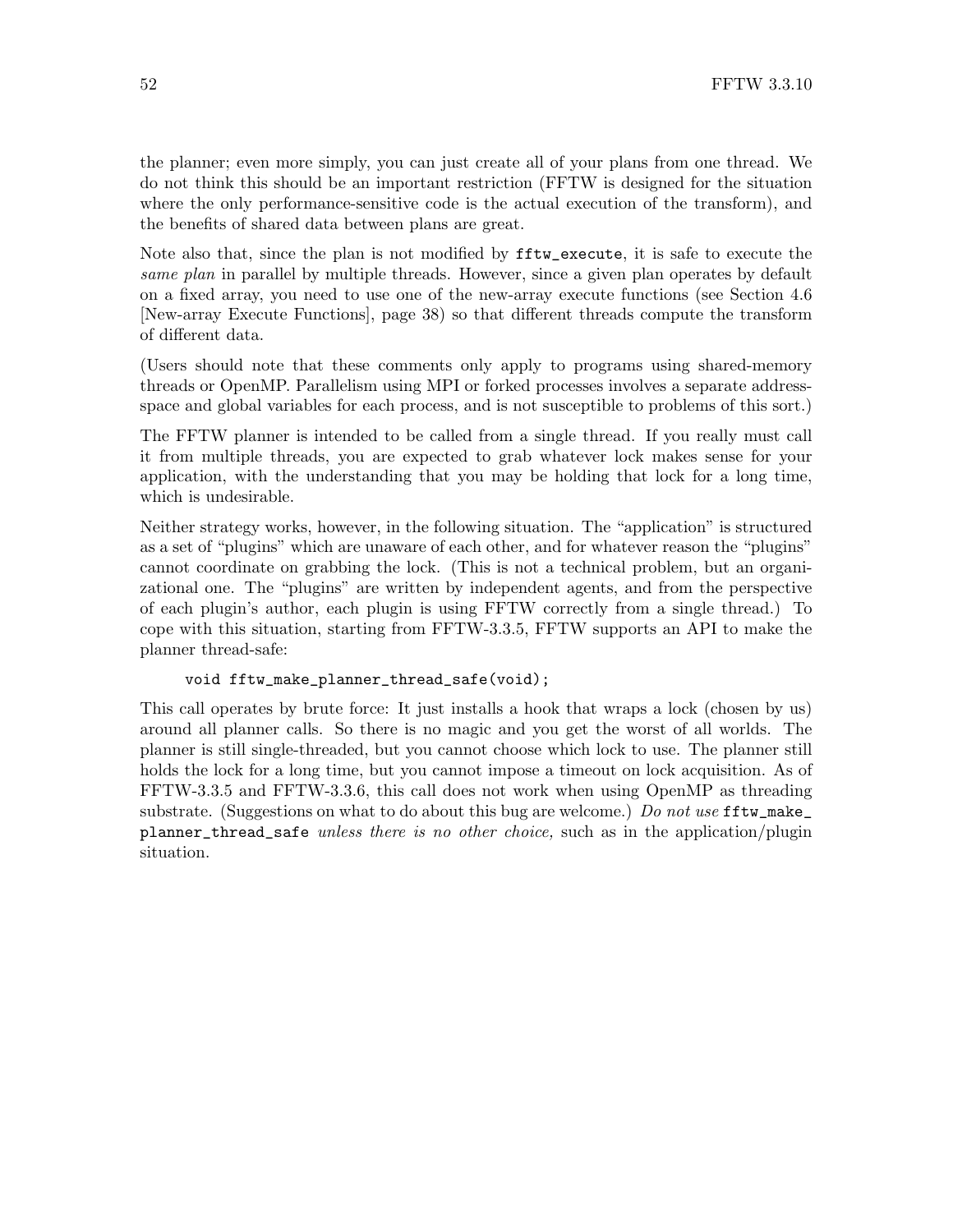# 6 Distributed-memory FFTW with MPI

In this chapter we document the parallel FFTW routines for parallel systems supporting the MPI message-passing interface. Unlike the shared-memory threads described in the previous chapter, MPI allows you to use distributed-memory parallelism, where each CPU has its own separate memory, and which can scale up to clusters of many thousands of processors. This capability comes at a price, however: each process only stores a portion of the data to be transformed, which means that the data structures and programming-interface are quite different from the serial or threads versions of FFTW.

Distributed-memory parallelism is especially useful when you are transforming arrays so large that they do not fit into the memory of a single processor. The storage per-process required by FFTW's MPI routines is proportional to the total array size divided by the number of processes. Conversely, distributed-memory parallelism can easily pose an unacceptably high communications overhead for small problems; the threshold problem size for which parallelism becomes advantageous will depend on the precise problem you are interested in, your hardware, and your MPI implementation.

A note on terminology: in MPI, you divide the data among a set of "processes" which each run in their own memory address space. Generally, each process runs on a different physical processor, but this is not required. A set of processes in MPI is described by an opaque data structure called a "communicator," the most common of which is the predefined communicator MPI\_COMM\_WORLD which refers to all processes. For more information on these and other concepts common to all MPI programs, we refer the reader to the documentation at the MPI home page (<http://www.mcs.anl.gov/research/projects/mpi/>).

We assume in this chapter that the reader is familiar with the usage of the serial (uniprocessor) FFTW, and focus only on the concepts new to the MPI interface.

## 6.1 FFTW MPI Installation

All of the FFTW MPI code is located in the mpi subdirectory of the FFTW package. On Unix systems, the FFTW MPI libraries and header files are automatically configured, compiled, and installed along with the uniprocessor FFTW libraries simply by including --enable-mpi in the flags to the configure script (see [Section 10.1 \[Installation on Unix\],](#page-102-0) [page 97](#page-102-0)).

Any implementation of the MPI standard, version 1 or later, should work with FFTW. The configure script will attempt to automatically detect how to compile and link code using your MPI implementation. In some cases, especially if you have multiple different MPI implementations installed or have an unusual MPI software package, you may need to provide this information explicitly.

Most commonly, one compiles MPI code by invoking a special compiler command, typically mpicc for C code. The configure script knows the most common names for this command, but you can specify the MPI compilation command explicitly by setting the MPICC variable, as in './configure MPICC=mpicc ...'.

If, instead of a special compiler command, you need to link a certain library, you can specify the link command via the MPILIBS variable, as in './configure MPILIBS=-lmpi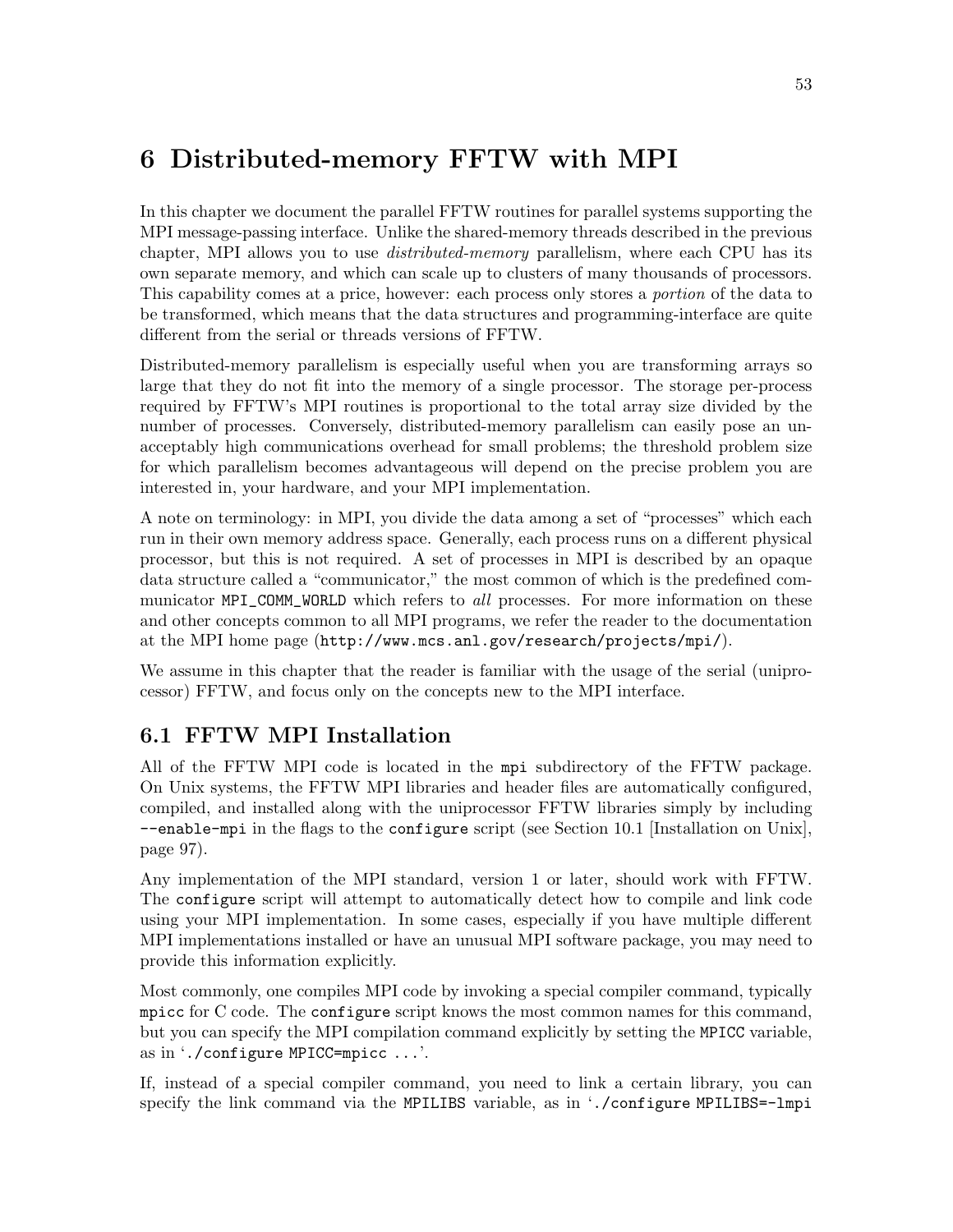...'. Note that if your MPI library is installed in a non-standard location (one the compiler does not know about by default), you may also have to specify the location of the library and header files via LDFLAGS and CPPFLAGS variables, respectively, as in './configure LDFLAGS=-L/path/to/mpi/libs CPPFLAGS=-I/path/to/mpi/include ...'.

## 6.2 Linking and Initializing MPI FFTW

Programs using the MPI FFTW routines should be linked with -lfftw3\_mpi -lfftw3 -lm on Unix in double precision, -lfftw3f\_mpi -lfftw3f -lm in single precision, and so on (see [Section 4.1.2 \[Precision\], page 21\)](#page-26-1). You will also need to link with whatever library is responsible for MPI on your system; in most MPI implementations, there is a special compiler alias named mpicc to compile and link MPI code.

Before calling any FFTW routines except possibly fftw\_init\_threads (see [Section 6.11](#page-71-0) [\[Combining MPI and Threads\], page 66\)](#page-71-0), but after calling MPI\_Init, you should call the function:

```
void fftw_mpi_init(void);
```
If, at the end of your program, you want to get rid of all memory and other resources allocated internally by FFTW, for both the serial and MPI routines, you can call:

```
void fftw_mpi_cleanup(void);
```
which is much like the fftw\_cleanup() function except that it also gets rid of FFTW's MPI-related data. You must not execute any previously created plans after calling this function.

## <span id="page-59-0"></span>6.3 2d MPI example

Before we document the FFTW MPI interface in detail, we begin with a simple example outlining how one would perform a two-dimensional N0 by N1 complex DFT.

```
#include <fftw3-mpi.h>
int main(int argc, char **argv)
{
    const ptrdiff_t NO = ..., N1 = ...;
    fftw_plan plan;
    fftw_complex *data;
    ptrdiff_t alloc_local, local_n0, local_0_start, i, j;
    MPI_Init(&argc, &argv);
    fftw_mpi_init();
    /* get local data size and allocate */
    alloc_local = fftw_mpi_local_size_2d(N0, N1, MPI_COMM_WORLD,
                                          &local_n0, &local_0_start);
    data = fftw_alloc_complex(alloc_local);
```
/\* create plan for in-place forward DFT \*/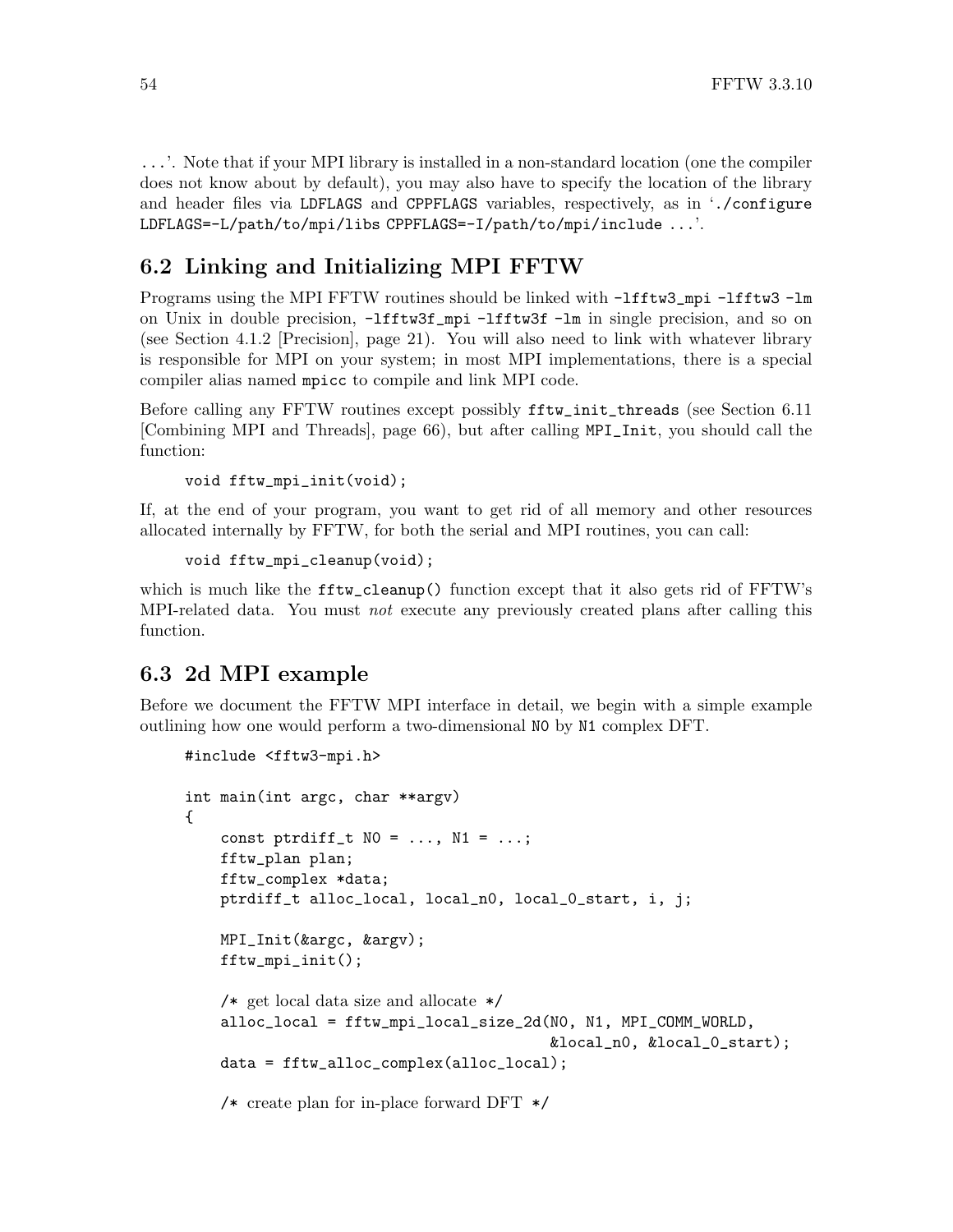}

```
plan = fftw_mpi_plan_dft_2d(N0, N1, data, data, MPI_COMM_WORLD,
                             FFTW_FORWARD, FFTW_ESTIMATE);
/* initialize data to some function my_function(x,y) */
for (i = 0; i < local_n0; ++i) for (j = 0; j < N1; ++i)data[i*N1 + j] = my_function(local_0.start + i, j);/* compute transforms, in-place, as many times as desired */
fftw_execute(plan);
fftw_destroy_plan(plan);
MPI_Finalize();
```
As can be seen above, the MPI interface follows the same basic style of allocate/plan/execute/destroy as the serial FFTW routines. All of the MPI-specific routines are prefixed with 'fftw\_mpi\_' instead of 'fftw\_'. There are a few important differences, however:

First, we must call  $fftw_mpi_{\text{init}}$  after calling MPI\_Init (required in all MPI programs) and before calling any other 'fftw\_mpi\_' routine.

Second, when we create the plan with fftw\_mpi\_plan\_dft\_2d, analogous to fftw\_plan\_ dft\_2d, we pass an additional argument: the communicator, indicating which processes will participate in the transform (here MPI\_COMM\_WORLD, indicating all processes). Whenever you create, execute, or destroy a plan for an MPI transform, you must call the corresponding FFTW routine on all processes in the communicator for that transform. (That is, these are collective calls.) Note that the plan for the MPI transform uses the standard fftw\_execute and fftw\_destroy routines (on the other hand, there are MPI-specific new-array execute functions documented below).

Third, all of the FFTW MPI routines take ptrdiff\_t arguments instead of int as for the serial FFTW. ptrdiff\_t is a standard C integer type which is (at least) 32 bits wide on a 32-bit machine and 64 bits wide on a 64-bit machine. This is to make it easy to specify very large parallel transforms on a 64-bit machine. (You can specify 64-bit transform sizes in the serial FFTW, too, but only by using the 'guru64' planner interface. See [Section 4.5.6](#page-43-1) [\[64-bit Guru Interface\], page 38.](#page-43-1))

Fourth, and most importantly, you don't allocate the entire two-dimensional array on each process. Instead, you call fftw\_mpi\_local\_size\_2d to find out what portion of the array resides on each processor, and how much space to allocate. Here, the portion of the array on each process is a local\_n0 by N1 slice of the total array, starting at index local\_0\_start. The total number of fftw\_complex numbers to allocate is given by the alloc\_local return value, which may be greater than  $local_n0 * N1$  (in case some intermediate calculations require additional storage). The data distribution in FFTW's MPI interface is described in more detail by the next section.

Given the portion of the array that resides on the local process, it is straightforward to initialize the data (here to a function myfunction) and otherwise manipulate it. Of course,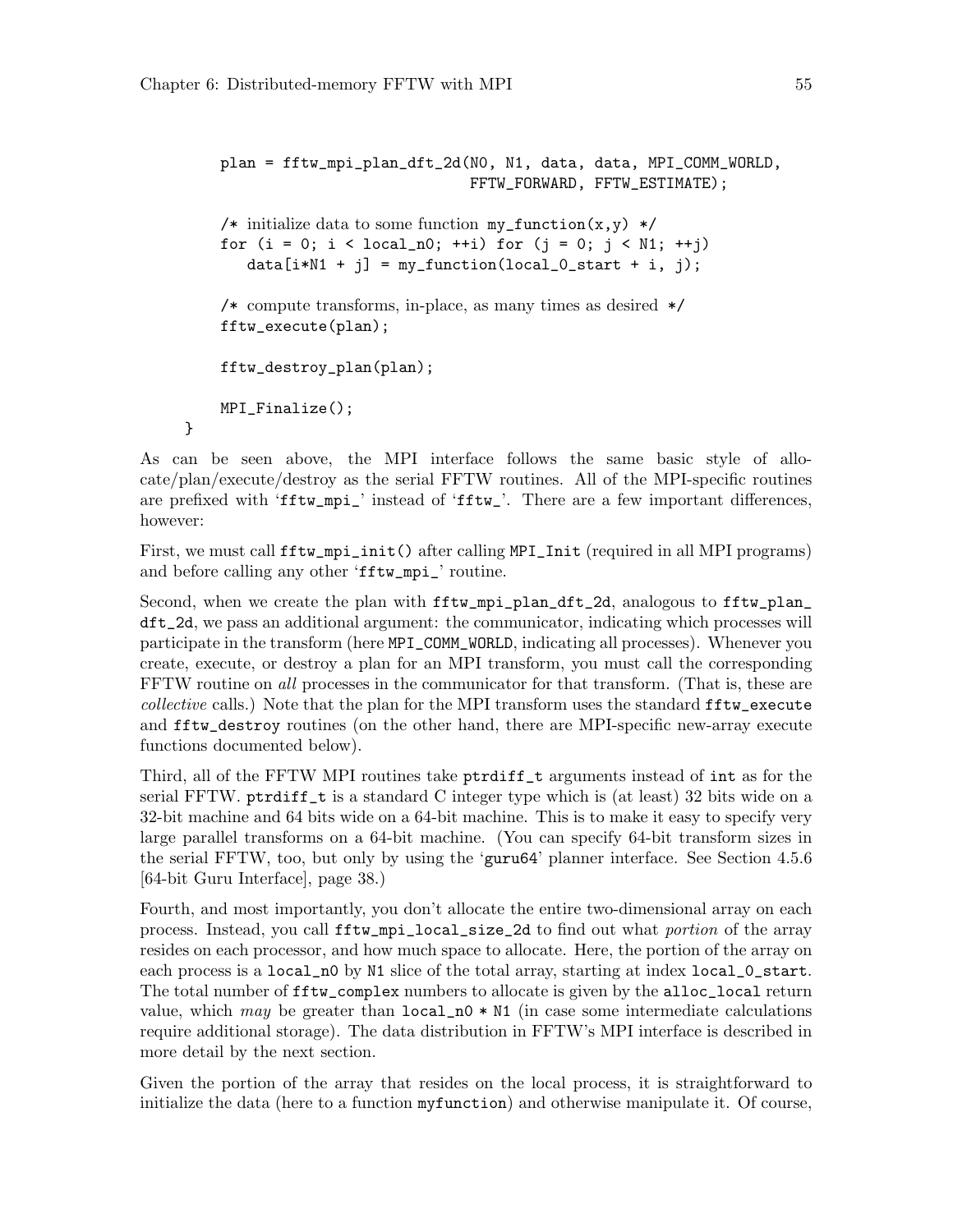at the end of the program you may want to output the data somehow, but synchronizing this output is up to you and is beyond the scope of this manual. (One good way to output a large multi-dimensional distributed array in MPI to a portable binary file is to use the free HDF5 library; see the HDF home page (<http://www.hdfgroup.org/>).)

## 6.4 MPI Data Distribution

The most important concept to understand in using FFTW's MPI interface is the data distribution. With a serial or multithreaded FFT, all of the inputs and outputs are stored as a single contiguous chunk of memory. With a distributed-memory FFT, the inputs and outputs are broken into disjoint blocks, one per process.

In particular, FFTW uses a 1d block distribution of the data, distributed along the first dimension. For example, if you want to perform a  $100 \times 200$  complex DFT, distributed over 4 processes, each process will get a  $25 \times 200$  slice of the data. That is, process 0 will get rows 0 through 24, process 1 will get rows 25 through 49, process 2 will get rows 50 through 74, and process 3 will get rows 75 through 99. If you take the same array but distribute it over 3 processes, then it is not evenly divisible so the different processes will have unequal chunks. FFTW's default choice in this case is to assign 34 rows to processes 0 and 1, and 32 rows to process 2.

FFTW provides several 'fftw\_mpi\_local\_size' routines that you can call to find out what portion of an array is stored on the current process. In most cases, you should use the default block sizes picked by FFTW, but it is also possible to specify your own block size. For example, with a  $100 \times 200$  array on three processes, you can tell FFTW to use a block size of 40, which would assign 40 rows to processes 0 and 1, and 20 rows to process 2. FFTW's default is to divide the data equally among the processes if possible, and as best it can otherwise. The rows are always assigned in "rank order," i.e. process 0 gets the first block of rows, then process 1, and so on. (You can change this by using MPI\_Comm\_split to create a new communicator with re-ordered processes.) However, you should always call the 'fftw\_mpi\_local\_size' routines, if possible, rather than trying to predict FFTW's distribution choices.

In particular, it is critical that you allocate the storage size that is returned by 'fftw\_mpi\_local\_size', which is not necessarily the size of the local slice of the array. The reason is that intermediate steps of FFTW's algorithms involve transposing the array and redistributing the data, so at these intermediate steps FFTW may require more local storage space (albeit always proportional to the total size divided by the number of processes). The 'fftw\_mpi\_local\_size' functions know how much storage is required for these intermediate steps and tell you the correct amount to allocate.

#### 6.4.1 Basic and advanced distribution interfaces

As with the planner interface, the 'fftw\_mpi\_local\_size' distribution interface is broken into basic and advanced ('\_many') interfaces, where the latter allows you to specify the block size manually and also to request block sizes when computing multiple transforms simultaneously. These functions are documented more exhaustively by the FFTW MPI Reference, but we summarize the basic ideas here using a couple of two-dimensional examples.

For the  $100 \times 200$  complex-DFT example, above, we would find the distribution by calling the following function in the basic interface: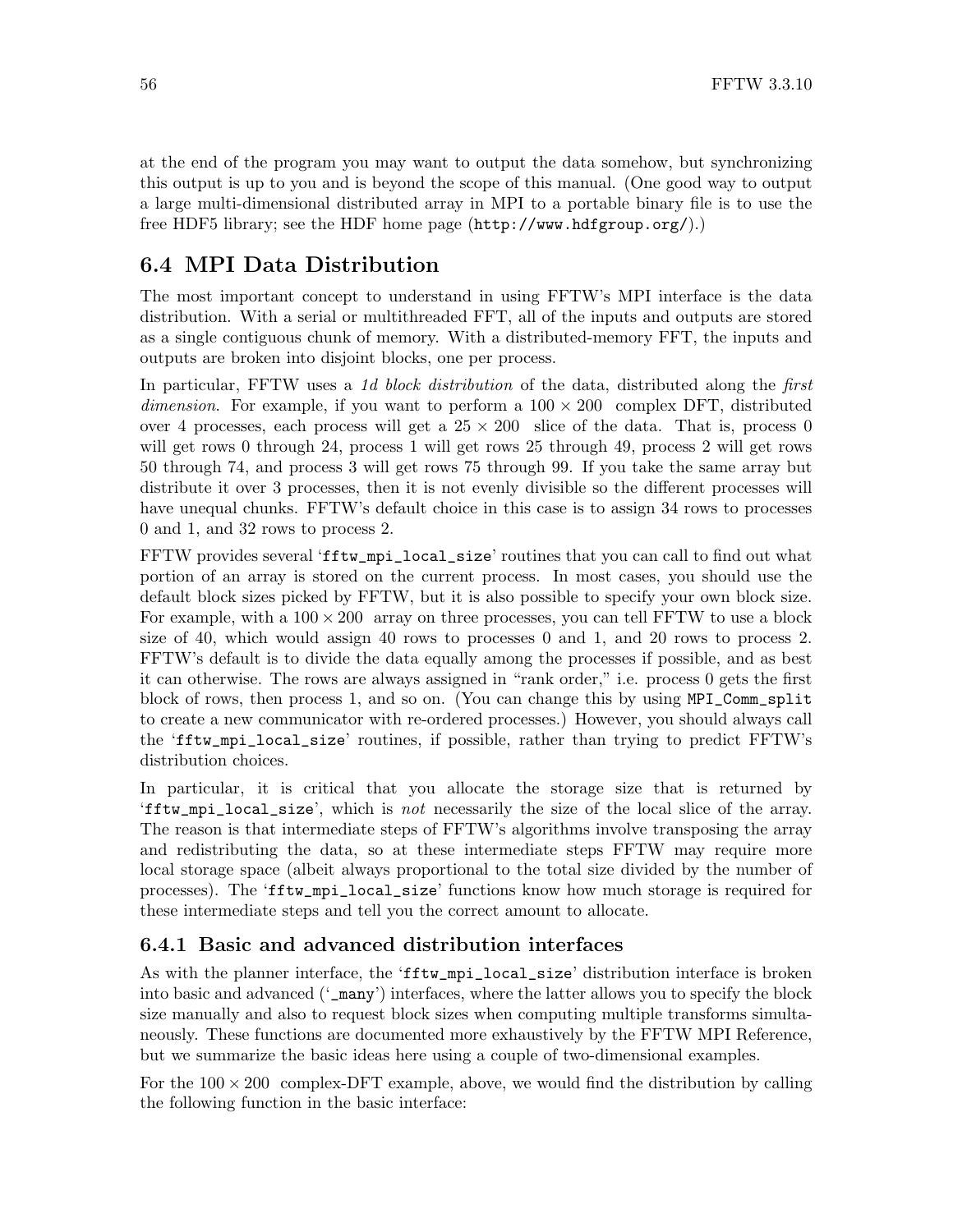```
ptrdiff_t fftw_mpi_local_size_2d(ptrdiff_t n0, ptrdiff_t n1, MPI_Comm comm,
                                 ptrdiff_t *local_n0, ptrdiff_t *local_0_start);
```
Given the total size of the data to be transformed (here,  $n0 = 100$  and  $n1 = 200$ ) and an MPI communicator (comm), this function provides three numbers.

First, it describes the shape of the local data: the current process should store a local no by n1 slice of the overall dataset, in row-major order (n1 dimension contiguous), starting at index local\_0\_start. That is, if the total dataset is viewed as a n0 by n1 matrix, the current process should store the rows local\_0\_start to local\_0\_start+local\_n0-1. Obviously, if you are running with only a single MPI process, that process will store the entire array: local\_0\_start will be zero and local\_n0 will be n0. See [Section 3.2.1](#page-20-0) [\[Row-major Format\], page 15](#page-20-0).

Second, the return value is the total number of data elements (e.g., complex numbers for a complex DFT) that should be allocated for the input and output arrays on the current process (ideally with fftw\_malloc or an 'fftw\_alloc' function, to ensure optimal alignment). It might seem that this should always be equal to  $local_n0 * n1$ , but this is not the case. FFTW's distributed FFT algorithms require data redistributions at intermediate stages of the transform, and in some circumstances this may require slightly larger local storage. This is discussed in more detail below, under [Section 6.4.2 \[Load balancing\], page 58.](#page-63-0)

The advanced-interface 'local\_size' function for multidimensional transforms returns the same three things (local\_n0, local\_0\_start, and the total number of elements to allocate), but takes more inputs:

```
ptrdiff_t fftw_mpi_local_size_many(int rnk, const ptrdiff_t *n,
                                   ptrdiff_t howmany,
                                   ptrdiff_t block0,
                                   MPI_Comm comm,
                                   ptrdiff_t *local_n0,
                                   ptrdiff_t *local_0_start);
```
The two-dimensional case above corresponds to  $\mathbf{r}$  in  $\mathbf{k}$  = 2 and an array n of length 2 with  $n[0] = n0$  and  $n[1] = n1$ . This routine is for any rnk > 1; one-dimensional transforms have their own interface because they work slightly differently, as discussed below.

First, the advanced interface allows you to perform multiple transforms at once, of interleaved data, as specified by the howmany parameter. (hoamany is 1 for a single transform.)

Second, here you can specify your desired block size in the n0 dimension, block0. To use FFTW's default block size, pass FFTW\_MPI\_DEFAULT\_BLOCK (0) for block0. Otherwise, on P processes, FFTW will return local\_n0 equal to block0 on the first P / block0 processes (rounded down), return  $local_n0$  equal to  $n0 - block0 * (P / block0)$  on the next process, and local\_n0 equal to zero on any remaining processes. In general, we recommend using the default block size (which corresponds to n0 / P, rounded up).

For example, suppose you have  $P = 4$  processes and  $n0 = 21$ . The default will be a block size of 6, which will give  $local_n = 6$  on the first three processes and  $local_n = 3$  on the last process. Instead, however, you could specify block0 = 5 if you wanted, which would give local  $n0 = 5$  on processes 0 to 2, local  $n0 = 6$  on process 3. (This choice, while it may look superficially more "balanced," has the same critical path as FFTW's default but requires more communications.)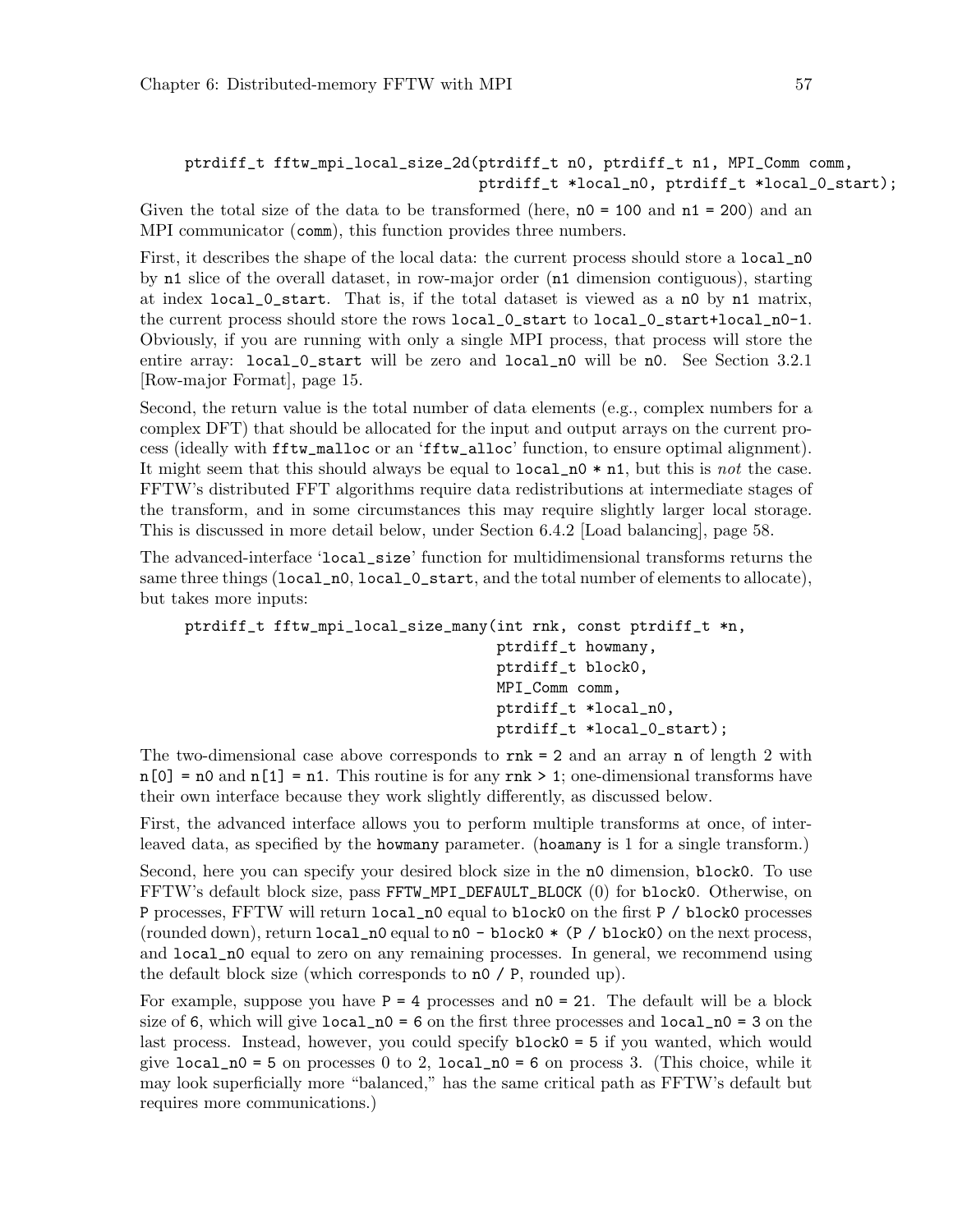#### <span id="page-63-0"></span>6.4.2 Load balancing

Ideally, when you parallelize a transform over some P processes, each process should end up with work that takes equal time. Otherwise, all of the processes end up waiting on whichever process is slowest. This goal is known as "load balancing." In this section, we describe the circumstances under which FFTW is able to load-balance well, and in particular how you should choose your transform size in order to load balance.

Load balancing is especially difficult when you are parallelizing over heterogeneous machines; for example, if one of your processors is a old 486 and another is a Pentium IV, obviously you should give the Pentium more work to do than the 486 since the latter is much slower. FFTW does not deal with this problem, however—it assumes that your processes run on hardware of comparable speed, and that the goal is therefore to divide the problem as equally as possible.

For a multi-dimensional complex DFT, FFTW can divide the problem equally among the processes if: (i) the *first* dimension no is divisible by  $P$ ; and (ii), the *product* of the subsequent dimensions is divisible by  $P$ . (For the advanced interface, where you can specify multiple simultaneous transforms via some "vector" length howmany, a factor of howmany is included in the product of the subsequent dimensions.)

For a one-dimensional complex DFT, the length  $N$  of the data should be divisible by  $P$ squared to be able to divide the problem equally among the processes.

#### <span id="page-63-1"></span>6.4.3 Transposed distributions

Internally, FFTW's MPI transform algorithms work by first computing transforms of the data local to each process, then by globally transposing the data in some fashion to redistribute the data among the processes, transforming the new data local to each process, and transposing back. For example, a two-dimensional n0 by n1 array, distributed across the n0 dimension, is transformd by: (i) transforming the n1 dimension, which are local to each process; (ii) transposing to an n1 by n0 array, distributed across the n1 dimension; (iii) transforming the n0 dimension, which is now local to each process; (iv) transposing back.

However, in many applications it is acceptable to compute a multidimensional DFT whose results are produced in transposed order (e.g., n1 by n0 in two dimensions). This provides a significant performance advantage, because it means that the final transposition step can be omitted. FFTW supports this optimization, which you specify by passing the flag FFTW\_MPI\_TRANSPOSED\_OUT to the planner routines. To compute the inverse transform of transposed output, you specify FFTW\_MPI\_TRANSPOSED\_IN to tell it that the input is transposed. In this section, we explain how to interpret the output format of such a transform.

Suppose you have are transforming multi-dimensional data with (at least two) dimensions  $n_0 \times n_1 \times n_2 \times \cdots \times n_{d-1}$ . As always, it is distributed along the first dimension  $n_0$ . Now, if we compute its DFT with the FFTW\_MPI\_TRANSPOSED\_OUT flag, the resulting output data are stored with the first *two* dimensions transposed:  $n_1 \times n_0 \times n_2 \times \cdots \times n_{d-1}$ , distributed along the  $n_1$  dimension. Conversely, if we take the  $n_1 \times n_0 \times n_2 \times \cdots \times n_{d-1}$  data and transform it with the FFTW\_MPI\_TRANSPOSED\_IN flag, then the format goes back to the original  $n_0 \times n_1 \times n_2 \times \cdots \times n_{d-1}$  array.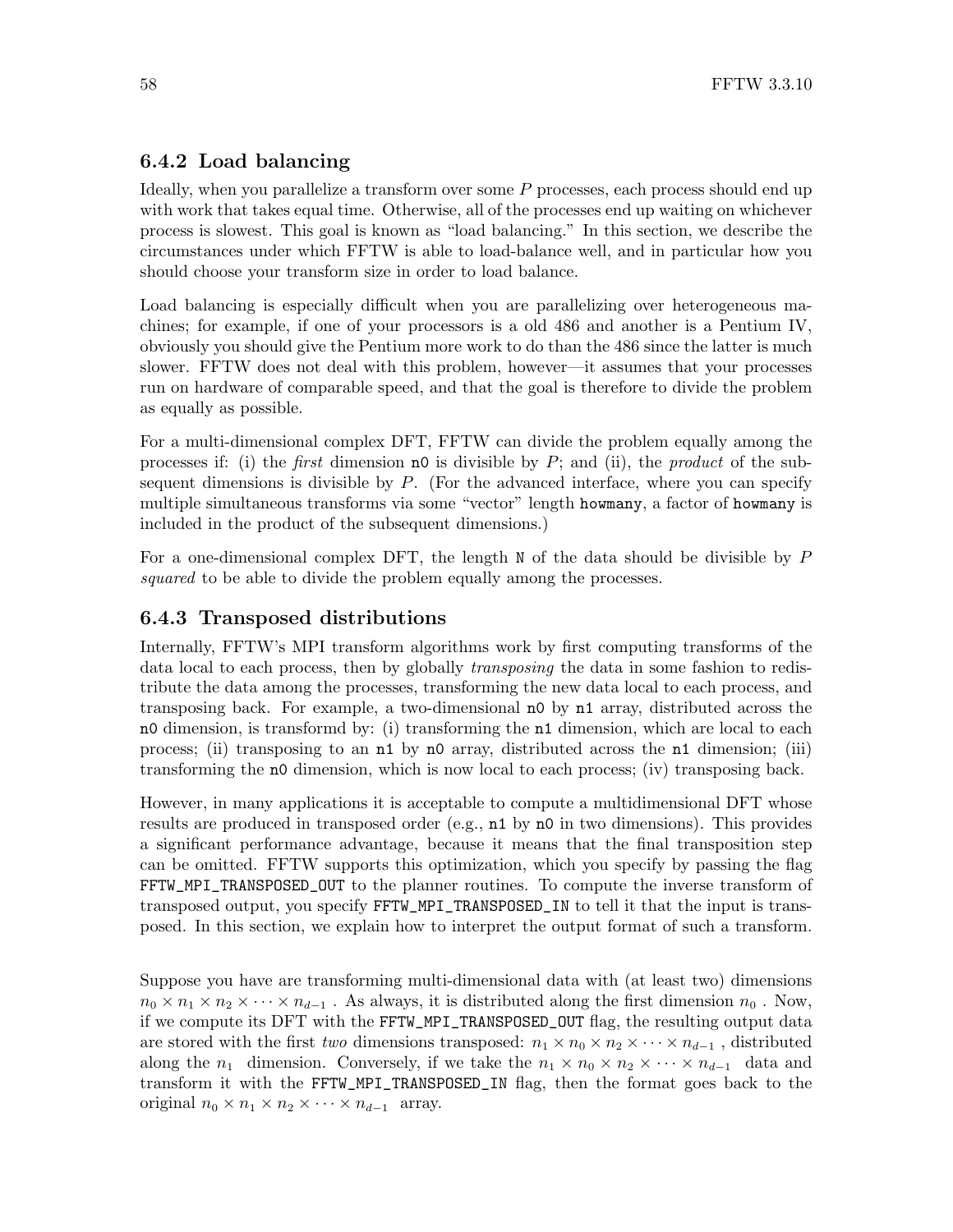There are two ways to find the portion of the transposed array that resides on the current process. First, you can simply call the appropriate 'local\_size' function, passing  $n_1 \times n_0 \times n_2 \times \cdots \times n_{d-1}$  (the transposed dimensions). This would mean calling the 'local\_size' function twice, once for the transposed and once for the non-transposed dimensions. Alternatively, you can call one of the 'local\_size\_transposed' functions, which returns both the non-transposed and transposed data distribution from a single call. For example, for a 3d transform with transposed output (or input), you might call:

```
ptrdiff_t fftw_mpi_local_size_3d_transposed(
                ptrdiff_t n0, ptrdiff_t n1, ptrdiff_t n2, MPI_Comm comm,
                ptrdiff_t *local_n0, ptrdiff_t *local_0_start,
                ptrdiff_t *local_n1, ptrdiff_t *local_1_start);
```
Here, local\_n0 and local\_0\_start give the size and starting index of the n0 dimension for the non-transposed data, as in the previous sections. For transposed data (e.g. the output for FFTW\_MPI\_TRANSPOSED\_OUT), local\_n1 and local\_1\_start give the size and starting index of the n1 dimension, which is the first dimension of the transposed data (n1 by n0 by n2).

(Note that FFTW\_MPI\_TRANSPOSED\_IN is completely equivalent to performing FFTW\_MPI\_ TRANSPOSED\_OUT and passing the first two dimensions to the planner in reverse order, or vice versa. If you pass both the FFTW\_MPI\_TRANSPOSED\_IN and FFTW\_MPI\_TRANSPOSED\_OUT flags, it is equivalent to swapping the first two dimensions passed to the planner and passing neither flag.)

#### 6.4.4 One-dimensional distributions

For one-dimensional distributed DFTs using FFTW, matters are slightly more complicated because the data distribution is more closely tied to how the algorithm works. In particular, you can no longer pass an arbitrary block size and must accept FFTW's default; also, the block sizes may be different for input and output. Also, the data distribution depends on the flags and transform direction, in order for forward and backward transforms to work correctly.

```
ptrdiff_t fftw_mpi_local_size_1d(ptrdiff_t n0, MPI_Comm comm,
                int sign, unsigned flags,
                ptrdiff_t *local_ni, ptrdiff_t *local_i_start,
                ptrdiff_t *local_no, ptrdiff_t *local_o_start);
```
This function computes the data distribution for a 1d transform of size n0 with the given transform sign and flags. Both input and output data use block distributions. The input on the current process will consist of local\_ni numbers starting at index local\_i\_start; e.g. if only a single process is used, then local\_ni will be n0 and local\_i\_start will be 0. Similarly for the output, with local\_no numbers starting at index local\_o\_start. The return value of fftw\_mpi\_local\_size\_1d will be the total number of elements to allocate on the current process (which might be slightly larger than the local size due to intermediate steps in the algorithm).

As mentioned above (see [Section 6.4.2 \[Load balancing\], page 58\)](#page-63-0), the data will be divided equally among the processes if n0 is divisible by the square of the number of processes. In this case, local\_ni will equal local\_no. Otherwise, they may be different.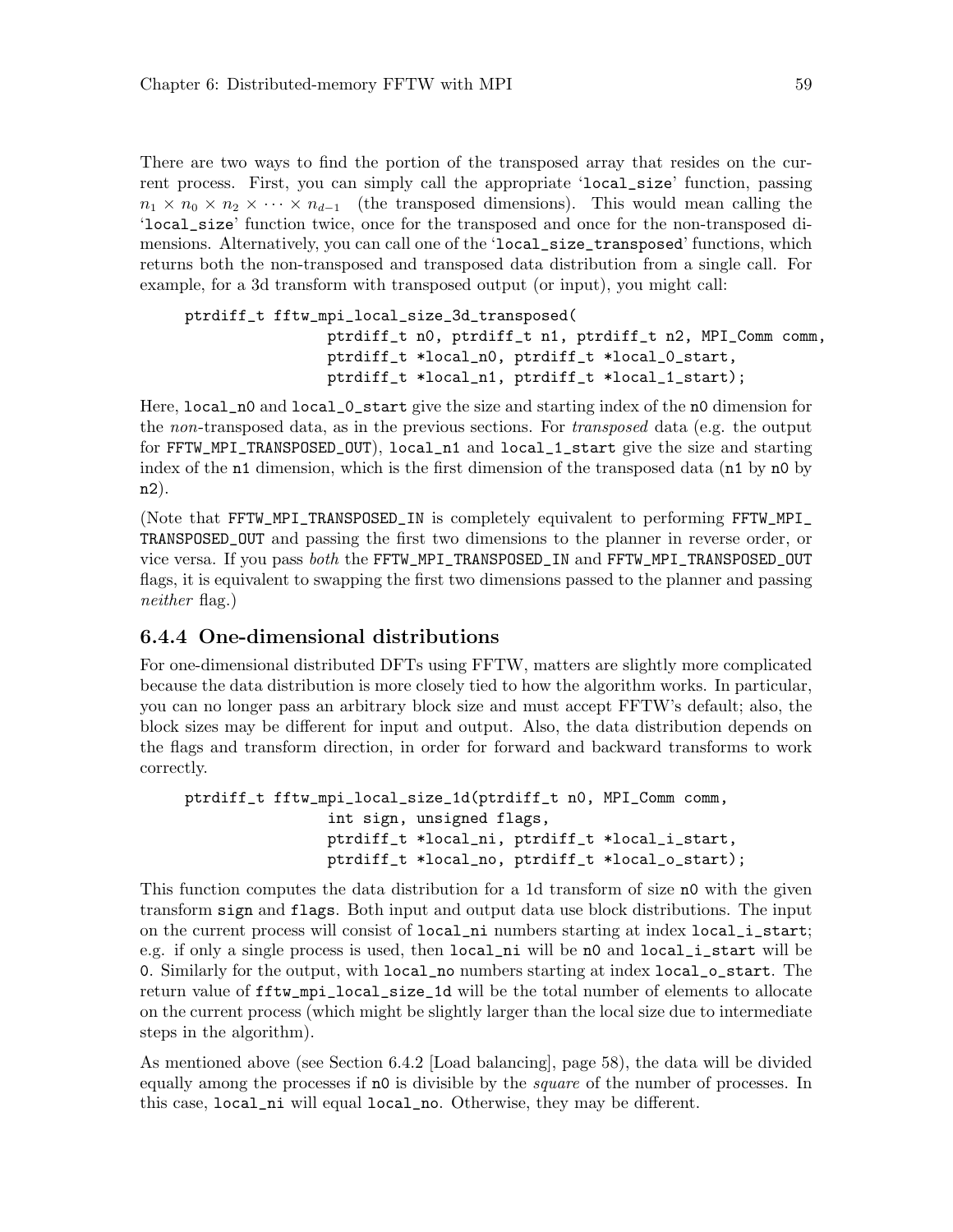For some applications, such as convolutions, the order of the output data is irrelevant. In this case, performance can be improved by specifying that the output data be stored in an FFTW-defined "scrambled" format. (In particular, this is the analogue of transposed output in the multidimensional case: scrambled output saves a communications step.) If you pass FFTW\_MPI\_SCRAMBLED\_OUT in the flags, then the output is stored in this (undocumented) scrambled order. Conversely, to perform the inverse transform of data in scrambled order, pass the FFTW\_MPI\_SCRAMBLED\_IN flag.

In MPI FFTW, only composite sizes n0 can be parallelized; we have not yet implemented a parallel algorithm for large prime sizes.

### 6.5 Multi-dimensional MPI DFTs of Real Data

FFTW's MPI interface also supports multi-dimensional DFTs of real data, similar to the serial r2c and c2r interfaces. (Parallel one-dimensional real-data DFTs are not currently supported; you must use a complex transform and set the imaginary parts of the inputs to zero.)

The key points to understand for r2c and c2r MPI transforms (compared to the MPI complex DFTs or the serial  $r2c/c2r$  transforms), are:

- Just as for serial transforms, r2c/c2r DFTs transform  $n_0 \times n_1 \times n_2 \times \cdots \times n_{d-1}$  real data to/from  $n_0 \times n_1 \times n_2 \times \cdots \times (n_{d-1}/2+1)$  complex data: the last dimension of the complex data is cut in half (rounded down), plus one. As for the serial transforms, the sizes you pass to the 'plan\_dft\_r2c' and 'plan\_dft\_c2r' are the  $n_0 \times n_1 \times n_2 \times \cdots \times n_{d-1}$ dimensions of the real data.
- Although the real data is *conceptually*  $n_0 \times n_1 \times n_2 \times \cdots \times n_{d-1}$ , it is *physically* stored as an  $n_0 \times n_1 \times n_2 \times \cdots \times [2(n_{d-1}/2+1)]$  array, where the last dimension has been *padded* to make it the same size as the complex output. This is much like the in-place serial  $r2c/c2r$  interface (see [Section 2.4 \[Multi-Dimensional DFTs of Real Data\], page 7\)](#page-12-0), except that in MPI the padding is required even for out-of-place data. The extra padding numbers are ignored by FFTW (they are not like zero-padding the transform to a larger size); they are only used to determine the data layout.
- The data distribution in MPI for *both* the real and complex data is determined by the shape of the *complex* data. That is, you call the appropriate 'local size' function for the  $n_0 \times n_1 \times n_2 \times \cdots \times (n_{d-1}/2+1)$  complex data, and then use the same distribution for the real data except that the last complex dimension is replaced by a (padded) real dimension of twice the length.

For example suppose we are performing an out-of-place r2c transform of  $L \times M \times N$  real data [padded to  $L \times M \times 2(N/2+1)$ ], resulting in  $L \times M \times N/2+1$  complex data. Similar to the example in [Section 6.3 \[2d MPI example\], page 54,](#page-59-0) we might do something like:

```
#include <fftw3-mpi.h>
int main(int argc, char **argv)
{
    const ptrdiff_t L = \ldots, M = \ldots, N = \ldots;
    fftw_plan plan;
```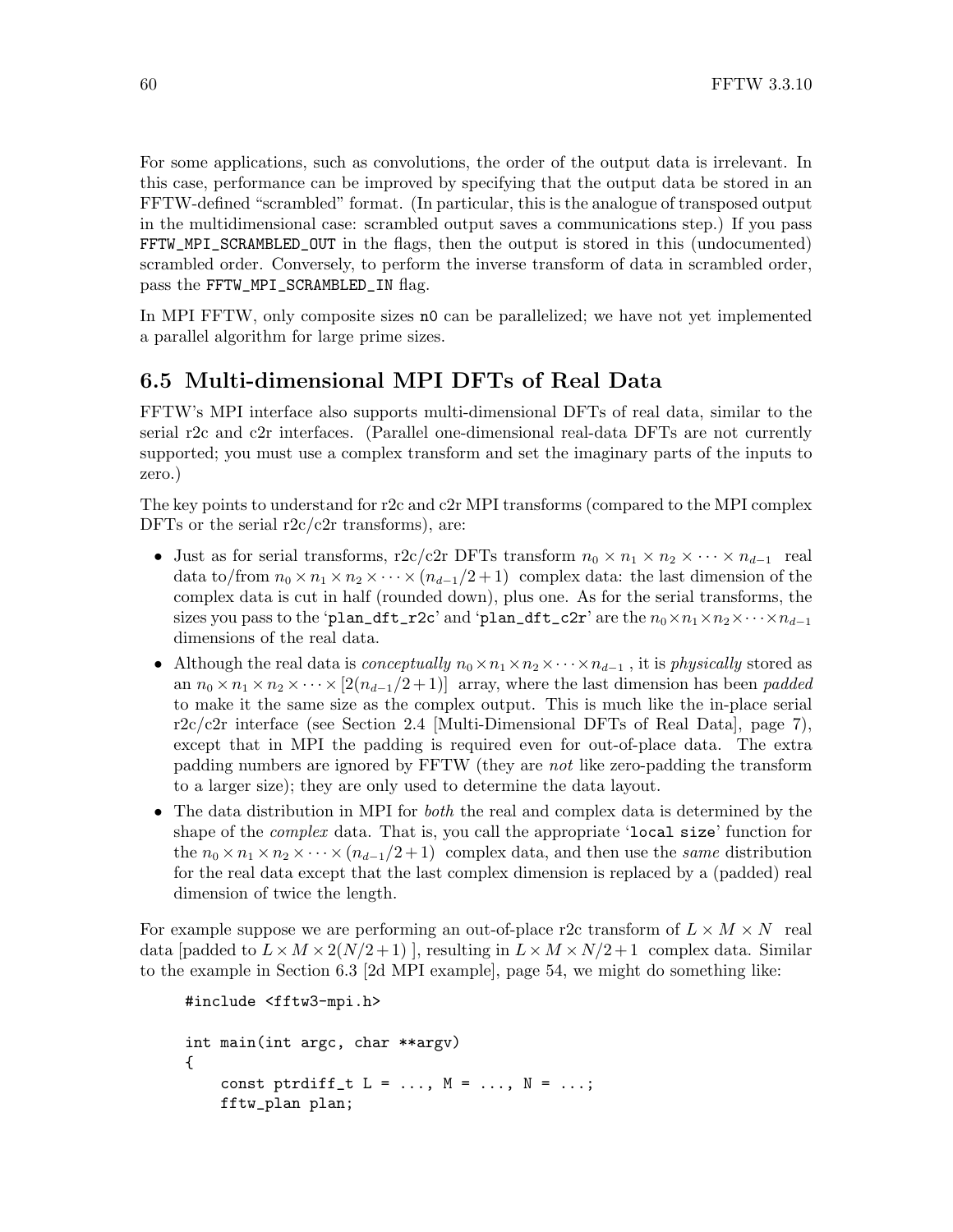}

```
double *rin;
fftw_complex *cout;
ptrdiff_t alloc_local, local_n0, local_0_start, i, j, k;
MPI_Init(&argc, &argv);
fftw_mpi_init();
/* get local data size and allocate */
alloc_local = fftw_mpi_local_size_3d(L, M, N/2+1, MPI_COMM_WORLD,
                                       &local_n0, &local_0_start);
rin = fftw_alloc\_real(2 * alloc\_local);cout = fftw_alloc_complex(alloc_local);
/* create plan for out-of-place r2c DFT */
plan = fftw_mpi_plan_dft_r2c_3d(L, M, N, rin, cout, MPI_COMM_WORLD,
                                 FFTW_MEASURE);
/* initialize rin to some function my\_func(x,y,z) */
for (i = 0; i < local_n0; ++i)for (j = 0; j < M; ++j)for (k = 0; k < N; ++k)rin[(i*M + j) * (2*(N/2+1)) + k] = my_function[local_0_start+i, j, k);/* compute transforms as many times as desired */
fftw_execute(plan);
fftw_destroy_plan(plan);
MPI_Finalize();
```
Note that we allocated rin using  $\texttt{fftw}\text{-}\texttt{alloc}\text{-}\texttt{real}$  with an argument of  $2 * \texttt{alloc}\text{-}\texttt{local}:$ since alloc\_local is the number of *complex* values to allocate, the number of real values is twice as many. The rin array is then  $local_n0 \times M \times 2(N/2+1)$  in row-major order, so its  $(i,j,k)$  element is at the index  $(i*M + j) * (2*(N/2+1)) + k$  (see  $\langle$ [undefined](#page-0-0)) [Multidimensional Array Format  $\vert$ , page  $\langle$ undefined $\rangle$ ).

As for the complex transforms, improved performance can be obtained by specifying that the output is the transpose of the input or vice versa (see [Section 6.4.3 \[Transposed distri](#page-63-1)[butions\], page 58](#page-63-1)). In our  $L \times M \times N$  r2c example, including FFTW\_TRANSPOSED\_OUT in the flags means that the input would be a padded  $L \times M \times 2(N/2 + 1)$  real array distributed over the L dimension, while the output would be a  $M \times L \times N/2 + 1$  complex array distributed over the M dimension. To perform the inverse c2r transform with the same data distributions, you would use the FFTW\_TRANSPOSED\_IN flag.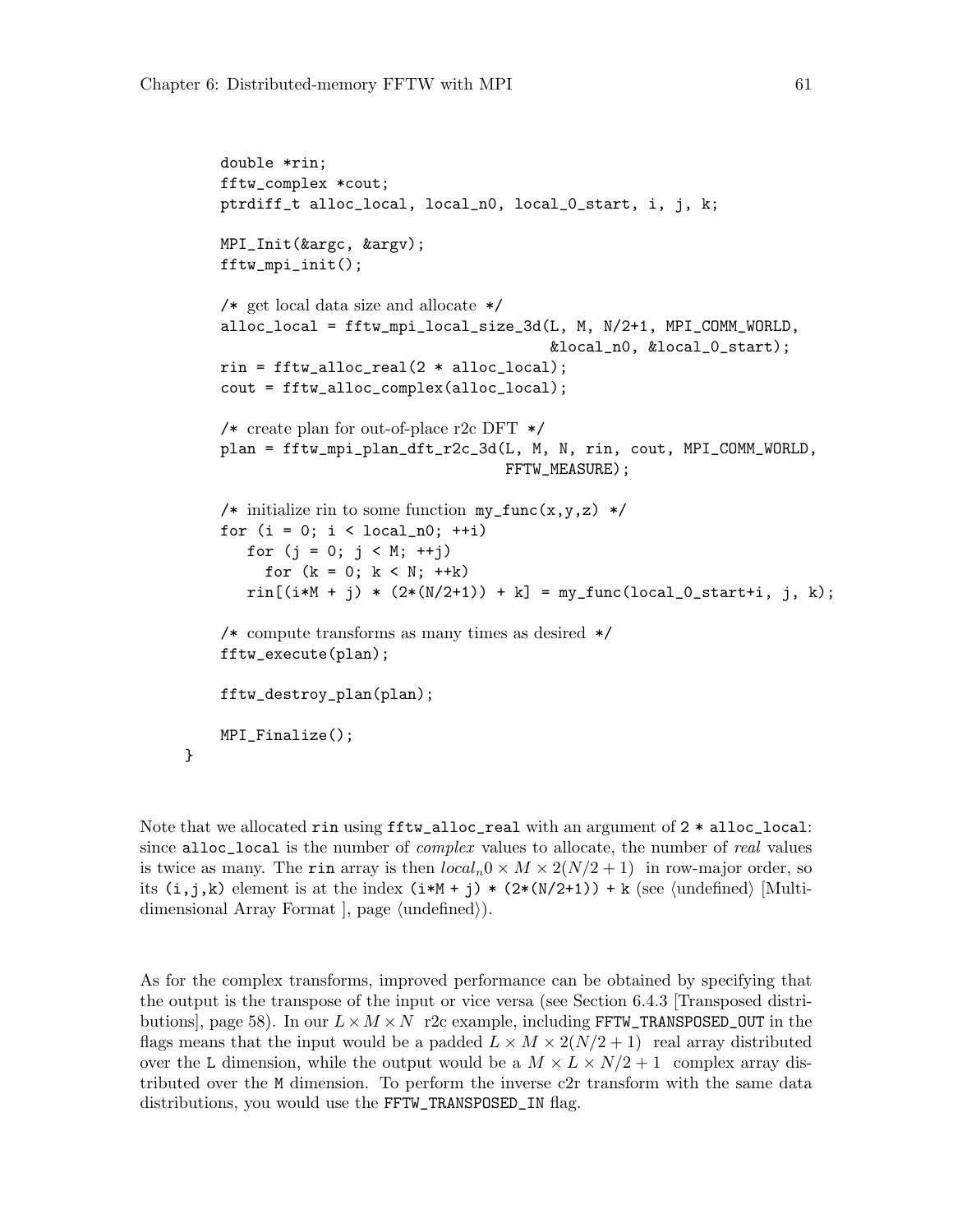### 6.6 Other multi-dimensional Real-Data MPI Transforms

FFTW's MPI interface also supports multi-dimensional 'r2r' transforms of all kinds supported by the serial interface (e.g. discrete cosine and sine transforms, discrete Hartley transforms, etc.). Only multi-dimensional 'r2r' transforms, not one-dimensional transforms, are currently parallelized.

These are used much like the multidimensional complex DFTs discussed above, except that the data is real rather than complex, and one needs to pass an r2r transform kind (fftw\_ r2r\_kind) for each dimension as in the serial FFTW (see [Section 2.5 \[More DFTs of Real](#page-15-0) Data, page 10).

For example, one might perform a two-dimensional  $L \times M$  that is an REDFT10 (DCT-II) in the first dimension and an RODFT10 (DST-II) in the second dimension with code like:

```
const ptrdiff_t L = \ldots, M = \ldots;
fftw_plan plan;
double *data;
ptrdiff_t alloc_local, local_n0, local_0_start, i, j;
/* get local data size and allocate */
alloc_local = fftw_mpi_local_size_2d(L, M, MPI_COMM_WORLD,
                                       &local_n0, &local_0_start);
data = fftw_alloc_real(alloc_local);
/* create plan for in-place REDFT10 x RODFT10 */
plan = fftw_mpi_plan_r2r_2d(L, M, data, data, MPI_COMM_WORLD,
                             FFTW_REDFT10, FFTW_RODFT10, FFTW_MEASURE);
/* initialize data to some function my_function(x,y) */
for (i = 0; i < local_n0; ++i) for (j = 0; j < M; ++j)data[i*M + j] = my_function(local_0.start + i, j);/* compute transforms, in-place, as many times as desired */
fftw_execute(plan);
fftw_destroy_plan(plan);
```
Notice that we use the same 'local\_size' functions as we did for complex data, only now we interpret the sizes in terms of real rather than complex values, and correspondingly use fftw\_alloc\_real.

## 6.7 FFTW MPI Transposes

The FFTW's MPI Fourier transforms rely on one or more *global transposition* step for their communications. For example, the multidimensional transforms work by transforming along some dimensions, then transposing to make the first dimension local and transforming that, then transposing back. Because global transposition of a block-distributed matrix has many other potential uses besides FFTs, FFTW's transpose routines can be called directly, as documented in this section.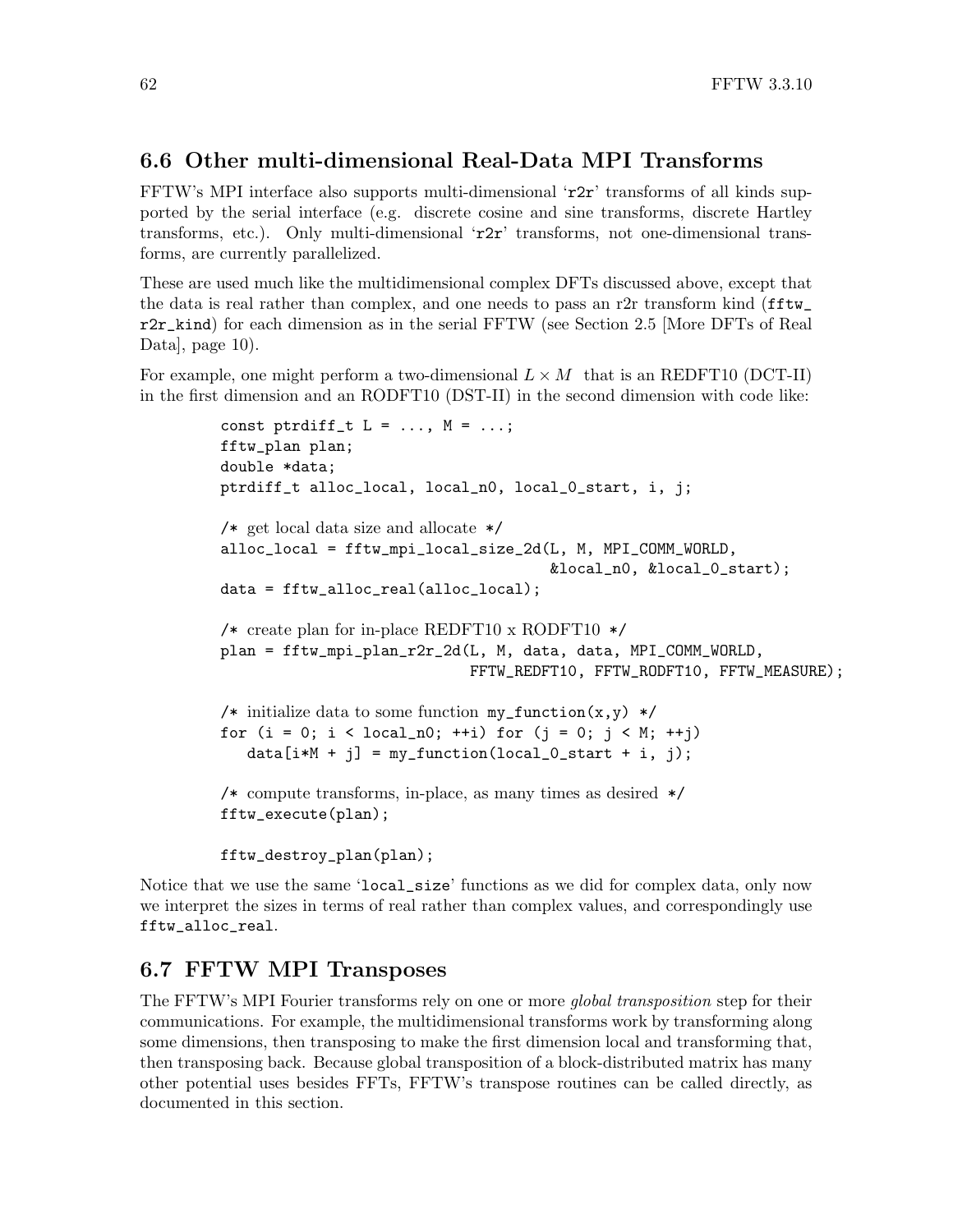#### 6.7.1 Basic distributed-transpose interface

In particular, suppose that we have an n0 by n1 array in row-major order, block-distributed across the n0 dimension. To transpose this into an n1 by n0 array block-distributed across the n1 dimension, we would create a plan by calling the following function:

```
fftw_plan fftw_mpi_plan_transpose(ptrdiff_t n0, ptrdiff_t n1,
                                  double *in, double *out,
                                  MPI_Comm comm, unsigned flags);
```
The input and output arrays (in and out) can be the same. The transpose is actually executed by calling fftw\_execute on the plan, as usual.

The flags are the usual FFTW planner flags, but support two additional flags: FFTW\_ MPI\_TRANSPOSED\_OUT and/or FFTW\_MPI\_TRANSPOSED\_IN. What these flags indicate, for transpose plans, is that the output and/or input, respectively, are locally transposed. That is, on each process input data is normally stored as a local\_n0 by n1 array in row-major order, but for an FFTW\_MPI\_TRANSPOSED\_IN plan the input data is stored as n1 by local\_n0 in row-major order. Similarly, FFTW\_MPI\_TRANSPOSED\_OUT means that the output is n0 by local\_n1 instead of local\_n1 by n0.

To determine the local size of the array on each process before and after the transpose, as well as the amount of storage that must be allocated, one should call  $fitw_{\text{mpi\_local}}$ size\_2d\_transposed, just as for a 2d DFT as described in the previous section:

```
ptrdiff_t fftw_mpi_local_size_2d_transposed
                (ptrdiff_t n0, ptrdiff_t n1, MPI_Comm comm,
                 ptrdiff_t *local_n0, ptrdiff_t *local_0_start,
                 ptrdiff_t *local_n1, ptrdiff_t *local_1_start);
```
Again, the return value is the local storage to allocate, which in this case is the number of real (double) values rather than complex numbers as in the previous examples.

#### 6.7.2 Advanced distributed-transpose interface

The above routines are for a transpose of a matrix of numbers (of type double), using FFTW's default block sizes. More generally, one can perform transposes of *tuples* of numbers, with user-specified block sizes for the input and output:

```
fftw_plan fftw_mpi_plan_many_transpose
                (ptrdiff_t n0, ptrdiff_t n1, ptrdiff_t howmany,
                 ptrdiff_t block0, ptrdiff_t block1,
                 double *in, double *out, MPI_Comm comm, unsigned flags);
```
In this case, one is transposing an  $n0$  by  $n1$  matrix of howmany-tuples (e.g. howmany = 2) for complex numbers). The input is distributed along the n0 dimension with block size block0, and the n1 by n0 output is distributed along the n1 dimension with block size block1. If FFTW\_MPI\_DEFAULT\_BLOCK (0) is passed for a block size then FFTW uses its default block size. To get the local size of the data on each process, you should then call fftw\_mpi\_local\_size\_many\_transposed.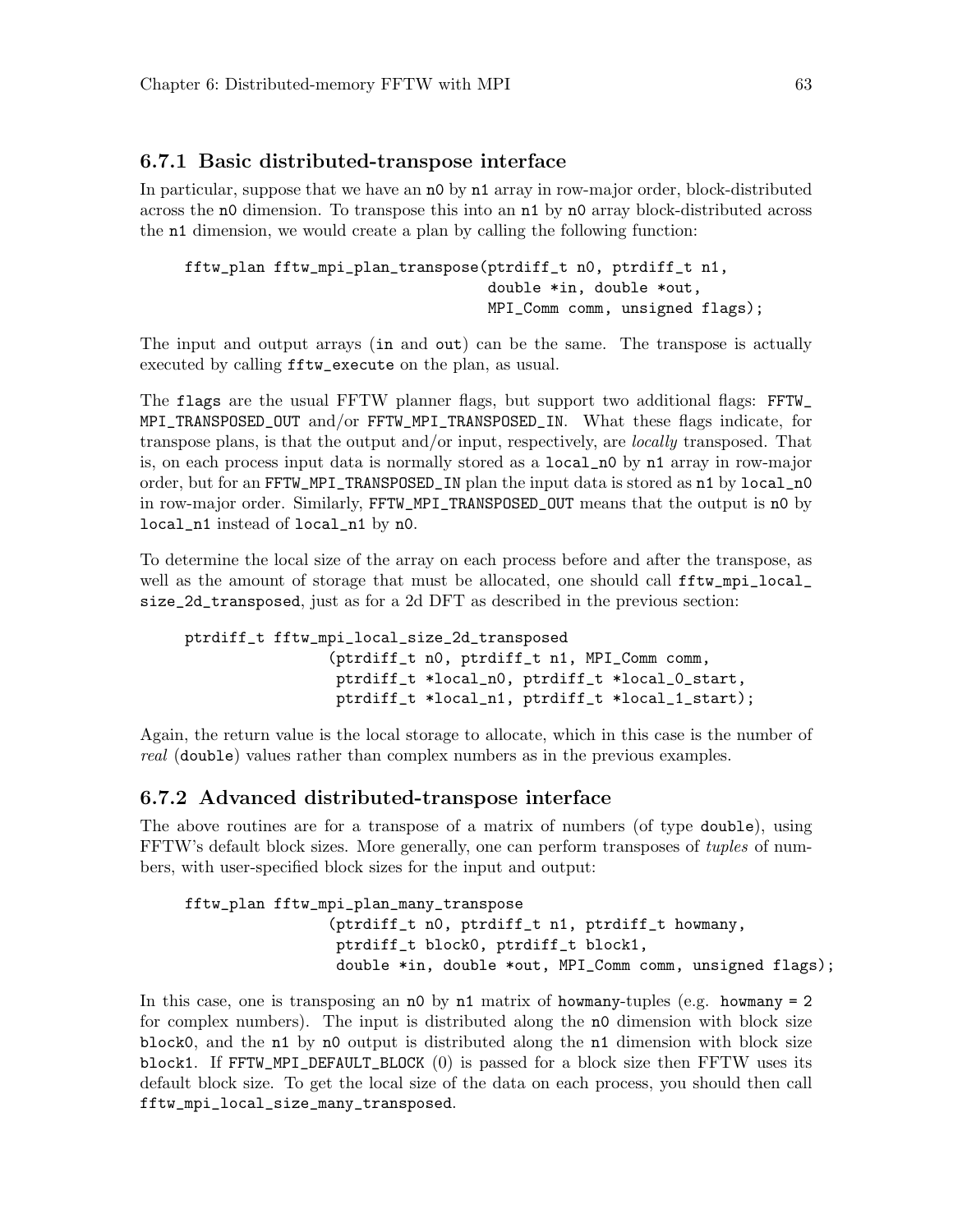### 6.7.3 An improved replacement for MPI Alltoall

We close this section by noting that FFTW's MPI transpose routines can be thought of as a generalization for the MPI\_Alltoall function (albeit only for floating-point types), and in some circumstances can function as an improved replacement.

MPI\_Alltoall is defined by the MPI standard as:

```
int MPI_Alltoall(void *sendbuf, int sendcount, MPI_Datatype sendtype,
                 void *recvbuf, int recvcnt, MPI_Datatype recvtype,
                MPI_Comm comm);
```
In particular, for double\* arrays in and out, consider the call:

```
MPI_Alltoall(in, howmany, MPI_DOUBLE, out, howmany MPI_DOUBLE, comm);
```
This is completely equivalent to:

```
MPI_Comm_size(comm, &P);
plan = fftw_mpi_plan_many_transpose(P, P, howmany, 1, 1, in, out, comm, FFTW_ESTIMATE)
fftw_execute(plan);
fftw_destroy_plan(plan);
```
That is, computing a  $P \times P$  transpose on P processes, with a block size of 1, is just a standard all-to-all communication.

However, using the FFTW routine instead of MPI\_Alltoall may have certain advantages. First of all, FFTW's routine can operate in-place (in == out) whereas MPI\_Alltoall can only operate out-of-place.

Second, even for out-of-place plans, FFTW's routine may be faster, especially if you need to perform the all-to-all communication many times and can afford to use FFTW\_MEASURE or FFTW\_PATIENT. It should certainly be no slower, not including the time to create the plan, since one of the possible algorithms that FFTW uses for an out-of-place transpose is simply to call MPI\_Alltoall. However, FFTW also considers several other possible algorithms that, depending on your MPI implementation and your hardware, may be faster.

## 6.8 FFTW MPI Wisdom

FFTW's "wisdom" facility (see [Section 3.3 \[Words of Wisdom-Saving Plans\], page 18\)](#page-23-0) can be used to save MPI plans as well as to save uniprocessor plans. However, for MPI there are several unavoidable complications.

First, the MPI standard does not guarantee that every process can perform file I/O (at least, not using C stdio routines)—in general, we may only assume that process 0 is capable of  $I/O<sup>1</sup>$ . So, if we want to export the wisdom from a single process to a file, we must first export the wisdom to a string, then send it to process 0, then write it to a file.

<sup>1</sup> In fact, even this assumption is not technically guaranteed by the standard, although it seems to be universal in actual MPI implementations and is widely assumed by MPI-using software. Technically, you need to query the MPI\_IO attribute of MPI\_COMM\_WORLD with MPI\_Attr\_get. If this attribute is MPI\_PROC\_NULL, no I/O is possible. If it is MPI\_ANY\_SOURCE, any process can perform I/O. Otherwise, it is the rank of a process that can perform I/O ... but since it is not guaranteed to yield the same rank on all processes, you have to do an MPI\_Allreduce of some kind if you want all processes to agree about which is going to do I/O. And even then, the standard only guarantees that this process can perform output, but not input. See e.g. Parallel Programming with MPI by P. S. Pacheco, section 8.1.3. Needless to say, in our experience virtually no MPI programmers worry about this.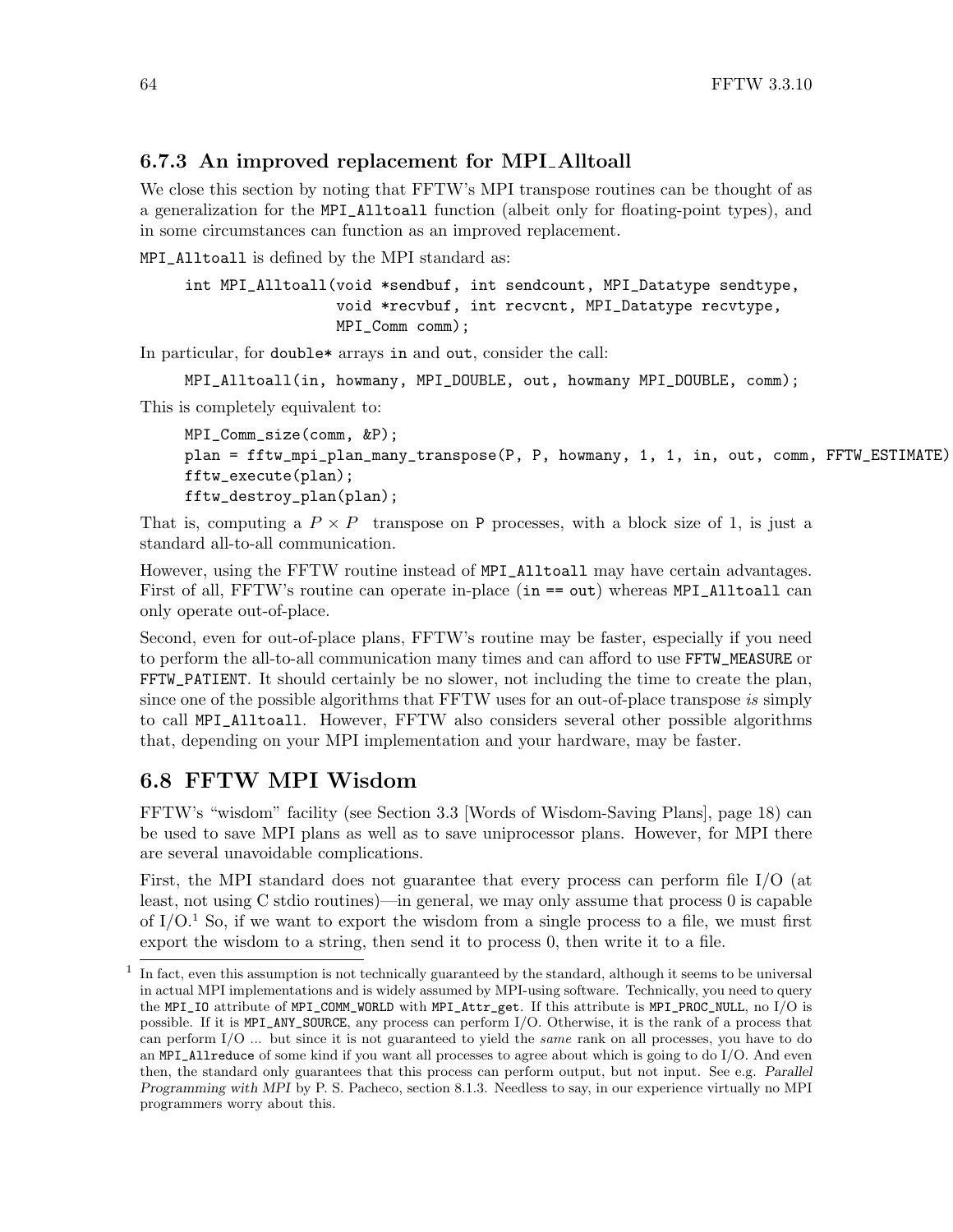Second, in principle we may want to have separate wisdom for every process, since in general the processes may run on different hardware even for a single MPI program. However, in practice FFTW's MPI code is designed for the case of homogeneous hardware (see [Section 6.4.2 \[Load balancing\], page 58](#page-63-0)), and in this case it is convenient to use the same wisdom for every process. Thus, we need a mechanism to synchronize the wisdom.

To address both of these problems, FFTW provides the following two functions:

```
void fftw_mpi_broadcast_wisdom(MPI_Comm comm);
void fftw_mpi_gather_wisdom(MPI_Comm comm);
```
Given a communicator comm, fftw\_mpi\_broadcast\_wisdom will broadcast the wisdom from process 0 to all other processes. Conversely, fftw\_mpi\_gather\_wisdom will collect wisdom from all processes onto process 0. (If the plans created for the same problem by different processes are not the same, fftw\_mpi\_gather\_wisdom will arbitrarily choose one of the plans.) Both of these functions may result in suboptimal plans for different processes if the processes are running on non-identical hardware. Both of these functions are collective calls, which means that they must be executed by all processes in the communicator.

So, for example, a typical code snippet to import wisdom from a file and use it on all processes would be:

```
{
    int rank;
    fftw_mpi_init();
   MPI_Comm_rank(MPI_COMM_WORLD, &rank);
    if (rank == 0) fftw_import_wisdom_from_filename("mywisdom");
   fftw_mpi_broadcast_wisdom(MPI_COMM_WORLD);
}
```
(Note that we must call fftw\_mpi\_init before importing any wisdom that might contain MPI plans.) Similarly, a typical code snippet to export wisdom from all processes to a file is:

```
{
    int rank;
    fftw_mpi_gather_wisdom(MPI_COMM_WORLD);
    MPI_Comm_rank(MPI_COMM_WORLD, &rank);
    if (rank == 0) fftw_export_wisdom_to_filename("mywisdom");
}
```
## 6.9 Avoiding MPI Deadlocks

An MPI program can *deadlock* if one process is waiting for a message from another process that never gets sent. To avoid deadlocks when using FFTW's MPI routines, it is important to know which functions are collective: that is, which functions must always be called in the *same order* from *every* process in a given communicator. (For example, MPI\_Barrier is the canonical example of a collective function in the MPI standard.)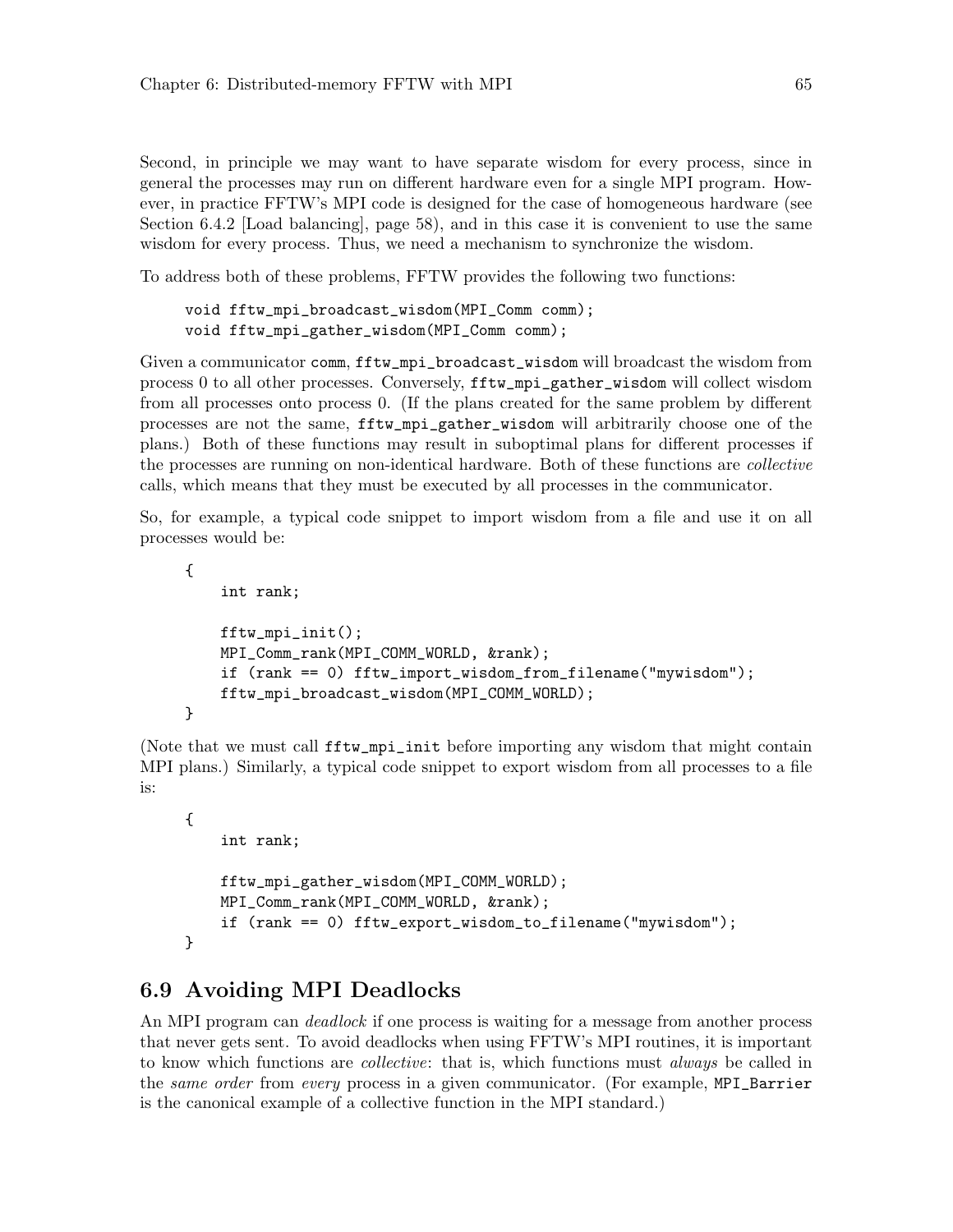The functions in FFTW that are always collective are: every function beginning with 'fftw\_mpi\_plan', as well as fftw\_mpi\_broadcast\_wisdom and fftw\_mpi\_gather\_wisdom. Also, the following functions from the ordinary FFTW interface are collective when they are applied to a plan created by an 'fftw\_mpi\_plan' function: fftw\_execute, fftw\_destroy\_ plan, and fftw\_flops.

## 6.10 FFTW MPI Performance Tips

In this section, we collect a few tips on getting the best performance out of FFTW's MPI transforms.

First, because of the 1d block distribution, FFTW's parallelization is currently limited by the size of the first dimension. (Multidimensional block distributions may be supported by a future version.) More generally, you should ideally arrange the dimensions so that FFTW can divide them equally among the processes. See [Section 6.4.2 \[Load balancing\], page 58](#page-63-0).

Second, if it is not too inconvenient, you should consider working with transposed output for multidimensional plans, as this saves a considerable amount of communications. See [Section 6.4.3 \[Transposed distributions\], page 58](#page-63-1).

Third, the fastest choices are generally either an in-place transform or an out-of-place transform with the FFTW\_DESTROY\_INPUT flag (which allows the input array to be used as scratch space). In-place is especially beneficial if the amount of data per process is large.

Fourth, if you have multiple arrays to transform at once, rather than calling FFTW's MPI transforms several times it usually seems to be faster to interleave the data and use the advanced interface. (This groups the communications together instead of requiring separate messages for each transform.)

## <span id="page-71-0"></span>6.11 Combining MPI and Threads

In certain cases, it may be advantageous to combine MPI (distributed-memory) and threads (shared-memory) parallelization. FFTW supports this, with certain caveats. For example, if you have a cluster of 4-processor shared-memory nodes, you may want to use threads within the nodes and MPI between the nodes, instead of MPI for all parallelization.

In particular, it is possible to seamlessly combine the MPI FFTW routines with the multithreaded FFTW routines (see [Chapter 5 \[Multi-threaded FFTW\], page 49\)](#page-54-0). However, some care must be taken in the initialization code, which should look something like this:

```
int threads_ok;
int main(int argc, char **argv)
{
    int provided;
    MPI_Init_thread(&argc, &argv, MPI_THREAD_FUNNELED, &provided);
   threads_ok = provided >= MPI_THREAD_FUNNELED;
    if (threads_ok) threads_ok = fftw_init_threads();
    fftw_mpi_init();
```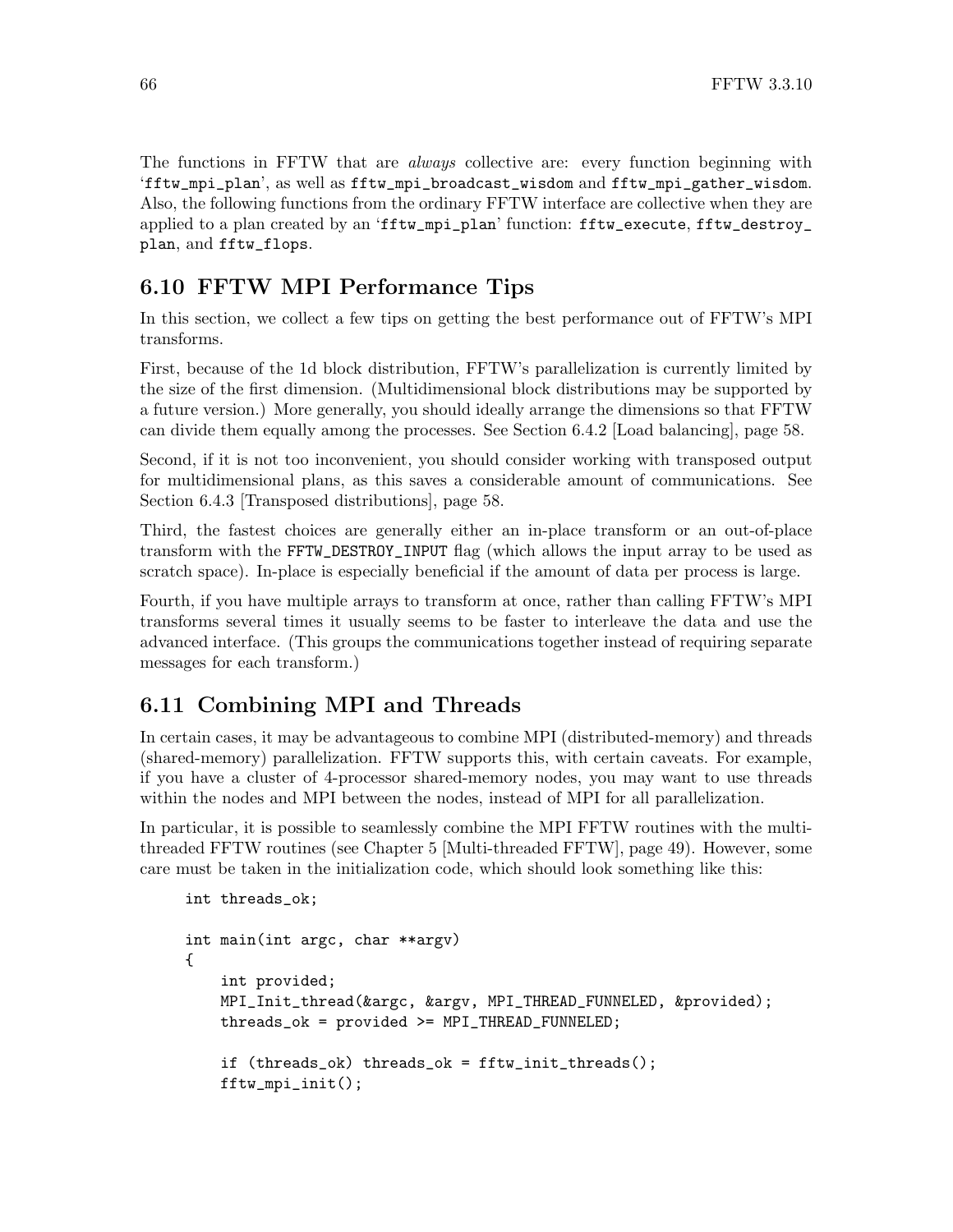}

```
...
if (threads_ok) fftw_plan_with_nthreads(...);
...
MPI_Finalize();
```
First, note that instead of calling MPI\_Init, you should call MPI\_Init\_threads, which is the initialization routine defined by the MPI-2 standard to indicate to MPI that your program will be multithreaded. We pass MPI\_THREAD\_FUNNELED, which indicates that we will only call MPI routines from the main thread. (FFTW will launch additional threads internally, but the extra threads will not call MPI code.) (You may also pass MPI\_THREAD\_ SERIALIZED or MPI\_THREAD\_MULTIPLE, which requests additional multithreading support from the MPI implementation, but this is not required by FFTW.) The provided parameter returns what level of threads support is actually supported by your MPI implementation; this *must* be at least MPI\_THREAD\_FUNNELED if you want to call the FFTW threads routines, so we define a global variable threads\_ok to record this. You should only call fftw\_init\_threads or fftw\_plan\_with\_nthreads if threads\_ok is true. For more information on thread safety in MPI, see the MPI and Threads ([http://www.mpi-forum.org/](http://www.mpi-forum.org/docs/mpi-20-html/node162.htm) [docs/mpi-20-html/node162.htm](http://www.mpi-forum.org/docs/mpi-20-html/node162.htm)) section of the MPI-2 standard.

Second, we must call fftw\_init\_threads *before* fftw\_mpi\_init. This is critical for technical reasons having to do with how FFTW initializes its list of algorithms.

Then, if you call  $\texttt{fftw-plan\_with\_nthreads(N)}$ , every MPI process will launch (up to) N threads to parallelize its transforms.

For example, in the hypothetical cluster of 4-processor nodes, you might wish to launch only a single MPI process per node, and then call fftw\_plan\_with\_nthreads(4) on each process to use all processors in the nodes.

This may or may not be faster than simply using as many MPI processes as you have processors, however. On the one hand, using threads within a node eliminates the need for explicit message passing within the node. On the other hand, FFTW's transpose routines are not multi-threaded, and this means that the communications that do take place will not benefit from parallelization within the node. Moreover, many MPI implementations already have optimizations to exploit shared memory when it is available, so adding the multithreaded FFTW on top of this may be superfluous.

### 6.12 FFTW MPI Reference

This chapter provides a complete reference to all FFTW MPI functions, datatypes, and constants. See also [Chapter 4 \[FFTW Reference\], page 21,](#page-26-0) for information on functions and types in common with the serial interface.

### 6.12.1 MPI Files and Data Types

All programs using FFTW's MPI support should include its header file:

```
#include <fftw3-mpi.h>
```
Note that this header file includes the serial-FFTW **fftw3**.h header file, and also the mpi.h header file for MPI, so you need not include those files separately.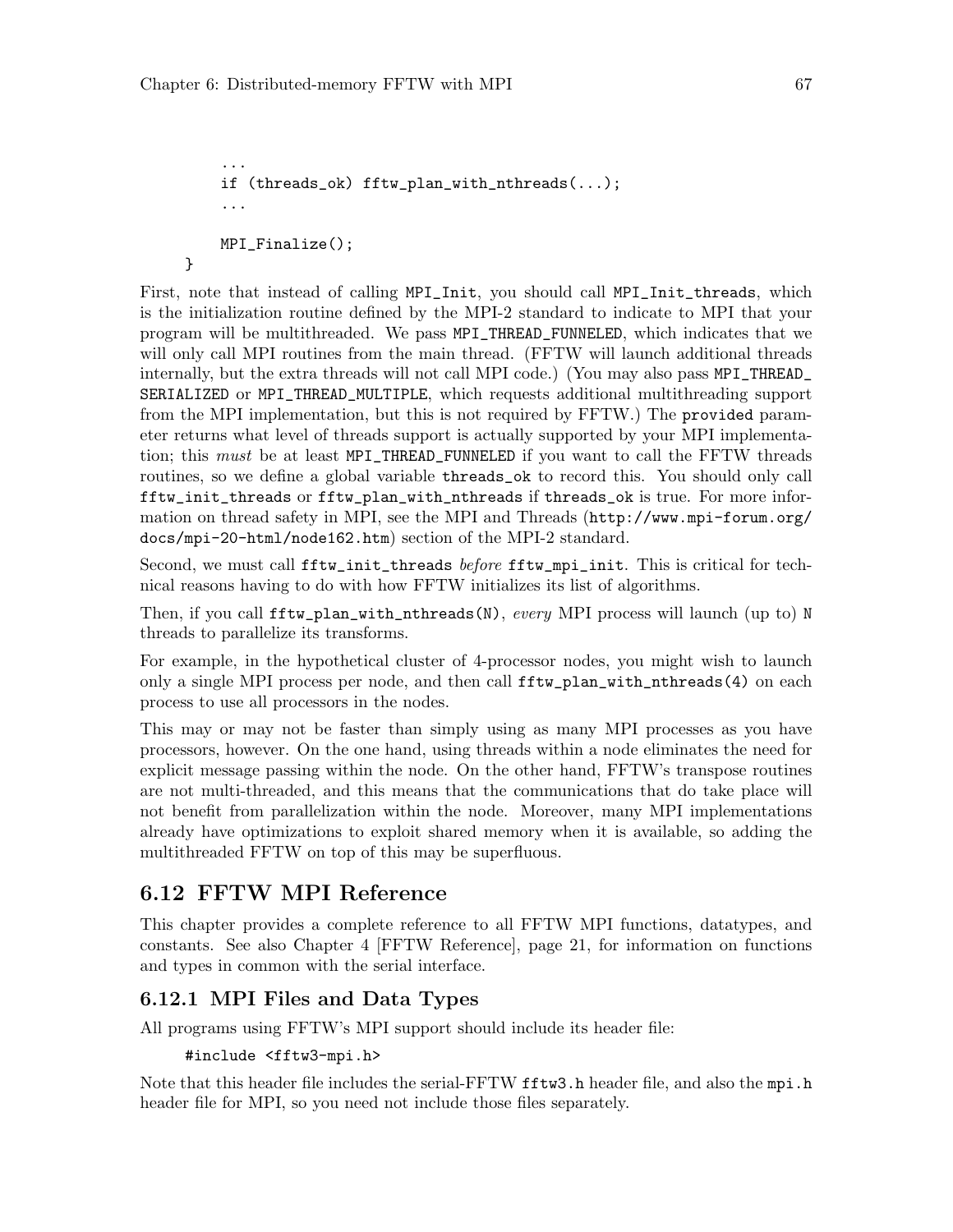You must also link to *both* the FFTW MPI library and to the serial FFTW library. On Unix, this means adding  $-Ifftw3_ppi -1fftw3 -lm$  at the end of the link command.

Different precisions are handled as in the serial interface: See [Section 4.1.2 \[Precision\],](#page-26-1) [page 21.](#page-26-1) That is, 'fftw\_' functions become fftwf\_ (in single precision) etcetera, and the libraries become -lfftw3f\_mpi -lfftw3f -lm etcetera on Unix. Long-double precision is supported in MPI, but quad precision ('fftwq\_') is not due to the lack of MPI support for this type.

### 6.12.2 MPI Initialization

Before calling any other FFTW MPI ('fftw\_mpi\_') function, and before importing any wisdom for MPI problems, you must call:

void fftw\_mpi\_init(void);

If FFTW threads support is used, however, fftw\_mpi\_init should be called after fftw\_ init\_threads (see [Section 6.11 \[Combining MPI and Threads\], page 66](#page-71-0)). Calling fftw\_ mpi\_init additional times (before fftw\_mpi\_cleanup) has no effect.

If you want to deallocate all persistent data and reset FFTW to the pristine state it was in when you started your program, you can call:

```
void fftw_mpi_cleanup(void);
```
(This calls fftw\_cleanup, so you need not call the serial cleanup routine too, although it is safe to do so.) After calling  $fftw_mpi$ -cleanup, all existing plans become undefined, and you should not attempt to execute or destroy them. You must call fftw\_mpi\_init again after fftw\_mpi\_cleanup if you want to resume using the MPI FFTW routines.

#### <span id="page-73-0"></span>6.12.3 Using MPI Plans

Once an MPI plan is created, you can execute and destroy it using fftw\_execute, fftw\_ destroy\_plan, and the other functions in the serial interface that operate on generic plans (see [Section 4.2 \[Using Plans\], page 22\)](#page-27-0).

The fftw\_execute and fftw\_destroy\_plan functions, applied to MPI plans, are *collective* calls: they must be called for all processes in the communicator that was used to create the plan.

You must not use the serial new-array plan-execution functions  $\texttt{fftw\_execute\_dft}$  and so on (see [Section 4.6 \[New-array Execute Functions\], page 38\)](#page-43-0) with MPI plans. Such functions are specialized to the problem type, and there are specific new-array execute functions for MPI plans:

```
void fftw_mpi_execute_dft(fftw_plan p, fftw_complex *in, fftw_complex *out);
void fftw_mpi_execute_dft_r2c(fftw_plan p, double *in, fftw_complex *out);
void fftw_mpi_execute_dft_c2r(fftw_plan p, fftw_complex *in, double *out);
void fftw_mpi_execute_r2r(fftw_plan p, double *in, double *out);
```
These functions have the same restrictions as those of the serial new-array execute functions. They are *always* safe to apply to the *same* in and out arrays that were used to create the plan. They can only be applied to new arrarys if those arrays have the same types, dimensions, in-placeness, and alignment as the original arrays, where the best way to ensure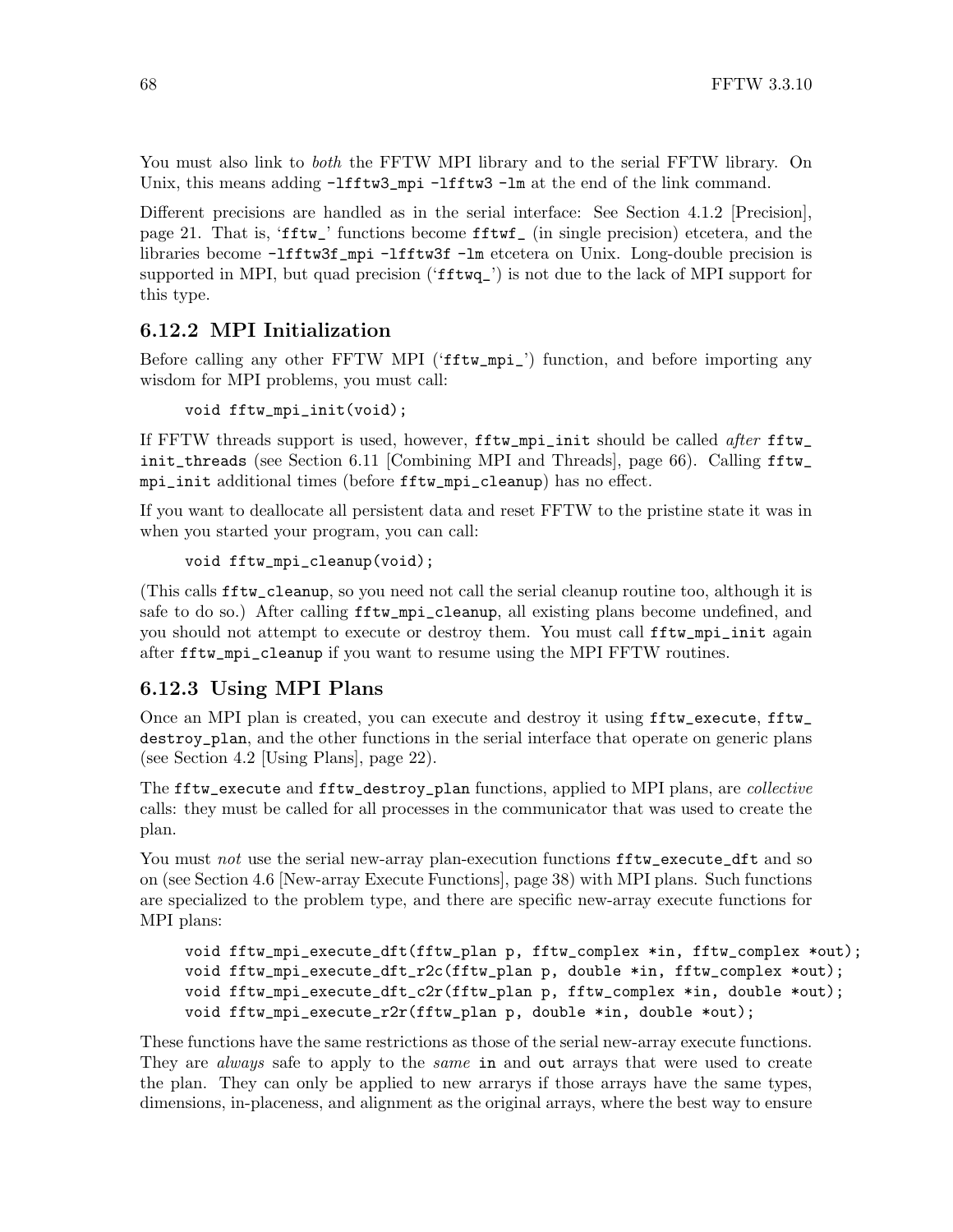the same alignment is to use FFTW's fftw\_malloc and related allocation functions for all arrays (see [Section 4.1.3 \[Memory Allocation\], page 22\)](#page-27-1). Note that distributed transposes (see [Section 6.7 \[FFTW MPI Transposes\], page 62](#page-67-0)) use  $\texttt{fftw\_mpi\_execute\_r2r}$ , since they count as rank-zero r2r plans from FFTW's perspective.

### 6.12.4 MPI Data Distribution Functions

As described above (see [Section 6.4 \[MPI Data Distribution\], page 56\)](#page-61-0), in order to allocate your arrays, before creating a plan, you must first call one of the following routines to determine the required allocation size and the portion of the array locally stored on a given process. The MPI\_Comm communicator passed here must be equivalent to the communicator used below for plan creation.

The basic interface for multidimensional transforms consists of the functions:

```
ptrdiff_t fftw_mpi_local_size_2d(ptrdiff_t n0, ptrdiff_t n1, MPI_Comm comm,
                                 ptrdiff_t *local_n0, ptrdiff_t *local_0_start);
ptrdiff_t fftw_mpi_local_size_3d(ptrdiff_t n0, ptrdiff_t n1, ptrdiff_t n2,
                                 MPI_Comm comm,
                                 ptrdiff_t *local_n0, ptrdiff_t *local_0_start);
ptrdiff_t fftw_mpi_local_size(int rnk, const ptrdiff_t *n, MPI_Comm comm,
                              ptrdiff_t *local_n0, ptrdiff_t *local_0_start);
ptrdiff_t fftw_mpi_local_size_2d_transposed(ptrdiff_t n0, ptrdiff_t n1, MPI_Comm comm,
                                            ptrdiff_t *local_n0, ptrdiff_t *local_0_st
                                            ptrdiff_t *local_n1, ptrdiff_t *local_1_st
ptrdiff_t fftw_mpi_local_size_3d_transposed(ptrdiff_t n0, ptrdiff_t n1, ptrdiff_t n2,
                                            MPI_Comm comm,
                                            ptrdiff_t *local_n0, ptrdiff_t *local_0_st
                                            ptrdiff_t *local_n1, ptrdiff_t *local_1_st
ptrdiff_t fftw_mpi_local_size_transposed(int rnk, const ptrdiff_t *n, MPI_Comm comm,
                                         ptrdiff_t *local_n0, ptrdiff_t *local_0_start,
                                         ptrdiff_t *local_n1, ptrdiff_t *local_1_start);
```
These functions return the number of elements to allocate (complex numbers for  $\text{DFT}/r2c/c2r$  plans, real numbers for r2r plans), whereas the local no and local 0\_start return the portion (local\_0\_start to local\_0\_start + local\_n0 - 1) of the first dimension of an  $n_0 \times n_1 \times n_2 \times \cdots \times n_{d-1}$  array that is stored on the local process. See [Section 6.4.1 \[Basic and advanced distribution interfaces\], page 56](#page-61-1). For FFTW\_MPI\_TRANSPOSED\_OUT plans, the '\_transposed' variants are useful in order to also return the local portion of the first dimension in the  $n_1 \times n_0 \times n_2 \times \cdots \times n_{d-1}$  transposed output. See [Section 6.4.3 \[Transposed distributions\], page 58](#page-63-0). The advanced interface for multidimensional transforms is:

```
ptrdiff_t fftw_mpi_local_size_many(int rnk, const ptrdiff_t *n, ptrdiff_t howmany,
                                   ptrdiff_t block0, MPI_Comm comm,
                                   ptrdiff_t *local_n0, ptrdiff_t *local_0_start);
ptrdiff_t fftw_mpi_local_size_many_transposed(int rnk, const ptrdiff_t *n, ptrdiff_t h
                                              ptrdiff_t block0, ptrdiff_t block1, MPI_
                                              ptrdiff_t *local_n0, ptrdiff_t *local_0_
```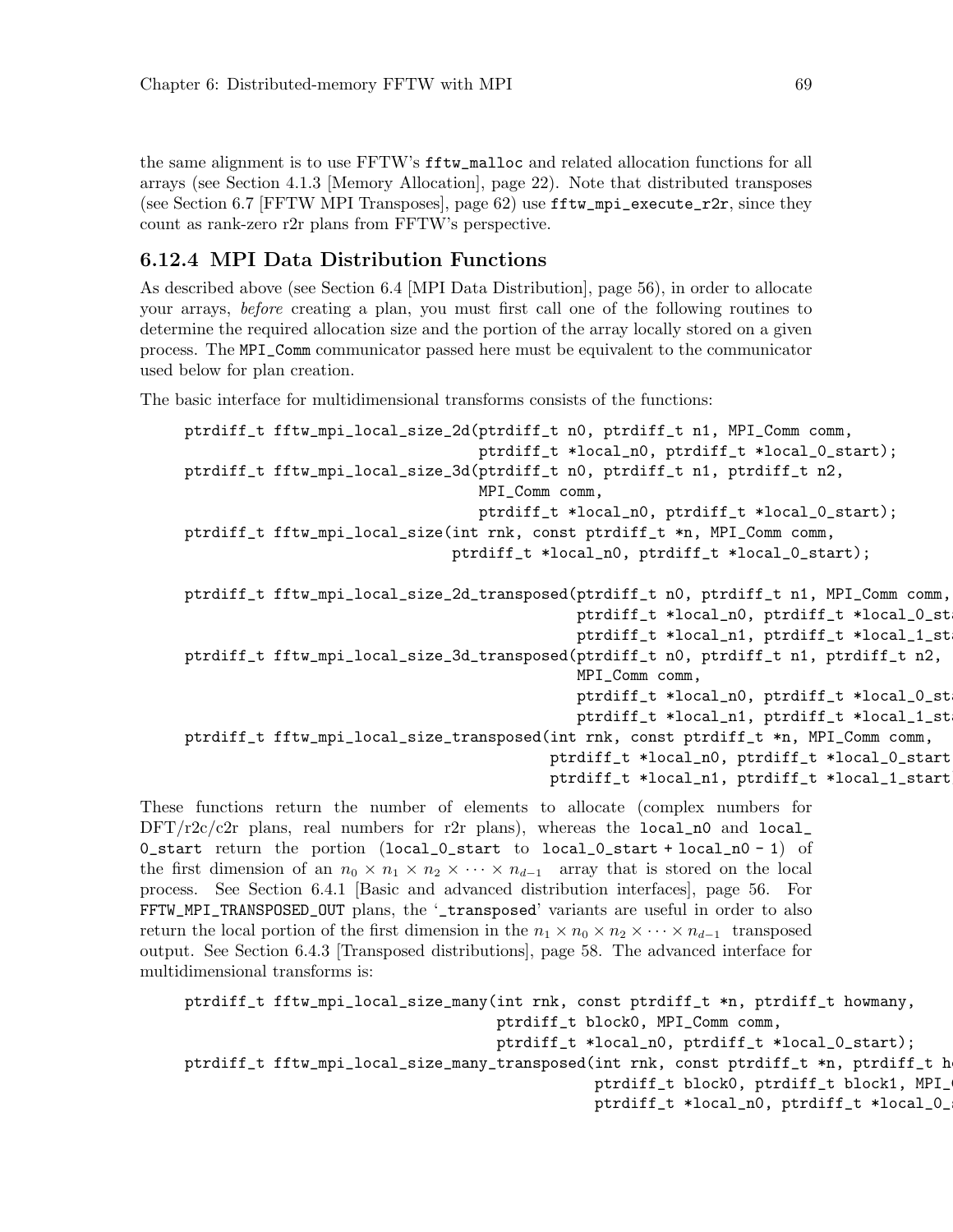#### ptrdiff\_t \*local\_n1, ptrdiff\_t \*local\_1\_

These differ from the basic interface in only two ways. First, they allow you to specify block sizes block0 and block1 (the latter for the transposed output); you can pass FFTW\_MPI\_ DEFAULT\_BLOCK to use FFTW's default block size as in the basic interface. Second, you can pass a howmany parameter, corresponding to the advanced planning interface below: this is for transforms of contiguous howmany-tuples of numbers (howmany = 1 in the basic interface).

The corresponding basic and advanced routines for one-dimensional transforms (currently only complex DFTs) are:

```
ptrdiff_t fftw_mpi_local_size_1d(
             ptrdiff_t n0, MPI_Comm comm, int sign, unsigned flags,
             ptrdiff_t *local_ni, ptrdiff_t *local_i_start,
             ptrdiff_t *local_no, ptrdiff_t *local_o_start);
ptrdiff_t fftw_mpi_local_size_many_1d(
             ptrdiff_t n0, ptrdiff_t howmany,
             MPI_Comm comm, int sign, unsigned flags,
             ptrdiff_t *local_ni, ptrdiff_t *local_i_start,
             ptrdiff_t *local_no, ptrdiff_t *local_o_start);
```
As above, the return value is the number of elements to allocate (complex numbers, for complex DFTs). The  $local\_ni$  and  $local\_i\_start$  arguments return the portion  $(local\_$ i\_start to local\_i\_start + local\_ni - 1) of the 1d array that is stored on this process for the transform *input*, and local no and local o start are the corresponding quantities for the input. The sign (FFTW\_FORWARD or FFTW\_BACKWARD) and flags must match the arguments passed when creating a plan. Although the inputs and outputs have different data distributions in general, it is guaranteed that the *output* data distribution of an FFTW\_ FORWARD plan will match the *input* data distribution of an FFTW\_BACKWARD plan and vice versa; similarly for the FFTW\_MPI\_SCRAMBLED\_OUT and FFTW\_MPI\_SCRAMBLED\_IN flags. See [Section 6.4.4 \[One-dimensional distributions\], page 59.](#page-64-0)

#### 6.12.5 MPI Plan Creation

#### Complex-data MPI DFTs

Plans for complex-data DFTs (see [Section 6.3 \[2d MPI example\], page 54](#page-59-0)) are created by:

```
fftw_plan fftw_mpi_plan_dft_1d(ptrdiff_t n0, fftw_complex *in, fftw_complex *out,
                               MPI_Comm comm, int sign, unsigned flags);
fftw_plan fftw_mpi_plan_dft_2d(ptrdiff_t n0, ptrdiff_t n1,
                               fftw_complex *in, fftw_complex *out,
                               MPI_Comm comm, int sign, unsigned flags);
fftw_plan fftw_mpi_plan_dft_3d(ptrdiff_t n0, ptrdiff_t n1, ptrdiff_t n2,
                               fftw_complex *in, fftw_complex *out,
                               MPI_Comm comm, int sign, unsigned flags);
fftw_plan fftw_mpi_plan_dft(int rnk, const ptrdiff_t *n,
                            fftw_complex *in, fftw_complex *out,
                            MPI_Comm comm, int sign, unsigned flags);
fftw_plan fftw_mpi_plan_many_dft(int rnk, const ptrdiff_t *n,
```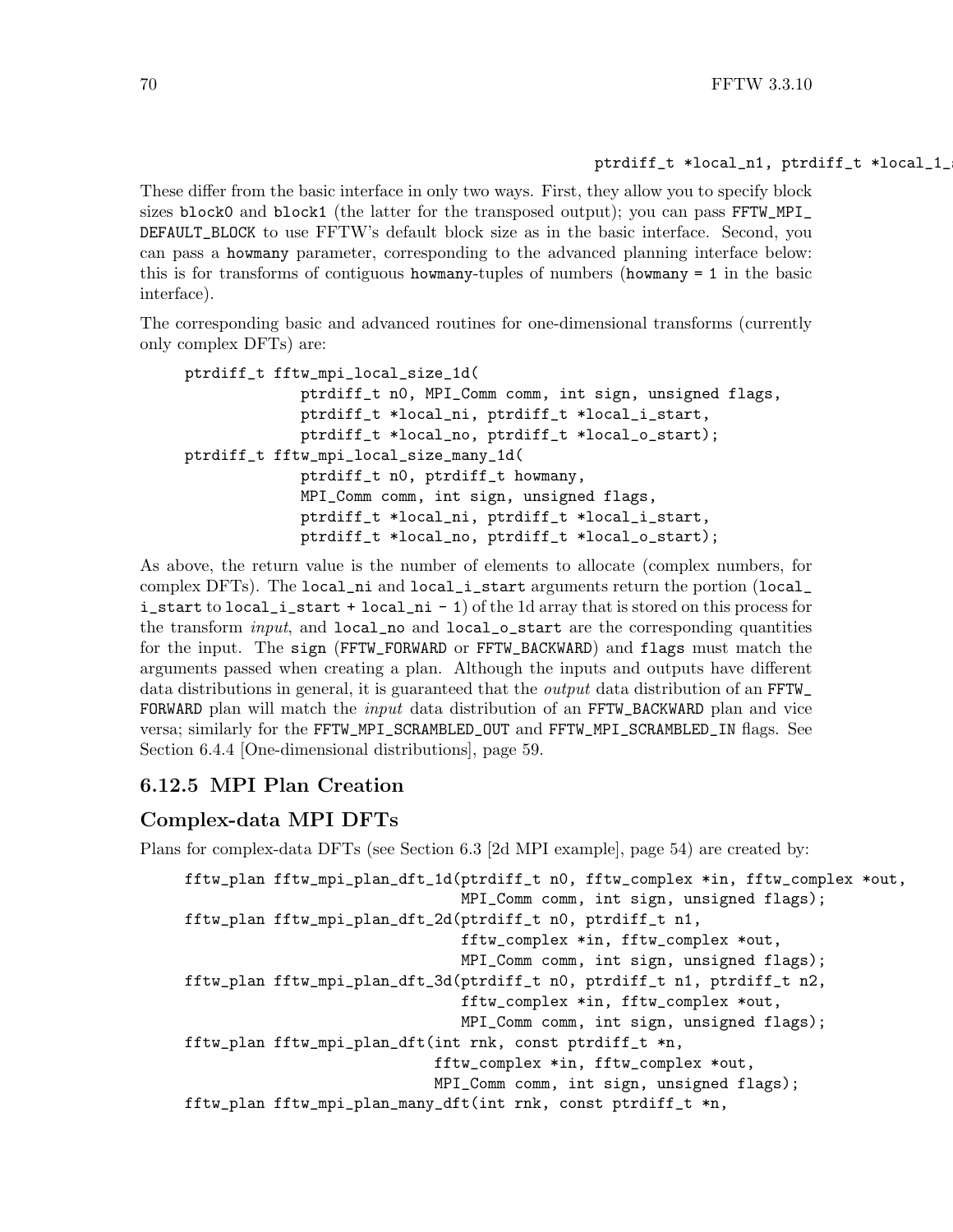ptrdiff\_t howmany, ptrdiff\_t block, ptrdiff\_t tblock, fftw\_complex \*in, fftw\_complex \*out, MPI\_Comm comm, int sign, unsigned flags);

These are similar to their serial counterparts (see [Section 4.3.1 \[Complex DFTs\], page 24\)](#page-29-0) in specifying the dimensions, sign, and flags of the transform. The comm argument gives an MPI communicator that specifies the set of processes to participate in the transform; plan creation is a collective function that must be called for all processes in the communicator. The in and out pointers refer only to a portion of the overall transform data (see [Section 6.4](#page-61-0) [\[MPI Data Distribution\], page 56\)](#page-61-0) as specified by the 'local\_size' functions in the previous section. Unless flags contains FFTW\_ESTIMATE, these arrays are overwritten during plan creation as for the serial interface. For multi-dimensional transforms, any dimensions > 1 are supported; for one-dimensional transforms, only composite (non-prime) n0 are currently supported (unlike the serial FFTW). Requesting an unsupported transform size will yield a NULL plan. (As in the serial interface, highly composite sizes generally yield the best performance.)

The advanced-interface fftw\_mpi\_plan\_many\_dft additionally allows you to specify the block sizes for the first dimension (block) of the  $n_0 \times n_1 \times n_2 \times \cdots \times n_{d-1}$  input data and the first dimension (tblock) of the  $n_1 \times n_0 \times n_2 \times \cdots \times n_{d-1}$  transposed data (at intermediate steps of the transform, and for the output if FFTW\_TRANSPOSED\_OUT is specified in flags). These must be the same block sizes as were passed to the corresponding 'local\_size' function; you can pass FFTW\_MPI\_DEFAULT\_BLOCK to use FFTW's default block size as in the basic interface. Also, the howmany parameter specifies that the transform is of contiguous howmany-tuples rather than individual complex numbers; this corresponds to the same parameter in the serial advanced interface (see [Section 4.4.1 \[Advanced Complex](#page-36-0) DFTs, page 31) with stride = howmany and dist = 1.

### MPI flags

The flags can be any of those for the serial FFTW (see [Section 4.3.2 \[Planner Flags\],](#page-30-0) [page 25\)](#page-30-0), and in addition may include one or more of the following MPI-specific flags, which improve performance at the cost of changing the output or input data formats.

- FFTW\_MPI\_SCRAMBLED\_OUT, FFTW\_MPI\_SCRAMBLED\_IN: valid for 1d transforms only, these flags indicate that the output/input of the transform are in an undocumented "scrambled" order. A forward FFTW\_MPI\_SCRAMBLED\_OUT transform can be inverted by a backward FFTW\_MPI\_SCRAMBLED\_IN (times the usual  $1/N$  normalization). See [Section 6.4.4 \[One-dimensional distributions\], page 59](#page-64-0).
- FFTW\_MPI\_TRANSPOSED\_OUT, FFTW\_MPI\_TRANSPOSED\_IN: valid for multidimensional (rnk > 1) transforms only, these flags specify that the output or input of an  $n_0 \times n_1 \times n_2 \times \cdots \times n_{d-1}$  transform is transposed to  $n_1 \times n_0 \times n_2 \times \cdots \times n_{d-1}$ . See [Section 6.4.3 \[Transposed distributions\], page 58.](#page-63-0)

### Real-data MPI DFTs

Plans for real-input/output (r2c/c2r) DFTs (see [Section 6.5 \[Multi-dimensional MPI DFTs](#page-65-0) [of Real Data\], page 60\)](#page-65-0) are created by:

```
fftw_plan fftw_mpi_plan_dft_r2c_2d(ptrdiff_t n0, ptrdiff_t n1,
                                   double *in, fftw_complex *out,
```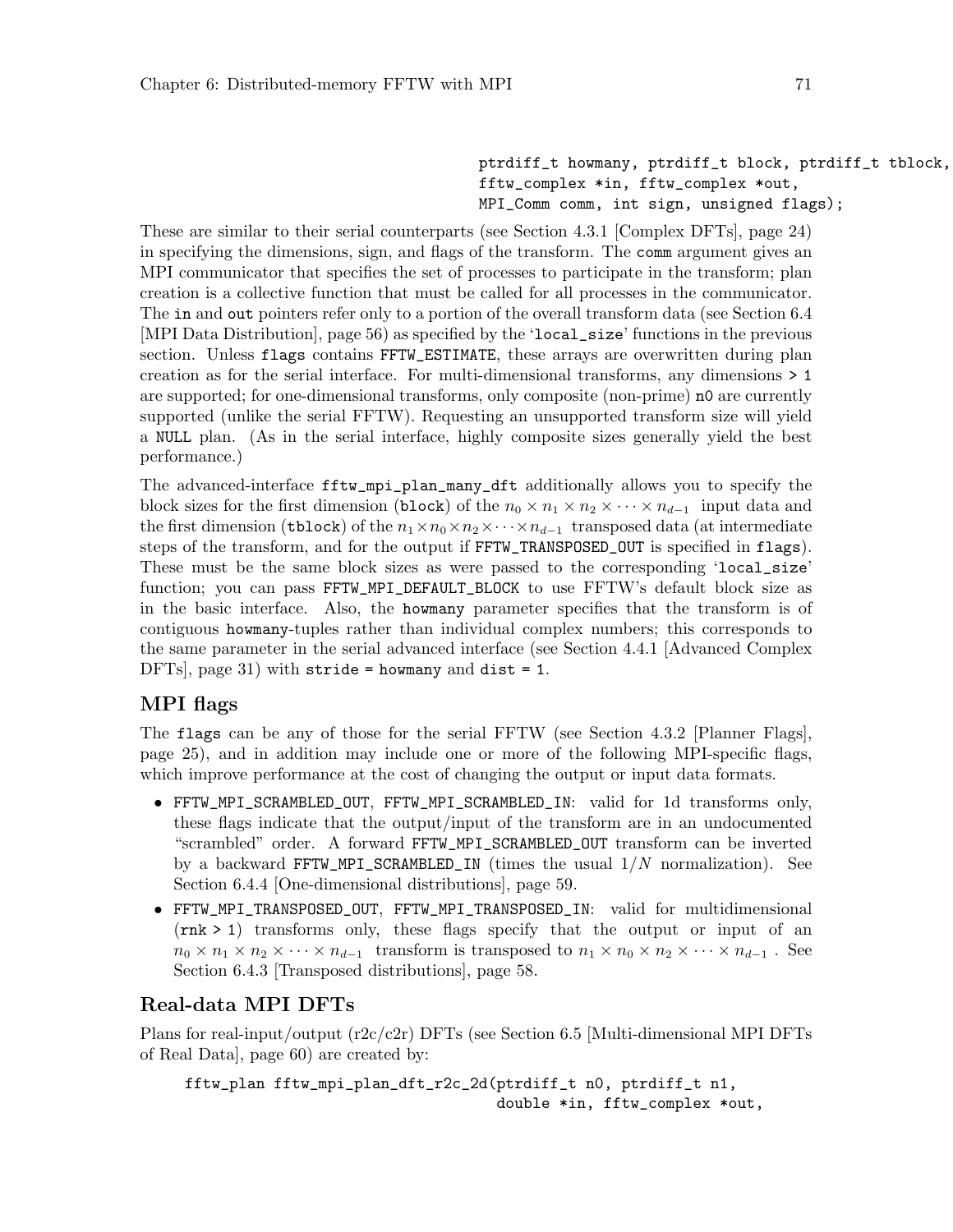```
MPI_Comm comm, unsigned flags);
fftw_plan fftw_mpi_plan_dft_r2c_2d(ptrdiff_t n0, ptrdiff_t n1,
                                   double *in, fftw_complex *out,
                                   MPI_Comm comm, unsigned flags);
fftw_plan fftw_mpi_plan_dft_r2c_3d(ptrdiff_t n0, ptrdiff_t n1, ptrdiff_t n2,
                                   double *in, fftw_complex *out,
                                   MPI_Comm comm, unsigned flags);
fftw_plan fftw_mpi_plan_dft_r2c(int rnk, const ptrdiff_t *n,
                                double *in, fftw_complex *out,
                                MPI_Comm comm, unsigned flags);
fftw_plan fftw_mpi_plan_dft_c2r_2d(ptrdiff_t n0, ptrdiff_t n1,
                                   fftw_complex *in, double *out,
                                   MPI_Comm comm, unsigned flags);
fftw_plan fftw_mpi_plan_dft_c2r_2d(ptrdiff_t n0, ptrdiff_t n1,
                                   fftw_complex *in, double *out,
                                   MPI_Comm comm, unsigned flags);
fftw_plan fftw_mpi_plan_dft_c2r_3d(ptrdiff_t n0, ptrdiff_t n1, ptrdiff_t n2,
                                   fftw_complex *in, double *out,
                                   MPI_Comm comm, unsigned flags);
fftw_plan fftw_mpi_plan_dft_c2r(int rnk, const ptrdiff_t *n,
                                fftw_complex *in, double *out,
                                MPI_Comm comm, unsigned flags);
```
Similar to the serial interface (see [Section 4.3.3 \[Real-data DFTs\], page 27\)](#page-32-0), these transform logically  $n_0 \times n_1 \times n_2 \times \cdots \times n_{d-1}$  real data to/from  $n_0 \times n_1 \times n_2 \times \cdots \times (n_{d-1}/2+1)$  complex data, representing the non-redundant half of the conjugate-symmetry output of a real-input DFT (see [Section 4.8.6 \[Multi-dimensional Transforms\], page 46\)](#page-51-0). However, the real array must be stored within a padded  $n_0 \times n_1 \times n_2 \times \cdots \times [2(n_{d-1}/2+1)]$  array (much like the in-place serial r2c transforms, but here for out-of-place transforms as well). Currently, only multi-dimensional (rnk > 1)  $r2c/c2r$  transforms are supported (requesting a plan for rnk = 1 will yield NULL). As explained above (see [Section 6.5 \[Multi-dimensional MPI DFTs of](#page-65-0) [Real Data\], page 60](#page-65-0)), the data distribution of both the real and complex arrays is given by the 'local\_size' function called for the dimensions of the *complex* array. Similar to the other planning functions, the input and output arrays are overwritten when the plan is created except in FFTW\_ESTIMATE mode.

As for the complex DFTs above, there is an advance interface that allows you to manually specify block sizes and to transform contiguous howmany-tuples of real/complex numbers:

```
fftw_plan fftw_mpi_plan_many_dft_r2c
              (int rnk, const ptrdiff_t *n, ptrdiff_t howmany,
               ptrdiff_t iblock, ptrdiff_t oblock,
               double *in, fftw_complex *out,
               MPI_Comm comm, unsigned flags);
fftw_plan fftw_mpi_plan_many_dft_c2r
              (int rnk, const ptrdiff_t *n, ptrdiff_t howmany,
               ptrdiff_t iblock, ptrdiff_t oblock,
               fftw_complex *in, double *out,
               MPI_Comm comm, unsigned flags);
```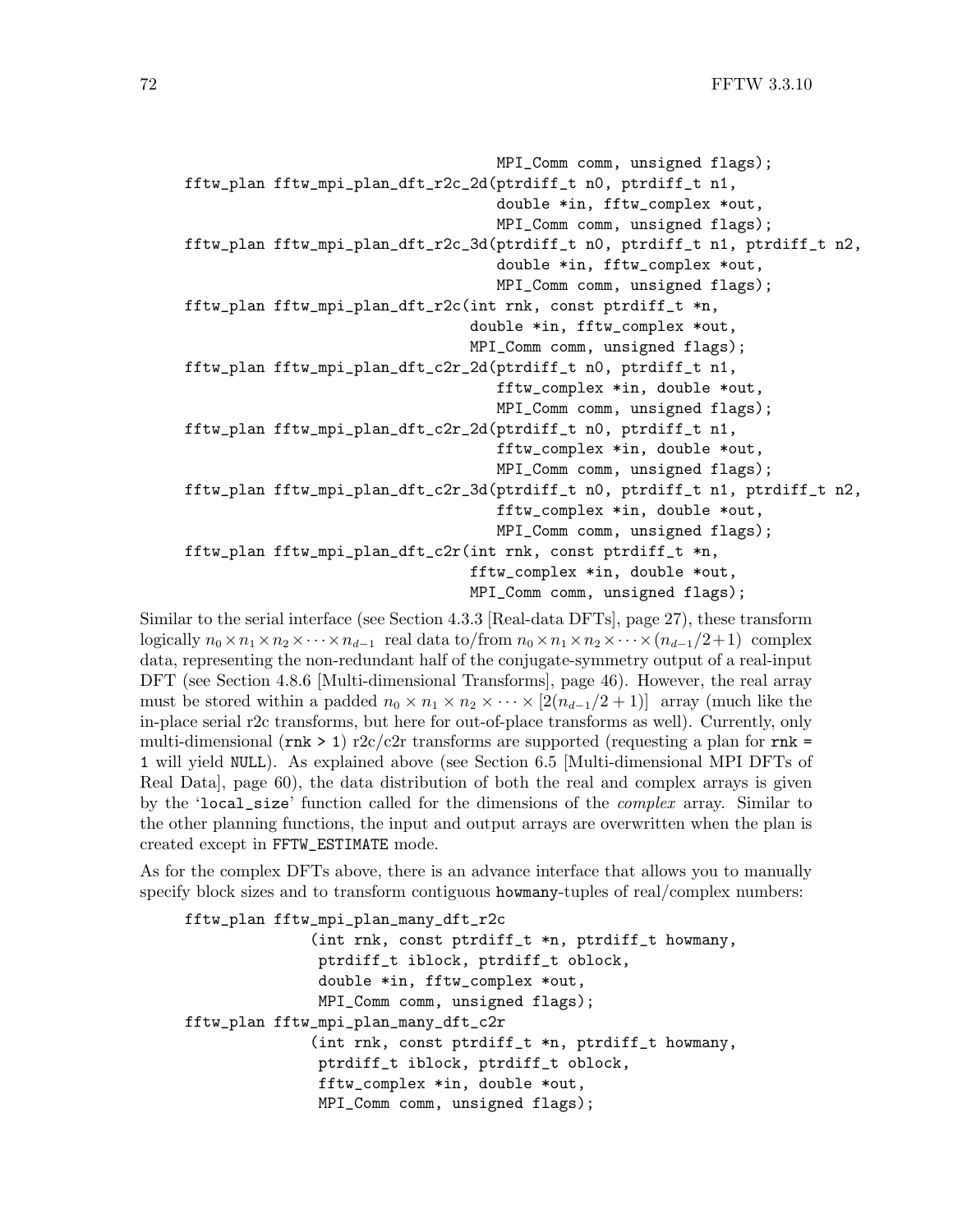#### MPI r2r transforms

There are corresponding plan-creation routines for r2r transforms (see [Section 2.5 \[More](#page-15-0) DFTs of Real Data, page 10), currently supporting multidimensional  $(rnk > 1)$  transforms only  $(rnk = 1$  will yield a NULL plan):

```
fftw_plan fftw_mpi_plan_r2r_2d(ptrdiff_t n0, ptrdiff_t n1,
                               double *in, double *out,
                               MPI_Comm comm,
                               fftw_r2r_kind kind0, fftw_r2r_kind kind1,
                               unsigned flags);
fftw_plan fftw_mpi_plan_r2r_3d(ptrdiff_t n0, ptrdiff_t n1, ptrdiff_t n2,
                               double *in, double *out,
                               MPI_Comm comm,
                               fftw_r2r_kind kind0, fftw_r2r_kind kind1, fftw_r2r_kind kind2,
                               unsigned flags);
fftw_plan fftw_mpi_plan_r2r(int rnk, const ptrdiff_t *n,
                            double *in, double *out,
                            MPI_Comm comm, const fftw_r2r_kind *kind,
                            unsigned flags);
fftw_plan fftw_mpi_plan_many_r2r(int rnk, const ptrdiff_t *n,
                                 ptrdiff_t iblock, ptrdiff_t oblock,
                                  double *in, double *out,
                                 MPI_Comm comm, const fftw_r2r_kind *kind,
                                 unsigned flags);
```
The parameters are much the same as for the complex DFTs above, except that the arrays are of real numbers (and hence the outputs of the 'local\_size' data-distribution functions should be interpreted as counts of real rather than complex numbers). Also, the kind parameters specify the r2r kinds along each dimension as for the serial interface (see [Section 4.3.6 \[Real-to-Real Transform Kinds\], page 30\)](#page-35-0). See [Section 6.6 \[Other](#page-67-1) [Multi-dimensional Real-data MPI Transforms\], page 62](#page-67-1).

#### MPI transposition

FFTW also provides routines to plan a transpose of a distributed n0 by n1 array of real numbers, or an array of howmany-tuples of real numbers with specified block sizes (see [Section 6.7 \[FFTW MPI Transposes\], page 62](#page-67-0)):

```
fftw_plan fftw_mpi_plan_transpose(ptrdiff_t n0, ptrdiff_t n1,
                                  double *in, double *out,
                                  MPI_Comm comm, unsigned flags);
fftw_plan fftw_mpi_plan_many_transpose
                (ptrdiff_t n0, ptrdiff_t n1, ptrdiff_t howmany,
                 ptrdiff_t block0, ptrdiff_t block1,
                 double *in, double *out, MPI_Comm comm, unsigned flags);
```
These plans are used with the  $fftw_mpi$ -execute\_r2r new-array execute function (see  $\langle$ [un-](#page-0-0)defined) [\[Using MPI Plans \], page](#page-0-0)  $\langle$ undefined $\rangle$ ), since they count as (rank zero) r2r plans from FFTW's perspective.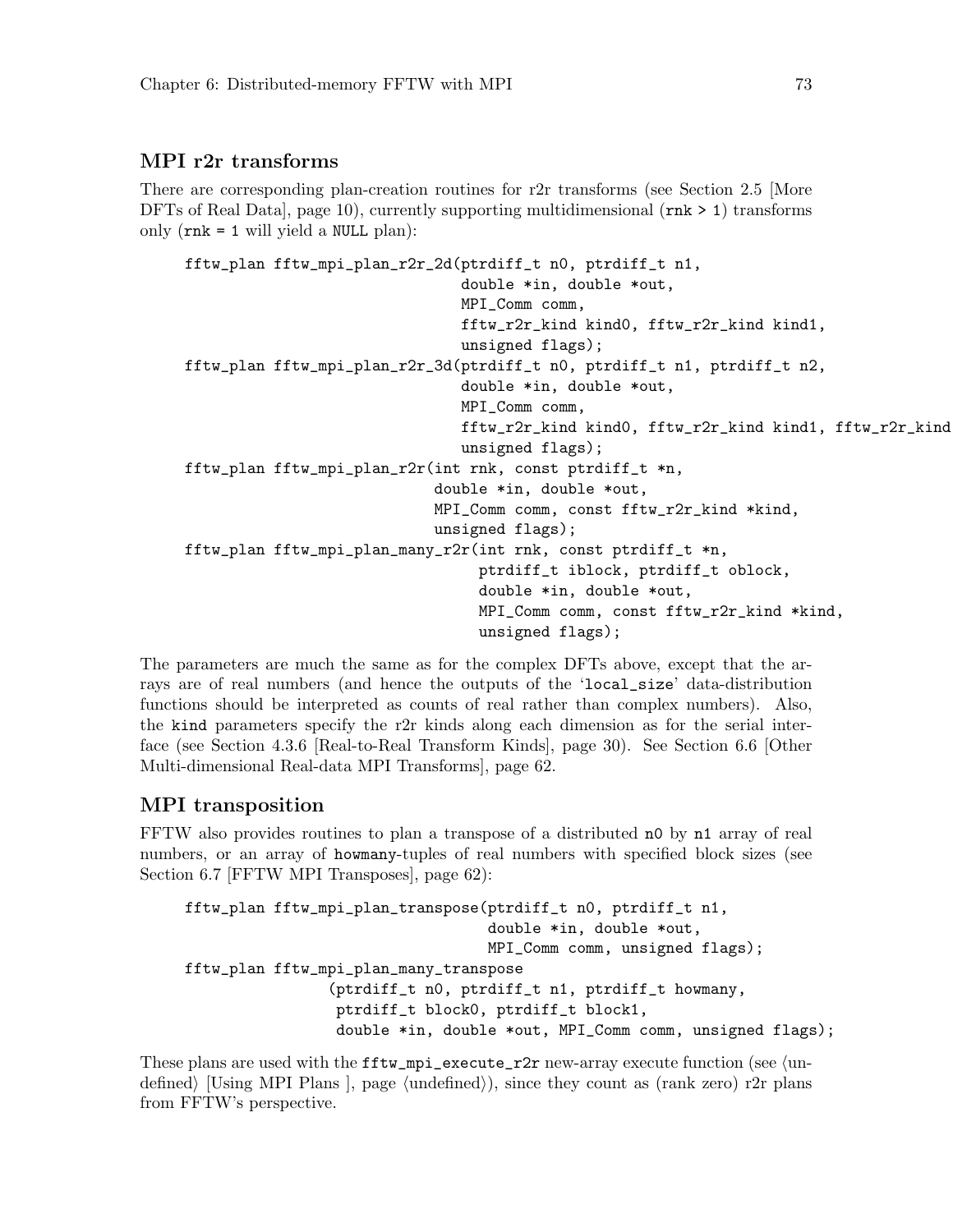### 6.12.6 MPI Wisdom Communication

To facilitate synchronizing wisdom among the different MPI processes, we provide two functions:

void fftw\_mpi\_gather\_wisdom(MPI\_Comm comm); void fftw\_mpi\_broadcast\_wisdom(MPI\_Comm comm);

The fftw\_mpi\_gather\_wisdom function gathers all wisdom in the given communicator comm to the process of rank 0 in the communicator: that process obtains the union of all wisdom on all the processes. As a side effect, some other processes will gain additional wisdom from other processes, but only process 0 will gain the complete union.

The fftw\_mpi\_broadcast\_wisdom does the reverse: it exports wisdom from process 0 in comm to all other processes in the communicator, replacing any wisdom they currently have.

See [Section 6.8 \[FFTW MPI Wisdom\], page 64](#page-69-0).

### 6.13 FFTW MPI Fortran Interface

The FFTW MPI interface is callable from modern Fortran compilers supporting the Fortran 2003 iso\_c\_binding standard for calling C functions. As described in [Chapter 7 \[Calling](#page-82-0) [FFTW from Modern Fortran\], page 77,](#page-82-0) this means that you can directly call FFTW's C interface from Fortran with only minor changes in syntax. There are, however, a few things specific to the MPI interface to keep in mind:

- Instead of including  $\texttt{fftw3.f03}$  as in  $\langle$ undefined $\rangle$  [\[Overview of Fortran interface \],](#page-0-0) page ([undefined](#page-0-0)), you should include 'fftw3-mpi.f03' (after use, intrinsic :: iso\_c\_binding as before). The fftw3-mpi.f03 file includes fftw3.f03, so you should not include them both yourself. (You will also want to include the MPI header file, usually via include 'mpif.h' or similar, although though this is not needed by fftw3-mpi.f03 per se.) (To use the 'fftw1\_' long double extended-precision routines in supporting compilers, you should include fftw3f-mpi.f03 in *addition* to fftw3-mpi.f03. See [Section 7.1.1 \[Extended and quadruple precision in Fortran\],](#page-83-0) [page 78.](#page-83-0))
- Because of the different storage conventions between C and Fortran, you reverse the order of your array dimensions when passing them to FFTW (see [Section 7.2 \[Reversing](#page-83-1) [array dimensions\], page 78\)](#page-83-1). This is merely a difference in notation and incurs no performance overhead. However, it means that, whereas in C the first dimension is distributed, in Fortran the last dimension of your array is distributed.
- In Fortran, communicators are stored as integer types; there is no MPI\_Comm type, nor is there any way to access a C MPI\_Comm. Fortunately, this is taken care of for you by the FFTW Fortran interface: whenever the C interface expects an MPI\_Comm type, you should pass the Fortran communicator as an integer. 2
- Because you need to call the 'local\_size' function to find out how much space to allocate, and this may be larger than the local portion of the array (see [Section 6.4](#page-61-0)

<sup>2</sup> [Technically, this is because you aren't actually calling the C functions directly. You are calling wrapper](#page-61-0) [functions that translate the communicator with](#page-61-0) MPI\_Comm\_f2c before calling the ordinary C interface. This is all done transparently, however, since the fftw3-mpi.f03 [interface file renames the wrappers so that they](#page-61-0) [are called in Fortran with the same names as the C interface functions.](#page-61-0)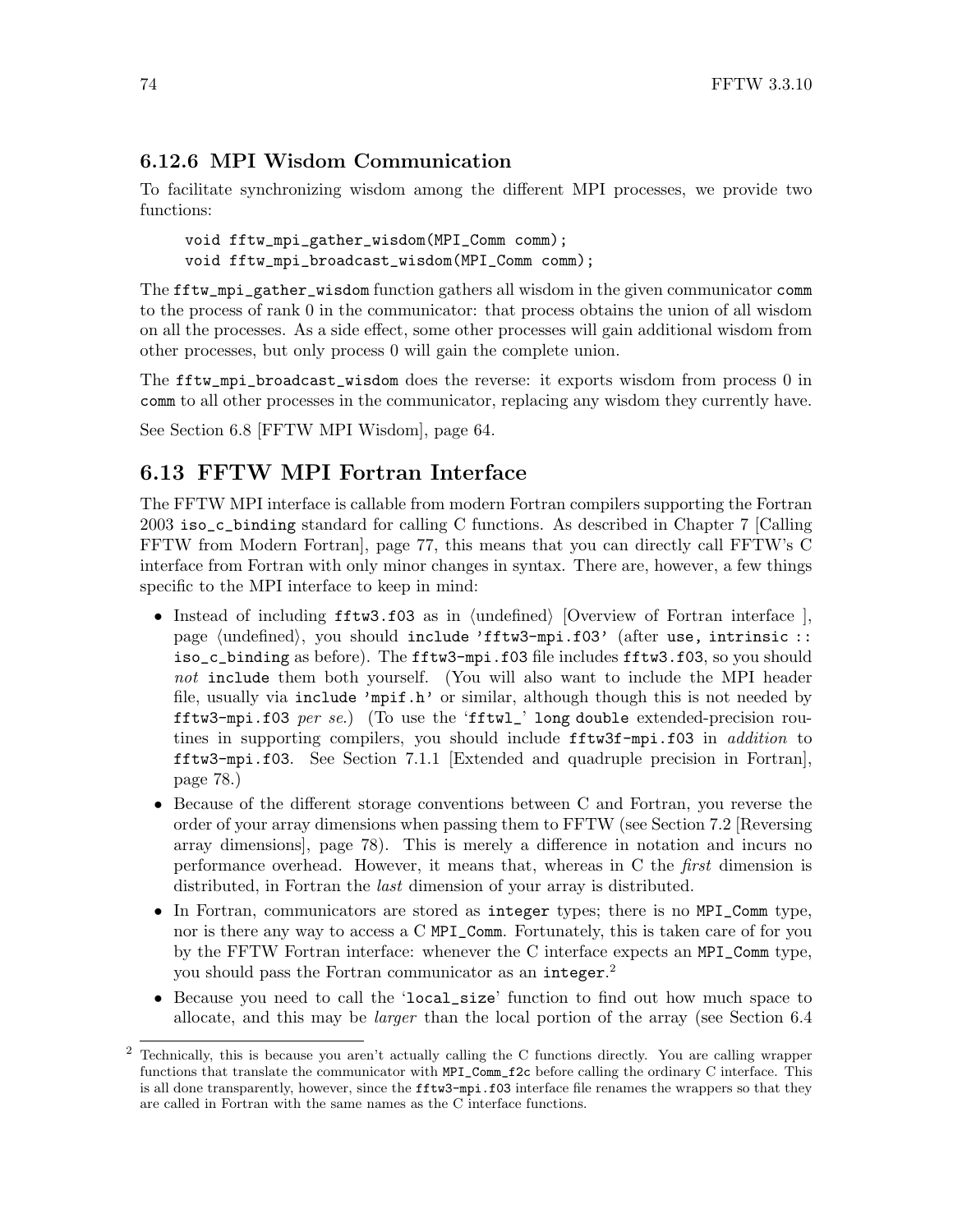[\[MPI Data Distribution\], page 56\)](#page-61-0), you should always allocate your arrays dynamically using FFTW's allocation routines as described in [Section 7.5 \[Allocating aligned mem](#page-87-0)[ory in Fortran\], page 82.](#page-87-0) (Coincidentally, this also provides the best performance by guaranteeding proper data alignment.)

- Because all sizes in the MPI FFTW interface are declared as ptrdiff\_t in C, you should use integer(C\_INTPTR\_T) in Fortran (see [Section 7.3 \[FFTW Fortran type](#page-85-0) [reference\], page 80\)](#page-85-0).
- In Fortran, because of the language semantics, we generally recommend using the new-array execute functions for all plans, even in the common case where you are executing the plan on the same arrays for which the plan was created (see [Section 7.4](#page-86-0) [\[Plan execution in Fortran\], page 81\)](#page-86-0). However, note that in the MPI interface these functions are changed: fftw\_execute\_dft becomes fftw\_mpi\_execute\_dft, etcetera. See [Section 6.12.3 \[Using MPI Plans\], page 68.](#page-73-0)

For example, here is a Fortran code snippet to perform a distributed  $L \times M$  complex DFT in-place. (This assumes you have already initialized MPI with MPI\_init and have also performed call fftw\_mpi\_init.)

```
use, intrinsic :: iso_c_binding
  include 'fftw3-mpi.f03'
  integer(C_INTPTR_T), parameter :: L = ...integer(C_INTPTR_T), parameter :: M = ...type(C_PTR) :: plan, cdata
  complex(C_DOUBLE_COMPLEX), pointer :: data(:,:)
  integer(C_INTPTR_T) :: i, j, alloc_local, local_M, local_j_offset
! get local data size and allocate (note dimension reversal)
  alloc_local = fftw_mpi_local_size_2d(M, L, MPI_COMM_WORLD, &
                                        local_M, local_j_offset)
  cdata = fftw_alloc_complex(alloc_local)
  call c_f_pointer(cdata, data, [L,local_M])
   ! create MPI plan for in-place forward DFT (note dimension reversal)
 plan = fftw_mpi_plan_dft_2d(M, L, data, data, MPI_COMM_WORLD, &
                               FFTW_FORWARD, FFTW_MEASURE)
! initialize data to some function my_function(i,j)do j = 1, local_M
   do i = 1, L
      data(i, j) = my_function(i, j + local_j_offest)end do
  end do
! compute transform (as many times as desired)
  call fftw_mpi_execute_dft(plan, data, data)
  call fftw_destroy_plan(plan)
```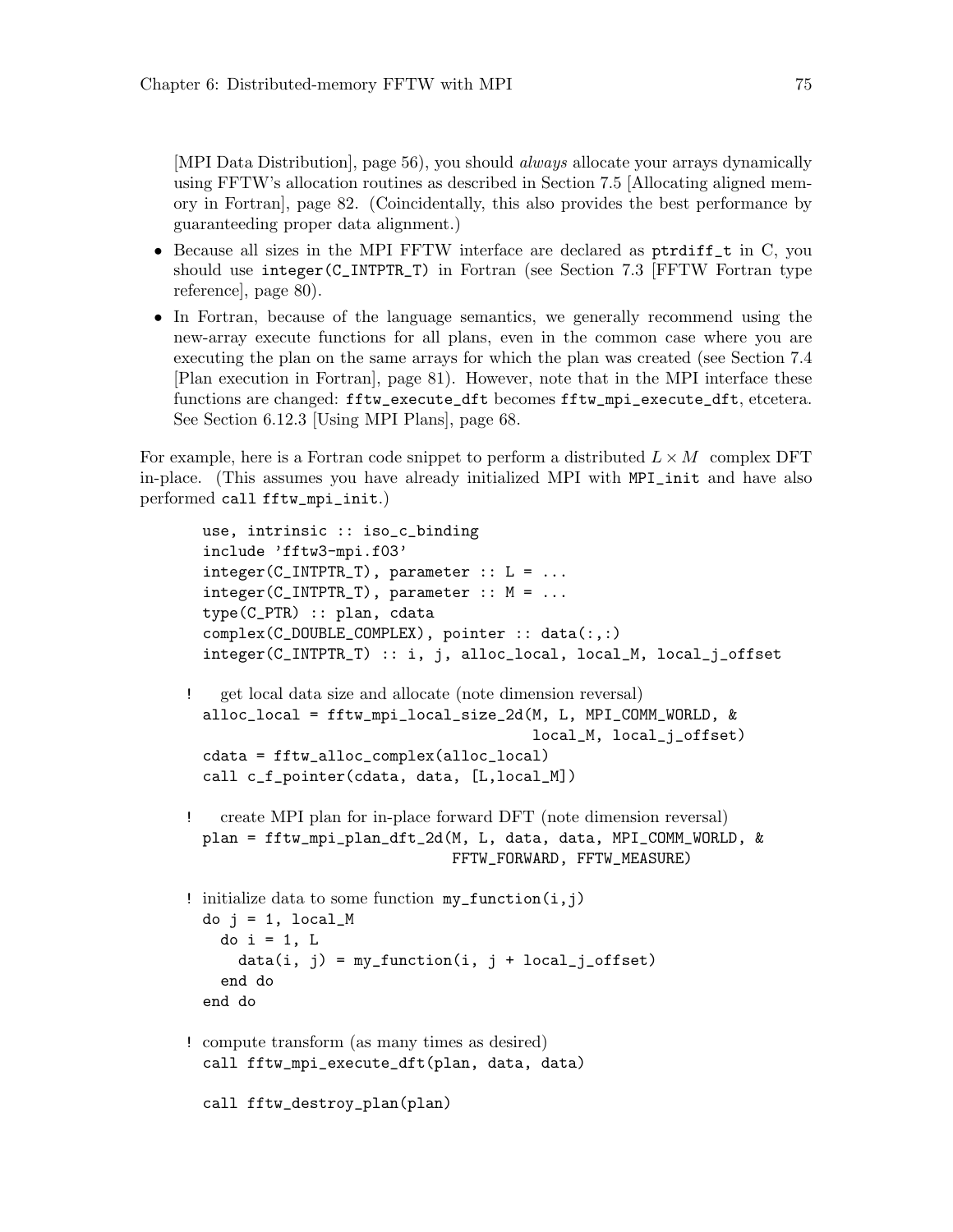#### call fftw\_free(cdata)

Note that when we called fftw\_mpi\_local\_size\_2d and fftw\_mpi\_plan\_dft\_2d with the dimensions in reversed order, since a  $L \times M$  Fortran array is viewed by FFTW in C as a  $M \times L$  array. This means that the array was distributed over the M dimension, the local portion of which is a  $L \times local_M$  array in Fortran. (You must not use an allocate statement to allocate an  $L \times local_M$  array, however; you must allocate alloc\_local complex numbers, which may be greater than  $L * local_M$ , in order to reserve space for intermediate steps of the transform.) Finally, we mention that because C's array indices are zero-based, the local\_j\_offset argument can conveniently be interpreted as an offset in the 1-based j index (rather than as a starting index as in C).

If instead you had used the ior(FFTW\_MEASURE, FFTW\_MPI\_TRANSPOSED\_OUT) flag, the output of the transform would be a transposed  $M \times local_L$  array, associated with the same cdata allocation (since the transform is in-place), and which you could declare with:

complex(C\_DOUBLE\_COMPLEX), pointer :: tdata(:,:) ... call c\_f\_pointer(cdata, tdata, [M,local\_L])

where local\_L would have been obtained by changing the fftw\_mpi\_local\_size\_2d call to:

alloc\_local = fftw\_mpi\_local\_size\_2d\_transposed(M, L, MPI\_COMM\_WORLD, & local\_M, local\_j\_offset, local\_L, local\_i\_offset)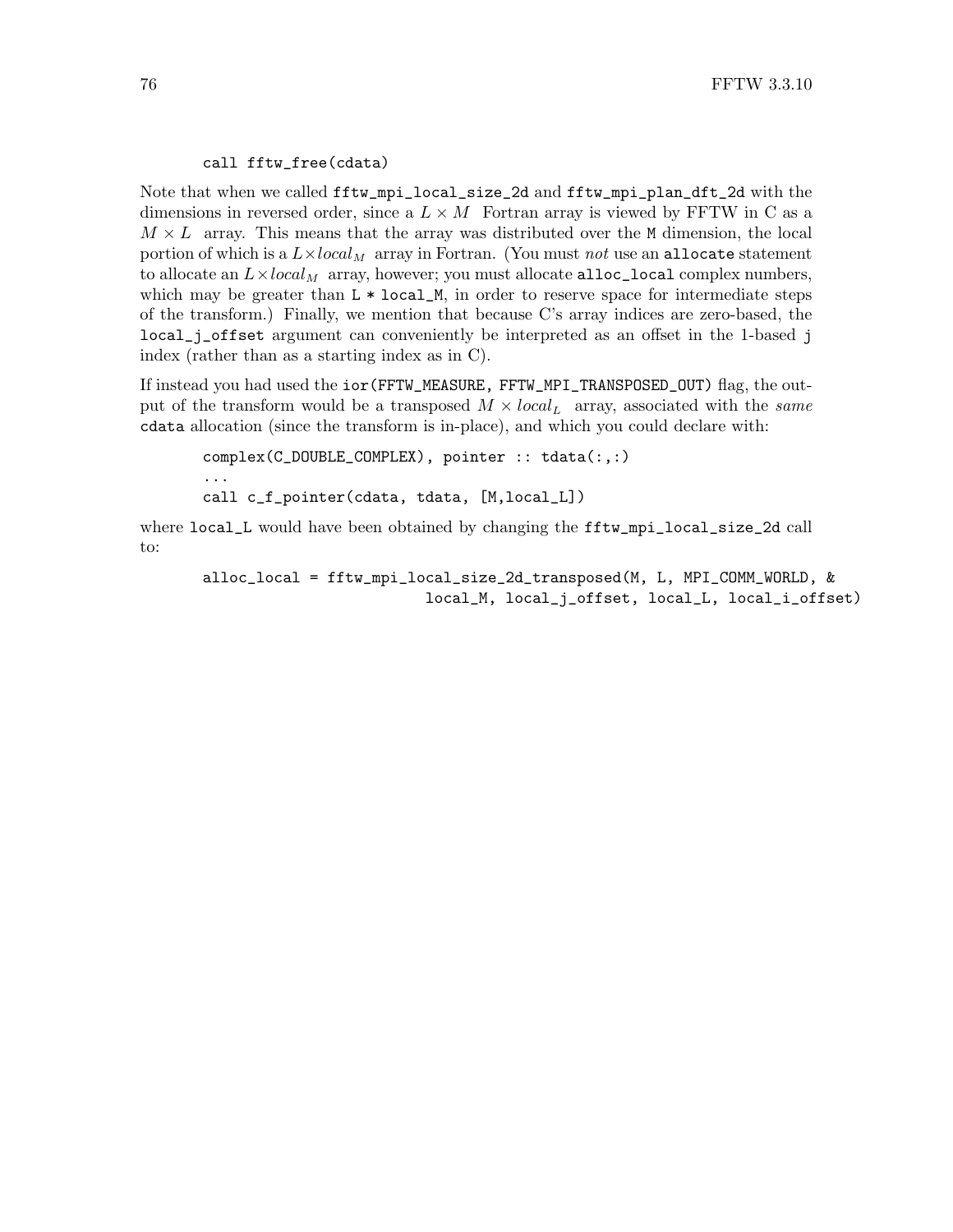# <span id="page-82-0"></span>7 Calling FFTW from Modern Fortran

Fortran 2003 standardized ways for Fortran code to call C libraries, and this allows us to support a direct translation of the FFTW C API into Fortran. Compared to the legacy Fortran 77 interface (see [Chapter 8 \[Calling FFTW from Legacy Fortran\], page 87\)](#page-92-0), this direct interface offers many advantages, especially compile-time type-checking and aligned memory allocation. As of this writing, support for these C interoperability features seems widespread, having been implemented in nearly all major Fortran compilers (e.g. GNU, Intel, IBM, Oracle/Solaris, Portland Group, NAG).

This chapter documents that interface. For the most part, since this interface allows Fortran to call the C interface directly, the usage is identical to C translated to Fortran syntax. However, there are a few subtle points such as memory allocation, wisdom, and data types that deserve closer attention.

## 7.1 Overview of Fortran interface

FFTW provides a file fftw3.f03 that defines Fortran 2003 interfaces for all of its C routines, except for the MPI routines described elsewhere, which can be found in the same directory as fftw3.h (the C header file). In any Fortran subroutine where you want to use FFTW functions, you should begin with:

```
use, intrinsic :: iso_c_binding
include 'fftw3.f03'
```
This includes the interface definitions and the standard iso\_c\_binding module (which defines the equivalents of C types). You can also put the FFTW functions into a module if you prefer (see [Section 7.7 \[Defining an FFTW module\], page 85](#page-90-0)).

At this point, you can now call anything in the FFTW C interface directly, almost exactly as in C other than minor changes in syntax. For example:

```
type(C_PTR) :: plan
complex(C_DOUBLE_COMPLEX), dimension(1024,1000) :: in, out
plan = fftw_plan_dft_2d(1000,1024, in,out, FFTW_FORWARD,FFTW_ESTIMATE)
...
call fftw_execute_dft(plan, in, out)
...
call fftw_destroy_plan(plan)
```
A few important things to keep in mind are:

- FFTW plans are type(C\_PTR). Other C types are mapped in the obvious way via the iso\_c\_binding standard: int turns into integer(C\_INT), fftw\_complex turns into complex(C\_DOUBLE\_COMPLEX), double turns into real(C\_DOUBLE), and so on. See [Section 7.3 \[FFTW Fortran type reference\], page 80.](#page-85-0)
- Functions in C become functions in Fortran if they have a return value, and subroutines in Fortran otherwise.
- The ordering of the Fortran array dimensions must be *reversed* when they are passed to the FFTW plan creation, thanks to differences in array indexing conventions (see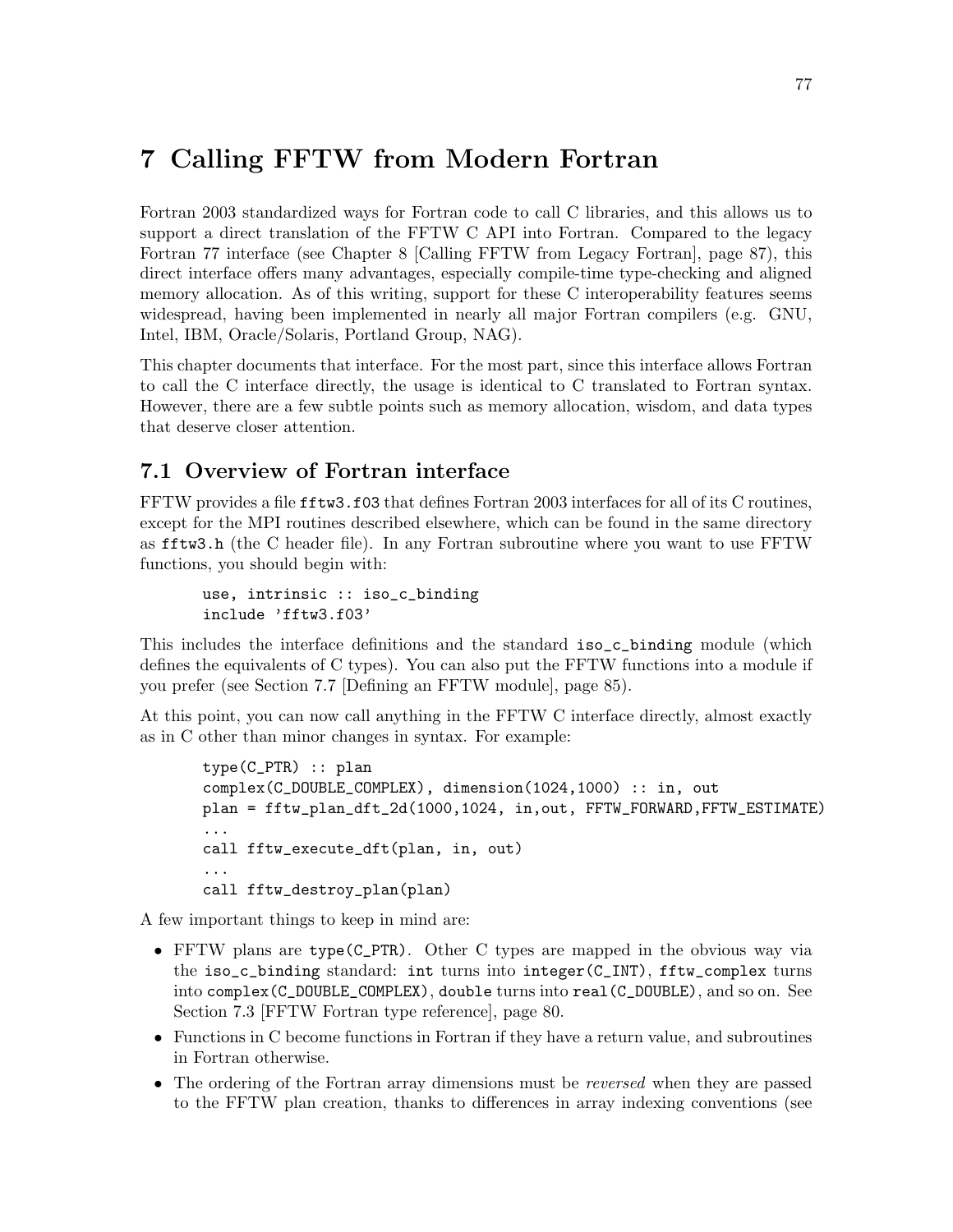[Section 3.2 \[Multi-dimensional Array Format\], page 15](#page-20-0)). This is *unlike* the legacy Fortran interface (see [Section 8.1 \[Fortran-interface routines\], page 87\)](#page-92-1), which reversed the dimensions for you. See [Section 7.2 \[Reversing array dimensions\], page 78.](#page-83-1)

- Using ordinary Fortran array declarations like this works, but may yield suboptimal performance because the data may not be not aligned to exploit SIMD instructions on modern proessors (see [Section 3.1 \[SIMD alignment and fftw](#page-20-1) malloc], page 15). Better performance will often be obtained by allocating with 'fftw\_alloc'. See [Section 7.5](#page-87-0) [\[Allocating aligned memory in Fortran\], page 82.](#page-87-0)
- Similar to the legacy Fortran interface (see [Section 8.3 \[FFTW Execution in Fortran\],](#page-93-0) [page 88\)](#page-93-0), we currently recommend not using **fftw\_execute** but rather using the more specialized functions like fftw\_execute\_dft (see [Section 4.6 \[New-array Execute Func](#page-43-0)[tions\], page 38\)](#page-43-0). However, you should execute the plan on the same arrays as the ones for which you created the plan, unless you are especially careful. See [Section 7.4 \[Plan](#page-86-0) [execution in Fortran\], page 81.](#page-86-0) To prevent you from using fftw\_execute by mistake, the fftw3.f03 file does not provide an fftw\_execute interface declaration.
- Multiple planner flags are combined with ior (equivalent to '|' in C). e.g. FFTW\_MEASURE | FFTW\_DESTROY\_INPUT becomes ior(FFTW\_MEASURE, FFTW\_DESTROY\_ INPUT). (You can also use '+' as long as you don't try to include a given flag more than once.)

### <span id="page-83-0"></span>7.1.1 Extended and quadruple precision in Fortran

If FFTW is compiled in long double (extended) precision (see [Chapter 10 \[Installation](#page-102-0) [and Customization\], page 97](#page-102-0)), you may be able to call the resulting fftwl\_ routines (see [Section 4.1.2 \[Precision\], page 21](#page-26-1)) from Fortran if your compiler supports the C\_LONG\_ DOUBLE\_COMPLEX type code.

Because some Fortran compilers do not support C\_LONG\_DOUBLE\_COMPLEX, the fftwl\_ declarations are segregated into a separate interface file fftw3l.f03, which you should include in addition to fftw3.f03 (which declares precision-independent 'FFTW\_' constants):

```
use, intrinsic :: iso_c_binding
include 'fftw3.f03'
include 'fftw3l.f03'
```
We also support using the nonstandard  $_{-}$ float128 quadruple-precision type provided by recent versions of gcc on 32- and 64-bit x86 hardware (see [Chapter 10 \[Installation and](#page-102-0) [Customization\], page 97\)](#page-102-0), using the corresponding real(16) and complex(16) types supported by gfortran. The quadruple-precision 'fftwq\_' functions (see [Section 4.1.2 \[Pre](#page-26-1)[cision\], page 21](#page-26-1)) are declared in a fftw3q.f03 interface file, which should be included in addition to fftw3.f03, as above. You should also link with -lfftw3q -lquadmath -lm as in C.

### <span id="page-83-1"></span>7.2 Reversing array dimensions

A minor annoyance in calling FFTW from Fortran is that FFTW's array dimensions are defined in the C convention (row-major order), while Fortran's array dimensions are the opposite convention (column-major order). See [Section 3.2 \[Multi-dimensional Array Format\],](#page-20-0) [page 15](#page-20-0). This is just a bookkeeping difference, with no effect on performance. The only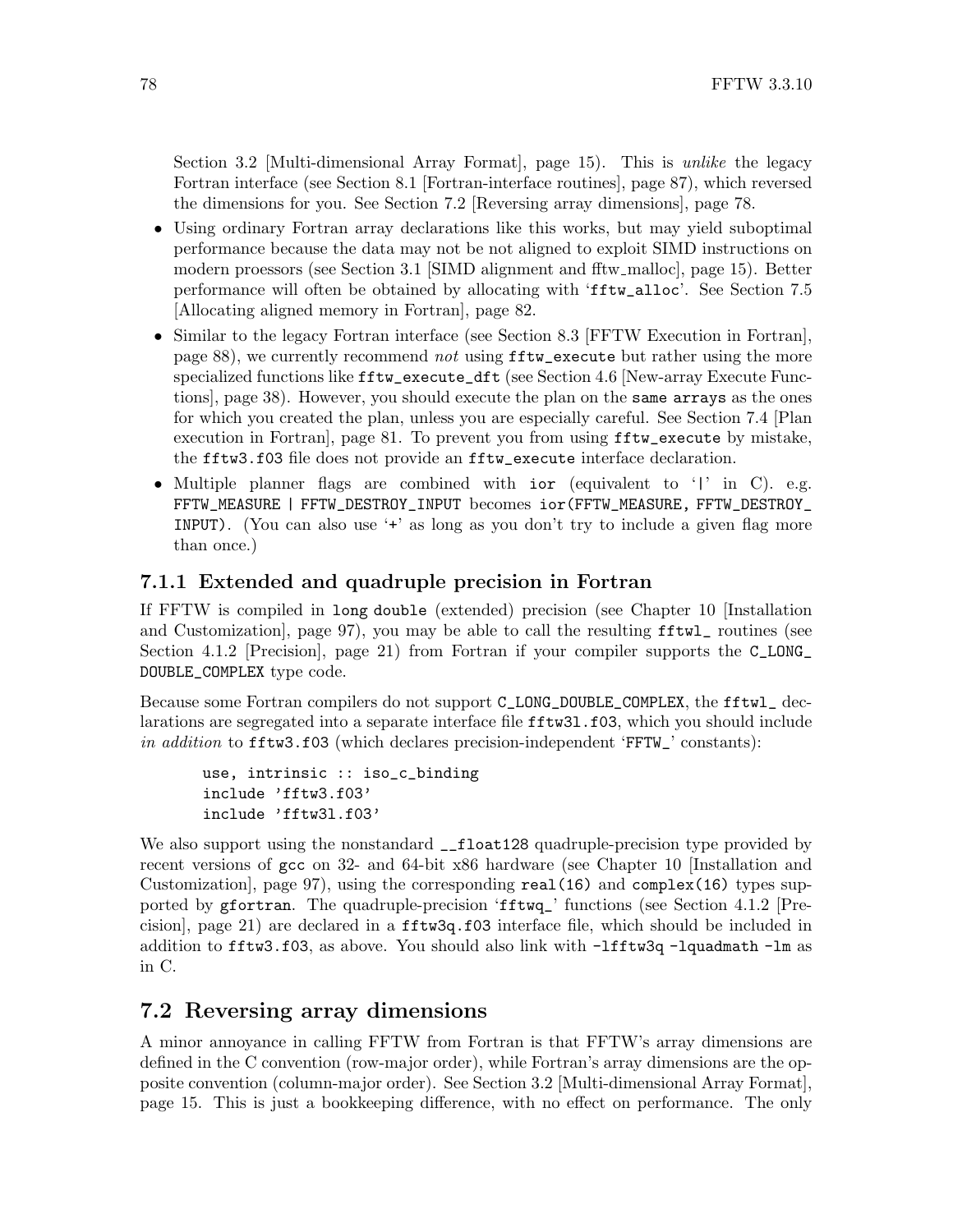consequence of this is that, whenever you create an FFTW plan for a multi-dimensional transform, you must always reverse the ordering of the dimensions.

For example, consider the three-dimensional  $(L \times M \times N)$  arrays:

complex(C\_DOUBLE\_COMPLEX), dimension(L,M,N) :: in, out

To plan a DFT for these arrays using fftw\_plan\_dft\_3d, you could do:

```
plan = fftw_plan_dft_3d(N,M,L, in,out, FFTW_FORWARD,FFTW_ESTIMATE)
```
That is, from FFTW's perspective this is a  $N \times M \times L$  array. No data transposition need occur, as this is only notation. Similarly, to use the more generic routine fftw\_plan\_dft with the same arrays, you could do:

```
integer(C_INT), dimension(3) :: n = [N,M,L]plan = fftw_plan_dft_3d(3, n, in,out, FFTW_FORWARD,FFTW_ESTIMATE)
```
Note, by the way, that this is different from the legacy Fortran interface (see [Section 8.1](#page-92-1) [\[Fortran-interface routines\], page 87\)](#page-92-1), which automatically reverses the order of the array dimension for you. Here, you are calling the C interface directly, so there is no "translation" layer.

An important thing to keep in mind is the implication of this for multidimensional realto-complex transforms (see [Section 2.4 \[Multi-Dimensional DFTs of Real Data\], page 7\)](#page-12-0). In C, a multidimensional real-to-complex DFT chops the last dimension roughly in half  $(N \times M \times L$  real input goes to  $N \times M \times L/2 + 1$  complex output). In Fortran, because the array dimension notation is reversed, the first dimension of the complex data is chopped roughly in half. For example consider the 'r2c' transform of  $L \times M \times N$  real input in Fortran:

```
type(C_PTR) :: plan
real(C_DOUBLE), dimension(L,M,N) :: in
complex(C_DOUBLE_COMPLEX), dimension(L/2+1,M,N) :: out
plan = fftw_plan_dft_r2c_3d(N,M,L, in,out, FFTW_ESTIMATE)
...
call fftw_execute_dft_r2c(plan, in, out)
```
Alternatively, for an in-place r2c transform, as described in the C documentation we must pad the first dimension of the real input with an extra two entries (which are ignored by FFTW) so as to leave enough space for the complex output. The input is *allocated* as a  $2[L/2 + 1] \times M \times N$  array, even though only  $L \times M \times N$  of it is actually used. In this example, we will allocate the array as a pointer type, using 'fftw\_alloc' to ensure aligned memory for maximum performance (see [Section 7.5 \[Allocating aligned memory in Fortran\],](#page-87-0) [page 82](#page-87-0)); this also makes it easy to reference the same memory as both a real array and a complex array.

```
real(C_DOWBLE), pointer :: in(:,:,:)complex(C_DOUBLE_COMPLEX), pointer :: out(:,:,:)
type(C_PTR) :: plan, data
data = fftw_alloc_complex(int((L/2+1) * M * N, C_SIZE_T))
call c_f-pointer(data, in, [2*(L/2+1), M, N]))
call c_f_pointer(data, out, [L/2+1,M,N])
```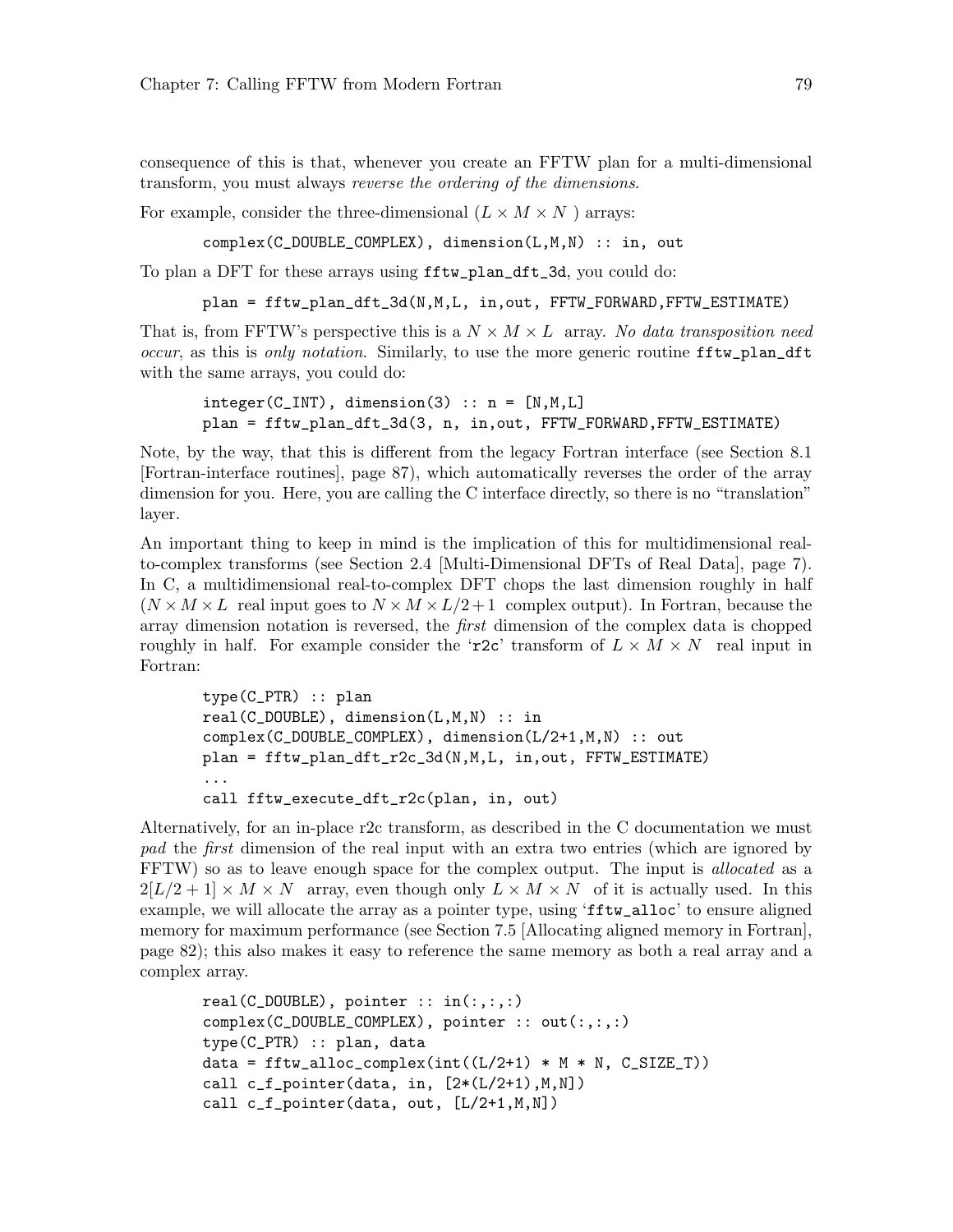```
plan = fftw_plan_dft_r2c_3d(N,M,L, in,out, FFTW_ESTIMATE)
...
call fftw_execute_dft_r2c(plan, in, out)
...
call fftw_destroy_plan(plan)
call fftw_free(data)
```
### <span id="page-85-0"></span>7.3 FFTW Fortran type reference

The following are the most important type correspondences between the C interface and Fortran:

- Plans (fftw\_plan and variants) are type(C\_PTR) (i.e. an opaque pointer).
- The C floating-point types double, float, and long double correspond to real(C\_DOUBLE), real(C\_FLOAT), and real(C\_LONG\_DOUBLE), respectively. The C complex types fftw\_complex, fftwf\_complex, and fftwl\_complex correspond in Fortran to complex(C\_DOUBLE\_COMPLEX), complex(C\_FLOAT\_COMPLEX), and complex(C\_LONG\_DOUBLE\_COMPLEX), respectively. Just as in C (see [Section 4.1.2](#page-26-1) [\[Precision\], page 21](#page-26-1)), the FFTW subroutines and types are prefixed with 'fftw\_', fftwf\_, and fftwl\_ for the different precisions, and link to different libraries (-lfftw3, -lfftw3f, and -lfftw3l on Unix), but use the same include file fftw3.f03 and the same constants (all of which begin with 'FFTW\_'). The exception is long double precision, for which you should also include fftw31.f03 (see [Section 7.1.1](#page-83-0) [\[Extended and quadruple precision in Fortran\], page 78](#page-83-0)).
- The C integer types int and unsigned (used for planner flags) become integer(C\_ INT). The C integer type  $\text{ptrdiff}_t$  (e.g. in the [Section 4.5.6 \[64-bit Guru Interface\],](#page-43-1) [page 38\)](#page-43-1) becomes integer(C\_INTPTR\_T), and size\_t (in fftw\_malloc etc.) becomes integer(C\_SIZE\_T).
- The fftw\_r2r\_kind type (see [Section 4.3.6 \[Real-to-Real Transform Kinds\], page 30\)](#page-35-0) becomes integer(C\_FFTW\_R2R\_KIND). The various constant values of the C enumerated type (FFTW\_R2HC etc.) become simply integer constants of the same names in Fortran.
- Numeric array pointer arguments (e.g. double \*) become dimension(\*),  $intent(out)$  arrays of the same type, or dimension $(*)$ , intent(in) if they are pointers to constant data (e.g. const int  $*)$ ). There are a few exceptions where numeric pointers refer to scalar outputs (e.g. for  $\texttt{fftw_flops}$ ), in which case they are intent(out) scalar arguments in Fortran too. For the new-array execute functions (see [Section 4.6 \[New-array Execute Functions\], page 38](#page-43-0)), the input arrays are declared dimension(\*), intent(inout), since they can be modified in the case of in-place or FFTW\_DESTROY\_INPUT transforms.
- Pointer return values (e.g double \*) become type(C\_PTR). (If they are pointers to arrays, as for fftw\_alloc\_real, you can convert them back to Fortran array pointers with the standard intrinsic function  $c_f$ -pointer.)
- The fitty is dim type in the guru interface (see [Section 4.5.2 \[Guru vector and trans](#page-39-0)[form sizes\], page 34\)](#page-39-0) becomes type(fftw\_iodim) in Fortran, a derived data type (the Fortran analogue of C's struct) with three integer(C\_INT) components: n, is, and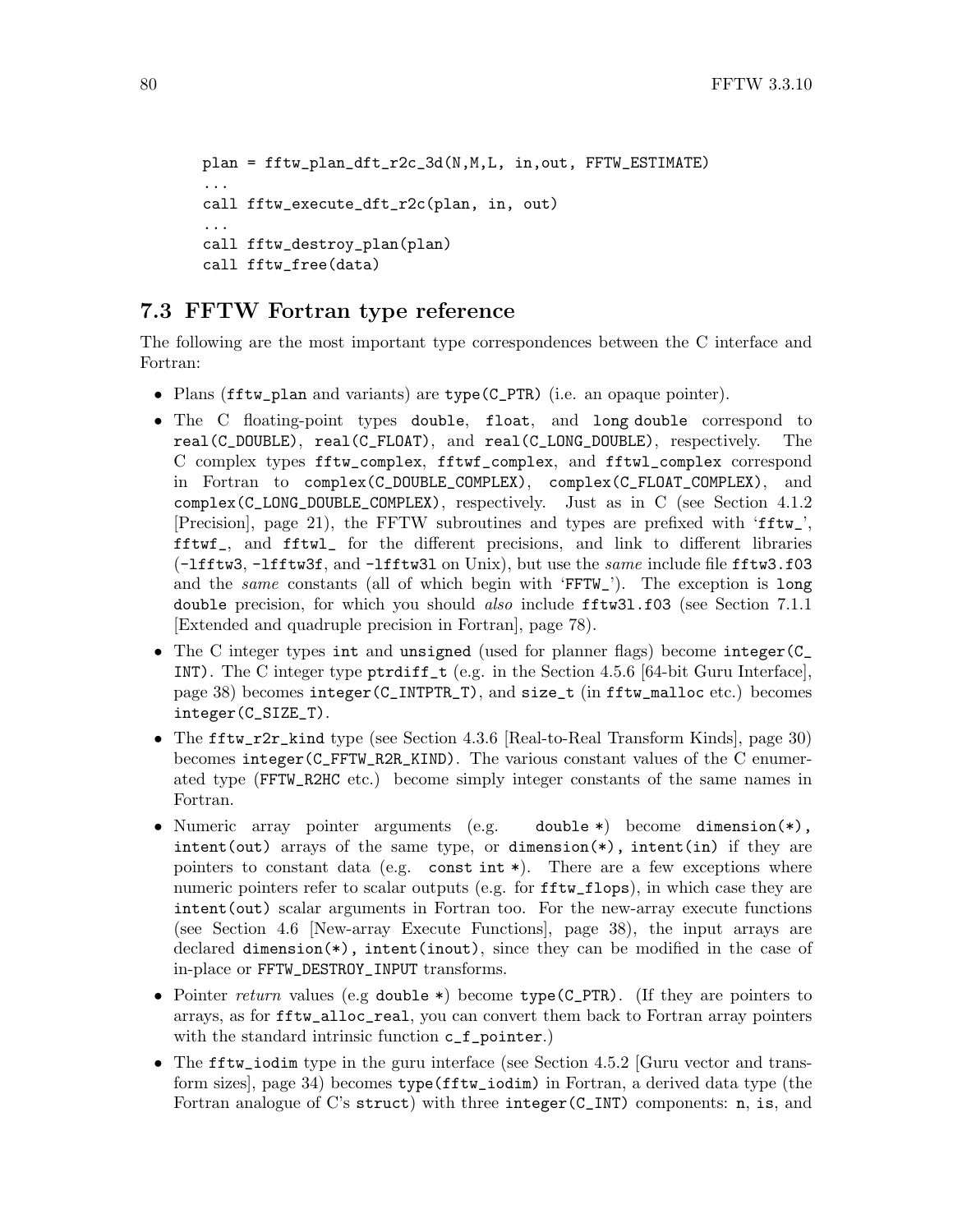os, with the same meanings as in C. The fftw\_iodim64 type in the 64-bit guru interface (see [Section 4.5.6 \[64-bit Guru Interface\], page 38](#page-43-1)) is the same, except that its components are of type integer(C\_INTPTR\_T).

• Using the wisdom import/export functions from Fortran is a bit tricky, and is discussed in [Section 7.6 \[Accessing the wisdom API from Fortran\], page 83.](#page-88-0) In brief, the FILE  $*$  arguments map to type(C\_PTR), const char  $*$  to character(C\_CHAR), dimension(\*), intent(in) (null-terminated!), and the generic read-char/write-char functions map to type(C\_FUNPTR).

You may be wondering if you need to search-and-replace **real** (kind(0.0d0)) (or whatever your favorite Fortran spelling of "double precision" is) with real(C\_DOUBLE) everywhere in your program, and similarly for complex and integer types. The answer is no; you can still use your existing types. As long as these types match their C counterparts, things should work without a hitch. The worst that can happen, e.g. in the (unlikely) event of a system where real(kind(0.0d0)) is different from real(C\_DOUBLE), is that the compiler will give you a type-mismatch error. That is, if you don't use the iso\_c\_binding kinds you need to accept at least the theoretical possibility of having to change your code in response to compiler errors on some future machine, but you don't need to worry about silently compiling incorrect code that yields runtime errors.

### <span id="page-86-0"></span>7.4 Plan execution in Fortran

In C, in order to use a plan, one normally calls fftw\_execute, which executes the plan to perform the transform on the input/output arrays passed when the plan was created (see [Section 4.2 \[Using Plans\], page 22\)](#page-27-0). The corresponding subroutine call in modern Fortran is:

#### call fftw\_execute(plan)

However, we have had reports that this causes problems with some recent optimizing Fortran compilers. The problem is, because the input/output arrays are not passed as explicit arguments to fftw\_execute, the semantics of Fortran (unlike C) allow the compiler to assume that the input/output arrays are not changed by fftw\_execute. As a consequence, certain compilers end up repositioning the call to fftw\_execute, assuming incorrectly that it does nothing to the arrays.

There are various workarounds to this, but the safest and simplest thing is to not use fftw\_execute in Fortran. Instead, use the functions described in [Section 4.6 \[New-array](#page-43-0) [Execute Functions\], page 38](#page-43-0), which take the input/output arrays as explicit arguments. For example, if the plan is for a complex-data DFT and was created for the arrays in and out, you would do:

#### call fftw\_execute\_dft(plan, in, out)

There are a few things to be careful of, however:

• You must use the correct type of execute function, matching the way the plan was created. Complex DFT plans should use fftw\_execute\_dft, Real-input (r2c) DFT plans should use use  $fftw$ <sub>execute\_dft\_r2c</sub>, and real-output (c2r) DFT plans should use fftw\_execute\_dft\_c2r. The various r2r plans should use fftw\_execute\_r2r.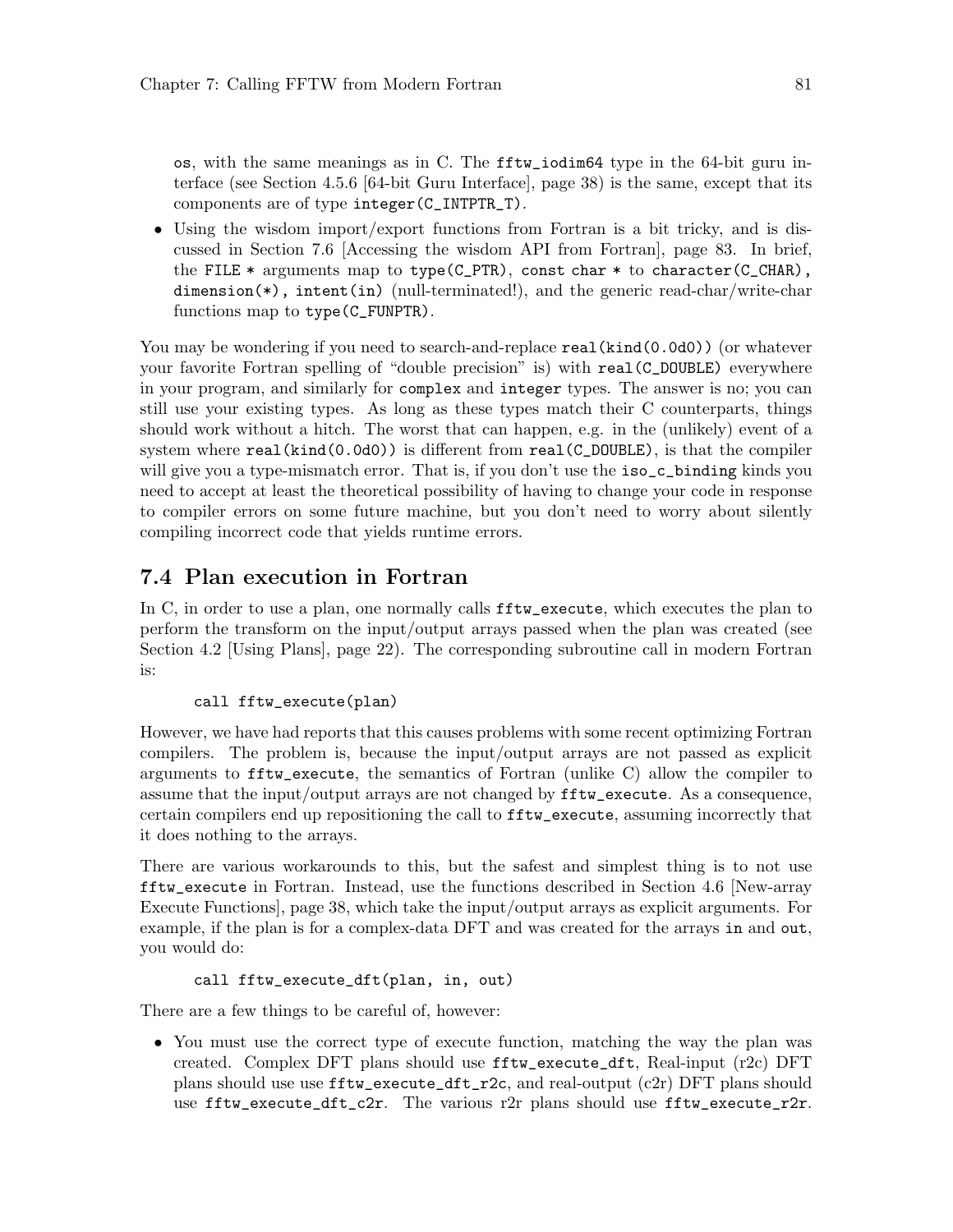Fortunately, if you use the wrong one you will get a compile-time type-mismatch error (unlike legacy Fortran).

- You should normally pass the same input/output arrays that were used when creating the plan. This is always safe.
- If you pass different input/output arrays compared to those used when creating the plan, you must abide by all the restrictions of the new-array execute functions (see [Section 4.6 \[New-array Execute Functions\], page 38\)](#page-43-0). The most tricky of these is the requirement that the new arrays have the same alignment as the original arrays; the best (and possibly only) way to guarantee this is to use the 'fftw\_alloc' functions to allocate your arrays (see [Section 7.5 \[Allocating aligned memory in Fortran\], page 82\)](#page-87-0). Alternatively, you can use the FFTW\_UNALIGNED flag when creating the plan, in which case the plan does not depend on the alignment, but this may sacrifice substantial performance on architectures (like x86) with SIMD instructions (see [Section 3.1 \[SIMD](#page-20-1) alignment and fitw\_malloc, page 15).

## <span id="page-87-0"></span>7.5 Allocating aligned memory in Fortran

In order to obtain maximum performance in FFTW, you should store your data in arrays that have been specially aligned in memory (see [Section 3.1 \[SIMD alignment and](#page-20-1) fftw [malloc\], page 15\)](#page-20-1). Enforcing alignment also permits you to safely use the new-array execute functions (see [Section 4.6 \[New-array Execute Functions\], page 38](#page-43-0)) to apply a given plan to more than one pair of in/out arrays. Unfortunately, standard Fortran arrays do not provide any alignment guarantees. The *only* way to allocate aligned memory in standard Fortran is to allocate it with an external C function, like the fftw\_alloc\_real and fftw\_alloc\_complex functions. Fortunately, Fortran 2003 provides a simple way to associate such allocated memory with a standard Fortran array pointer that you can then use normally.

We therefore recommend allocating all your input/output arrays using the following technique:

- 1. Declare a pointer, arr, to your array of the desired type and dimensions. For example, real(C\_DOUBLE), pointer :: a(:,:) for a 2d real array, or complex(C\_DOUBLE\_ COMPLEX), pointer ::  $a(:,:,:)$  for a 3d complex array.
- 2. The number of elements to allocate must be an integer(C\_SIZE\_T). You can either declare a variable of this type, e.g. integer(C\_SIZE\_T) :: sz, to store the number of elements to allocate, or you can use the  $int(\ldots, C\_SIZE\_T)$  intrinsic function. e.g. set  $sz = L * M * N$  or use int  $(L * M * N, C_SIZE_T)$  for an  $L \times M \times N$  array.
- 3. Declare a type(C\_PTR) :: p to hold the return value from FFTW's allocation routine. Set  $p = f f t w_a$ lloc\_real(sz) for a real array, or  $p = f f t w_a$ alloc\_complex(sz) for a complex array.
- 4. Associate your pointer arr with the allocated memory p using the standard c\_f\_pointer subroutine: call c\_f\_pointer(p, arr, [...dimensions...]), where [...dimensions...]) are an array of the dimensions of the array (in the usual Fortran order). e.g. call c\_f\_pointer(p, arr, [L,M,N]) for an  $L \times M \times N$  array. (Alternatively, you can omit the dimensions argument if you specified the shape explicitly when declaring arr.) You can now use arr as a usual multidimensional array.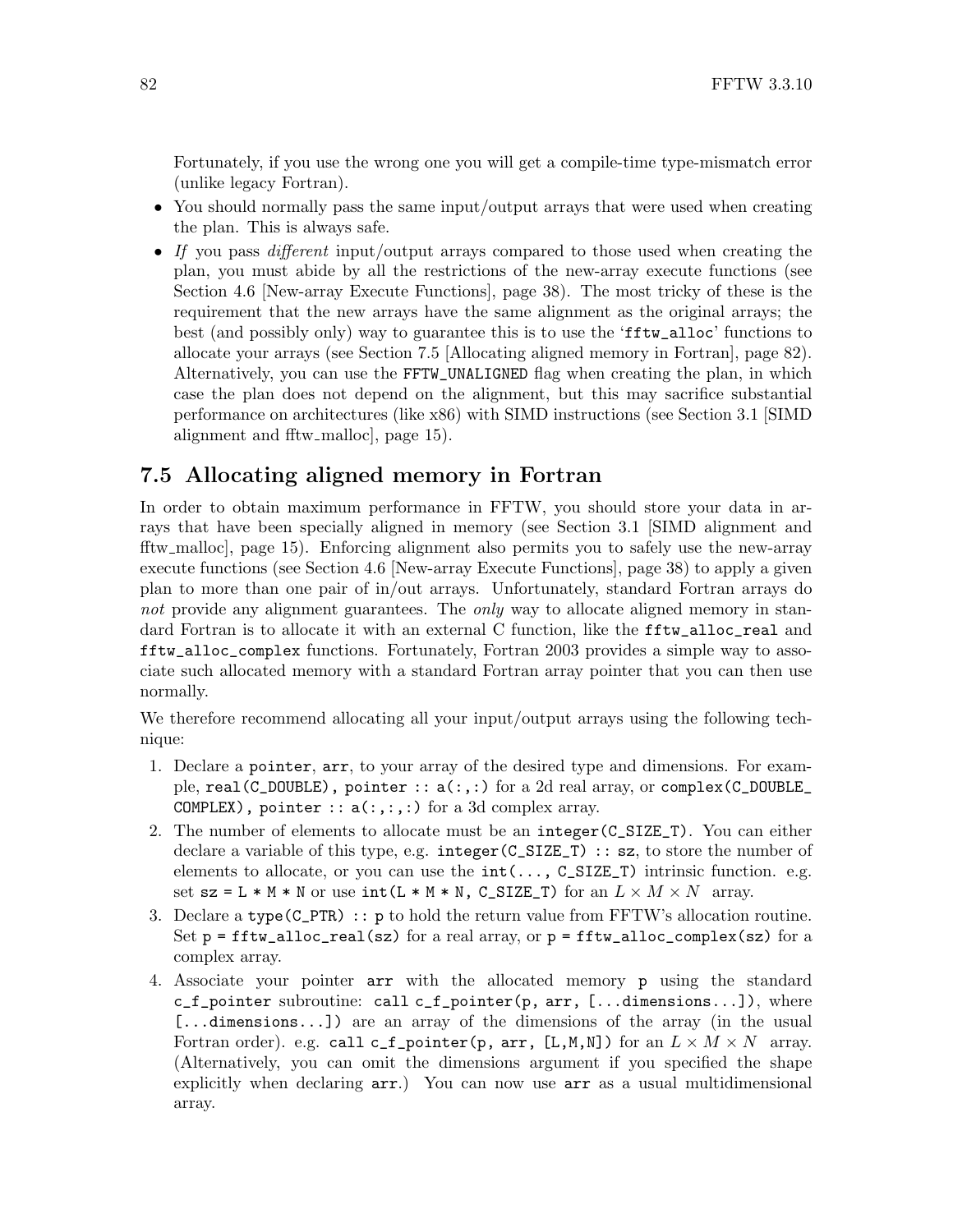5. When you are done using the array, deallocate the memory by call fftw\_free(p) on p.

For example, here is how we would allocate an  $L \times M$  2d real array:

```
real(C_DOWBLE), pointer :: arr(:,:)type(C_PTR) :: p
p = fftw_alloc_real(int(L * M, C_SIZE_T))call c_f_pointer(p, arr, [L,M])
...use arr and arr(i, j) as usual...
call fftw_free(p)
```
and here is an  $L \times M \times N$  3d complex array:

```
complex(C_DOUBLE_COMPLEX), pointer :: arr(:,:,:)
type(C_PTR) :: p
p = fftw_alloc\_complex(int(L * M * N, C_SIZE_T))call c_f_pointer(p, arr, [L,M,N])
...use arr and arr(i, j, k) as usual...
call fftw_free(p)
```
See [Section 7.2 \[Reversing array dimensions\], page 78,](#page-83-1) for an example allocating a single array and associating both real and complex array pointers with it, for in-place real-tocomplex transforms.

### <span id="page-88-0"></span>7.6 Accessing the wisdom API from Fortran

As explained in [Section 3.3 \[Words of Wisdom-Saving Plans\], page 18](#page-23-0), FFTW provides a "wisdom" API for saving plans to disk so that they can be recreated quickly. The C API for exporting (see [Section 4.7.1 \[Wisdom Export\], page 40\)](#page-45-0) and importing (see [Section 4.7.2](#page-46-0) [\[Wisdom Import\], page 41\)](#page-46-0) wisdom is somewhat tricky to use from Fortran, however, because of differences in file I/O and string types between C and Fortran.

#### 7.6.1 Wisdom File Export/Import from Fortran

The easiest way to export and import wisdom is to do so using fftw\_export\_wisdom\_ to\_filename and fftw\_wisdom\_from\_filename. The only trick is that these require you to pass a C string, which is an array of type CHARACTER(C\_CHAR) that is terminated by C\_NULL\_CHAR. You can call them like this:

```
integer(C_INT) :: ret
ret = fftw_export_wisdom_to_filename(C_CHAR_'my_wisdom.dat' // C_NULL_CHAR)
if (ret .eq. 0) stop 'error exporting wisdom to file'
ret = fftw_import_wisdom_from_filename(C_CHAR_'my_wisdom.dat' // C_NULL_CHAR)
if (ret .eq. 0) stop 'error importing wisdom from file'
```
Note that prepending 'C\_CHAR\_' is needed to specify that the literal string is of kind C\_CHAR, and we null-terminate the string by appending '// C\_NULL\_CHAR'. These functions return an integer(C\_INT) (ret) which is 0 if an error occurred during export/import and nonzero otherwise.

It is also possible to use the lower-level routines fftw\_export\_wisdom\_to\_file and fftw\_ import\_wisdom\_from\_file, which accept parameters of the C type FILE\*, expressed in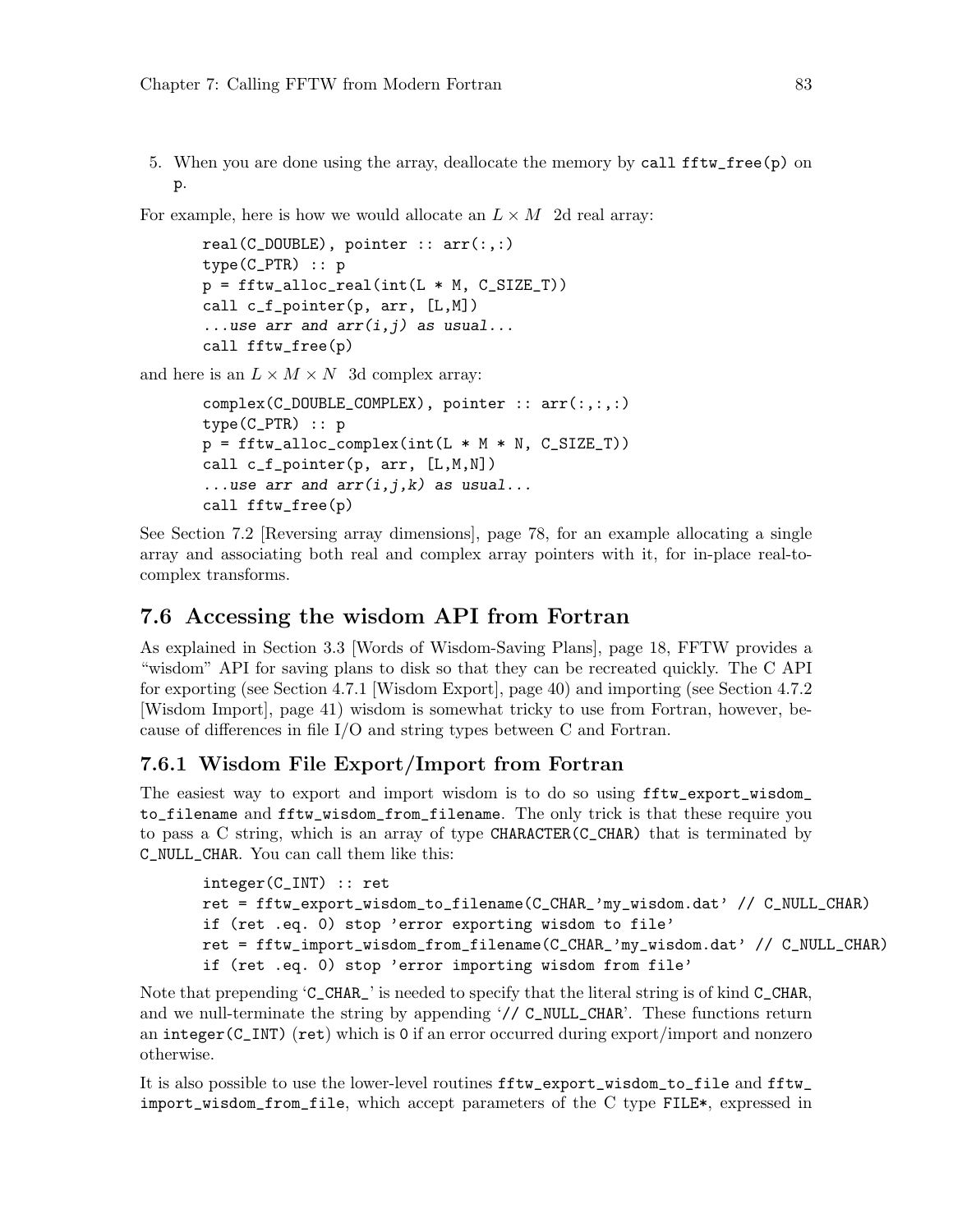Fortran as type (C\_PTR). However, you are then responsible for creating the FILE\* yourself. You can do this by using  $iso_c$ -binding to define Fortran intefaces for the C library functions fopen and fclose, which is a bit strange in Fortran but workable.

### 7.6.2 Wisdom String Export/Import from Fortran

Dealing with FFTW's C string export/import is a bit more painful. In particular, the fftw export\_wisdom\_to\_string function requires you to deal with a dynamically allocated C string. To get its length, you must define an interface to the C strlen function, and to deallocate it you must define an interface to C free:

```
use, intrinsic :: iso_c_binding
interface
  integer(C_INT) function strlen(s) bind(C, name='strlen')
    import
    type(C_PTR), value :: s
  end function strlen
  subroutine free(p) bind(C, name='free')
    import
    type(C_PTR), value :: p
  end subroutine free
end interface
```
Given these definitions, you can then export wisdom to a Fortran character array:

```
character(C_CCHAR), pointer :: s(:)integer(C_SIZE_T) :: slen
type(C_PTR) :: p
p = fftw_export_wisdom_to_string()
if (.not. c_associated(p)) stop 'error exporting wisdom'
slen = strlen(p)call c_f_pointer(p, s, [slen+1])
...
call free(p)
```
Note that slen is the length of the C string, but the length of the array is slen+1 because it includes the terminating null character. (You can omit the '+1' if you don't want Fortran to know about the null character.) The standard c\_associated function checks whether p is a null pointer, which is returned by fftw\_export\_wisdom\_to\_string if there was an error.

To import wisdom from a string, use fftw\_import\_wisdom\_from\_string as usual; note that the argument of this function must be a character( $C_{\text{CHAR}}$ ) that is terminated by the C\_NULL\_CHAR character, like the s array above.

### 7.6.3 Wisdom Generic Export/Import from Fortran

The most generic wisdom export/import functions allow you to provide an arbitrary callback function to read/write one character at a time in any way you want. However, your callback function must be written in a special way, using the bind(C) attribute to be passed to a C interface.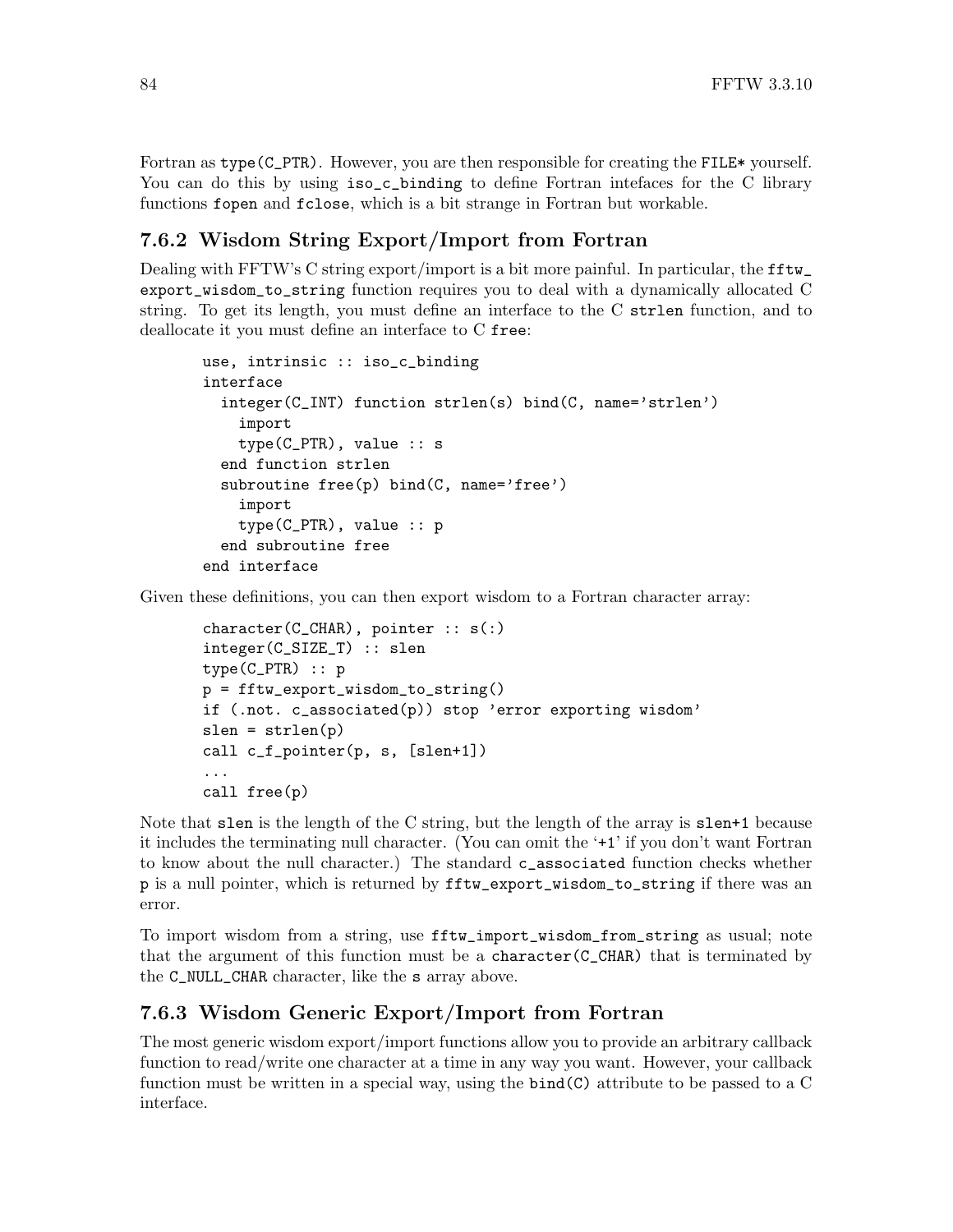In particular, to call the generic wisdom export function fftw\_export\_wisdom, you would write a callback subroutine of the form:

```
subroutine my\_write\_char(c, p) bind(C)
  use, intrinsic :: iso_c_binding
 character(C_CHAR), value :: c
  type(C_PTR), value :: p
  ...write c...
end subroutine my_write_char
```
Given such a subroutine (along with the corresponding interface definition), you could then export wisdom using:

```
call fftw_export_wisdom(c_funloc(my_write_char), p)
```
The standard c\_funloc intrinsic converts a Fortran bind(C) subroutine into a C function pointer. The parameter p is a type(C\_PTR) to any arbitrary data that you want to pass to my\_write\_char (or C\_NULL\_PTR if none). (Note that you can get a C pointer to Fortran data using the intrinsic c\_loc, and convert it back to a Fortran pointer in my\_write\_char using c\_f\_pointer.)

Similarly, to use the generic fftw\_import\_wisdom, you would define a callback function of the form:

```
integer(C_INT) function my_read_char(p) bind(C)
 use, intrinsic :: iso_c_binding
  type(C_PTR), value :: p
  character :: c
  ...read a character c...
  my_read_char = ichar(c, C_INT)
end function my_read_char
....
integer(C_INT) :: ret
ret = fftw_import_wisdom(c_funloc(my_read_char), p)if (ret .eq. 0) stop 'error importing wisdom'
```
Your function can return  $-1$  if the end of the input is reached. Again, p is an arbitrary type(C\_PTR that is passed through to your function. fftw\_import\_wisdom returns 0 if an error occurred and nonzero otherwise.

### <span id="page-90-0"></span>7.7 Defining an FFTW module

Rather than using the include statement to include the fftw3.f03 interface file in any subroutine where you want to use FFTW, you might prefer to define an FFTW Fortran module. FFTW does not install itself as a module, primarily because fftw3.f03 can be shared between different Fortran compilers while modules (in general) cannot. However, it is trivial to define your own FFTW module if you want. Just create a file containing:

```
module FFTW3
 use, intrinsic :: iso_c_binding
```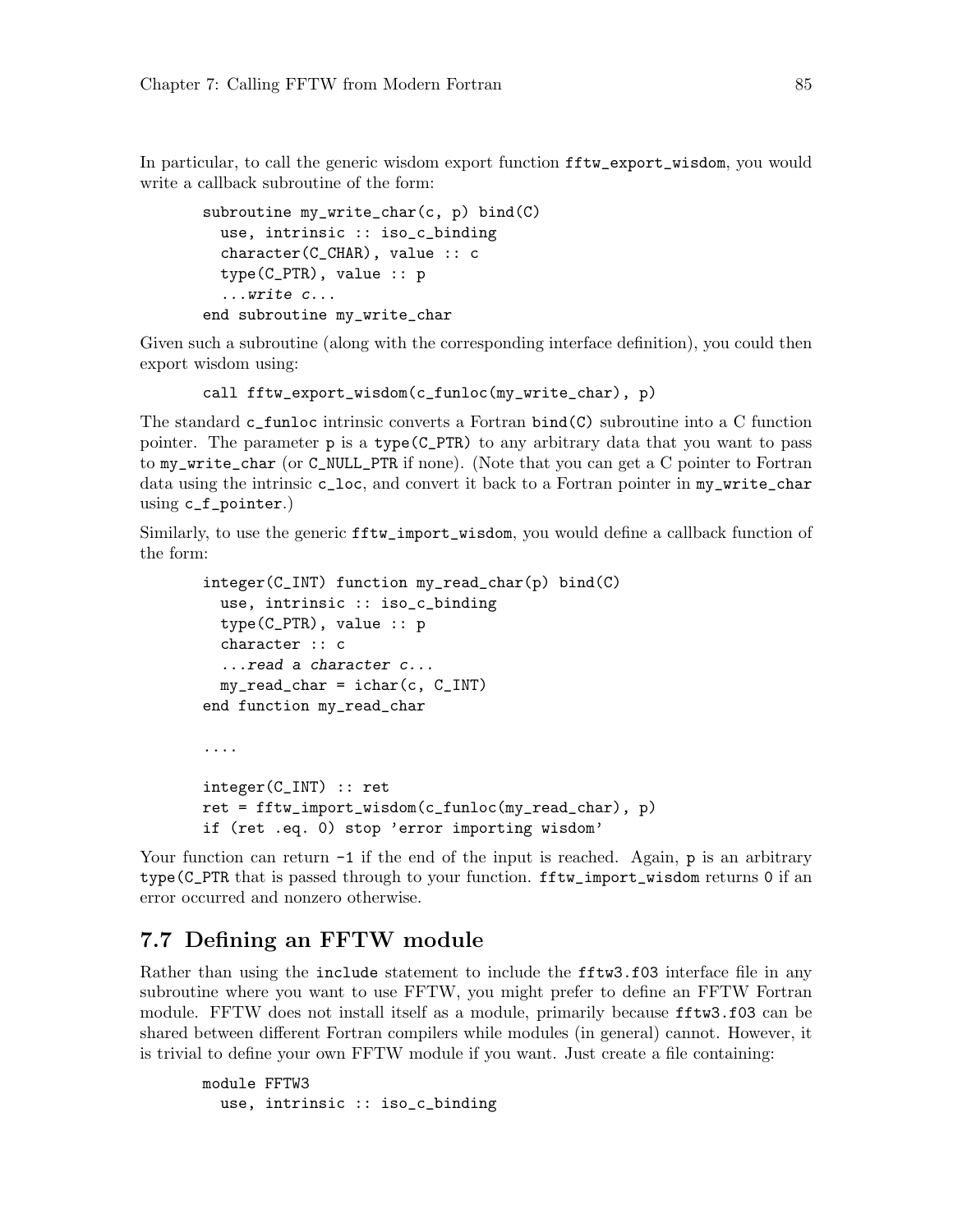include 'fftw3.f03' end module

Compile this file into a module as usual for your compiler (e.g. with gfortran -c you will get a file fftw3.mod). Now, instead of include 'fftw3.f03', whenever you want to use FFTW routines you can just do:

use FFTW3

as usual for Fortran modules. (You still need to link to the FFTW library, of course.)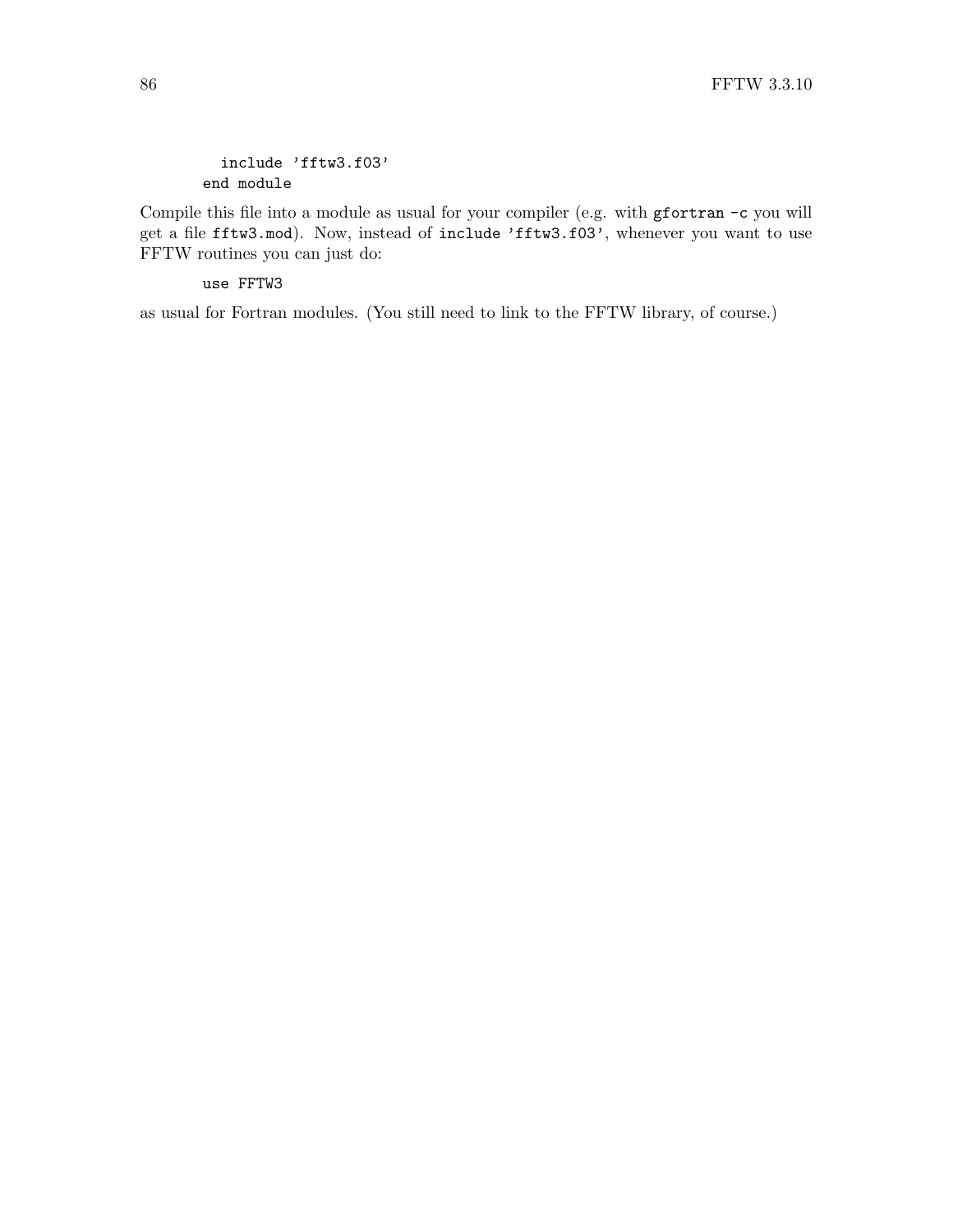# <span id="page-92-0"></span>8 Calling FFTW from Legacy Fortran

This chapter describes the interface to FFTW callable by Fortran code in older compilers not supporting the Fortran 2003 C interoperability features (see [Chapter 7 \[Calling FFTW](#page-82-0) [from Modern Fortran\], page 77](#page-82-0)). This interface has the major disadvantage that it is not type-checked, so if you mistake the argument types or ordering then your program will not have any compiler errors, and will likely crash at runtime. So, greater care is needed. Also, technically interfacing older Fortran versions to C is nonstandard, but in practice we have found that the techniques used in this chapter have worked with all known Fortran compilers for many years.

The legacy Fortran interface differs from the C interface only in the prefix ('dfftw\_' instead of 'fftw\_' in double precision) and a few other minor details. This Fortran interface is included in the FFTW libraries by default, unless a Fortran compiler isn't found on your system or  $-$ -disable-fortran is included in the configure flags. We assume here that the reader is already familiar with the usage of FFTW in C, as described elsewhere in this manual.

The MPI parallel interface to FFTW is *not* currently available to legacy Fortran.

### <span id="page-92-1"></span>8.1 Fortran-interface routines

Nearly all of the FFTW functions have Fortran-callable equivalents. The name of the legacy Fortran routine is the same as that of the corresponding C routine, but with the 'fftw\_' prefix replaced by 'dfftw\_'.<sup>1</sup> The single and long-double precision versions use 'sfftw\_' and 'lfftw\_', respectively, instead of 'fftwf\_' and 'fftwl\_'; quadruple precision (real\*16) is available on some systems as 'fftwq\_' (see [Section 4.1.2 \[Precision\], page 21\)](#page-26-1). (Note that long double on x86 hardware is usually at most 80-bit extended precision, not quadruple precision.)

For the most part, all of the arguments to the functions are the same, with the following exceptions:

- plan variables (what would be of type fftw\_plan in C), must be declared as a type that is at least as big as a pointer (address) on your machine. We recommend using integer\*8 everywhere, since this should always be big enough.
- Any function that returns a value (e.g. fftw\_plan\_dft) is converted into a subroutine. The return value is converted into an additional *first* parameter of this subroutine.<sup>2</sup>
- The Fortran routines expect multi-dimensional arrays to be in *column-major* order, which is the ordinary format of Fortran arrays (see [Section 3.2 \[Multi-dimensional](#page-20-0) [Array Format\], page 15\)](#page-20-0). They do this transparently and costlessly simply by reversing the order of the dimensions passed to FFTW, but this has one important consequence for multi-dimensional real-complex transforms, discussed below.
- Wisdom import and export is somewhat more tricky because one cannot easily pass files or strings between C and Fortran; see [Section 8.5 \[Wisdom of Fortran?\], page 91](#page-96-0).

<sup>&</sup>lt;sup>1</sup> Technically, Fortran 77 identifiers are not allowed to have more than 6 characters, nor may they contain underscores. Any compiler that enforces this limitation doesn't deserve to link to FFTW.

<sup>&</sup>lt;sup>2</sup> The reason for this is that some Fortran implementations seem to have trouble with C function return values, and vice versa.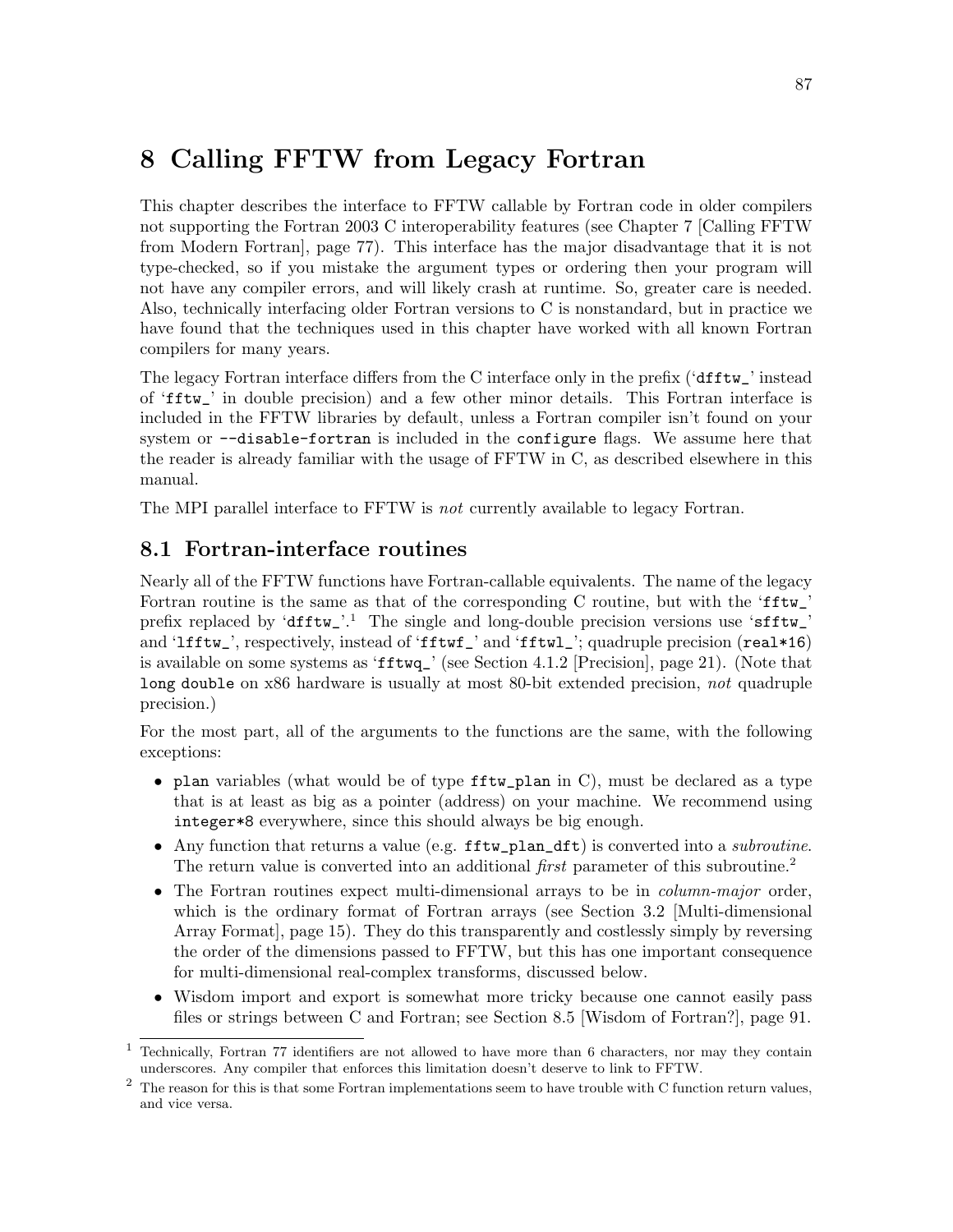- Legacy Fortran cannot use the fftw\_malloc dynamic-allocation routine. If you want to exploit the SIMD FFTW (see [Section 3.1 \[SIMD alignment and fftw](#page-20-1) malloc], page 15), you'll need to figure out some other way to ensure that your arrays are at least 16-byte aligned.
- Since Fortran 77 does not have data structures, the fftw\_iodim structure from the guru interface (see [Section 4.5.2 \[Guru vector and transform sizes\], page 34](#page-39-0)) must be split into separate arguments. In particular, any fftw\_iodim array arguments in the C guru interface become three integer array arguments (n, is, and os) in the Fortran guru interface, all of whose lengths should be equal to the corresponding rank argument.
- The guru planner interface in Fortran does not do any automatic translation between column-major and row-major; you are responsible for setting the strides etcetera to correspond to your Fortran arrays. However, as a slight bug that we are preserving for backwards compatibility, the 'plan\_guru\_r2r' in Fortran *does* reverse the order of its kind array parameter, so the kind array of that routine should be in the reverse of the order of the iodim arrays (see above).

In general, you should take care to use Fortran data types that correspond to (i.e. are the same size as) the C types used by FFTW. In practice, this correspondence is usually straightforward (i.e. integer corresponds to int, real corresponds to float, etcetera). The native Fortran double/single-precision complex type should be compatible with fftw\_ complex/fftwf\_complex. Such simple correspondences are assumed in the examples below.

## 8.2 FFTW Constants in Fortran

When creating plans in FFTW, a number of constants are used to specify options, such as FFTW\_MEASURE or FFTW\_ESTIMATE. The same constants must be used with the wrapper routines, but of course the C header files where the constants are defined can't be incorporated directly into Fortran code.

Instead, we have placed Fortran equivalents of the FFTW constant definitions in the file fftw3.f, which can be found in the same directory as fftw3.h. If your Fortran compiler supports a preprocessor of some sort, you should be able to include or #include this file; otherwise, you can paste it directly into your code.

In C, you combine different flags (like FFTW\_PRESERVE\_INPUT and FFTW\_MEASURE) using the '|' operator; in Fortran you should just use '+'. (Take care not to add in the same flag more than once, though. Alternatively, you can use the ior intrinsic function standardized in Fortran 95.)

### <span id="page-93-0"></span>8.3 FFTW Execution in Fortran

In C, in order to use a plan, one normally calls fftw\_execute, which executes the plan to perform the transform on the input/output arrays passed when the plan was created (see [Section 4.2 \[Using Plans\], page 22](#page-27-0)). The corresponding subroutine call in legacy Fortran is:

#### call dfftw\_execute(plan)

However, we have had reports that this causes problems with some recent optimizing Fortran compilers. The problem is, because the input/output arrays are not passed as explicit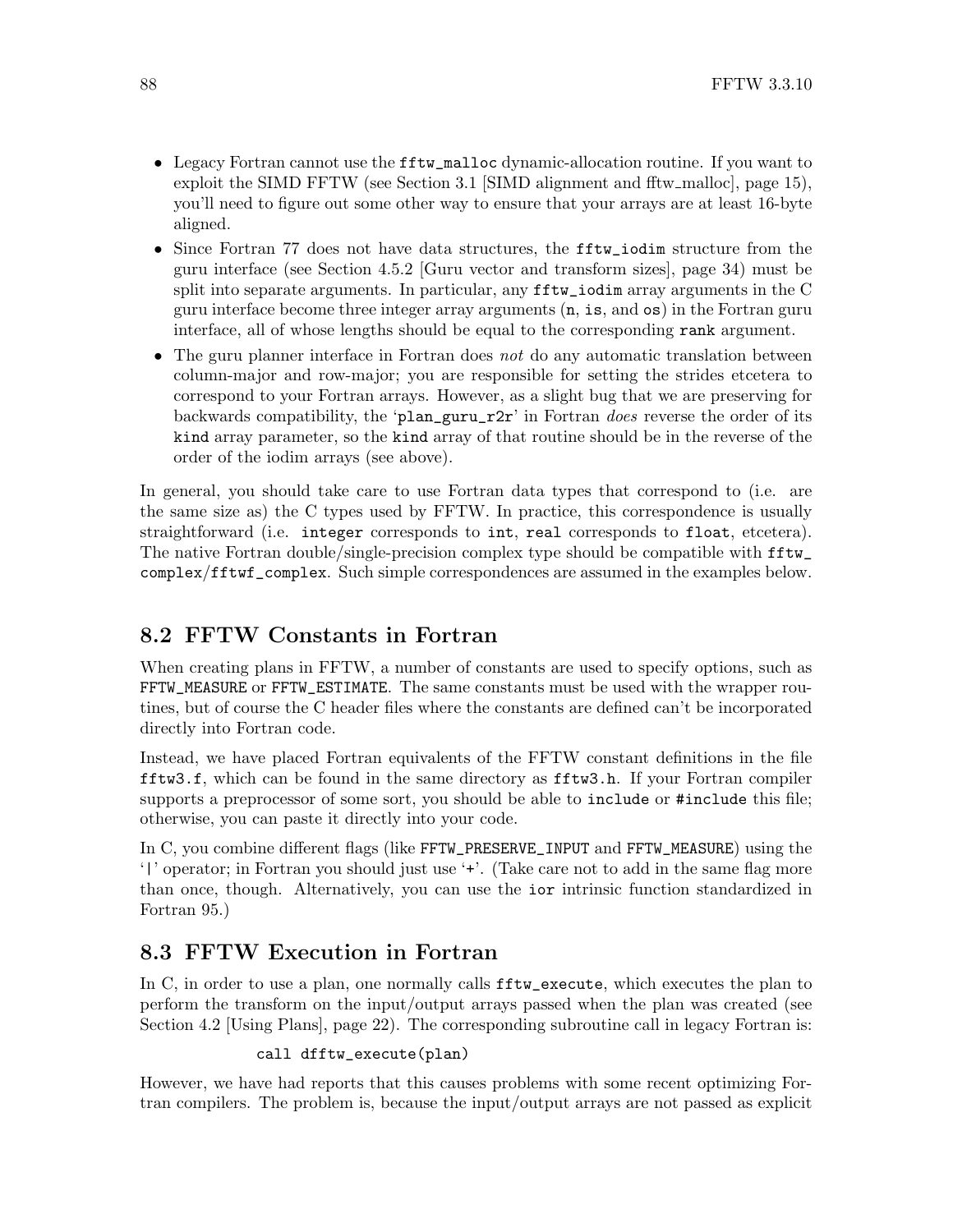arguments to dfftw\_execute, the semantics of Fortran (unlike C) allow the compiler to assume that the input/output arrays are not changed by dfftw\_execute. As a consequence, certain compilers end up optimizing out or repositioning the call to dfftw\_execute, assuming incorrectly that it does nothing.

There are various workarounds to this, but the safest and simplest thing is to not use dfftw\_execute in Fortran. Instead, use the functions described in [Section 4.6 \[New-array](#page-43-0) [Execute Functions\], page 38](#page-43-0), which take the input/output arrays as explicit arguments. For example, if the plan is for a complex-data DFT and was created for the arrays in and out, you would do:

```
call dfftw_execute_dft(plan, in, out)
```
There are a few things to be careful of, however:

- You must use the correct type of execute function, matching the way the plan was created. Complex DFT plans should use dfftw\_execute\_dft, Real-input (r2c) DFT plans should use use dfftw\_execute\_dft\_r2c, and real-output (c2r) DFT plans should use dfftw\_execute\_dft\_c2r. The various r2r plans should use dfftw\_execute\_r2r.
- You should normally pass the same input/output arrays that were used when creating the plan. This is always safe.
- If you pass different input/output arrays compared to those used when creating the plan, you must abide by all the restrictions of the new-array execute functions (see [Section 4.6 \[New-array Execute Functions\], page 38](#page-43-0)). The most difficult of these, in Fortran, is the requirement that the new arrays have the same alignment as the original arrays, because there seems to be no way in legacy Fortran to obtain guaranteed-aligned arrays (analogous to fftw\_malloc in C). You can, of course, use the FFTW\_UNALIGNED flag when creating the plan, in which case the plan does not depend on the alignment, but this may sacrifice substantial performance on architectures (like x86) with SIMD instructions (see [Section 3.1 \[SIMD alignment and fftw](#page-20-1)\_malloc], page 15).

### 8.4 Fortran Examples

In C, you might have something like the following to transform a one-dimensional complex array:

```
fftw_complex in[N], out[N];
fftw_plan plan;
plan = fftw_plan_dft_1d(N,in,out,FFTW_FORWARD,FFTW_ESTIMATE);
fftw_execute(plan);
fftw_destroy_plan(plan);
```
In Fortran, you would use the following to accomplish the same thing:

```
double complex in, out
dimension in(N), out(N)
integer*8 plan
call dfftw_plan_dft_1d(plan,N,in,out,FFTW_FORWARD,FFTW_ESTIMATE)
call dfftw_execute_dft(plan, in, out)
```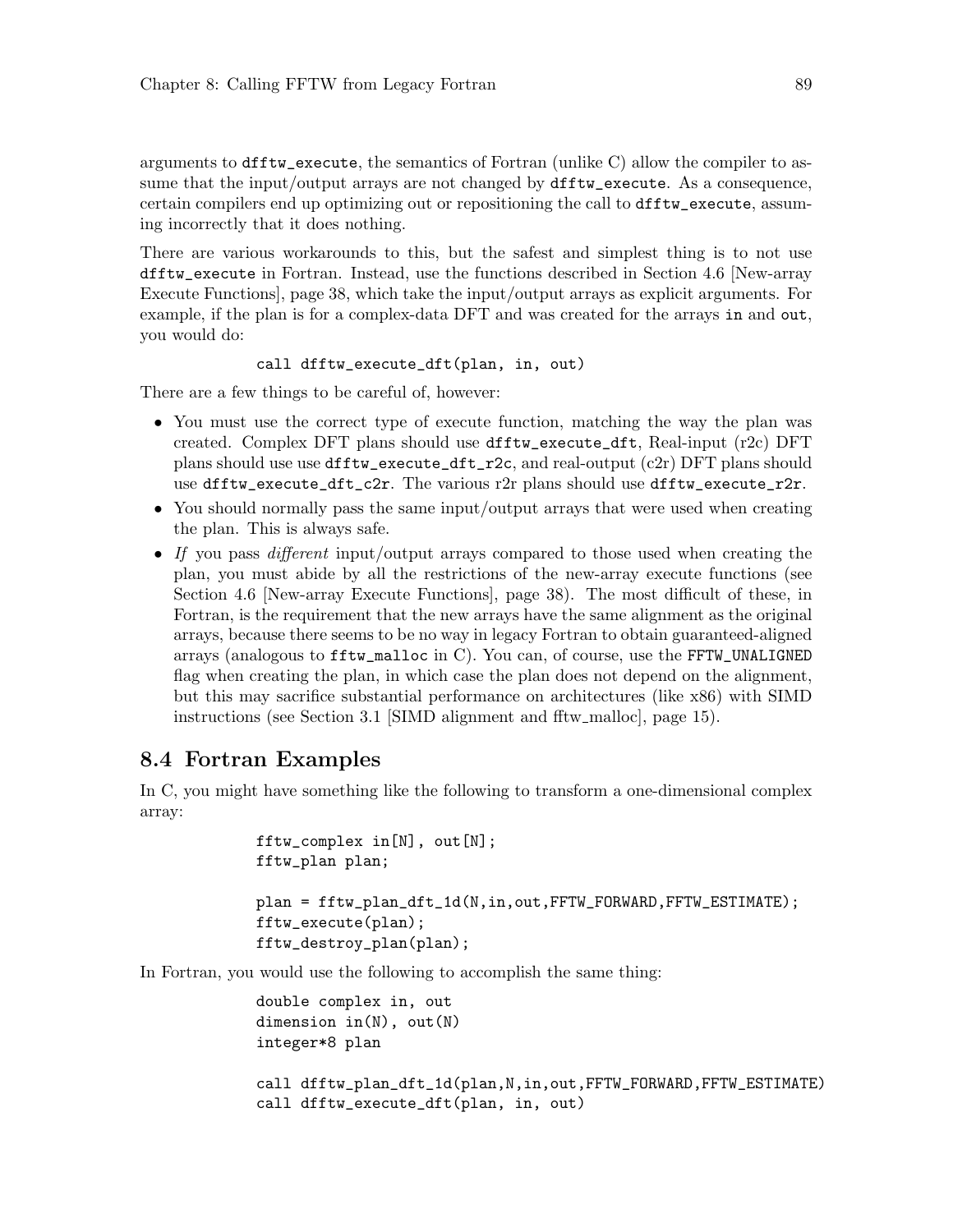#### call dfftw\_destroy\_plan(plan)

Notice how all routines are called as Fortran subroutines, and the plan is returned via the first argument to dfftw\_plan\_dft\_1d. Notice also that we changed fftw\_execute to dfftw\_execute\_dft (see [Section 8.3 \[FFTW Execution in Fortran\], page 88](#page-93-0)). To do the same thing, but using 8 threads in parallel (see [Chapter 5 \[Multi-threaded FFTW\], page 49\)](#page-54-0), you would simply prefix these calls with:

> integer iret call dfftw\_init\_threads(iret) call dfftw\_plan\_with\_nthreads(8)

(You might want to check the value of iret: if it is zero, it indicates an unlikely error during thread initialization.)

To check the number of threads currently being used by the planner, you can do the following:

> integer iret call dfftw\_planner\_nthreads(iret)

To transform a three-dimensional array in-place with C, you might do:

```
fftw_complex arr[L][M][N];
fftw_plan plan;
plan = fftw_plan_dft_3d(L,M,N, arr,arr,
                        FFTW_FORWARD, FFTW_ESTIMATE);
fftw_execute(plan);
fftw_destroy_plan(plan);
```
In Fortran, you would use this instead:

```
double complex arr
dimension arr(L,M,N)
integer*8 plan
call dfftw_plan_dft_3d(plan, L,M,N, arr,arr,
& FFTW_FORWARD, FFTW_ESTIMATE)
call dfftw_execute_dft(plan, arr, arr)
call dfftw_destroy_plan(plan)
```
Note that we pass the array dimensions in the "natural" order in both C and Fortran.

To transform a one-dimensional real array in Fortran, you might do:

```
double precision in
dimension in(N)
double complex out
dimension out (N/2 + 1)integer*8 plan
call dfftw_plan_dft_r2c_1d(plan,N,in,out,FFTW_ESTIMATE)
call dfftw_execute_dft_r2c(plan, in, out)
```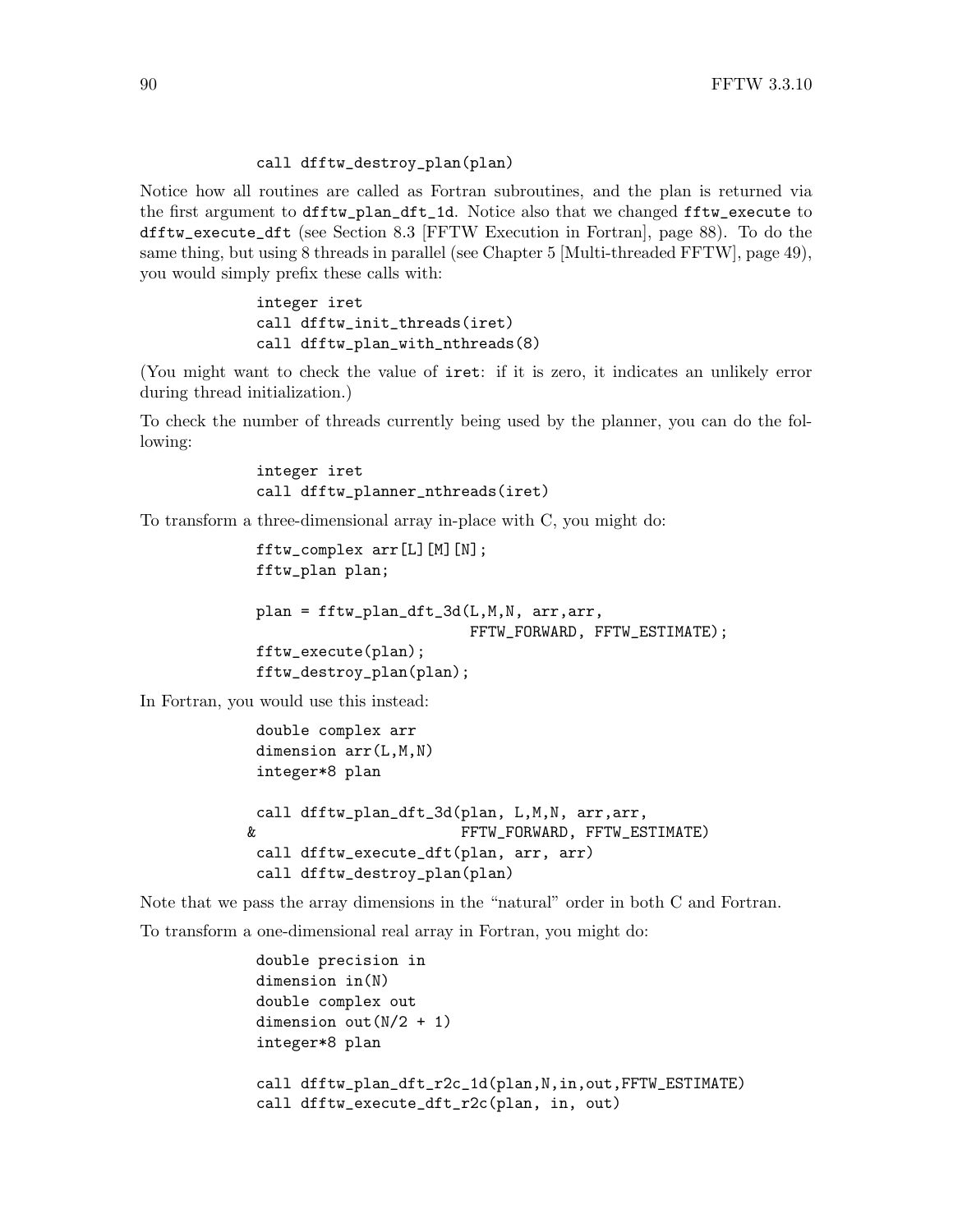#### call dfftw\_destroy\_plan(plan)

To transform a two-dimensional real array, out of place, you might use the following:

```
double precision in
dimension in(M,N)
double complex out
dimension out (M/2 + 1, N)integer*8 plan
call dfftw_plan_dft_r2c_2d(plan,M,N,in,out,FFTW_ESTIMATE)
call dfftw_execute_dft_r2c(plan, in, out)
call dfftw_destroy_plan(plan)
```
Important: Notice that it is the *first* dimension of the complex output array that is cut in half in Fortran, rather than the last dimension as in C. This is a consequence of the interface routines reversing the order of the array dimensions passed to FFTW so that the Fortran program can use its ordinary column-major order.

### <span id="page-96-0"></span>8.5 Wisdom of Fortran?

In this section, we discuss how one can import/export FFTW wisdom (saved plans) to/from a Fortran program; we assume that the reader is already familiar with wisdom, as described in [Section 3.3 \[Words of Wisdom-Saving Plans\], page 18](#page-23-0).

The basic problem is that is difficult to (portably) pass files and strings between Fortran and C, so we cannot provide a direct Fortran equivalent to the fftw\_export\_wisdom\_ to\_file, etcetera, functions. Fortran interfaces are provided for the functions that do not take file/string arguments, however: dfftw\_import\_system\_wisdom, dfftw\_import\_ wisdom, dfftw\_export\_wisdom, and dfftw\_forget\_wisdom.

So, for example, to import the system-wide wisdom, you would do:

```
integer isuccess
call dfftw_import_system_wisdom(isuccess)
```
As usual, the C return value is turned into a first parameter; isuccess is non-zero on success and zero on failure (e.g. if there is no system wisdom installed).

If you want to import/export wisdom from/to an arbitrary file or elsewhere, you can employ the generic dfftw\_import\_wisdom and dfftw\_export\_wisdom functions, for which you must supply a subroutine to read/write one character at a time. The FFTW package contains an example file  $doc/f77\_window.f$  demonstrating how to implement import\_wisdom\_ from\_file and export\_wisdom\_to\_file subroutines in this way. (These routines cannot be compiled into the FFTW library itself, lest all FFTW-using programs be required to link with the Fortran I/O library.)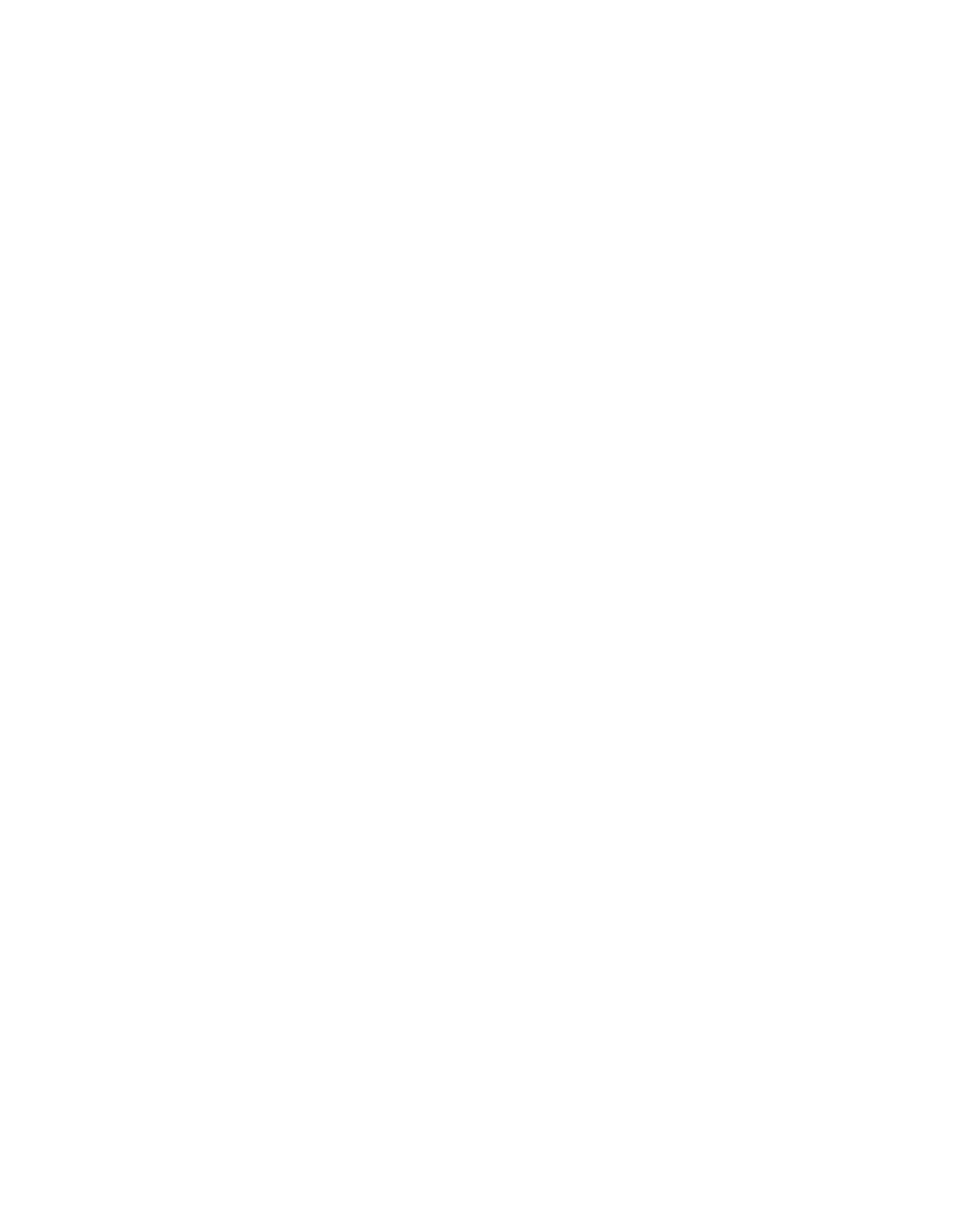# 9 Upgrading from FFTW version 2

In this chapter, we outline the process for updating codes designed for the older FFTW 2 interface to work with FFTW 3. The interface for FFTW 3 is not backwards-compatible with the interface for FFTW 2 and earlier versions; codes written to use those versions will fail to link with FFTW 3. Nor is it possible to write "compatibility wrappers" to bridge the gap (at least not efficiently), because FFTW 3 has different semantics from previous versions. However, upgrading should be a straightforward process because the data formats are identical and the overall style of planning/execution is essentially the same.

Unlike FFTW 2, there are no separate header files for real and complex transforms (or even for different precisions) in FFTW 3; all interfaces are defined in the <fftw3.h> header file.

# Numeric Types

The main difference in data types is that fftw\_complex in FFTW 2 was defined as a struct with macros  $c$ <sub>re</sub> and  $c$ <sub>im</sub> for accessing the real/imaginary parts. (This is binarycompatible with FFTW 3 on any machine except perhaps for some older Crays in single precision.) The equivalent macros for FFTW 3 are:

```
#define c_re(c) ((c)[0])
#define c_im(c) ((c)[1])
```
This does not work if you are using the C99 complex type, however, unless you insert a double\* typecast into the above macros (see [Section 4.1.1 \[Complex numbers\], page 21](#page-26-2)).

Also, FFTW 2 had an fftw\_real typedef that was an alias for double (in double precision). In FFTW 3 you should just use double (or whatever precision you are employing).

### Plans

The major difference between FFTW 2 and FFTW 3 is in the planning/execution division of labor. In FFTW 2, plans were found for a given transform size and type, and then could be applied to any arrays and for any multiplicity/stride parameters. In FFTW 3, you specify the particular arrays, stride parameters, etcetera when creating the plan, and the plan is then executed for *those* arrays (unless the guru interface is used) and *those* parameters only. (FFTW 2 had "specific planner" routines that planned for a particular array and stride, but the plan could still be used for other arrays and strides.) That is, much of the information that was formerly specified at execution time is now specified at planning time.

Like FFTW 2's specific planner routines, the FFTW 3 planner overwrites the input/output arrays unless you use FFTW\_ESTIMATE.

FFTW 2 had separate data types fftw\_plan, fftwnd\_plan, rfftw\_plan, and rfftwnd\_ plan for complex and real one- and multi-dimensional transforms, and each type had its own 'destroy' function. In FFTW 3, all plans are of type fftw\_plan and all are destroyed by fftw\_destroy\_plan(plan).

Where you formerly used fftw\_create\_plan and fftw\_one to plan and compute a single 1d transform, you would now use fftw\_plan\_dft\_1d to plan the transform. If you used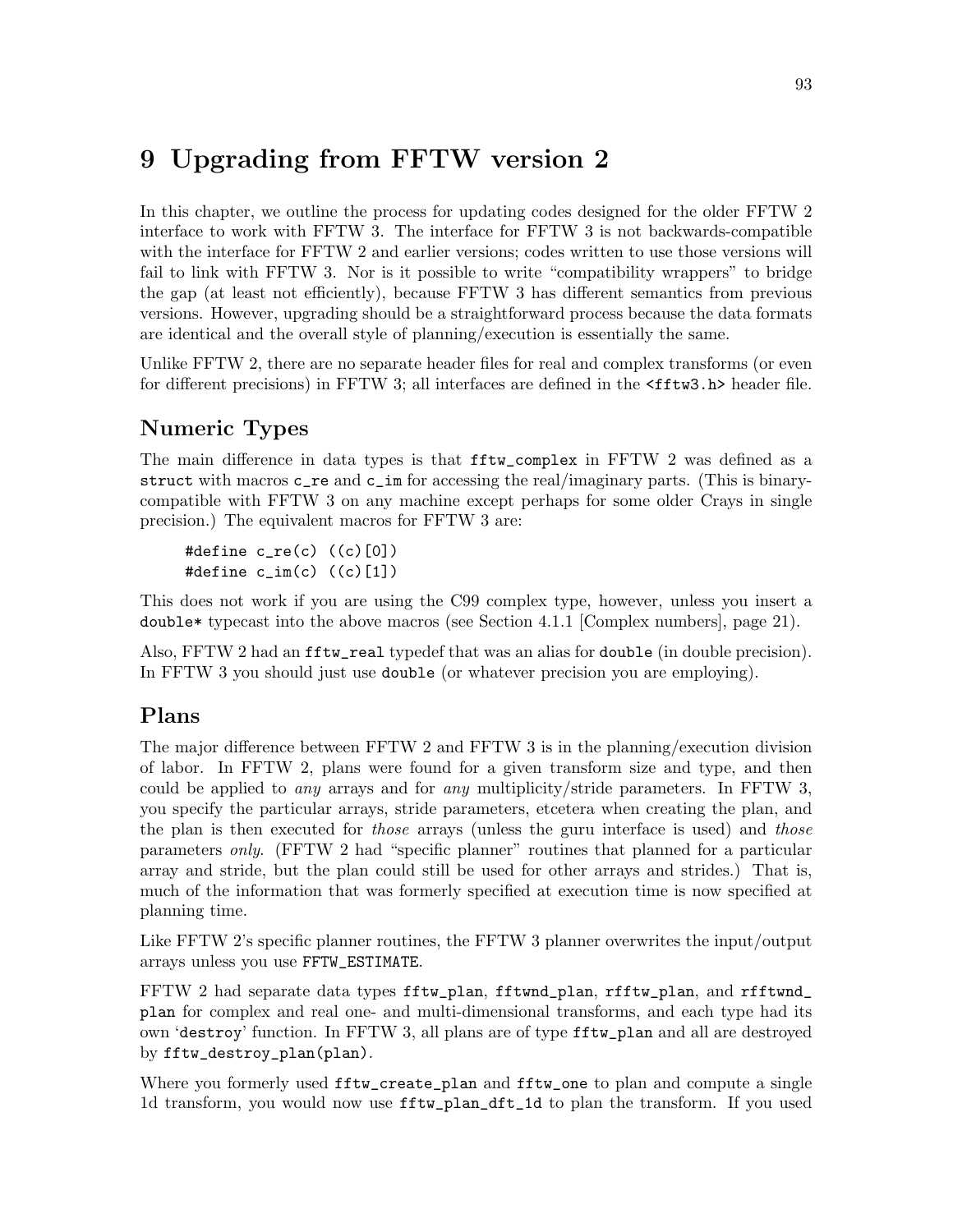the generic fftw function to execute the transform with multiplicity (howmany) and stride parameters, you would now use the advanced interface fftw\_plan\_many\_dft to specify those parameters. The plans are now executed with  $\texttt{fftw\_execute}(plan)$ , which takes all of its parameters (including the input/output arrays) from the plan.

In-place transforms no longer interpret their output argument as scratch space, nor is there an FFTW\_IN\_PLACE flag. You simply pass the same pointer for both the input and output arguments. (Previously, the output ostride and odist parameters were ignored for inplace transforms; now, if they are specified via the advanced interface, they are significant even in the in-place case, although they should normally equal the corresponding input parameters.)

The FFTW\_ESTIMATE and FFTW\_MEASURE flags have the same meaning as before, although the planning time will differ. You may also consider using FFTW\_PATIENT, which is like FFTW\_ MEASURE except that it takes more time in order to consider a wider variety of algorithms.

For multi-dimensional complex DFTs, instead of fftwnd\_create\_plan (or fftw2d\_create\_ plan or fftw3d\_create\_plan), followed by fftwnd\_one, you would use fftw\_plan\_dft (or fftw\_plan\_dft\_2d or fftw\_plan\_dft\_3d). followed by fftw\_execute. If you used fftwnd to to specify strides etcetera, you would instead specify these via fftw\_plan\_many\_dft.

The analogues to rfftw\_create\_plan and rfftw\_one with FFTW\_REAL\_TO\_COMPLEX or FFTW\_COMPLEX\_TO\_REAL directions are fftw\_plan\_r2r\_1d with kind FFTW\_R2HC or FFTW\_ HC2R, followed by  $fftw$  execute. The stride etcetera arguments of  $rfftw$  are now in  $fftw$ plan\_many\_r2r.

Instead of rfftwnd\_create\_plan (or rfftw2d\_create\_plan or rfftw3d\_create\_plan) followed by rfftwnd\_one\_real\_to\_complex or rfftwnd\_one\_complex\_to\_real, you now use fftw\_plan\_dft\_r2c (or fftw\_plan\_dft\_r2c\_2d or fftw\_plan\_dft\_r2c\_3d) or fftw\_ plan\_dft\_c2r (or fftw\_plan\_dft\_c2r\_2d or fftw\_plan\_dft\_c2r\_3d), respectively, followed by fftw\_execute. As usual, the strides etcetera of rfftwnd\_real\_to\_complex or rfftwnd\_complex\_to\_real are no specified in the advanced planner routines, fftw\_plan\_ many\_dft\_r2c or fftw\_plan\_many\_dft\_c2r.

### Wisdom

In FFTW 2, you had to supply the FFTW\_USE\_WISDOM flag in order to use wisdom; in FFTW 3, wisdom is always used. (You could simulate the FFTW 2 wisdom-less behavior by calling fftw\_forget\_wisdom after every planner call.)

The FFTW 3 wisdom import/export routines are almost the same as before (although the storage format is entirely different). There is one significant difference, however. In FFTW 2, the import routines would never read past the end of the wisdom, so you could store extra data beyond the wisdom in the same file, for example. In FFTW 3, the file-import routine may read up to a few hundred bytes past the end of the wisdom, so you cannot store other data just beyond it.<sup>1</sup>

Wisdom has been enhanced by additional humility in FFTW 3: whereas FFTW 2 would re-use wisdom for a given transform size regardless of the stride etc., in FFTW 3 wisdom is

We do our own buffering because GNU libc I/O routines are horribly slow for single-character I/O, apparently for thread-safety reasons (whether you are using threads or not).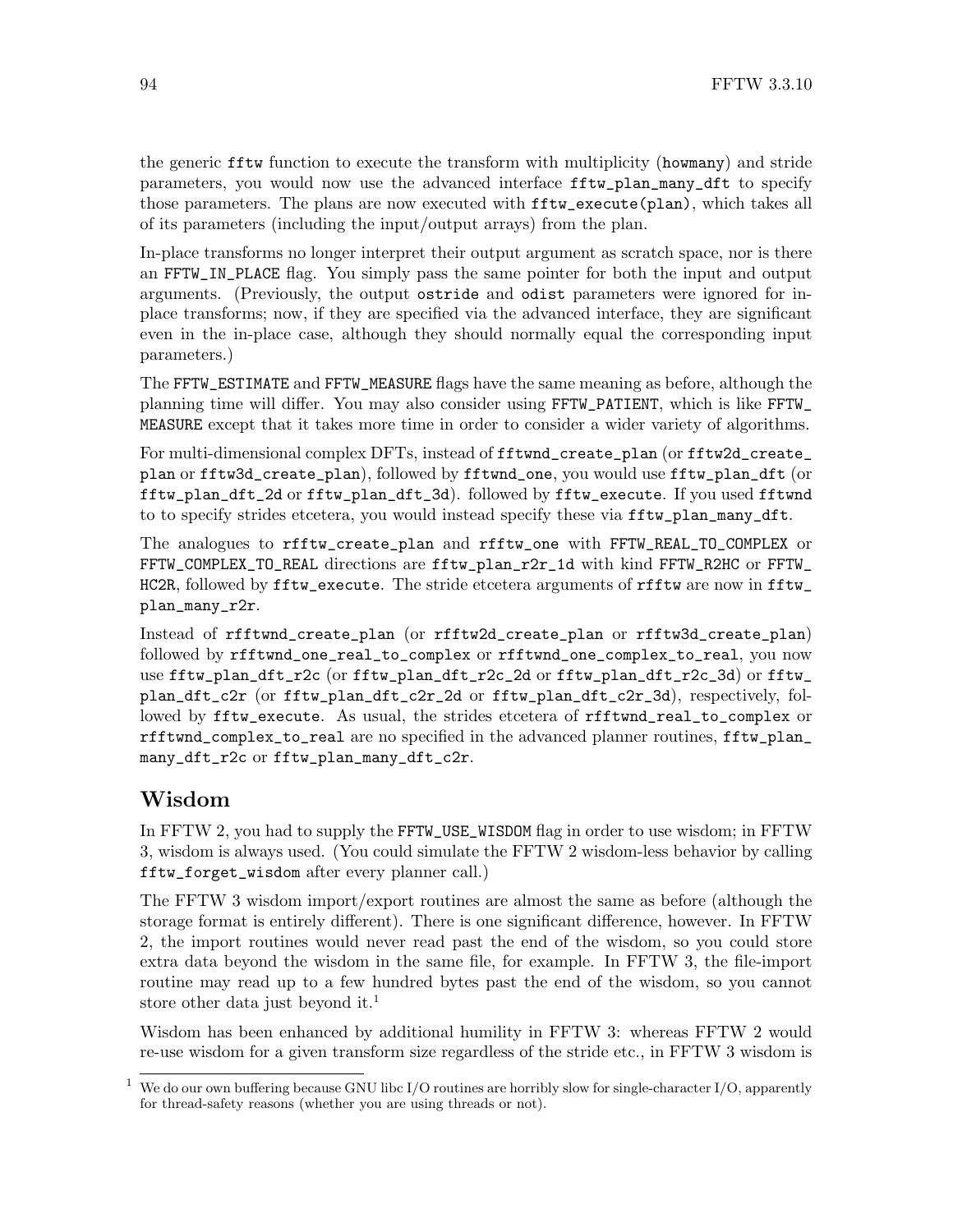only used with the strides etc. for which it was created. Unfortunately, this means FFTW 3 has to create new plans from scratch more often than FFTW 2 (in FFTW 2, planning e.g. one transform of size 1024 also created wisdom for all smaller powers of 2, but this no longer occurs).

FFTW 3 also has the new routine fftw\_import\_system\_wisdom to import wisdom from a standard system-wide location.

### Memory allocation

In FFTW 3, we recommend allocating your arrays with fftw\_malloc and deallocating them with fftw\_free; this is not required, but allows optimal performance when SIMD acceleration is used. (Those two functions actually existed in FFTW 2, and worked the same way, but were not documented.)

In FFTW 2, there were fftw\_malloc\_hook and fftw\_free\_hook functions that allowed the user to replace FFTW's memory-allocation routines (e.g. to implement different errorhandling, since by default FFTW prints an error message and calls exit to abort the program if malloc returns NULL). These hooks are not supported in FFTW 3; those few users who require this functionality can just directly modify the memory-allocation routines in FFTW (they are defined in kernel/alloc.c).

### Fortran interface

In FFTW 2, the subroutine names were obtained by replacing 'fftw\_' with 'fftw\_f77'; in FFTW 3, you replace 'fftw\_' with 'dfftw\_' (or 'sfftw\_' or 'lfftw\_', depending upon the precision).

In FFTW 3, we have begun recommending that you always declare the type used to store plans as integer\*8. (Too many people didn't notice our instruction to switch from integer to integer\*8 for 64-bit machines.)

In FFTW 3, we provide a fftw3.f "header file" to include in your code (and which is officially installed on Unix systems). (In FFTW 2, we supplied a fftw\_f77.i file, but it was not installed.)

Otherwise, the C-Fortran interface relationship is much the same as it was before (e.g. return values become initial parameters, and multi-dimensional arrays are in column-major order). Unlike FFTW 2, we do provide some support for wisdom import/export in Fortran (see [Section 8.5 \[Wisdom of Fortran?\], page 91](#page-96-0)).

### Threads

Like FFTW 2, only the execution routines are thread-safe. All planner routines, etcetera, should be called by only a single thread at a time (see [Section 5.4 \[Thread safety\], page 51\)](#page-56-0). Unlike FFTW 2, there is no special FFTW\_THREADSAFE flag for the planner to allow a given plan to be usable by multiple threads in parallel; this is now the case by default.

The multi-threaded version of FFTW 2 required you to pass the number of threads each time you execute the transform. The number of threads is now stored in the plan, and is specified before the planner is called by  $\texttt{fftw}_\textit{plan\_with}\texttt{nth}\texttt{reads}$ . The threads initialization routine used to be called fftw\_threads\_init and would return zero on success;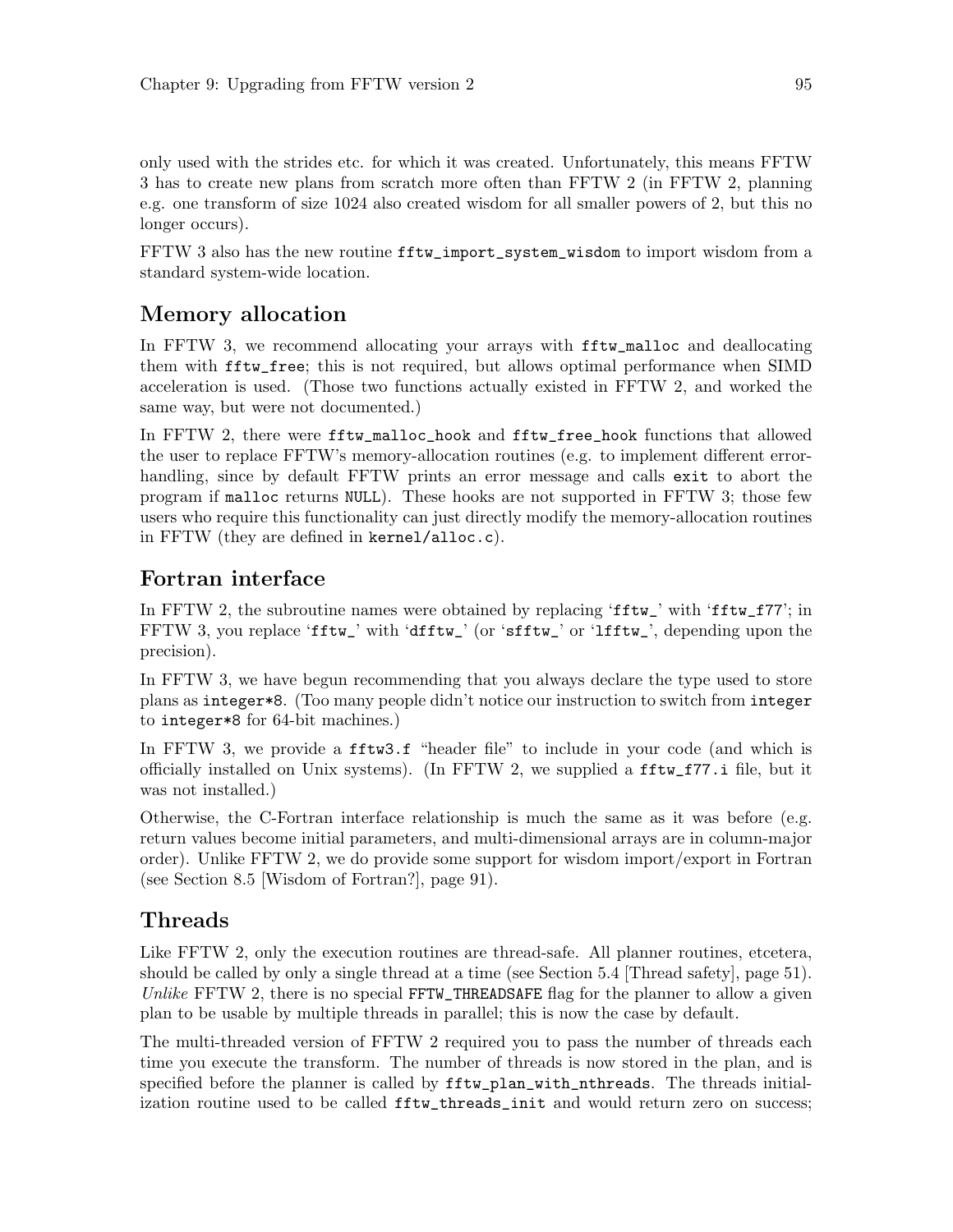the new routine is called fftw\_init\_threads and returns zero on failure. The current number of threads used by the planner can be checked with fftw\_planner\_nthreads. See [Chapter 5 \[Multi-threaded FFTW\], page 49](#page-54-0).

There is no separate threads header file in FFTW 3; all the function prototypes are in <fftw3.h>. However, you still have to link to a separate library (-lfftw3\_threads lfftw3 -lm on Unix), as well as to the threading library (e.g. POSIX threads on Unix).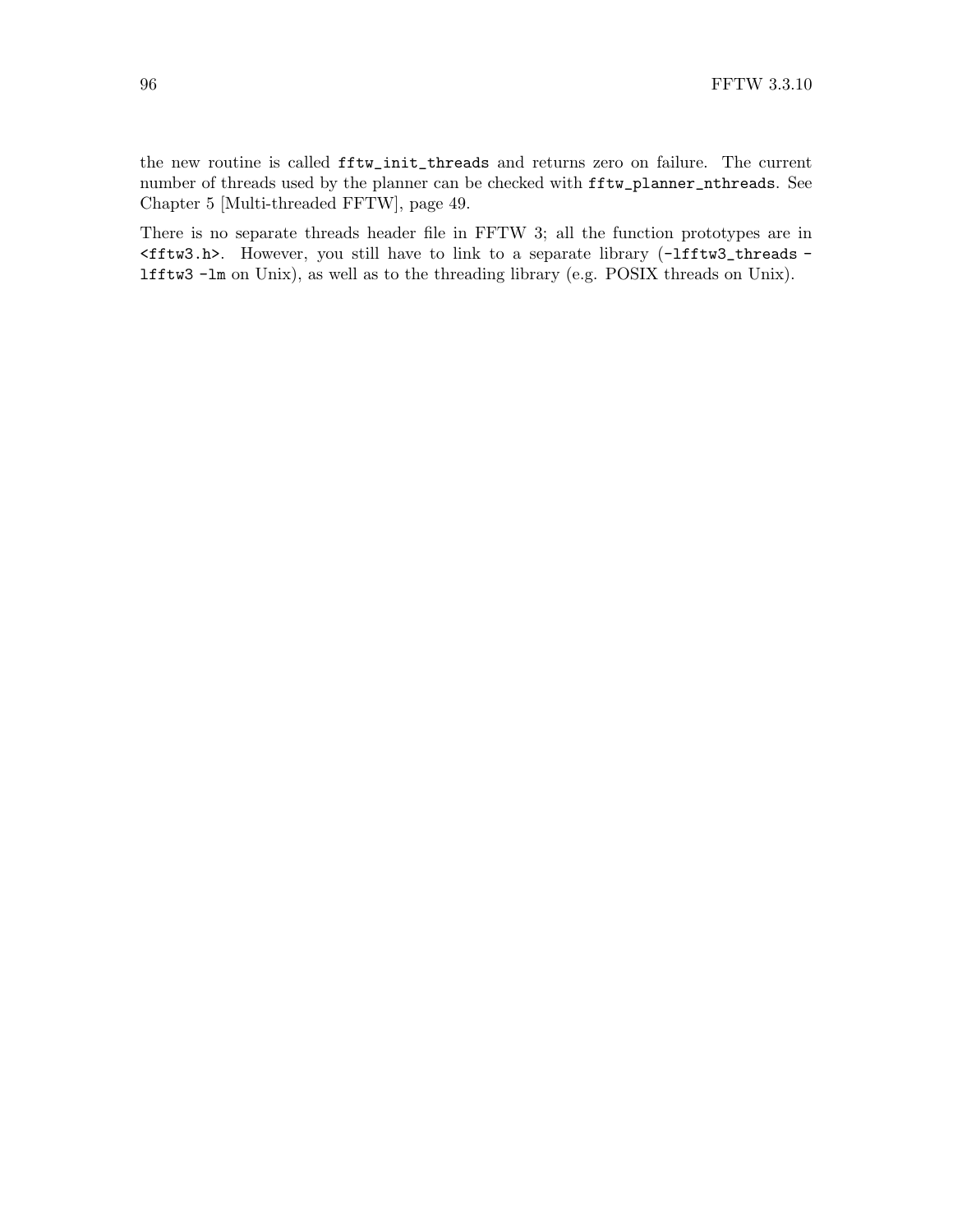# <span id="page-102-0"></span>10 Installation and Customization

This chapter describes the installation and customization of FFTW, the latest version of which may be downloaded from [the FFTW home page \(](http://www.fftw.org)http://www.fftw.org).

In principle, FFTW should work on any system with an ANSI C compiler (gcc is fine). However, planner time is drastically reduced if FFTW can exploit a hardware cycle counter; FFTW comes with cycle-counter support for all modern general-purpose CPUs, but you may need to add a couple of lines of code if your compiler is not yet supported (see [Section 10.3](#page-105-0) [\[Cycle Counters\], page 100\)](#page-105-0). (On Unix, there will be a warning at the end of the configure output if no cycle counter is found.)

Installation of FFTW is simplest if you have a Unix or a GNU system, such as GNU/Linux, and we describe this case in the first section below, including the use of special configuration options to e.g. install different precisions or exploit optimizations for particular architectures (e.g. SIMD). Compilation on non-Unix systems is a more manual process, but we outline the procedure in the second section. It is also likely that pre-compiled binaries will be available for popular systems.

Finally, we describe how you can customize FFTW for particular needs by generating codelets for fast transforms of sizes not supported efficiently by the standard FFTW distribution.

# 10.1 Installation on Unix

FFTW comes with a configure program in the GNU style. Installation can be as simple as:

```
./configure
make
make install
```
This will build the uniprocessor complex and real transform libraries along with the test programs. (We recommend that you use GNU make if it is available; on some systems it is called gmake.) The "make install" command installs the fftw and rfftw libraries in standard places, and typically requires root privileges (unless you specify a different install directory with the --prefix flag to configure). You can also type "make check" to put the FFTW test programs through their paces. If you have problems during configuration or compilation, you may want to run "make distclean" before trying again; this ensures that you don't have any stale files left over from previous compilation attempts.

The configure script chooses the gcc compiler by default, if it is available; you can select some other compiler with:

```
./configure CC="<the name of your C compiler>"
```
The configure script knows good CFLAGS (C compiler flags) for a few systems. If your system is not known, the configure script will print out a warning. In this case, you should re-configure FFTW with the command

```
./configure CFLAGS="<write your CFLAGS here>"
```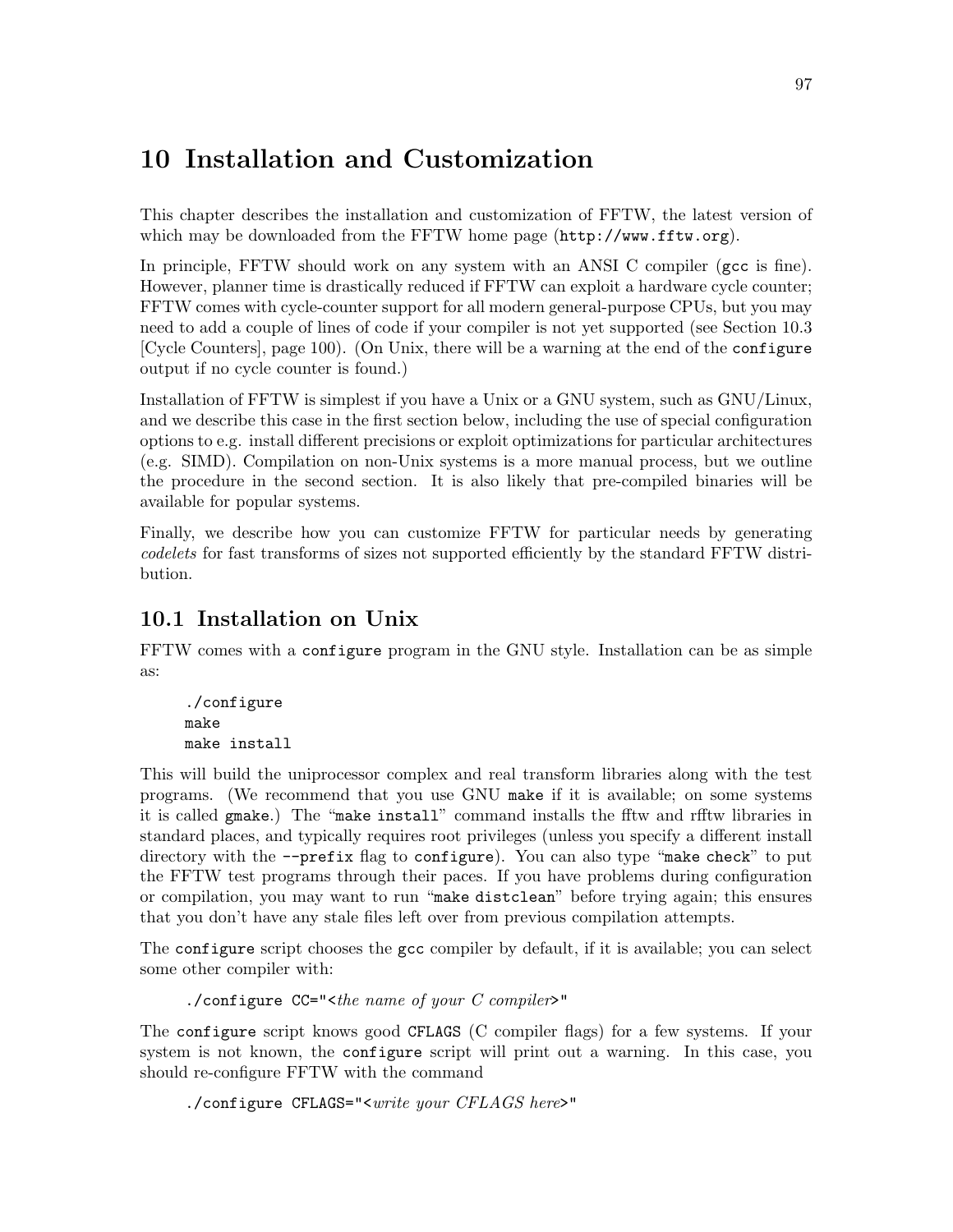and then compile as usual. If you do find an optimal set of CFLAGS for your system, please let us know what they are (along with the output of config.guess) so that we can include them in future releases.

configure supports all the standard flags defined by the GNU Coding Standards; see the INSTALL file in FFTW or the GNU web page ([http://www.gnu.org/prep/standards/](http://www.gnu.org/prep/standards/html_node/index.html) [html\\_node/index.html](http://www.gnu.org/prep/standards/html_node/index.html)). Note especially --help to list all flags and --enable-shared to create shared, rather than static, libraries. configure also accepts a few FFTW-specific flags, particularly:

- --enable-float: Produces a single-precision version of FFTW (float) instead of the default double-precision (double). See [Section 4.1.2 \[Precision\], page 21.](#page-26-1)
- --enable-long-double: Produces a long-double precision version of FFTW (long double) instead of the default double-precision (double). The configure script will halt with an error message if long double is the same size as double on your machine/compiler. See [Section 4.1.2 \[Precision\], page 21](#page-26-1).
- --enable-quad-precision: Produces a quadruple-precision version of FFTW using the nonstandard  $_{-}$ float128 type provided by gcc 4.6 or later on x86, x86-64, and Itanium architectures, instead of the default double-precision (double). The configure script will halt with an error message if the compiler is not gcc version 4.6 or later or if gcc's libquadmath library is not installed. See [Section 4.1.2 \[Precision\], page 21](#page-26-1).
- --enable-threads: Enables compilation and installation of the FFTW threads library (see [Chapter 5 \[Multi-threaded FFTW\], page 49](#page-54-0)), which provides a simple interface to parallel transforms for SMP systems. By default, the threads routines are not compiled.
- --enable-openmp: Like --enable-threads, but using OpenMP compiler directives in order to induce parallelism rather than spawning its own threads directly, and installing an 'fftw3\_omp' library rather than an 'fftw3\_threads' library (see [Chapter 5](#page-54-0) [\[Multi-threaded FFTW\], page 49\)](#page-54-0). You can use both --enable-openmp and --enablethreads since they compile/install libraries with different names. By default, the OpenMP routines are not compiled.
- --with-combined-threads: By default, if --enable-threads is used, the threads support is compiled into a separate library that must be linked in addition to the main FFTW library. This is so that users of the serial library do not need to link the system threads libraries. If  $-\text{with-combined-threads}$  is specified, however, then no separate threads library is created, and threads are included in the main FFTW library. This is mainly useful under Windows, where no system threads library is required and inter-library dependencies are problematic.
- --enable-mpi: Enables compilation and installation of the FFTW MPI library (see [Chapter 6 \[Distributed-memory FFTW with MPI\], page 53\)](#page-58-0), which provides parallel transforms for distributed-memory systems with MPI. (By default, the MPI routines are not compiled.) See [Section 6.1 \[FFTW MPI Installation\], page 53](#page-58-1).
- --disable-fortran: Disables inclusion of legacy-Fortran wrapper routines (see [Chapter 8 \[Calling FFTW from Legacy Fortran\], page 87\)](#page-92-0) in the standard FFTW libraries. These wrapper routines increase the library size by only a negligible amount, so they are included by default as long as the configure script finds a Fortran compiler on your system. (To specify a particular Fortran compiler foo, pass F77=foo to configure.)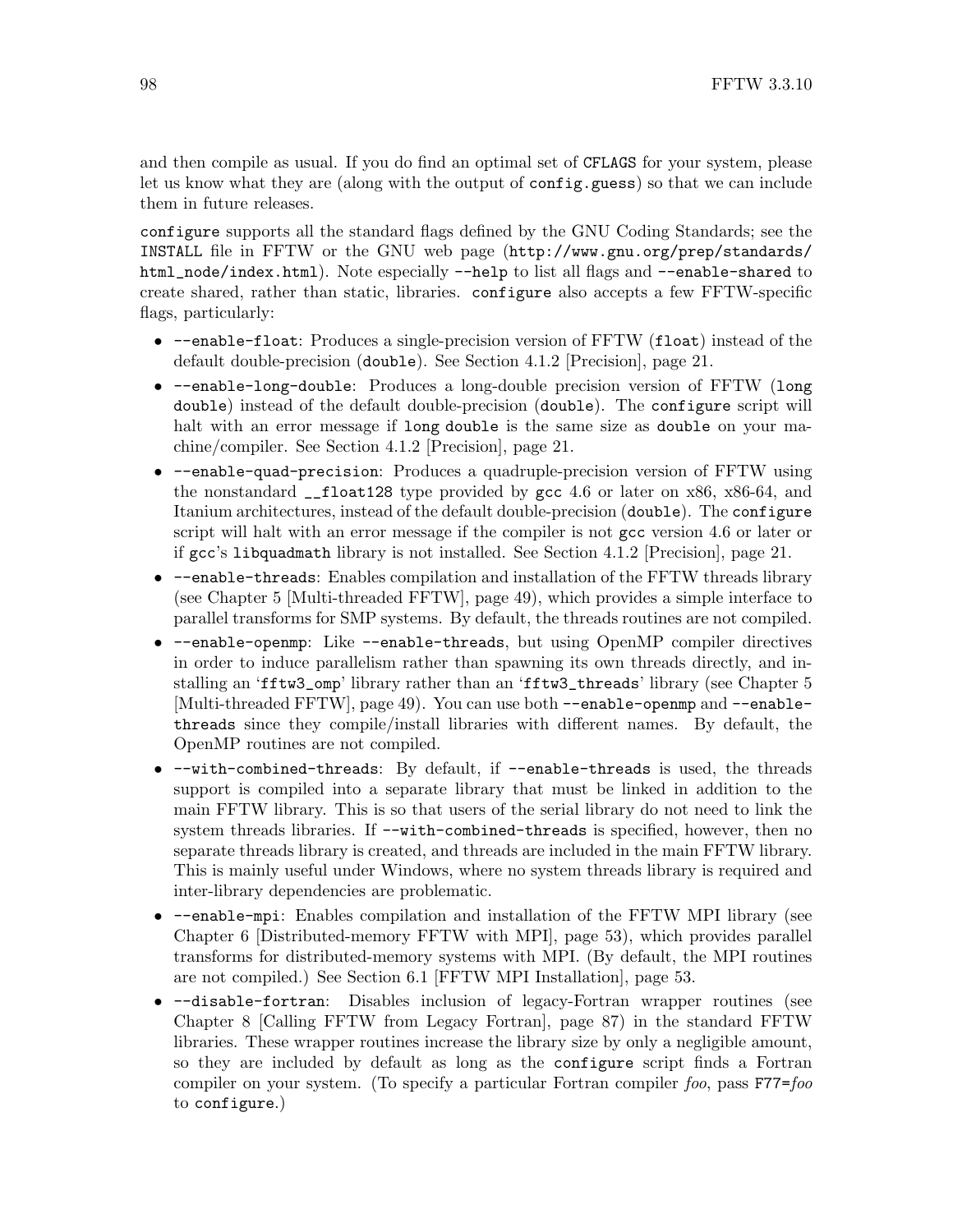- --with-g77-wrappers: By default, when Fortran wrappers are included, the wrappers employ the linking conventions of the Fortran compiler detected by the configure script. If this compiler is GNU  $g77$ , however, then two versions of the wrappers are included: one with g77's idiosyncratic convention of appending two underscores to identifiers, and one with the more common convention of appending only a single underscore. This way, the same FFTW library will work with both g77 and other Fortran compilers, such as GNU gfortran. However, the converse is not true: if you configure with a different compiler, then the g77-compatible wrappers are not included. By specifying --with-g77-wrappers, the g77-compatible wrappers are included in addition to wrappers for whatever Fortran compiler configure finds.
- --with-slow-timer: Disables the use of hardware cycle counters, and falls back on gettimeofday or clock. This greatly worsens performance, and should generally not be used (unless you don't have a cycle counter but still really want an optimized plan regardless of the time). See [Section 10.3 \[Cycle Counters\], page 100.](#page-105-0)
- --enable-sse (single precision), --enable-sse2 (single, double), --enable-avx (single, double), --enable-avx2 (single, double), --enable-avx512 (single, double), --enable-avx-128-fma, --enable-kcvi (single), --enable-altivec (single), --enable-vsx (single, double), --enable-neon (single, double on aarch64), --enable-generic-simd128, and --enable-generic-simd256:

Enable various SIMD instruction sets. You need compiler that supports the given SIMD extensions, but FFTW will try to detect at runtime whether the CPU supports these extensions. That is, you can compile with--enable-avx and the code will still run on a CPU without AVX support.

- − These options require a compiler supporting SIMD extensions, and compiler support is always a bit flaky: see the FFTW FAQ for a list of compiler versions that have problems compiling FFTW.
- − Because of the large variety of ARM processors and ABIs, FFTW does not attempt to guess the correct gcc flags for generating NEON code. In general, you will have to provide them on the command line. This command line is known to have worked at least once:

```
./configure --with-slow-timer --host=arm-linux-gnueabi \
 --enable-single --enable-neon \
 "CC=arm-linux-gnueabi-gcc -march=armv7-a -mfloat-abi=softfp"
```
To force configure to use a particular C compiler foo (instead of the default, usually  $\gcd$ ), pass CC=foo to the configure script; you may also need to set the flags via the variable CFLAGS as described above.

### 10.2 Installation on non-Unix systems

It should be relatively straightforward to compile FFTW even on non-Unix systems lacking the niceties of a configure script. Basically, you need to edit the config.h header (copy it from config.h.in) to #define the various options and compiler characteristics, and then compile all the '.c' files in the relevant directories.

The config.h header contains about 100 options to set, each one initially an #undef, each documented with a comment, and most of them fairly obvious. For most of the options,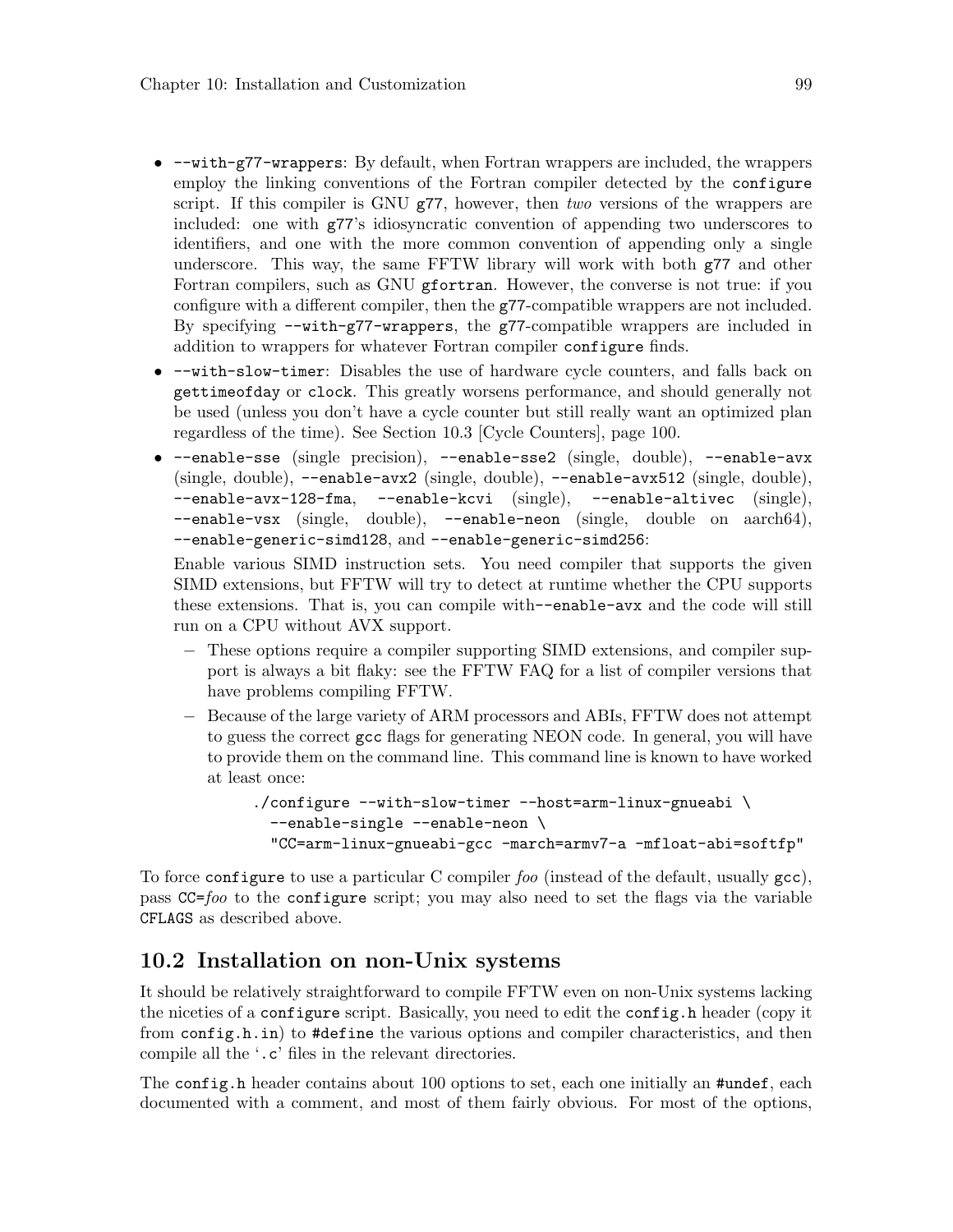you should simply #define them to 1 if they are applicable, although a few options require a particular value (e.g. SIZEOF\_LONG\_LONG should be defined to the size of the long long type, in bytes, or zero if it is not supported). We will likely post some sample config.h files for various operating systems and compilers for you to use (at least as a starting point). Please let us know if you have to hand-create a configuration file (and/or a pre-compiled binary) that you want to share.

To create the FFTW library, you will then need to compile all of the '.c' files in the kernel, dft, dft/scalar, dft/scalar/codelets, rdft, rdft/scalar, rdft/scalar/r2cf, rdft/scalar/r2cb, rdft/scalar/r2r, reodft, and api directories. If you are compiling with SIMD support (e.g. you defined HAVE\_SSE2 in config.h), then you also need to compile the .c files in the simd-support, {dft,rdft}/simd, {dft,rdft}/simd/\* directories.

Once these files are all compiled, link them into a library, or a shared library, or directly into your program.

To compile the FFTW test program, additionally compile the code in the libbench2/ directory, and link it into a library. Then compile the code in the tests/ directory and link it to the libbench2 and FFTW libraries. To compile the fftw-wisdom (command-line) tool (see [Section 4.7.4 \[Wisdom Utilities\], page 41](#page-46-1)), compile tools/fftw-wisdom.c and link it to the libbench2 and FFTW libraries

# <span id="page-105-0"></span>10.3 Cycle Counters

FFTW's planner actually executes and times different possible FFT algorithms in order to pick the fastest plan for a given  $n$ . In order to do this in as short a time as possible, however, the timer must have a very high resolution, and to accomplish this we employ the hardware cycle counters that are available on most CPUs. Currently, FFTW supports the cycle counters on x86, PowerPC/POWER, Alpha, UltraSPARC (SPARC v9), IA64, PA-RISC, and MIPS processors.

Access to the cycle counters, unfortunately, is a compiler and/or operating-system dependent task, often requiring inline assembly language, and it may be that your compiler is not supported. If you are *not* supported, FFTW will by default fall back on its estimator (effectively using FFTW\_ESTIMATE for all plans).

You can add support by editing the file kernel/cycle.h; normally, this will involve adapting one of the examples already present in order to use the inline-assembler syntax for your C compiler, and will only require a couple of lines of code. Anyone adding support for a new system to cycle.h is encouraged to email us at [fftw@fftw.org](mailto:fftw@fftw.org).

If a cycle counter is not available on your system (e.g. some embedded processor), and you don't want to use estimated plans, as a last resort you can use the --with-slow-timer option to configure (on Unix) or #define WITH\_SLOW\_TIMER in config.h (elsewhere). This will use the much lower-resolution gettimeofday function, or even clock if the former is unavailable, and planning will be extremely slow.

# 10.4 Generating your own code

The directory genfft contains the programs that were used to generate FFTW's "codelets," which are hard-coded transforms of small sizes. We do not expect casual users to employ the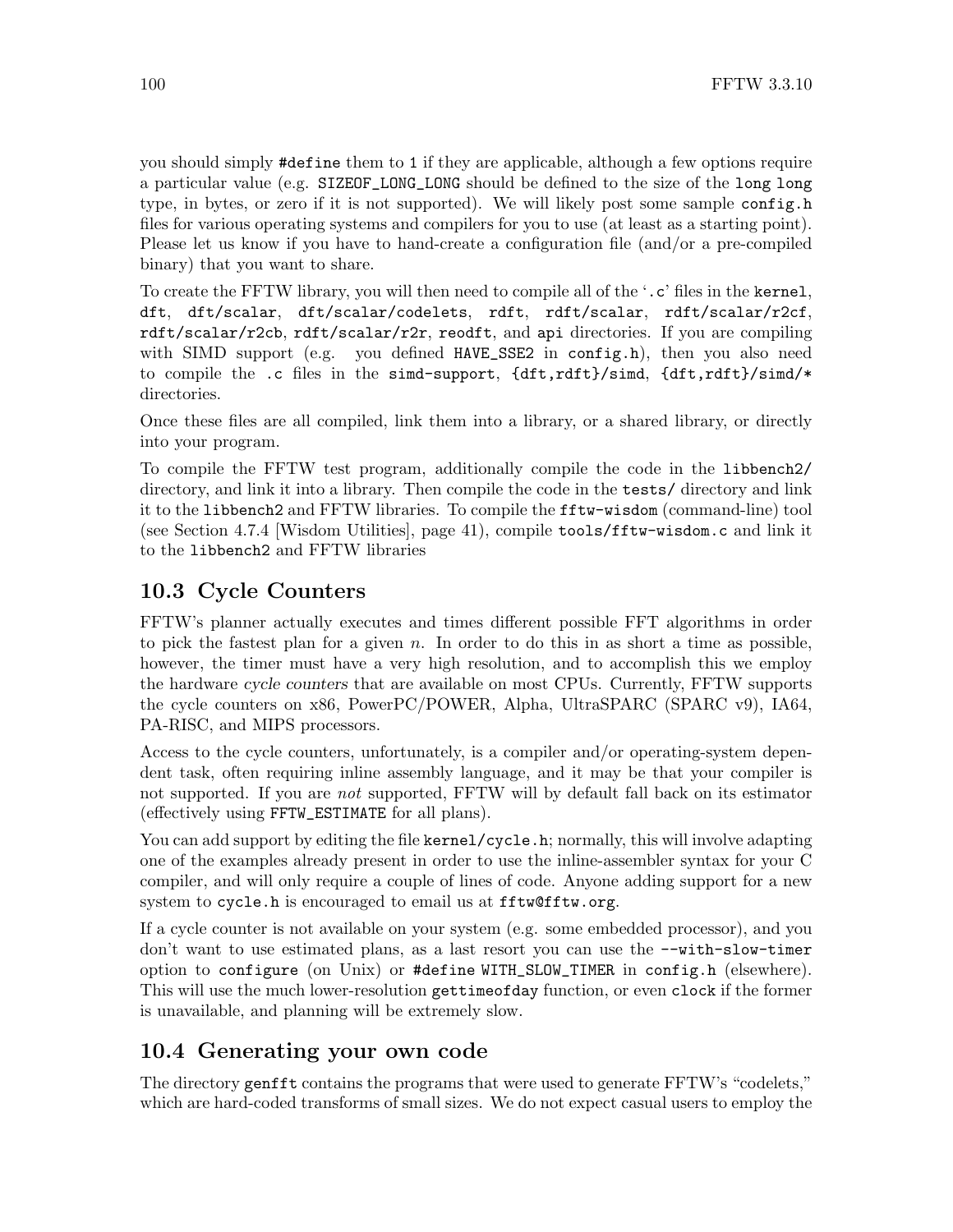generator, which is a rather sophisticated program that generates directed acyclic graphs of FFT algorithms and performs algebraic simplifications on them. It was written in Objective Caml, a dialect of ML, which is available at [http://caml.inria.fr/ocaml/index.](http://caml.inria.fr/ocaml/index.en.html) [en.html](http://caml.inria.fr/ocaml/index.en.html).

If you have Objective Caml installed (along with recent versions of GNU autoconf, automake, and libtool), then you can change the set of codelets that are generated or play with the generation options. The set of generated codelets is specified by the {dft,rdft}/{codelets,simd}/\*/Makefile.am files. For example, you can add efficient REDFT codelets of small sizes by modifying rdft/codelets/r2r/Makefile.am. After you modify any Makefile.am files, you can type sh bootstrap.sh in the top-level directory followed by make to re-generate the files.

We do not provide more details about the code-generation process, since we do not expect that most users will need to generate their own code. However, feel free to contact us at [fftw@fftw.org](mailto:fftw@fftw.org) if you are interested in the subject.

You might find it interesting to learn Caml and/or some modern programming techniques that we used in the generator (including monadic programming), especially if you heard the rumor that Java and object-oriented programming are the latest advancement in the field. The internal operation of the codelet generator is described in the paper, "A Fast Fourier Transform Compiler," by M. Frigo, which is available from the [FFTW home page](http://www.fftw.org) (<http://www.fftw.org>) and also appeared in the Proceedings of the 1999 ACM SIGPLAN Conference on Programming Language Design and Implementation (PLDI).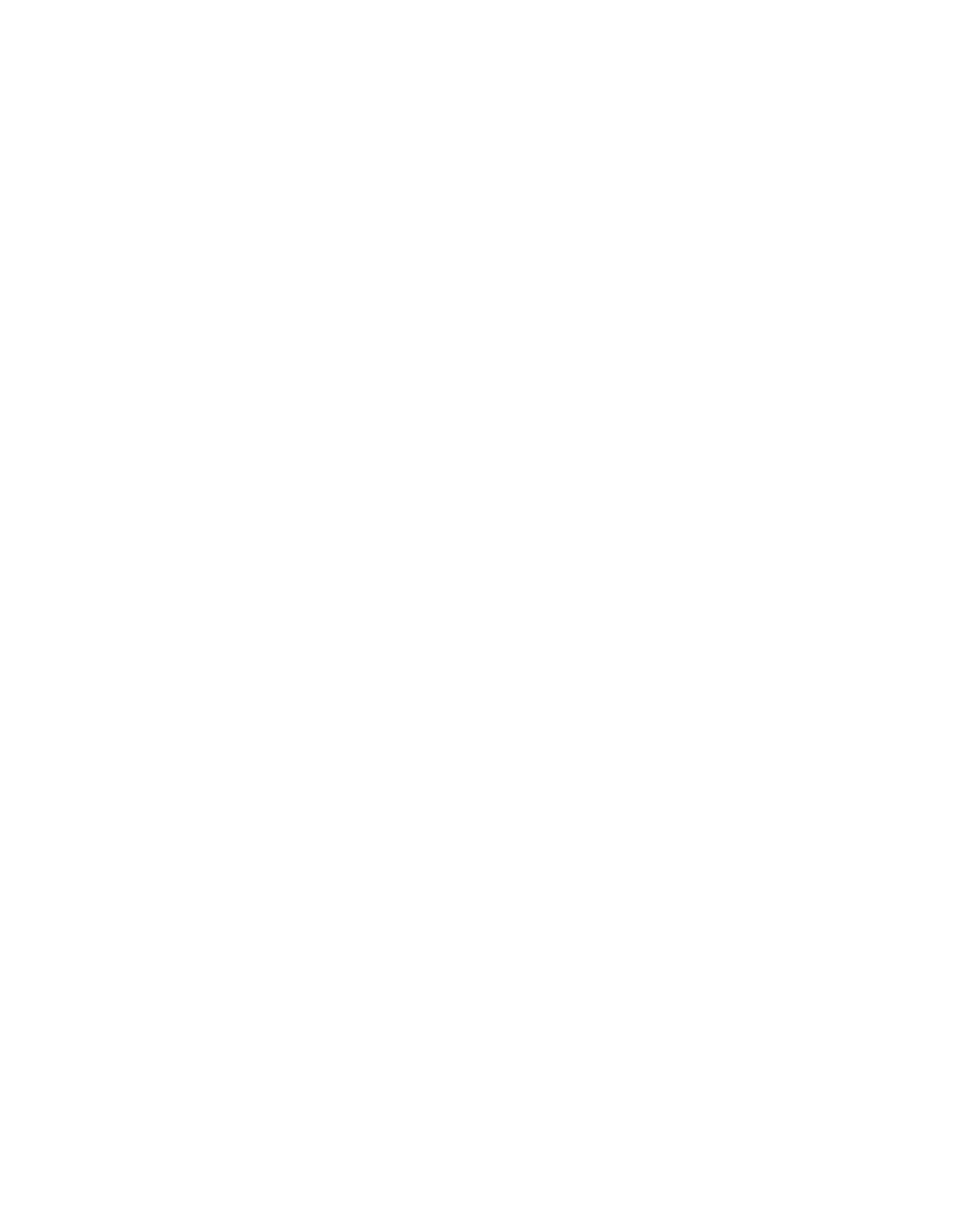# <span id="page-108-0"></span>11 Acknowledgments

Matteo Frigo was supported in part by the Special Research Program SFB F011 "AU-RORA" of the Austrian Science Fund FWF and by MIT Lincoln Laboratory. For previous versions of FFTW, he was supported in part by the Defense Advanced Research Projects Agency (DARPA), under Grants N00014-94-1-0985 and F30602-97-1-0270, and by a Digital Equipment Corporation Fellowship.

Steven G. Johnson was supported in part by a Dept. of Defense NDSEG Fellowship, an MIT Karl Taylor Compton Fellowship, and by the Materials Research Science and Engineering Center program of the National Science Foundation under award DMR-9400334.

Code for the Cell Broadband Engine was graciously donated to the FFTW project by the IBM Austin Research Lab and included in fftw-3.2. (This code was removed in fftw-3.3.)

Code for the MIPS paired-single SIMD support was graciously donated to the FFTW project by CodeSourcery, Inc.

We are grateful to Sun Microsystems Inc. for its donation of a cluster of 98-processor Ultra HPC 5000 SMPs (24 Gflops peak). These machines served as the primary platform for the development of early versions of FFTW.

We thank Intel Corporation for donating a four-processor Pentium Pro machine. We thank the GNU/Linux community for giving us a decent OS to run on that machine.

We are thankful to the AMD corporation for donating an AMD Athlon XP 1700+ computer to the FFTW project.

We thank the Compaq/HP testdrive program and VA Software Corporation (SourceForge.net) for providing remote access to machines that were used to test FFTW.

The genfft suite of code generators was written using Objective Caml, a dialect of ML. Objective Caml is a small and elegant language developed by Xavier Leroy. The implementation is available from http://caml.inria.fr/ (<http://caml.inria.fr/>). In previous releases of FFTW, genfft was written in Caml Light, by the same authors. An even earlier implementation of genfft was written in Scheme, but Caml is definitely better for this kind of application.

FFTW uses many tools from the GNU project, including automake, texinfo, and libtool.

Prof. Charles E. Leiserson of MIT provided continuous support and encouragement. This program would not exist without him. Charles also proposed the name "codelets" for the basic FFT blocks.

Prof. John D. Joannopoulos of MIT demonstrated continuing tolerance of Steven's "extracurricular" computer-science activities, as well as remarkable creativity in working them into his grant proposals. Steven's physics degree would not exist without him.

Franz Franchetti wrote SIMD extensions to FFTW 2, which eventually led to the SIMD support in FFTW 3.

Stefan Kral wrote most of the K7 code generator distributed with FFTW 3.0.x and 3.1.x.

Andrew Sterian contributed the Windows timing code in FFTW 2.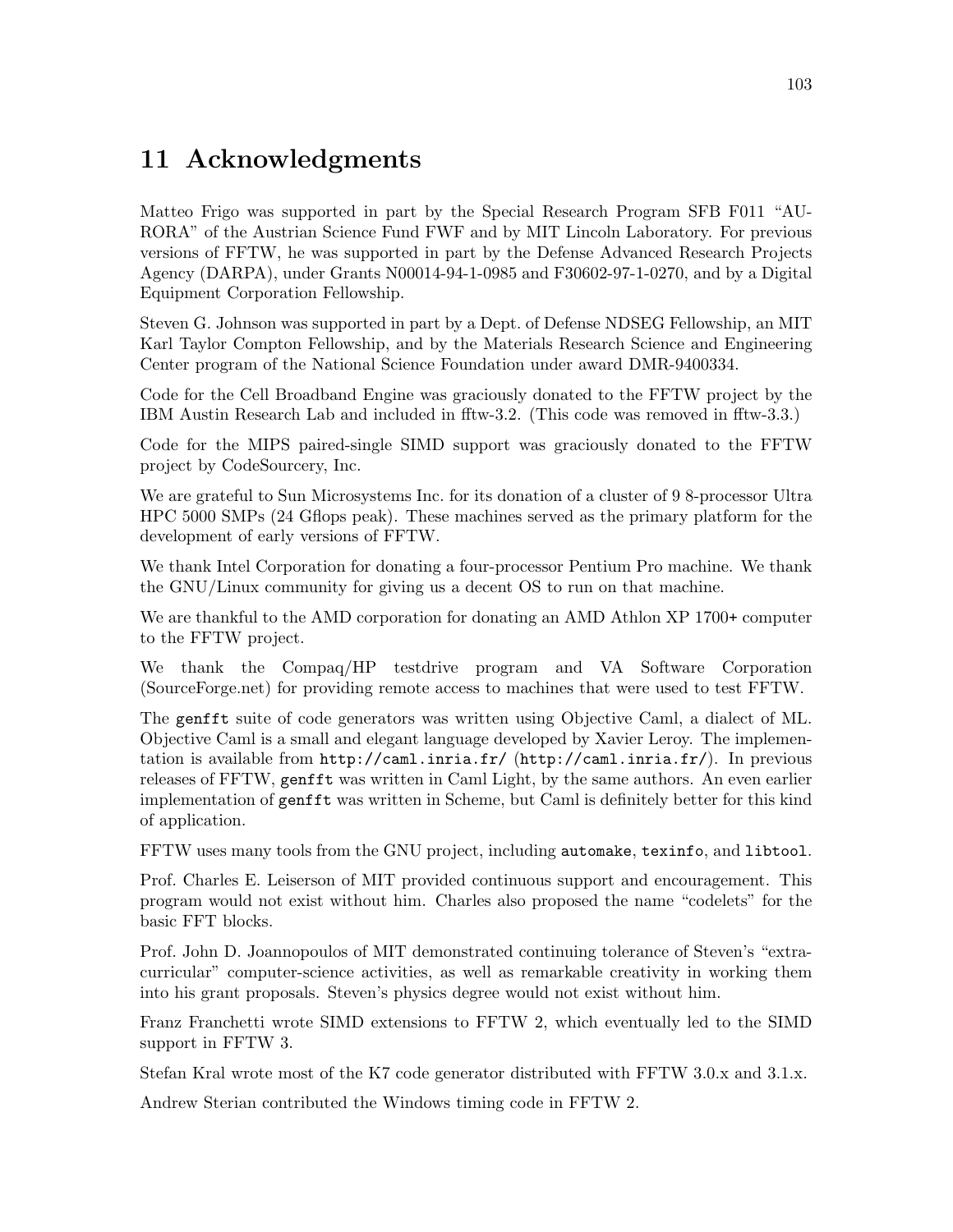Didier Miras reported a bug in the test procedure used in FFTW 1.2. We now use a completely different test algorithm by Funda Ergun that does not require a separate FFT program to compare against.

Wolfgang Reimer contributed the Pentium cycle counter and a few fixes that help portability.

Ming-Chang Liu uncovered a well-hidden bug in the complex transforms of FFTW 2.0 and supplied a patch to correct it.

The FFTW FAQ was written in bfnn (Bizarre Format With No Name) and formatted using the tools developed by Ian Jackson for the Linux FAQ.

We are especially thankful to all of our users for their continuing support, feedback, and interest during our development of FFTW.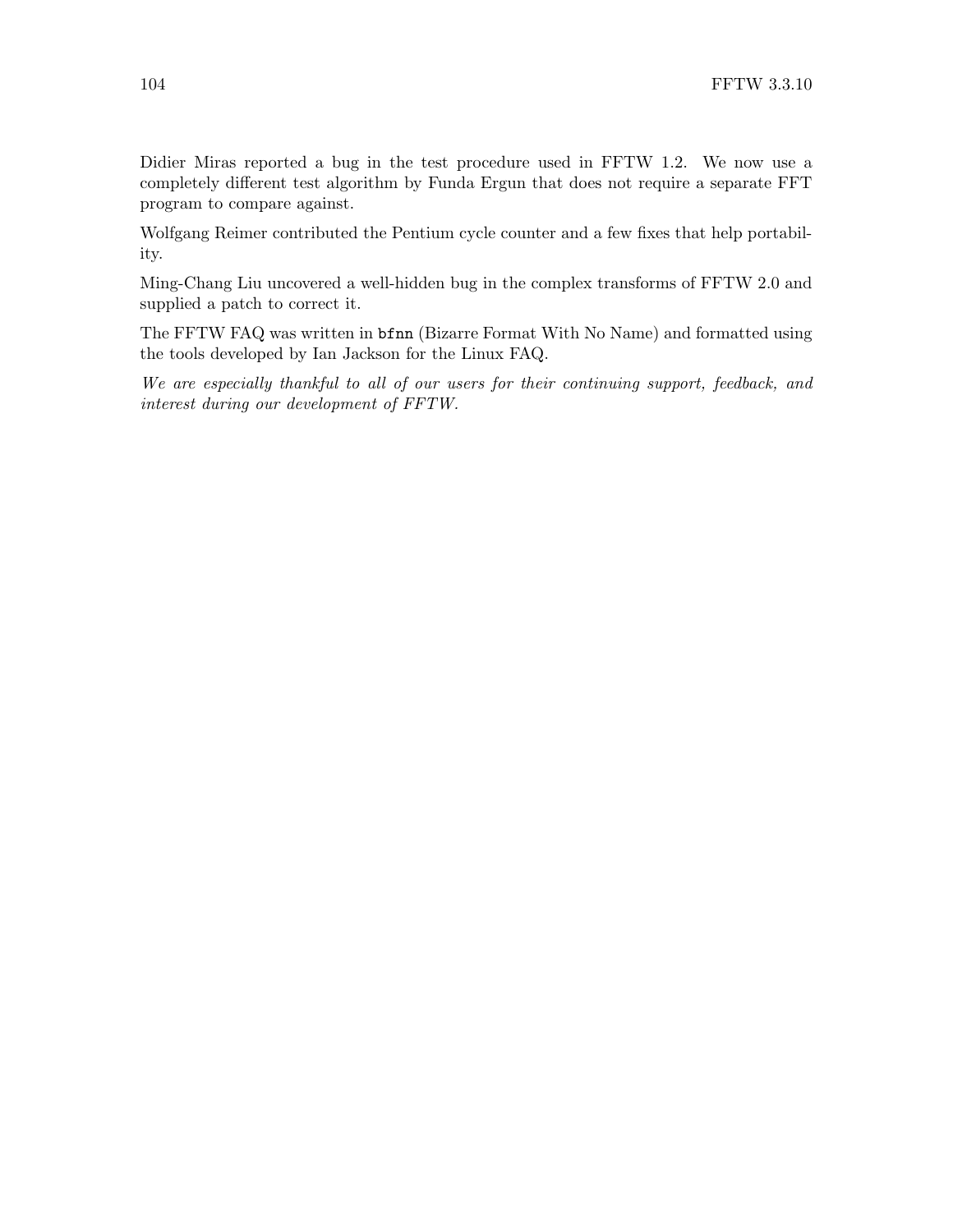## 12 License and Copyright

FFTW is Copyright (C) 2003, 2007-11 Matteo Frigo, Copyright (C) 2003, 2007-11 Massachusetts Institute of Technology.

FFTW is free software; you can redistribute it and/or modify it under the terms of the GNU General Public License as published by the Free Software Foundation; either version 2 of the License, or (at your option) any later version.

This program is distributed in the hope that it will be useful, but WITHOUT ANY WAR-RANTY; without even the implied warranty of MERCHANTABILITY or FITNESS FOR A PARTICULAR PURPOSE. See the GNU General Public License for more details.

You should have received a copy of the GNU General Public License along with this program; if not, write to the Free Software Foundation, Inc., 51 Franklin Street, Fifth Floor, Boston, MA 02110-1301 USA You can also find the [GPL on the GNU web site \(](http://www.gnu.org/licenses/gpl-2.0.html)http:// [www.gnu.org/licenses/gpl-2.0.html](http://www.gnu.org/licenses/gpl-2.0.html)).

In addition, we kindly ask you to acknowledge FFTW and its authors in any program or publication in which you use FFTW. (You are not required to do so; it is up to your common sense to decide whether you want to comply with this request or not.) For general publications, we suggest referencing: Matteo Frigo and Steven G. Johnson, "The design and implementation of FFTW3," Proc. IEEE 93 (2), 216–231 (2005).

Non-free versions of FFTW are available under terms different from those of the General Public License. (e.g. they do not require you to accompany any object code using FFTW with the corresponding source code.) For these alternative terms you must purchase a license from MIT's Technology Licensing Office. Users interested in such a license should contact us ([fftw@fftw.org](mailto:fftw@fftw.org)) for more information.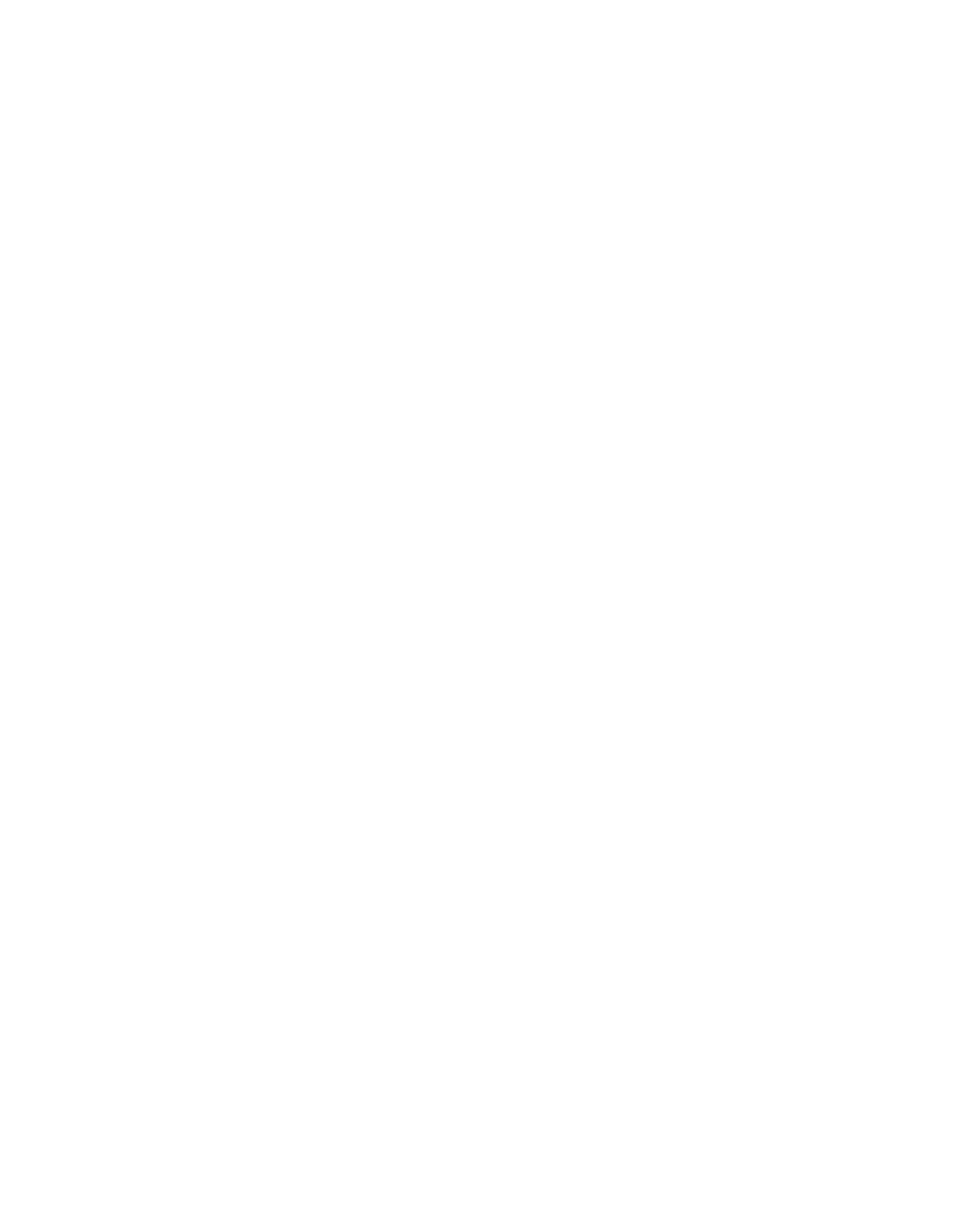# 13 Concept Index

# 6

# A

| advanced interface 1, 6, 16, 31, 57, 69, 71 |  |
|---------------------------------------------|--|
|                                             |  |
|                                             |  |
|                                             |  |
|                                             |  |
|                                             |  |
|                                             |  |

# B

# C

| code generator $\dots\dots\dots\dots\dots\dots\dots\dots\dots 2$ , 100 |
|------------------------------------------------------------------------|
|                                                                        |
|                                                                        |
|                                                                        |
|                                                                        |
|                                                                        |
|                                                                        |
|                                                                        |
|                                                                        |

## D

#### E

# F

# G

# H

| halfcomplex format $\ldots \ldots \ldots \ldots \ldots \ldots$ 7, 11, 43 |  |  |
|--------------------------------------------------------------------------|--|--|
|                                                                          |  |  |
|                                                                          |  |  |
|                                                                          |  |  |
|                                                                          |  |  |
| howmany parameter $\dots\dots\dots\dots\dots\dots\dots\dots\dots$ 32     |  |  |

# I

| in-place  4, 7, 25, 28, 29, 30, 37, 64, 79, 80 |  |  |
|------------------------------------------------|--|--|
|                                                |  |  |
|                                                |  |  |
|                                                |  |  |

#### $\mathbf K$

```
kind (r2r) . . . . . . . . . . . . . . . . . . . . . . . . . . . . . . . . . . 10, 30
```
# L

# M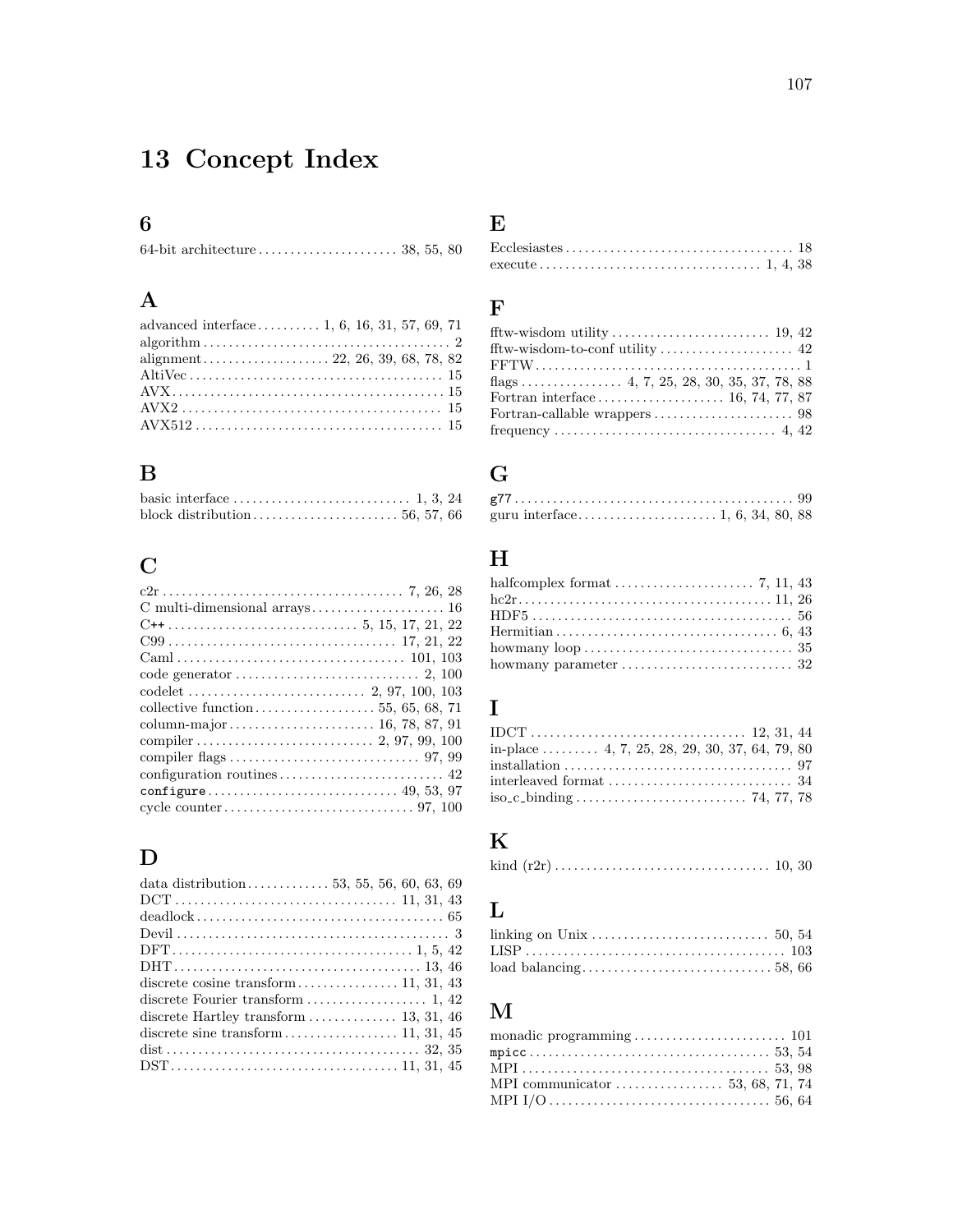# N

| normalization $\ldots$ 5, 9, 11, 12, 13, 25, 28, 30, 42, 43,                       |        |
|------------------------------------------------------------------------------------|--------|
|                                                                                    | 44, 46 |
| number of threads $\dots \dots \dots \dots \dots \dots \dots \dots \dots \dots 51$ |        |

# O

# P

| $plan \ldots \ldots \ldots \ldots \ldots \ldots \ldots \ldots \ldots \ldots \ldots \ldots \ldots 1, 4$ |
|--------------------------------------------------------------------------------------------------------|
|                                                                                                        |
| portability  15, 19, 21, 49, 77, 81, 87, 88, 91, 97                                                    |
| precision  5, 7, 15, 21, 22, 54, 68, 78, 80, 98                                                        |

# R

| $r2c/c2r$ multi-dimensional array format 8, 28, 79,                       |  |
|---------------------------------------------------------------------------|--|
| 91                                                                        |  |
|                                                                           |  |
|                                                                           |  |
|                                                                           |  |
| real-even DFT $\dots\dots\dots\dots\dots\dots\dots\dots\dots\dots$ 11, 43 |  |
|                                                                           |  |

# $\cdot$   $^{51}$  S

| saving plans to disk $\ldots$ $\ldots$ $\ldots$ $\ldots$ 18, 40, 64, 83 |  |
|-------------------------------------------------------------------------|--|
|                                                                         |  |
|                                                                         |  |
|                                                                         |  |
|                                                                         |  |
|                                                                         |  |
|                                                                         |  |
|                                                                         |  |

# T

| $\mathbf{V}$ |  |
|--------------|--|
|              |  |
|              |  |

# W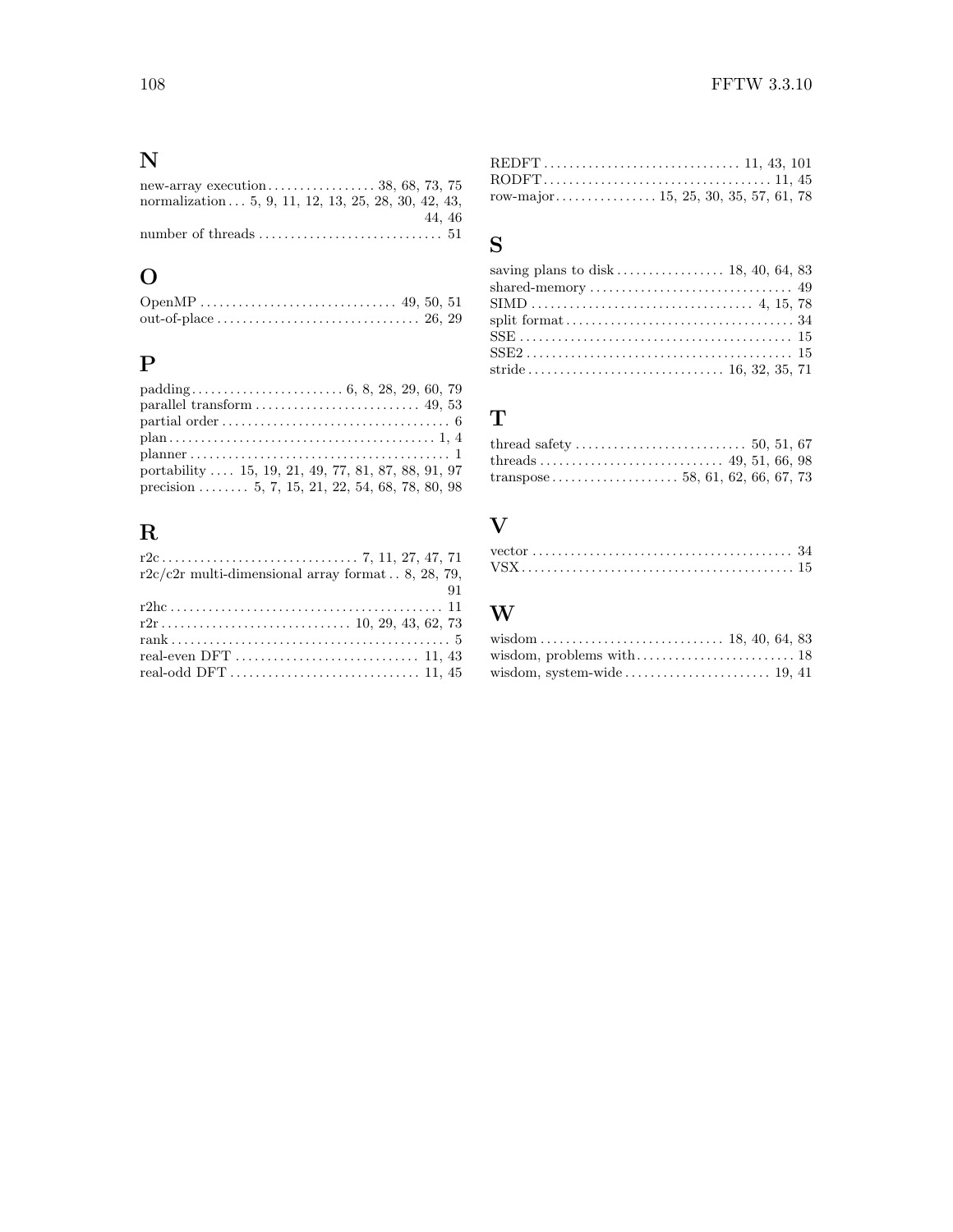# 14 Library Index

# C

# D

| dfftw_execute_dft  89, 90                                                                          |  |
|----------------------------------------------------------------------------------------------------|--|
| $diffw\_execute\_dft\_r2c \ldots \ldots \ldots \ldots \ldots 91$                                   |  |
|                                                                                                    |  |
| $difftw_f or get_w is dom \dots \dots \dots \dots \dots \dots \dots \dots \dots \dots \dots \dots$ |  |
|                                                                                                    |  |
|                                                                                                    |  |
|                                                                                                    |  |
|                                                                                                    |  |
|                                                                                                    |  |
|                                                                                                    |  |
|                                                                                                    |  |
|                                                                                                    |  |
| $difftw\_planner\_nthreads \ldots \ldots \ldots \ldots \ldots \ldots 90$                           |  |
|                                                                                                    |  |

# F

| $\mathtt{fftw\_export\_ wisdom} \dots \dots \dots \dots \dots \dots \dots \ 40, \ 84$                                  |  |
|------------------------------------------------------------------------------------------------------------------------|--|
| $\mathtt{fftw\_export\_window\_to\_file}.\dots\dots\dots\dots\dots40$                                                  |  |
| fftw_export_wisdom_to_filename 18, 40, 83                                                                              |  |
| $\mathtt{fftw\_export\_ wisdom\_to\_string}.\dots \dots \dots \ 40,\ 84$                                               |  |
|                                                                                                                        |  |
|                                                                                                                        |  |
| $\mathtt{fftw\_fprint\_plan}\ldots\ldots\ldots\ldots\ldots\ldots\ldots\ldots\ 24$                                      |  |
|                                                                                                                        |  |
| fftw_import wisdom_from_filename 83                                                                                    |  |
| fftw_import_system_wisdom 19, 41                                                                                       |  |
| $\mathtt{fftw\_import\_wisdom \dots \dots \dots \dots \dots \dots 41,85}$                                              |  |
| fftw_import_wisdom_from_file 41                                                                                        |  |
| $\texttt{fftw\_import\_window\_from\_filename} \dots \dots \ 18, \ 41$                                                 |  |
| $\mathtt{fftw\_import\_window\_from\_string}\ldots\ldots\ldots\ 41,\ 84$                                               |  |
|                                                                                                                        |  |
| $\texttt{fftw\_iodim} \dots \dots \dots \dots \dots \dots \dots \dots \dots \dots \_34, 80, 88$                        |  |
|                                                                                                                        |  |
| $\mathtt{fftw\_make\_planner\_thread\_safe} \dots \dots \dots \dots 52$                                                |  |
| $\texttt{fftw\_malloc} \ldots \ldots \ldots \ldots 3, 15, 17, 22, 26, 57, 68, 80$                                      |  |
|                                                                                                                        |  |
|                                                                                                                        |  |
|                                                                                                                        |  |
|                                                                                                                        |  |
| $\texttt{fftw}_\texttt{mpi\_execute\_dft\_r2c} \ldots \ldots \ldots \ldots \ldots \ldots \, 68$                        |  |
|                                                                                                                        |  |
|                                                                                                                        |  |
|                                                                                                                        |  |
| $\mathtt{fftw\_mpi\_local\_size}.\dots.\dots.\dots.\dots.\dots.\dots\ 69$                                              |  |
| $\texttt{fftw\_mpi\_local\_size\_1d}$ 59,70                                                                            |  |
| $\texttt{fftw\_mpi\_local\_size\_2d}$ 55, 57, 69                                                                       |  |
| $\texttt{fftw\_mpi\_local\_size\_2d\_transposed} \dots \dots 63, 69$                                                   |  |
|                                                                                                                        |  |
| $\texttt{fftw\_mpi\_local\_size\_3d\_transposed} \dots 59,69$                                                          |  |
| $\texttt{fftw\_mpi\_local\_size\_many} \dots \dots \dots \dots \dots 57, 69$                                           |  |
|                                                                                                                        |  |
| $\texttt{fftw\_mpi\_local\_size\_many\_transposed.} \dots 63, 69$                                                      |  |
| $\texttt{fftw\_mpi\_local\_size\_transposed} \dots \dots \dots \dots \ 69$                                             |  |
|                                                                                                                        |  |
| $\mathtt{fftw\_mpi\_plan\_dft\_1d}\dots\dots\dots\dots\dots\dots\dots\ 70$                                             |  |
| $\texttt{fftw\_mpi\_plan\_dft\_2d}$ 55,70                                                                              |  |
|                                                                                                                        |  |
| $\texttt{fftw}_\texttt{mpi}\texttt{plan}\texttt{dft}\texttt{c2r}\dots\dots\dots\dots\dots\dots 71$                     |  |
| $\label{eq:opt1} \small \texttt{fftw\_mpi\_plan\_dft\_c2r\_2d}{}{}{{}{}{\dots}{\dots}{\dots}{\dots}{\dots}{\dots}{71}$ |  |
| $\texttt{fftw}_\texttt{mpi}\texttt{plan}\texttt{dft}\texttt{c2r}\texttt{3d}\dots\dots\dots\dots\dots\dots\ 71$         |  |
|                                                                                                                        |  |
|                                                                                                                        |  |
|                                                                                                                        |  |
|                                                                                                                        |  |
| $\texttt{fftw\_mpi\_plan\_many\_dft\_c2r} \ldots \ldots \ldots \ldots \ldots \ldots \text{72}$                         |  |
| $\texttt{fftw\_mpi\_plan\_many\_dft\_r2c} \ldots \ldots \ldots \ldots \ldots \ldots \text{72}$                         |  |
| $\texttt{fftw\_mpi\_plan\_many\_transpose}\ldots\ldots\ldots\ldots\allowbreak 63,\allowbreak 73$                       |  |
|                                                                                                                        |  |
| $\texttt{fftw\_plan}\dots\dots\dots\dots\dots\dots\dots\dots\dots \ 4,\ 22,\ 80$                                       |  |
|                                                                                                                        |  |